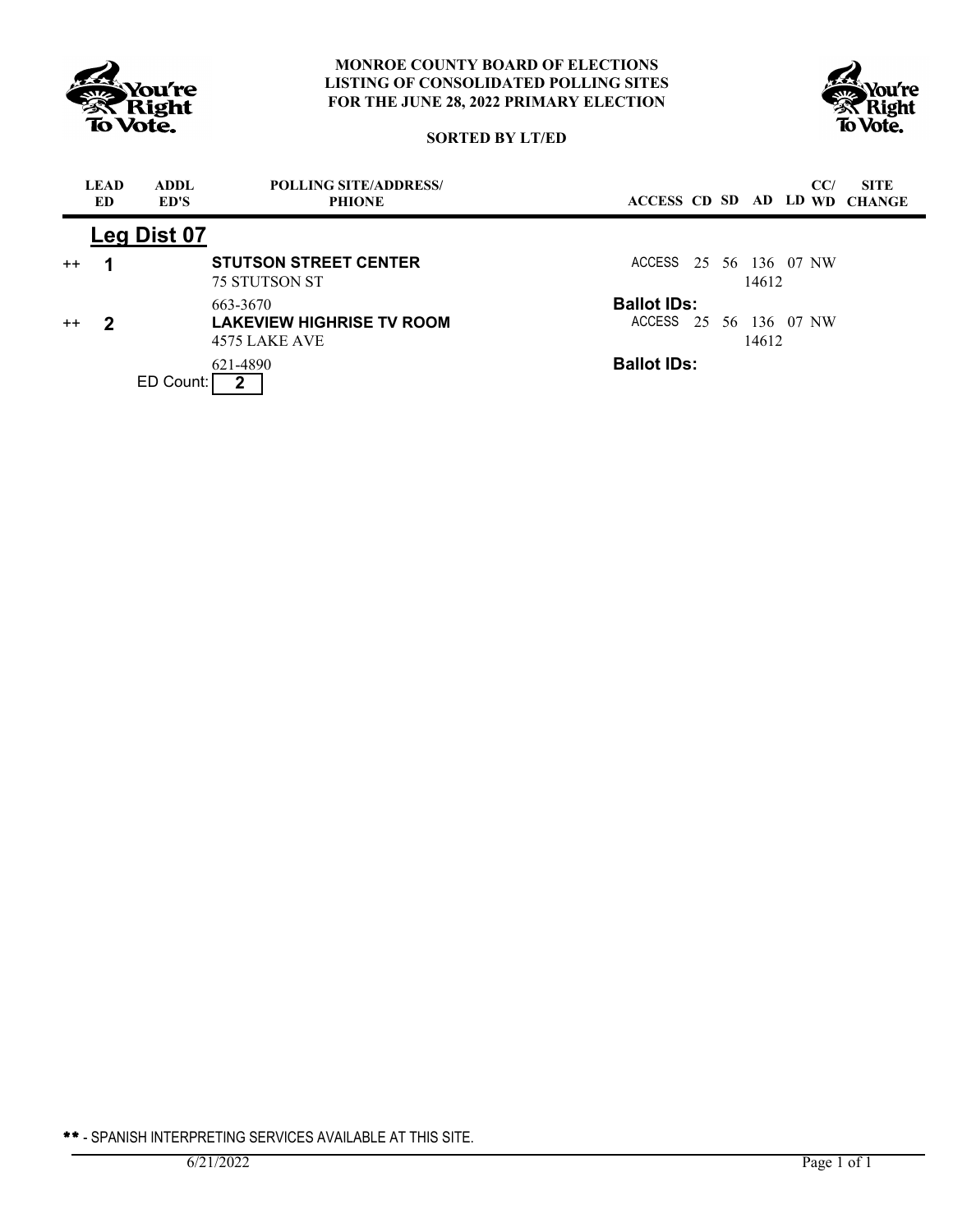



# **SORTED BY LT/ED**

|      | <b>LEAD</b><br>ED. | ADDL.<br>ED'S | <b>POLLING SITE/ADDRESS/</b><br><b>PHIONE</b>        | CC/<br><b>SITE</b><br>ACCESS CD SD AD LD WD CHANGE |
|------|--------------------|---------------|------------------------------------------------------|----------------------------------------------------|
|      |                    | Leg Dist 16   |                                                      |                                                    |
| $++$ |                    |               | <b>STUTSON STREET CENTER</b><br><b>75 STUTSON ST</b> | ACCESS 25 55 136 16 NE<br>14612                    |
|      |                    | ED Count:     | 663-3670                                             | <b>Ballot IDs:</b>                                 |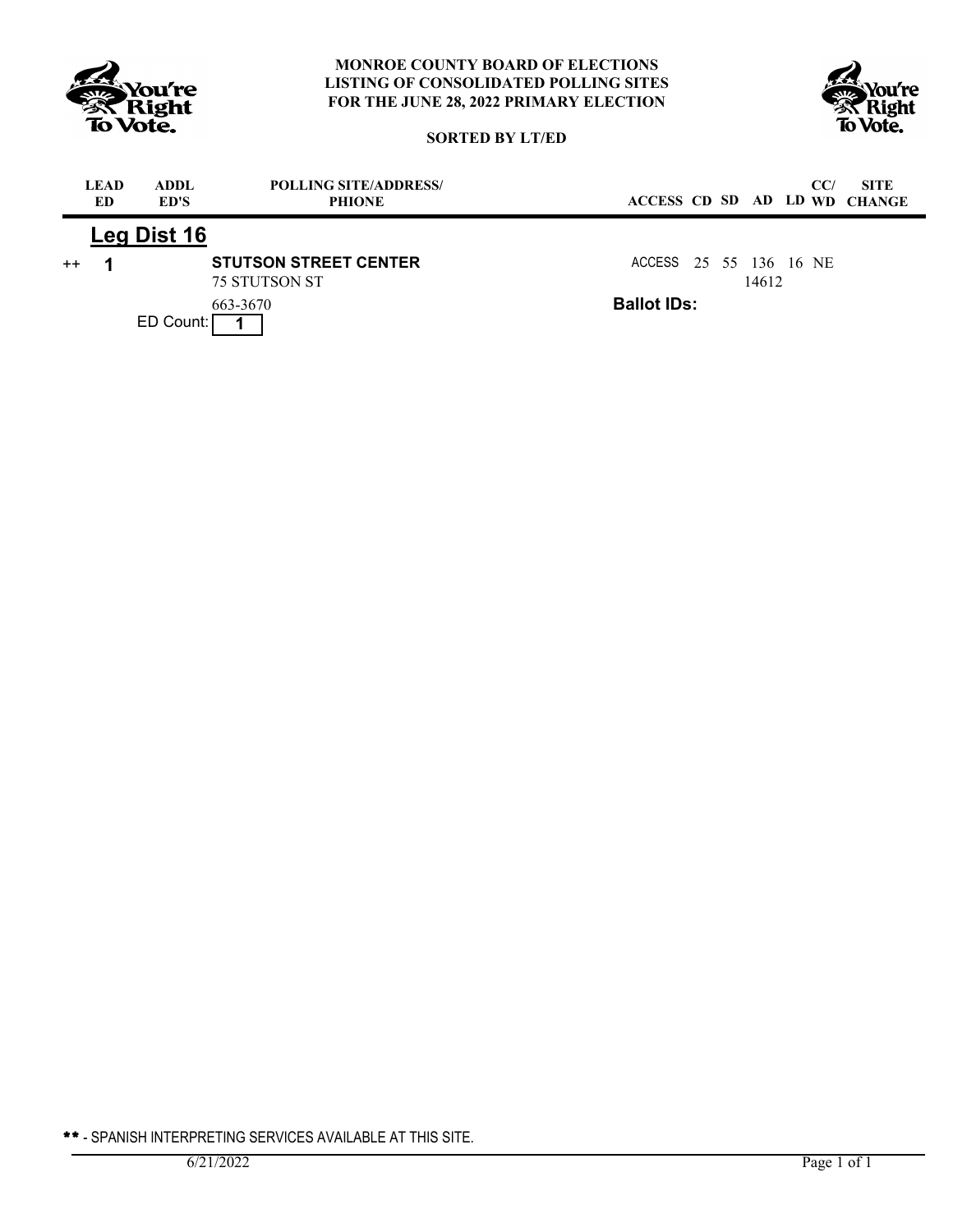

# **SORTED BY LT/ED**



|                 | <b>LEAD</b><br><b>ED</b> | <b>ADDL</b><br>ED'S | <b>POLLING SITE/ADDRESS/</b><br><b>PHIONE</b>                                                           |                                              |  |       | CC/ | <b>SITE</b><br>ACCESS CD SD AD LD WD CHANGE |
|-----------------|--------------------------|---------------------|---------------------------------------------------------------------------------------------------------|----------------------------------------------|--|-------|-----|---------------------------------------------|
|                 |                          | <b>Leg Dist 21</b>  |                                                                                                         |                                              |  |       |     |                                             |
| $^{\mathrm{+}}$ | 1                        |                     | <b>ST JOHN EVANGELIST CHURCH</b><br>553 HUMBOLDT ST                                                     | ACCESS 25 55 136 21 E                        |  | 14610 |     |                                             |
| $^{\mathrm{+}}$ | $\overline{2}$           |                     | 482-5238<br><b>EAST HIGH SCHOOL AUDITORIUM FOYER</b><br><b>1801 E MAIN ST</b>                           | <b>Ballot IDs:</b><br>ACCESS 25 55 138 21 E  |  | 14609 |     |                                             |
| $^{\mathrm{+}}$ | 3                        |                     | 288-3130<br><b>FREDERICK DOUGLASS MID SCHOOL GYM</b><br>940 FERNWOOD PK                                 | <b>Ballot IDs:</b><br>ACCESS 25 55 137 21 NE |  | 14609 |     |                                             |
| $^{\mathrm{+}}$ | 4                        |                     | 324-4223<br><b>FREDERICK DOUGLASS MID SCHOOL GYM</b><br>940 FERNWOOD PK                                 | <b>Ballot IDs:</b><br>ACCESS 25 55 136 21 NE |  | 14609 |     |                                             |
| $^{\mathrm{+}}$ | 5                        |                     | 482-2000<br><b>EAST HIGH SCHOOL AUDITORIUM FOYER</b><br><b>1801 E MAIN ST</b>                           | <b>Ballot IDs:</b><br>ACCESS 25 55 138 21 E  |  | 14609 |     |                                             |
| $^{\mathrm{+}}$ | 6                        |                     | 288-3130<br><b>UNIVERSITY TOWER</b><br><b>625 UNIVERSITY AVE</b>                                        | <b>Ballot IDs:</b><br>ACCESS 25 55 138 21 E  |  | 14607 |     |                                             |
| $^{\mathrm{+}}$ | 7                        |                     | 303-3417<br><b>ST AMBROSE ACADEMY</b><br>31 EMPIRE BLVD                                                 | <b>Ballot IDs:</b><br>ACCESS 25 55 138 21 E  |  | 14609 |     |                                             |
| $^{\mathrm{+}}$ | 8                        |                     | 288-5000<br><b>THOMAS P RYAN COMMUNITY CENTER</b><br>530 WEBSTER AVE                                    | <b>Ballot IDs:</b><br>ACCESS 25 55 138 21 E  |  | 14609 |     |                                             |
| $^{\mathrm{+}}$ | 9                        |                     | 428-6794<br>BRIGHTON PRESBYTERIAN CHURCH PARISH HALL ACCESS 25 55 138 21 E SITE CHANGE<br>1775 EAST AVE | <b>Ballot IDs:</b>                           |  | 14610 |     |                                             |
| $^{\mathrm{+}}$ | 10                       |                     | 472-2034<br><b>BRIGHTON PRESBYTERIAN CHURCH PARISH HALL</b><br>1775 EAST AVE                            | <b>Ballot IDs:</b><br>ACCESS 25 55 138 21 E  |  | 14610 |     |                                             |
| $^{++}$         | 11                       |                     | 472-2034<br><b>THOMAS P RYAN COMMUNITY CENTER</b><br>530 WEBSTER AVE                                    | <b>Ballot IDs:</b>                           |  | 14609 |     | ACCESS 25 55 137 21 NE SITE CHANGE          |
| $^{++}$         | 12                       |                     | 428-6794<br><b>HUMBOLDT ST RECREATION CENTER</b><br>1045 ATLANTIC AVE                                   | <b>Ballot IDs:</b><br>ACCESS 25 55 138 21 E  |  | 14609 |     |                                             |
| $^{\mathrm{+}}$ | 13                       |                     | 428-7294<br>UNITED WAY OF GREATER ROCHESTER<br><b>75 COLLEGE AVE</b>                                    | <b>Ballot IDs:</b><br>ACCESS 25 55 138 21 E  |  | 14607 |     |                                             |
| $^{++}$         | 14                       |                     | 216-7148<br><b>EAST HIGH SCHOOL AUDITORIUM FOYER</b><br>1801 E MAIN ST                                  | <b>Ballot IDs:</b><br>ACCESS 25 55 138 21 E  |  | 14609 |     |                                             |
|                 |                          |                     | 288-3130                                                                                                | <b>Ballot IDs:</b>                           |  |       |     |                                             |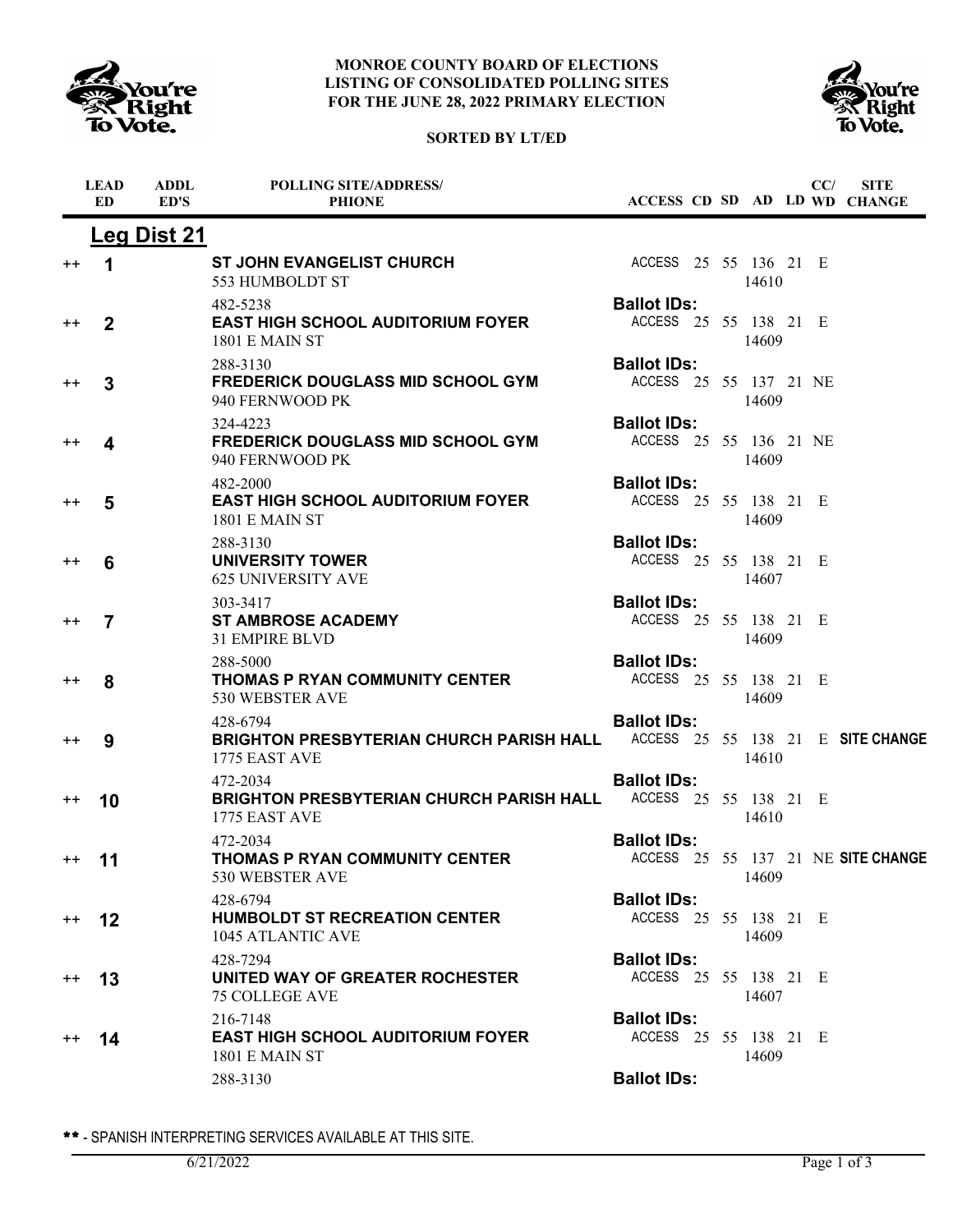





|                  | <b>LEAD</b><br>ED. | ADDL<br>ED'S       | <b>POLLING SITE/ADDRESS/</b><br><b>PHIONE</b>                                      |                                              |  |       | CC/ | <b>SITE</b><br>ACCESS CD SD AD LD WD CHANGE |
|------------------|--------------------|--------------------|------------------------------------------------------------------------------------|----------------------------------------------|--|-------|-----|---------------------------------------------|
|                  |                    | <b>Leg Dist 21</b> |                                                                                    |                                              |  |       |     |                                             |
| $++$             | 15                 |                    | <b>FREDERICK DOUGLASS MID SCHOOL GYM</b><br>940 FERNWOOD PK                        | ACCESS 25 55 138 21 E                        |  | 14609 |     |                                             |
| $^{\mathrm{+}}$  | 16                 |                    | 482-2000<br><b>FREDERICK DOUGLASS MID SCHOOL GYM</b><br>940 FERNWOOD PK            | <b>Ballot IDs:</b><br>ACCESS 25 55 137 21 NE |  | 14609 |     |                                             |
| $^{\mathrm{+}}$  | 17                 |                    | 482-2000<br><b>THOMAS P RYAN COMMUNITY CENTER</b><br>530 WEBSTER AVE               | <b>Ballot IDs:</b><br>ACCESS 25 55 138 21 E  |  | 14609 |     |                                             |
| $^{\mathrm{+}}$  | 18                 |                    | 428-6794<br><b>THOMAS P RYAN COMMUNITY CENTER</b><br>530 WEBSTER AVE               | <b>Ballot IDs:</b><br>ACCESS 25 55 138 21 E  |  | 14609 |     |                                             |
| $^{++}$          | 19                 |                    | 428-6794<br><b>THOMAS P RYAN COMMUNITY CENTER</b><br>530 WEBSTER AVE               | <b>Ballot IDs:</b>                           |  | 14609 |     | ACCESS 25 55 138 21 E SITE CHANGE           |
| $++$             | 20                 |                    | 428-6794<br><b>EAST HIGH SCHOOL AUDITORIUM FOYER</b><br>1801 E MAIN ST             | <b>Ballot IDs:</b><br>ACCESS 25 55 138 21 E  |  | 14609 |     |                                             |
| $^{\mathrm{+}}$  | 21                 |                    | 288-3130<br>THOMAS P RYAN COMMUNITY CENTER<br>530 WEBSTER AVE                      | <b>Ballot IDs:</b>                           |  | 14609 |     | ACCESS 25 55 138 21 E SITE CHANGE           |
| $^{++}$          | 22                 |                    | 428-6794<br>ROCHESTER GENESEE REGION TRANS AUTH<br>1372 E MAIN ST                  | <b>Ballot IDs:</b><br>ACCESS 25 55 138 21 E  |  | 14609 |     |                                             |
| $^{++}$          | 23                 |                    | 654-0200<br><b>EAST HIGH SCHOOL AUDITORIUM FOYER</b><br><b>1801 E MAIN ST</b>      | <b>Ballot IDs:</b><br>ACCESS 25 55 138 21 E  |  | 14609 |     |                                             |
| $^{++}$          | 24                 |                    | 288-3130<br><b>ST JOHN EVANGELIST CHURCH</b><br>553 HUMBOLDT ST                    | <b>Ballot IDs:</b><br>ACCESS 25 55 136 21 E  |  | 14610 |     |                                             |
| $^{++}$          | 25                 |                    | 654-9437<br><b>COMMUNITY PLACE OF GREATER ROCHESTER</b><br><b>145 PARSELLS AVE</b> | <b>Ballot IDs:</b><br>ACCESS 25 55 138 21 E  |  | 14609 |     |                                             |
| $^{\mathrm{++}}$ | 26                 |                    | 288-0021<br>THOMAS P RYAN COMMUNITY CENTER<br>530 WEBSTER AVE                      | <b>Ballot IDs:</b><br>ACCESS 25 55 138 21 E  |  | 14609 |     |                                             |
| $^{++}$          | 27                 |                    | 428-6794<br><b>COMMUNITY PLACE OF GREATER ROCHESTER</b><br><b>145 PARSELLS AVE</b> | <b>Ballot IDs:</b><br>ACCESS 25 55 138 21 E  |  | 14609 |     |                                             |
| $^{++}$          | 28                 |                    | 288-0021<br><b>EAST HIGH SCHOOL AUDITORIUM FOYER</b><br><b>1801 E MAIN ST</b>      | <b>Ballot IDs:</b>                           |  | 14609 |     | ACCESS 25 55 136 21 E SITE CHANGE           |
|                  |                    |                    | 288-3130                                                                           | <b>Ballot IDs:</b>                           |  |       |     |                                             |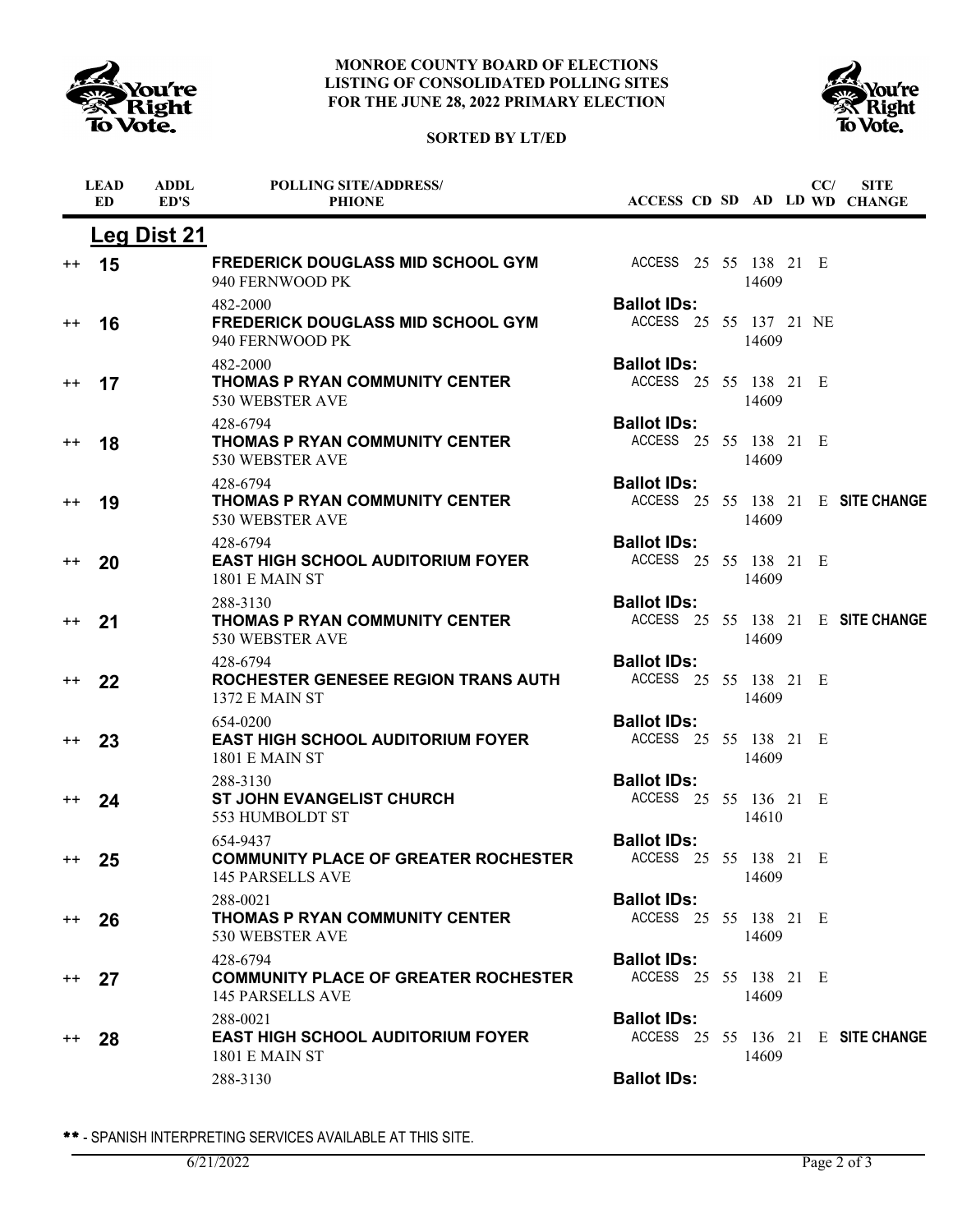



## **SORTED BY LT/ED**

|      | <b>LEAD</b><br>ED | <b>ADDL</b><br>ED'S | <b>POLLING SITE/ADDRESS/</b><br><b>PHIONE</b>               | ACCESS CD SD AD LD WD |    |    |       | CC/ | <b>SITE</b><br><b>CHANGE</b> |
|------|-------------------|---------------------|-------------------------------------------------------------|-----------------------|----|----|-------|-----|------------------------------|
|      |                   | Leg Dist 21         |                                                             |                       |    |    |       |     |                              |
| $++$ | 29                |                     | <b>FREDERICK DOUGLASS MID SCHOOL GYM</b><br>940 FERNWOOD PK | ACCESS                | 25 |    | 14609 |     | 55 136 21 E SITE CHANGE      |
|      |                   |                     | 324-4223                                                    | <b>Ballot IDs:</b>    |    |    |       |     |                              |
| $++$ | 30                |                     | <b>FREDERICK DOUGLASS MID SCHOOL GYM</b><br>940 FERNWOOD PK | ACCESS                | 25 |    | 14609 |     | 55 136 21 NE SITE CHANGE     |
|      |                   |                     | 324-4223                                                    | <b>Ballot IDs:</b>    |    |    |       |     |                              |
| $++$ | 31                |                     | <b>FREDERICK DOUGLASS MID SCHOOL GYM</b><br>940 FERNWOOD PK | <b>ACCESS</b>         | 25 | 55 | 14609 |     | 136 21 E SITE CHANGE         |
|      |                   |                     | 324-4223                                                    | <b>Ballot IDs:</b>    |    |    |       |     |                              |
|      |                   | ED Count:           | 31                                                          |                       |    |    |       |     |                              |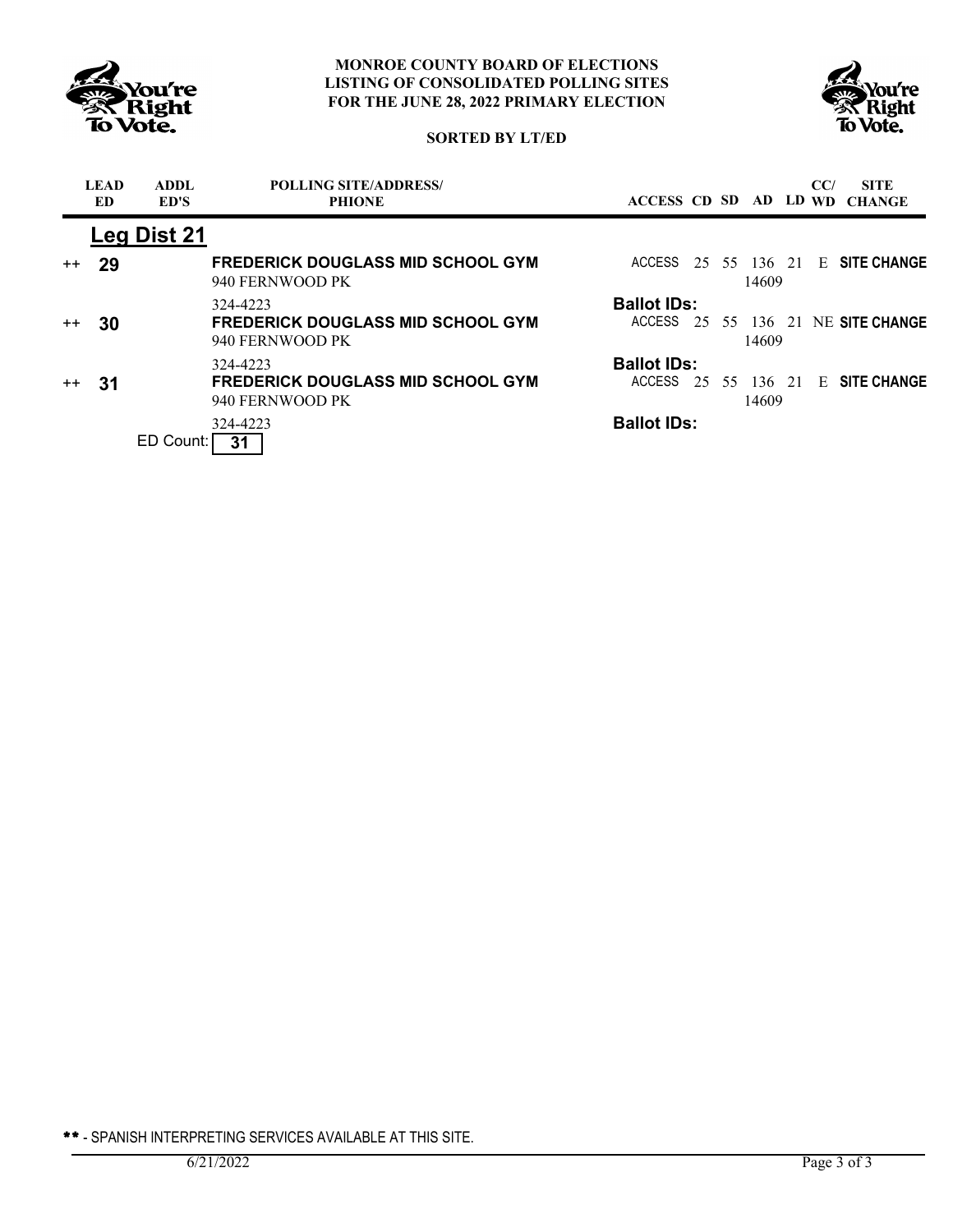





|                  | <b>LEAD</b><br><b>ED</b> | <b>ADDL</b><br>ED'S | <b>POLLING SITE/ADDRESS/</b><br><b>PHIONE</b>                                   |                                              |  |       | CC/ | <b>SITE</b><br>ACCESS CD SD AD LD WD CHANGE |
|------------------|--------------------------|---------------------|---------------------------------------------------------------------------------|----------------------------------------------|--|-------|-----|---------------------------------------------|
|                  |                          | <b>Leg Dist 22</b>  |                                                                                 |                                              |  |       |     |                                             |
| $^{\mathrm{+}}$  | $\mathbf 1$              |                     | <b>ENGINE 16</b><br>704 HUDSON AVE                                              | ACCESS 25 55 137 22 NE                       |  | 14621 |     |                                             |
| $^{\mathrm{+}}$  | $\mathbf 2$              |                     | 325-6945<br><b>WILLIAM WARFIELD COMMUNITY CENTER</b><br>100 WILLIAM WARFIELD DR | <b>Ballot IDs:</b><br>ACCESS 25 56 137 22 NE |  | 14605 |     |                                             |
| $^{\mathrm{+}}$  | 3                        |                     | <b>LOS FLAMBOYANES HI RISE COMM ROOM</b><br>100 BORINQUEN PLAZA                 | <b>Ballot IDs:</b><br>ACCESS 25 56 137 22 NE |  | 14605 |     |                                             |
| $^{\mathrm{+}}$  | 4                        |                     | 314-9763<br><b>NO 8 SCHOOL CAFETERIA</b><br>1180 ST PAUL ST                     | <b>Ballot IDs:</b><br>ACCESS 25 56 137 22 NE |  | 14621 |     |                                             |
| $^{\mathrm{+}}$  | 5                        |                     | 262-8888<br><b>LINCOLN BRANCH LIBRARY</b><br>851 JOSEPH AVE                     | <b>Ballot IDs:</b><br>ACCESS 25 55 137 22 NE |  | 14621 |     |                                             |
| $^{\mathrm{+}}$  | 6                        |                     | 428-8211<br><b>MT VERNON CHURCH</b><br>351 JOSEPH AVE                           | <b>Ballot IDs:</b>                           |  | 14605 |     | ACCESS 25 55 137 22 NE SITE CHANGE          |
| $^{\mathrm{+}}$  | 7                        |                     | 802-1156<br><b>MT VERNON CHURCH</b><br>351 JOSEPH AVE                           | <b>Ballot IDs:</b>                           |  | 14605 |     | ACCESS 25 56 137 22 NE SITE CHANGE          |
| $^{\mathrm{+}}$  | 8                        |                     | 802-1156<br><b>ENGINE 9</b><br>740 N GOODMAN ST                                 | <b>Ballot IDs:</b>                           |  | 14609 |     | ACCESS 25 55 137 22 NE SITE CHANGE          |
| $^{\mathrm{+}}$  | 9                        |                     | 325-6945<br><b>MT VERNON CHURCH</b><br>351 JOSEPH AVE                           | <b>Ballot IDs:</b><br>ACCESS 25 55 137 22 NE |  | 14605 |     |                                             |
| $^{\mathrm{+}}$  | 10                       |                     | 802-1156<br><b>MT VERNON CHURCH</b><br>351 JOSEPH AVE                           | <b>Ballot IDs:</b><br>ACCESS 25 55 137 22 NE |  | 14605 |     |                                             |
| $^{\mathrm{++}}$ | 11                       |                     | 402-5094<br>KIDANEMEHRET ETHIOPIAN ORTHODOX CHURCH<br>120 ONTARIO ST            | <b>Ballot IDs:</b><br>ACCESS 25 55 137 22 NE |  | 14605 |     |                                             |
| $^{++}$          | 12                       |                     | <b>DAVID F GANTT COMMUNITY CENTER</b><br>700 NORTH ST                           | <b>Ballot IDs:</b>                           |  | 14605 |     | ACCESS 25 55 137 22 NE SITE CHANGE          |
| $^{\mathrm{++}}$ | 13                       |                     | 428-6794<br><b>WILLIAM WARFIELD COMMUNITY CENTER</b><br>100 WILLIAM WARFIELD DR | <b>Ballot IDs:</b><br>ACCESS 25 55 137 22 NE |  | 14605 |     |                                             |
| $^{++}$          | 14                       |                     | 697-1100<br><b>ENGINE 16</b><br>704 HUDSON AVE                                  | <b>Ballot IDs:</b><br>ACCESS 25 55 137 22 NE |  | 14621 |     |                                             |
|                  |                          |                     | 428-5962                                                                        | <b>Ballot IDs:</b>                           |  |       |     |                                             |
|                  |                          |                     |                                                                                 |                                              |  |       |     |                                             |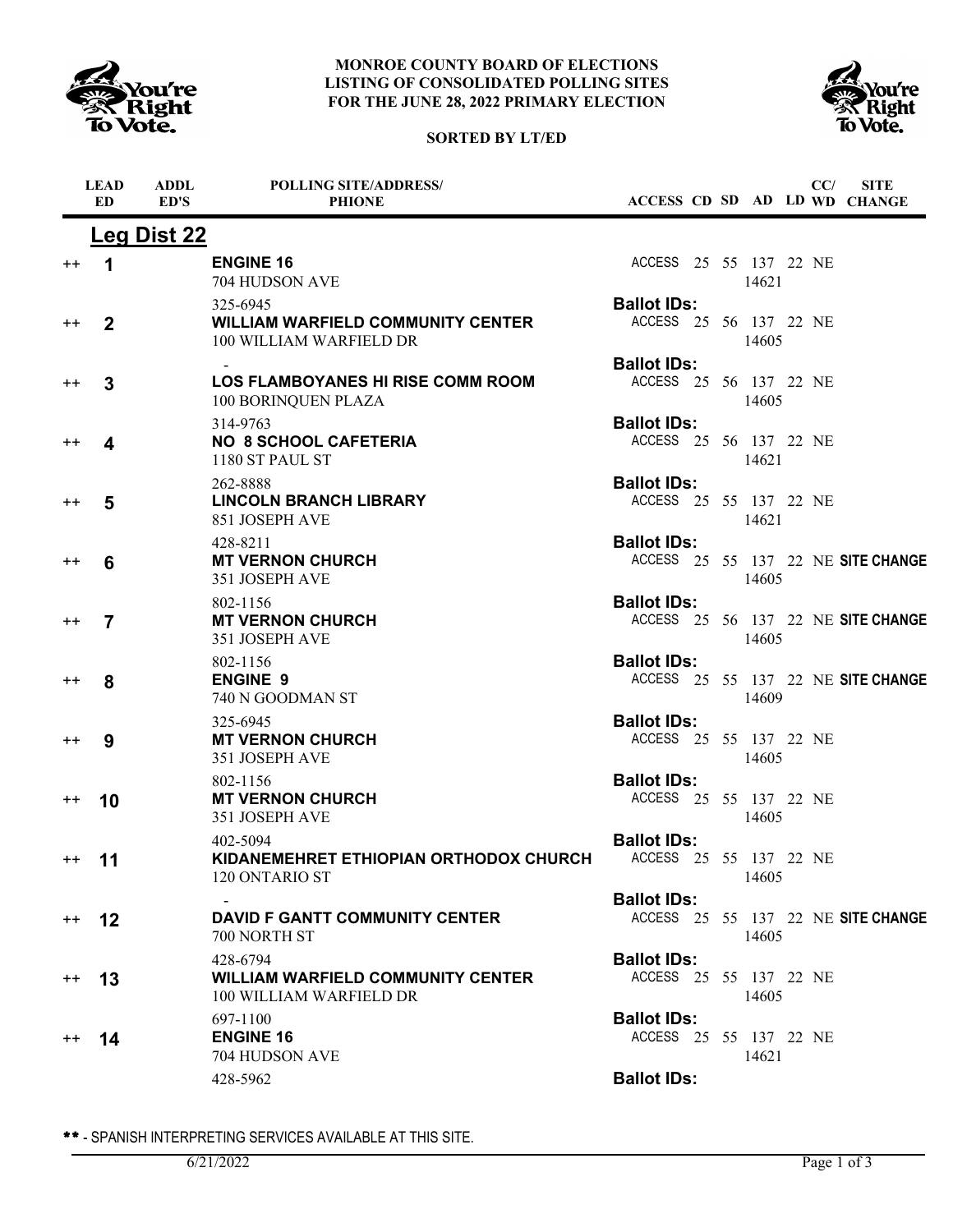





|                 | <b>LEAD</b><br><b>ED</b> | <b>ADDL</b><br>ED'S | <b>POLLING SITE/ADDRESS/</b><br><b>PHIONE</b>                        |                                              |  |       | CC/ | <b>SITE</b><br>ACCESS CD SD AD LD WD CHANGE |
|-----------------|--------------------------|---------------------|----------------------------------------------------------------------|----------------------------------------------|--|-------|-----|---------------------------------------------|
|                 |                          | Leg Dist 22         |                                                                      |                                              |  |       |     |                                             |
| $^{++}$         | 15                       |                     | <b>ENGINE 16</b><br>704 HUDSON AVE                                   | ACCESS 25 55 137 22 NE                       |  | 14621 |     |                                             |
| $^{++}$         | 16                       |                     | 428-5962<br><b>NO 8 SCHOOL CAFETERIA</b><br>1180 ST PAUL ST          | <b>Ballot IDs:</b><br>ACCESS 25 56 137 22 NE |  | 14621 |     |                                             |
| $^{++}$         | 17                       |                     | 262-8888<br><b>DAVID F GANTT COMMUNITY CENTER</b><br>700 NORTH ST    | <b>Ballot IDs:</b>                           |  | 14605 |     | ACCESS 25 55 137 22 NE SITE CHANGE          |
| $^{++}$         | 18                       |                     | 428-6794<br>ST SIMONS TERRACE APTS COMM ROOM<br>360 ST PAUL ST       | <b>Ballot IDs:</b><br>ACCESS 25 56 137 22 NE |  | 14605 |     |                                             |
| $^{\mathrm{+}}$ | 19                       |                     | 232-3630<br><b>NO 8 SCHOOL CAFETERIA</b><br>1180 ST PAUL ST          | <b>Ballot IDs:</b><br>ACCESS 25 55 137 22 NE |  | 14621 |     |                                             |
| $++$            | 20                       |                     | 262-8888<br><b>DAVID F GANTT COMMUNITY CENTER</b><br>700 NORTH ST    | <b>Ballot IDs:</b><br>ACCESS 25 55 137 22 NE |  | 14605 |     |                                             |
| $^{++}$         | 21                       |                     | 428-7149<br>KIDANEMEHRET ETHIOPIAN ORTHODOX CHURCH<br>120 ONTARIO ST | <b>Ballot IDs:</b><br>ACCESS 25 55 137 22 NE |  | 14605 |     |                                             |
| $^{++}$         | 22                       |                     | <b>ENGINE 9</b><br>740 N GOODMAN ST                                  | <b>Ballot IDs:</b>                           |  | 14609 |     | ACCESS 25 55 137 22 NE SITE CHANGE          |
| $^{++}$         | 23                       |                     | 325-6945<br><b>DAVID F GANTT COMMUNITY CENTER</b><br>700 NORTH ST    | <b>Ballot IDs:</b>                           |  | 14605 |     | ACCESS 25 55 137 22 NE SITE CHANGE          |
| $++$            | 24                       |                     | 428-6794<br><b>DAVID F GANTT COMMUNITY CENTER</b><br>700 NORTH ST    | <b>Ballot IDs:</b><br>ACCESS 25 55 137 22 NE |  | 14605 |     |                                             |
| $^{++}$         | 25                       |                     | 428-7149<br><b>REOC-ROC ED OPP CTR</b><br>161 CHESTNUT ST            | <b>Ballot IDs:</b>                           |  | 14604 |     | ACCESS 25 56 137 22 E SITE CHANGE           |
| $^{++}$         | 26                       |                     | <b>REOC-ROC ED OPP CTR</b><br>161 CHESTNUT ST                        | <b>Ballot IDs:</b>                           |  | 14604 |     | ACCESS 25 56 137 22 NE SITE CHANGE          |
| $^{++}$         | 27                       |                     | 325-6170<br><b>ENGINE 9</b><br>740 N GOODMAN ST                      | <b>Ballot IDs:</b><br>ACCESS 25 55 137 22 NE |  | 14609 |     |                                             |
| $^{++}$         | 28                       |                     | <b>WILLIAM WARFIELD COMMUNITY CENTER</b><br>100 WILLIAM WARFIELD DR  | <b>Ballot IDs:</b>                           |  | 14605 |     | ACCESS 25 55 137 22 NE SITE CHANGE          |
|                 |                          |                     | 697-1100                                                             | <b>Ballot IDs:</b>                           |  |       |     |                                             |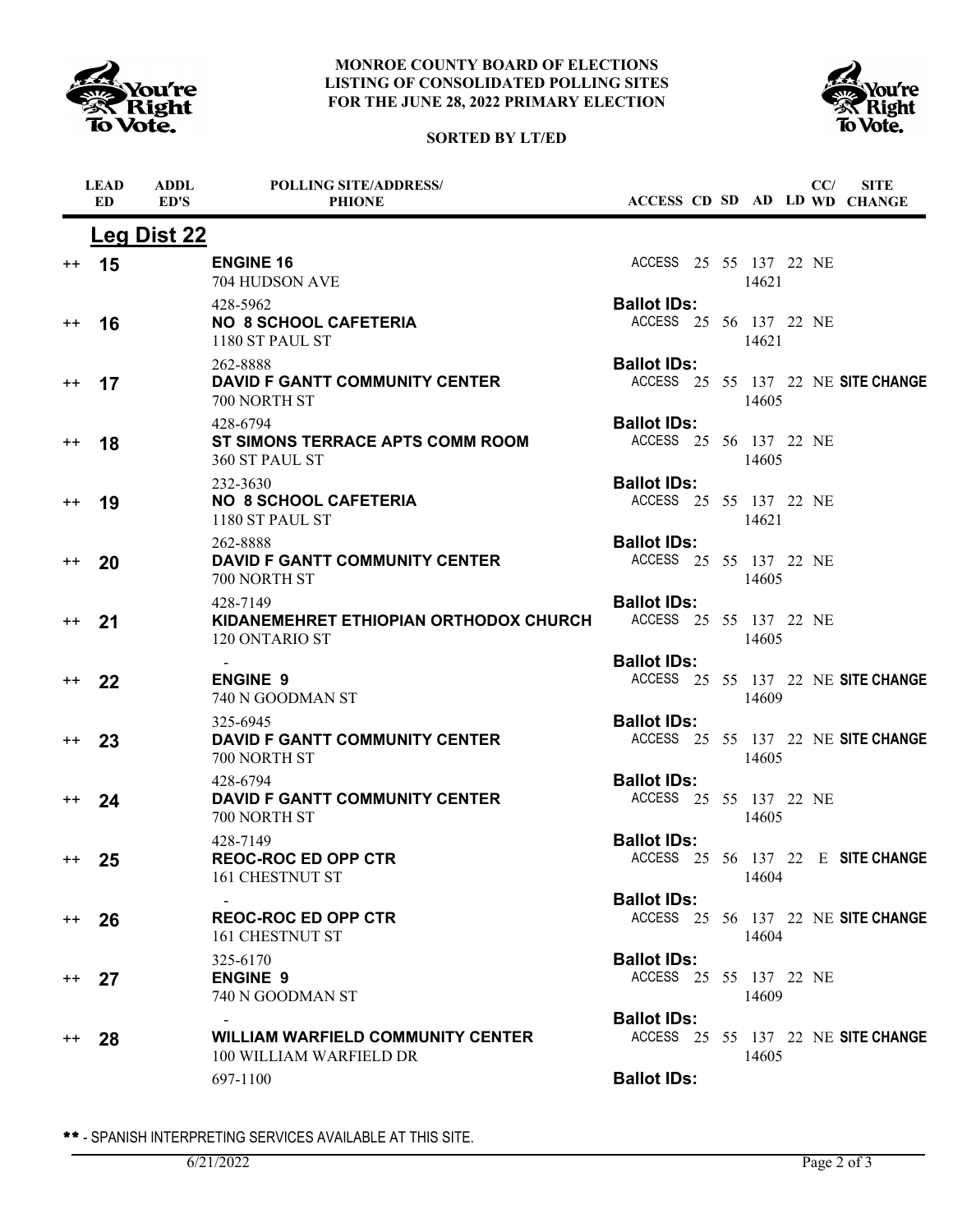



# **SORTED BY LT/ED**

|         | <b>LEAD</b><br>ED | <b>ADDL</b><br>ED'S | <b>POLLING SITE/ADDRESS/</b><br><b>PHIONE</b>            | ACCESS CD SD AD LD WD |    |       | CC/ | <b>SITE</b><br><b>CHANGE</b>       |
|---------|-------------------|---------------------|----------------------------------------------------------|-----------------------|----|-------|-----|------------------------------------|
|         |                   | Leg Dist 22         |                                                          |                       |    |       |     |                                    |
| $^{++}$ | -29               |                     | KIDANEMEHRET ETHIOPIAN ORTHODOX CHURCH<br>120 ONTARIO ST |                       |    | 14605 |     | ACCESS 25 55 137 22 NE SITE CHANGE |
|         |                   |                     |                                                          | <b>Ballot IDs:</b>    |    |       |     |                                    |
| $++$    | 30                |                     | <b>NO 8 SCHOOL CAFETERIA</b><br>1180 ST PAUL ST          | <b>ACCESS</b>         | 25 | 14621 |     | 56 137 22 NE SITE CHANGE           |
|         |                   |                     | 262-8888                                                 | <b>Ballot IDs:</b>    |    |       |     |                                    |
| $++$    | -31               |                     | <b>MT VERNON CHURCH</b><br>351 JOSEPH AVE                | <b>ACCESS</b>         |    | 14605 |     | 25 56 137 22 NE SITE CHANGE        |
|         |                   |                     | 802-1156                                                 | <b>Ballot IDs:</b>    |    |       |     |                                    |
| $++$    | 32                |                     | KIDANEMEHRET ETHIOPIAN ORTHODOX CHURCH<br>120 ONTARIO ST |                       |    | 14605 |     | ACCESS 25 55 137 22 NE SITE CHANGE |
|         |                   |                     |                                                          | <b>Ballot IDs:</b>    |    |       |     |                                    |
|         |                   | ED Count:           | 32 <sub>2</sub>                                          |                       |    |       |     |                                    |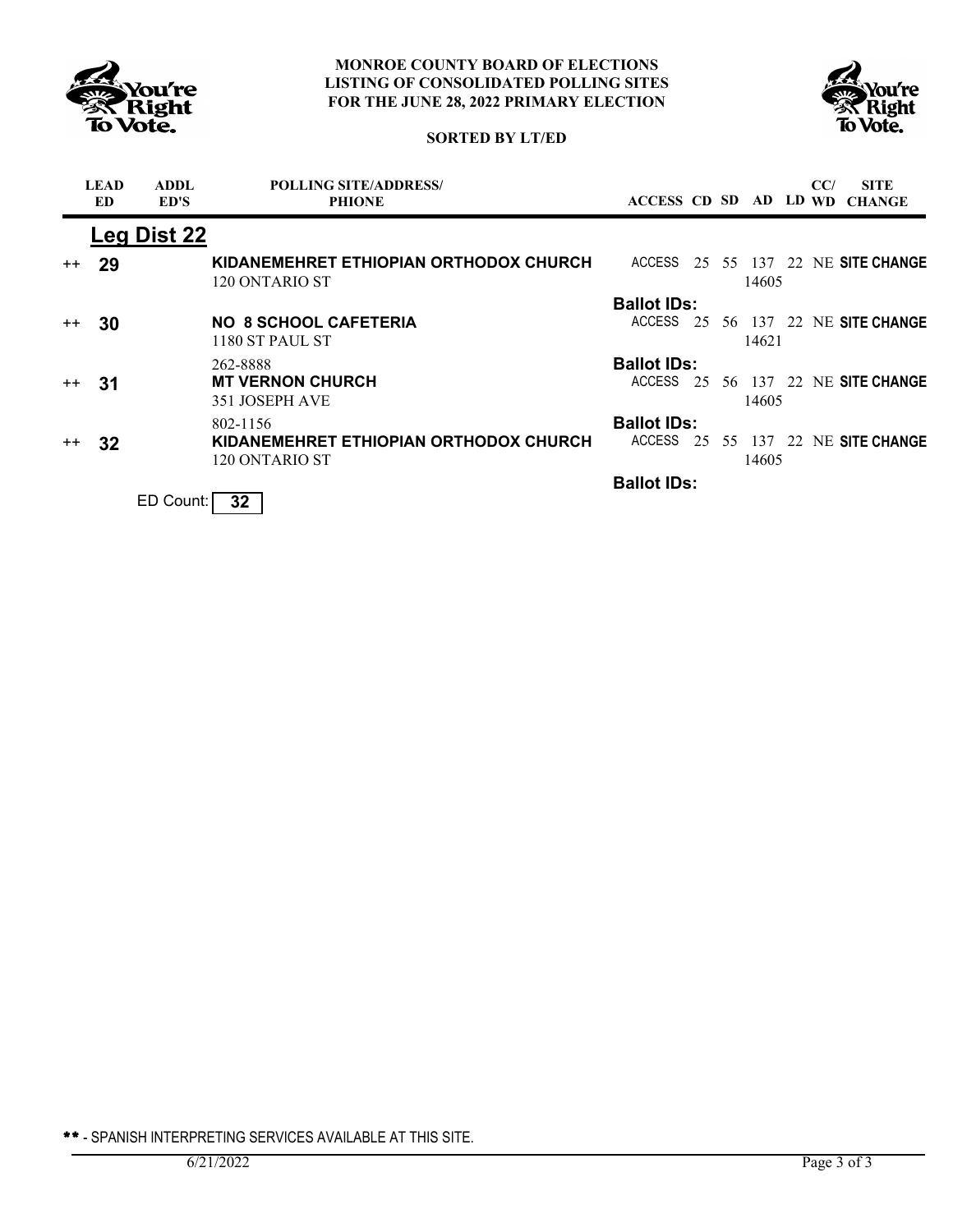





|                 | <b>LEAD</b><br><b>ED</b> | <b>ADDL</b><br>ED'S | <b>POLLING SITE/ADDRESS/</b><br><b>PHIONE</b>                                |                                             |  |       | CC/ | <b>SITE</b><br>ACCESS CD SD AD LD WD CHANGE |
|-----------------|--------------------------|---------------------|------------------------------------------------------------------------------|---------------------------------------------|--|-------|-----|---------------------------------------------|
|                 |                          | <b>Leg Dist 23</b>  |                                                                              |                                             |  |       |     |                                             |
| $^{\mathrm{+}}$ | 1                        |                     | ASBURY FIRST UNITED METHODIST CHURCH<br>1050 EAST AVE                        | ACCESS 25 55 138 23 E                       |  | 14607 |     |                                             |
| $^{\mathrm{+}}$ | $\mathbf 2$              |                     | 271-1050<br><b>SCHOOL WITHOUT WALLS</b><br><b>480 BROADWAY</b>               | <b>Ballot IDs:</b><br>ACCESS 25 55 138 23 E |  | 14607 |     |                                             |
| $^{\mathrm{+}}$ | 3                        |                     | 546-6732<br><b>SCHOOL WITHOUT WALLS</b><br><b>480 BROADWAY</b>               | <b>Ballot IDs:</b><br>ACCESS 25 55 138 23 E |  | 14607 |     |                                             |
| $^{\mathrm{+}}$ | 4                        |                     | 546-6732<br><b>ROCHESTER ACADEMY OF MEDICINE</b><br>1441 EAST AVE            | <b>Ballot IDs:</b><br>ACCESS 25 55 138 23 E |  | 14610 |     |                                             |
| $^{\mathrm{+}}$ | 5                        |                     | 753-1560<br>LUTHERAN CHURCH OF THE INCARNATE WORD<br>597 EAST AVE            | <b>Ballot IDs:</b><br>ACCESS 25 55 138 23 E |  | 14607 |     |                                             |
| $^{\mathrm{+}}$ | 6                        |                     | 330-1133<br>ASBURY FIRST UNITED METHODIST CHURCH<br>1050 EAST AVE            | <b>Ballot IDs:</b><br>ACCESS 25 55 138 23 E |  | 14607 |     |                                             |
| $^{\mathrm{+}}$ | $\overline{7}$           |                     | 271-1050<br>LUTHERAN CHURCH OF THE INCARNATE WORD<br>597 EAST AVE            | <b>Ballot IDs:</b><br>ACCESS 25 55 138 23 E |  | 14607 |     |                                             |
| $^{\mathrm{+}}$ | 8                        |                     | 330-1133<br>EISENHART AUD LOBBY BEHIND MUSEUM<br><b>657 EAST AVE</b>         | <b>Ballot IDs:</b><br>ACCESS 25 55 138 23 E |  | 14607 |     |                                             |
| $^{\mathrm{+}}$ | 9                        |                     | 271-4320<br><b>ASBURY FIRST UNITED METHODIST CHURCH</b><br>1050 EAST AVE     | <b>Ballot IDs:</b><br>ACCESS 25 55 138 23 E |  | 14607 |     |                                             |
| $^{\mathrm{+}}$ | 10                       |                     | 271-1050<br>ASBURY FIRST UNITED METHODIST CHURCH<br>1050 EAST AVE            | <b>Ballot IDs:</b><br>ACCESS 25 55 138 23 E |  | 14607 |     |                                             |
| $^{\mathrm{+}}$ | 11                       |                     | 271-1050<br><b>SCHOOL WITHOUT WALLS</b><br>480 BROADWAY                      | <b>Ballot IDs:</b><br>ACCESS 25 55 138 23 E |  | 14607 |     |                                             |
| $+ +$           | 12                       |                     | 546-6732<br>ROCHESTER ACADEMY OF MEDICINE<br>1441 EAST AVE                   | <b>Ballot IDs:</b><br>ACCESS 25 55 138 23 E |  | 14610 |     |                                             |
| $^{++}$         | 13                       |                     | 753-1560<br><b>BRIGHTON PRESBYTERIAN CHURCH PARISH HALL</b><br>1775 EAST AVE | <b>Ballot IDs:</b><br>ACCESS 25 55 138 23 E |  | 14610 |     |                                             |
| $^{++}$         | 14                       |                     | 473-5856<br>EISENHART AUD LOBBY BEHIND MUSEUM<br>657 EAST AVE                | <b>Ballot IDs:</b><br>ACCESS 25 55 138 23 E |  | 14607 |     |                                             |
|                 |                          |                     | 271-4320                                                                     | <b>Ballot IDs:</b>                          |  |       |     |                                             |

\*\* - SPANISH INTERPRETING SERVICES AVAILABLE AT THIS SITE.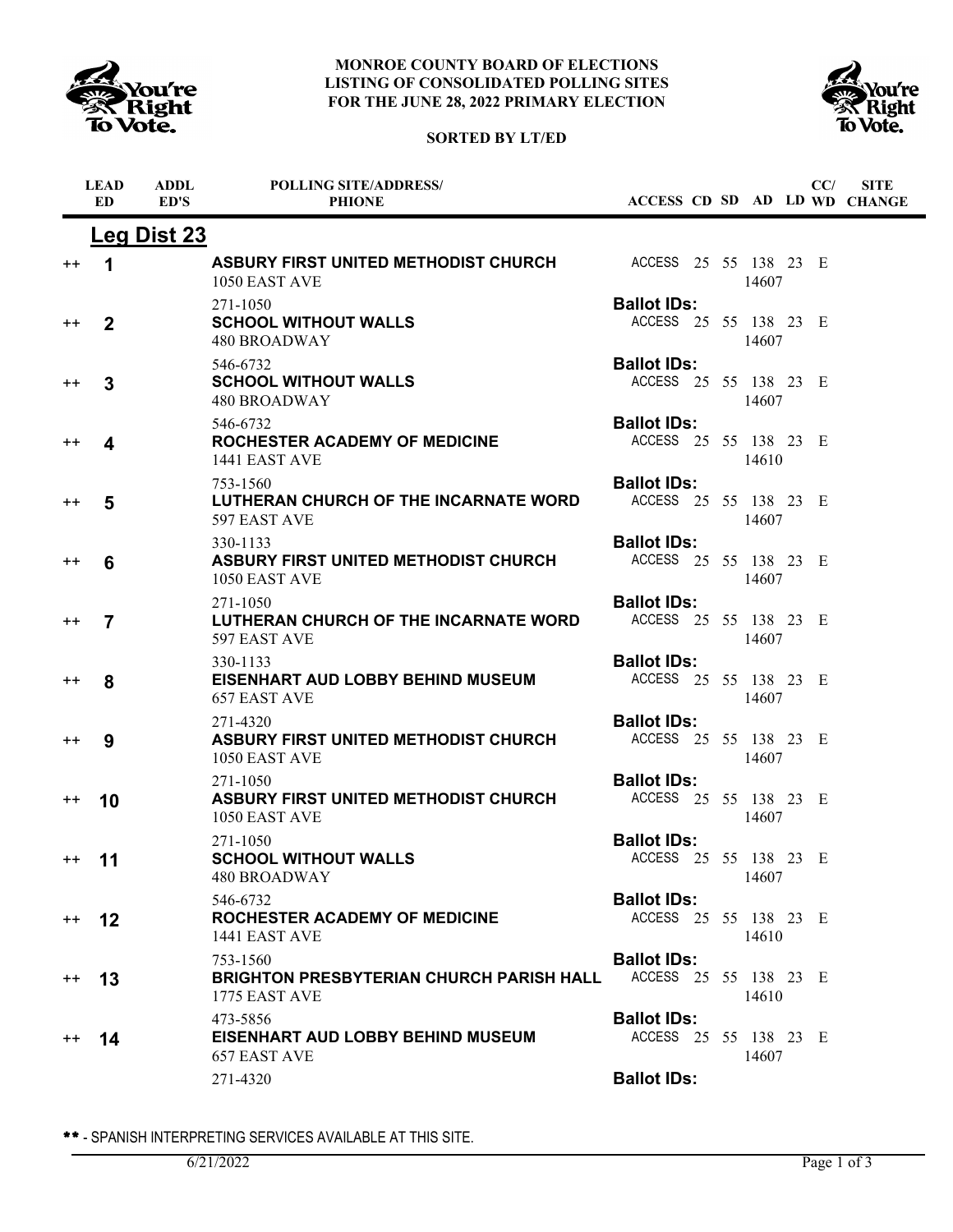

### **MONROE COUNTY BOARD OF ELECTIONS LISTING OF CONSOLIDATED POLLING SITES FOR THE JUNE 28, 2022 PRIMARY ELECTION**





|                  | <b>LEAD</b><br>ED. | <b>ADDL</b><br>ED'S | <b>POLLING SITE/ADDRESS/</b><br><b>PHIONE</b>                                 |                                             |  |       | CC/ | <b>SITE</b><br>ACCESS CD SD AD LD WD CHANGE |
|------------------|--------------------|---------------------|-------------------------------------------------------------------------------|---------------------------------------------|--|-------|-----|---------------------------------------------|
|                  |                    | <b>Leg Dist 23</b>  |                                                                               |                                             |  |       |     |                                             |
| $^{\mathrm{+}}$  | 15                 |                     | UNITED WAY OF GREATER ROCHESTER<br><b>75 COLLEGE AVE</b>                      | ACCESS 25 55 138 23 E                       |  | 14607 |     |                                             |
| $^{\mathrm{+}}$  | 16                 |                     | 242-6418<br><b>ARK OF JESUS MINISTRIES</b><br>1000 N WINTON RD                | <b>Ballot IDs:</b><br>ACCESS 25 55 136 23 E |  | 14609 |     |                                             |
| $^{\mathrm{+}}$  | 17                 |                     | 820-7337<br><b>EAST HIGH SCHOOL AUDITORIUM FOYER</b><br><b>1801 E MAIN ST</b> | <b>Ballot IDs:</b><br>ACCESS 25 55 136 23 E |  | 14609 |     |                                             |
| $^{\mathrm{+}}$  | 18                 |                     | 288-3130<br><b>ARK OF JESUS MINISTRIES</b><br>1000 N WINTON RD                | <b>Ballot IDs:</b><br>ACCESS 25 55 136 23 E |  | 14609 |     |                                             |
| $^{++}$          | 19                 |                     | 820-7337<br><b>ARK OF JESUS MINISTRIES</b><br>1000 N WINTON RD                | <b>Ballot IDs:</b><br>ACCESS 25 55 136 23 E |  | 14609 |     |                                             |
| $^{++}$          | 20                 |                     | 820-7337<br><b>ASBURY FIRST UNITED METHODIST CHURCH</b><br>1050 EAST AVE      | <b>Ballot IDs:</b><br>ACCESS 25 55 138 23 E |  | 14607 |     |                                             |
| $^{\mathrm{+}}$  | 21                 |                     | 271-1050<br><b>ROCHESTER ACADEMY OF MEDICINE</b><br>1441 EAST AVE             | <b>Ballot IDs:</b><br>ACCESS 25 55 138 23 E |  | 14610 |     |                                             |
| $^{++}$          | 22                 |                     | 753-1560<br><b>ROCHESTER ACADEMY OF MEDICINE</b><br>1441 EAST AVE             | <b>Ballot IDs:</b><br>ACCESS 25 55 138 23 E |  | 14610 |     |                                             |
| $^{++}$          | 23                 |                     | 753-1560<br>UNITED WAY OF GREATER ROCHESTER<br><b>75 COLLEGE AVE</b>          | <b>Ballot IDs:</b><br>ACCESS 25 55 137 23 E |  | 14607 |     |                                             |
| $^{++}$          | 24                 |                     | 242-6400<br><b>GRACE CHURCH</b><br>805 BLOSSOM RD                             | <b>Ballot IDs:</b><br>ACCESS 25 55 136 23 E |  | 14610 |     |                                             |
| $++$             | 25                 |                     | 753-1560<br><b>GRACE CHURCH</b><br>805 BLOSSOM RD                             | <b>Ballot IDs:</b>                          |  | 14610 |     | ACCESS 25 55 136 23 E SITE CHANGE           |
| $^{\mathrm{++}}$ | 26                 |                     | <b>GRACE CHURCH</b><br>805 BLOSSOM RD                                         | <b>Ballot IDs:</b>                          |  | 14610 |     | ACCESS 25 55 136 23 E SITE CHANGE           |
| $^{++}$          | 27                 |                     | <b>ARK OF JESUS MINISTRIES</b><br>1000 N WINTON RD                            | <b>Ballot IDs:</b><br>ACCESS 25 55 136 23 E |  | 14609 |     |                                             |
| $^{\mathrm{+}}$  | 28                 |                     | 820-7337<br><b>SCHOOL WITHOUT WALLS</b><br>480 BROADWAY                       | <b>Ballot IDs:</b><br>ACCESS 25 55 138 23 E |  | 14607 |     |                                             |
|                  |                    |                     | 546-6732                                                                      | <b>Ballot IDs:</b>                          |  |       |     |                                             |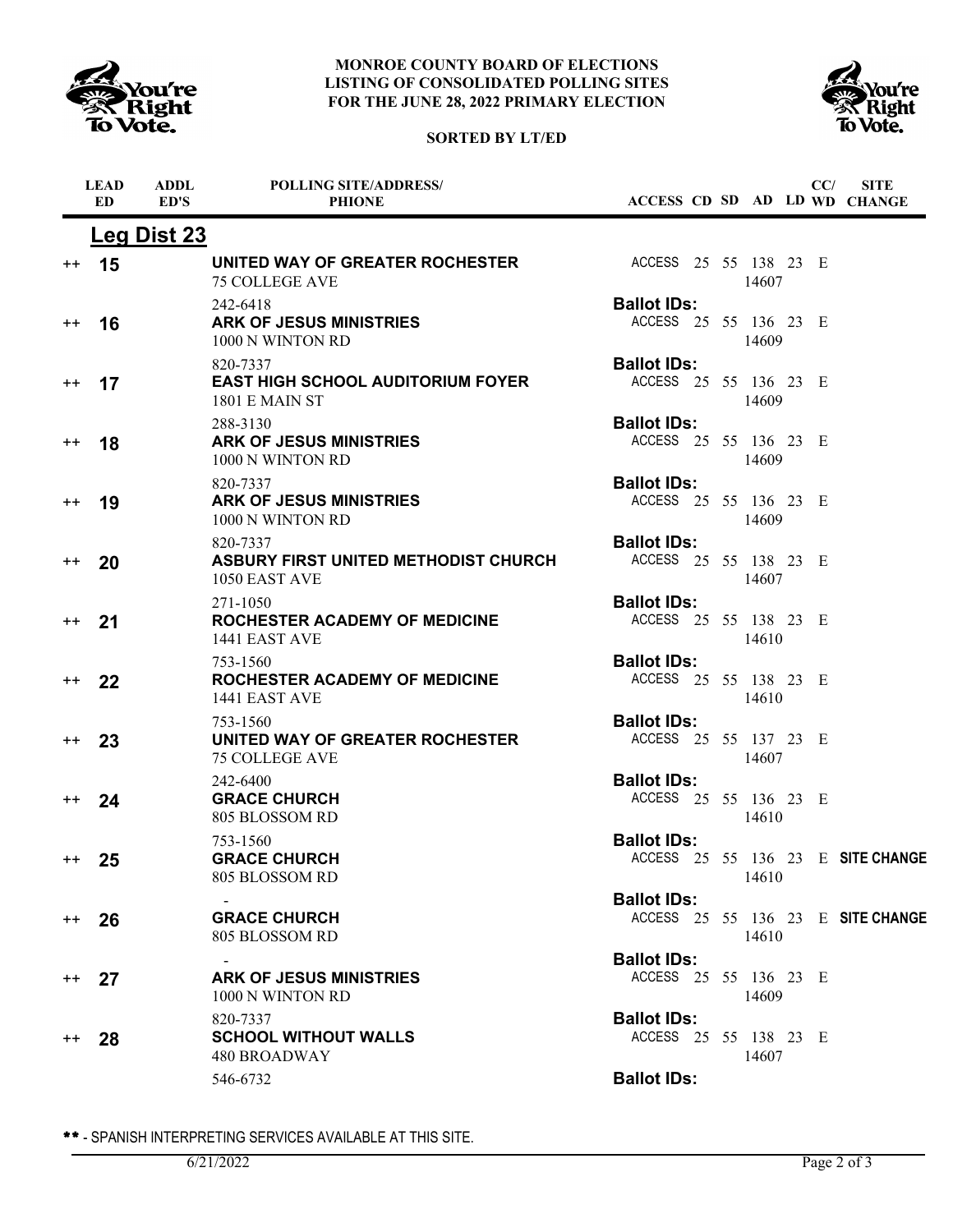



# **SORTED BY LT/ED**

|      | <b>LEAD</b><br><b>ED</b> | <b>ADDL</b><br>ED'S | <b>POLLING SITE/ADDRESS/</b><br><b>PHIONE</b>            |                                           |  |                    | CC/ | <b>SITE</b><br>ACCESS CD SD AD LD WD CHANGE |
|------|--------------------------|---------------------|----------------------------------------------------------|-------------------------------------------|--|--------------------|-----|---------------------------------------------|
|      |                          | Leg Dist 23         |                                                          |                                           |  |                    |     |                                             |
| $++$ | 29                       |                     | UNITED WAY OF GREATER ROCHESTER<br><b>75 COLLEGE AVE</b> | ACCESS 25 55 138 23 E                     |  | 14607              |     |                                             |
| $++$ | 30                       |                     | 242-6400<br><b>GRACE CHURCH</b><br>805 BLOSSOM RD        | <b>Ballot IDs:</b><br>ACCESS 25 55 136 23 |  | 14610              |     | <b>E</b> SITE CHANGE                        |
|      |                          |                     |                                                          | <b>Ballot IDs:</b>                        |  |                    |     |                                             |
| $++$ | 31                       |                     | UNITED WAY OF GREATER ROCHESTER<br><b>75 COLLEGE AVE</b> | ACCESS 25                                 |  | 55 138 23<br>14607 |     | <b>E</b> SITE CHANGE                        |
|      |                          |                     | 242-6418                                                 | <b>Ballot IDs:</b>                        |  |                    |     |                                             |
| $++$ | 32                       |                     | <b>REOC-ROC ED OPP CTR</b><br>161 CHESTNUT ST            | ACCESS 25 55 137 23                       |  | 14604              |     | <b>E</b> SITE CHANGE                        |
|      |                          |                     |                                                          | <b>Ballot IDs:</b>                        |  |                    |     |                                             |
| $++$ | 33                       |                     | <b>REOC-ROC ED OPP CTR</b><br>161 CHESTNUT ST            | ACCESS 25 55 137 23                       |  | 14604              |     | E SITE CHANGE                               |
|      |                          |                     |                                                          | <b>Ballot IDs:</b>                        |  |                    |     |                                             |
| $++$ | 34                       |                     | <b>REOC-ROC ED OPP CTR</b><br>161 CHESTNUT ST            | ACCESS 25                                 |  | 55 137 23<br>14604 |     | E SITE CHANGE                               |
|      |                          |                     |                                                          | <b>Ballot IDs:</b>                        |  |                    |     |                                             |
|      |                          | ED Count:           | 34                                                       |                                           |  |                    |     |                                             |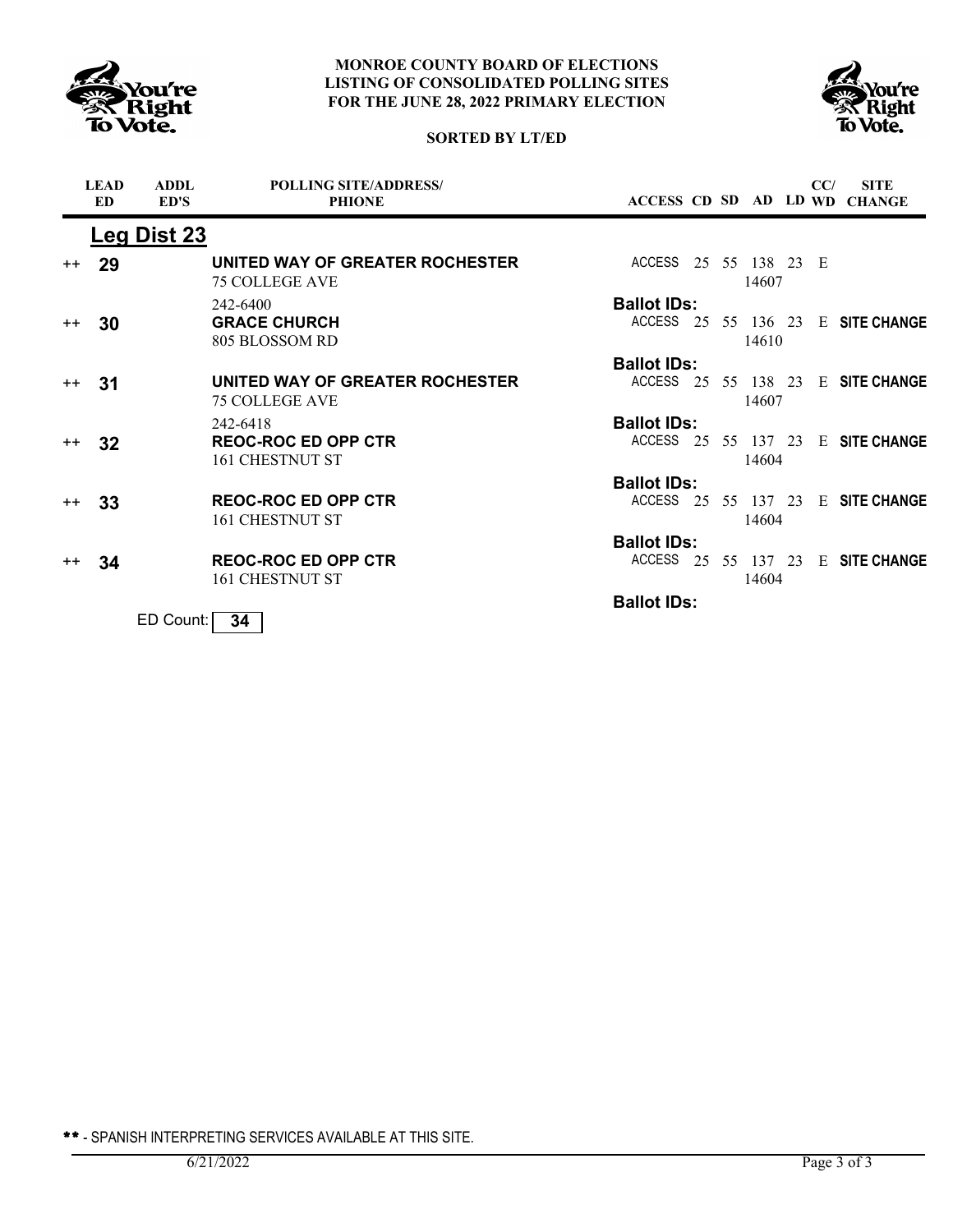

#### **MONROE COUNTY BOARD OF ELECTIONS LISTING OF CONSOLIDATED POLLING SITES FOR THE JUNE 28, 2022 PRIMARY ELECTION**





|                  | <b>LEAD</b><br><b>ED</b> | <b>ADDL</b><br>ED'S | <b>POLLING SITE/ADDRESS/</b><br><b>PHIONE</b>                                 | ACCESS CD SD AD LD WD CHANGE                |       | CC/ | <b>SITE</b>                       |
|------------------|--------------------------|---------------------|-------------------------------------------------------------------------------|---------------------------------------------|-------|-----|-----------------------------------|
|                  |                          | <b>Leg Dist 24</b>  |                                                                               |                                             |       |     |                                   |
| $^{\mathrm{+}}$  | 1                        |                     | <b>ARTISAN CHURCH</b><br>1235 S CLINTON AVE                                   | ACCESS 25 55 138 24 E                       | 14620 |     |                                   |
| $^{++}$          | $\overline{2}$           |                     | 414-9193<br><b>MONROE CO PARKS ADMIN BUILDING</b><br><b>171 RESERVOIR AVE</b> | <b>Ballot IDs:</b><br>ACCESS 25 55 138 24 E | 14620 |     |                                   |
| $^{\mathrm{+}}$  | 3                        |                     | 428-6755<br><b>MONROE CO PARKS ADMIN BUILDING</b><br>171 RESERVOIR AVE        | <b>Ballot IDs:</b><br>ACCESS 25 55 138 24 S | 14620 |     |                                   |
| $^{\mathrm{+}}$  | 4                        |                     | 428-6755<br><b>NO 35 SCHOOL GYM FIELD ST ENT</b><br>194 FIELD ST              | <b>Ballot IDs:</b><br>ACCESS 25 55 138 24 E | 14620 |     |                                   |
| $^{\mathrm{+}}$  | 5                        |                     | 271-4583<br><b>NO 12 SCHOOL MAIN ENT</b><br>999 SOUTH AVE                     | <b>Ballot IDs:</b><br>ACCESS 25 55 138 24 S | 14620 |     |                                   |
| $^{\mathrm{+}}$  | 6                        |                     | 461-3280<br><b>MONROE CO PARKS ADMIN BUILDING</b><br><b>171 RESERVOIR AVE</b> | <b>Ballot IDs:</b><br>ACCESS 25 55 138 24 S | 14620 |     |                                   |
| $^{\mathrm{+}}$  | $\overline{7}$           |                     | 428-6755<br><b>NO 12 SCHOOL MAIN ENT</b><br>999 SOUTH AVE                     | <b>Ballot IDs:</b><br>ACCESS 25 55 138 24 S | 14620 |     |                                   |
| $^{\mathrm{+}}$  | 8                        |                     | ST ANNE CHURCH FOYER FRONT ENT<br>1600 MT HOPE AVE                            | <b>Ballot IDs:</b><br>ACCESS 25 55 138 24 S | 14620 |     |                                   |
| $^{\mathrm{+}}$  | 9                        |                     | 750-9226<br>ST ANNE CHURCH FOYER FRONT ENT<br>1600 MT HOPE AVE                | <b>Ballot IDs:</b><br>ACCESS 25 55 138 24 S | 14620 |     |                                   |
| $^{\mathrm{+}}$  | 10                       |                     | 750-9226<br><b>NO 35 SCHOOL GYM FIELD ST ENT</b><br>194 FIELD ST              | <b>Ballot IDs:</b><br>ACCESS 25 55 138 24 E | 14620 |     |                                   |
| $^{\mathrm{+}}$  | 11                       |                     | 271-4583<br><b>ROCHESTER HIGHLANDS COMM ROOM</b><br>47 GREEN KNOLLS DR        | <b>Ballot IDs:</b><br>ACCESS 25 55 138 24 S | 14620 |     |                                   |
| $^{\mathrm{+}}$  | 12                       |                     | 271-2680<br><b>ROCHESTER HIGHLANDS COMM ROOM</b><br><b>47 GREEN KNOLLS DR</b> | <b>Ballot IDs:</b><br>ACCESS 25 55 138 24 S | 14620 |     |                                   |
| $^{++}$          | 13                       |                     | <b>ARTISAN CHURCH</b><br>1235 S CLINTON AVE                                   | <b>Ballot IDs:</b><br>ACCESS 25 55 138 24 E | 14620 |     |                                   |
| $^{\mathrm{++}}$ | 14                       |                     | 414-9193<br><b>PINNACLE PLACE APTS</b><br>919 S CLINTON AVE                   | <b>Ballot IDs:</b>                          | 14620 |     | ACCESS 25 55 138 24 S SITE CHANGE |
|                  |                          |                     | 442-1686                                                                      | <b>Ballot IDs:</b>                          |       |     |                                   |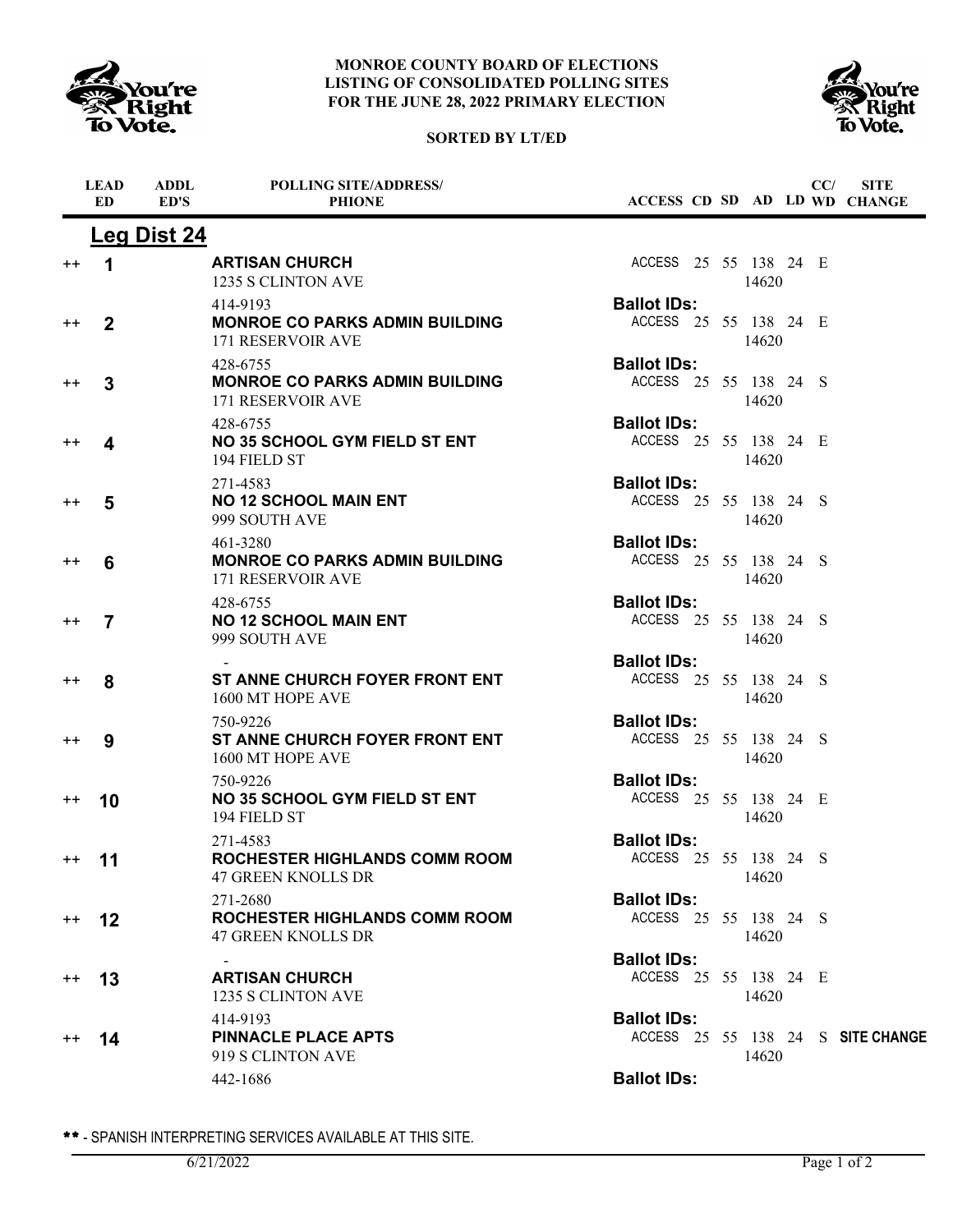





|                 | <b>LEAD</b><br>ED | <b>ADDL</b><br>ED'S | <b>POLLING SITE/ADDRESS/</b><br><b>PHIONE</b>                                 |                                             |  |       | CC/ | <b>SITE</b><br>ACCESS CD SD AD LD WD CHANGE |
|-----------------|-------------------|---------------------|-------------------------------------------------------------------------------|---------------------------------------------|--|-------|-----|---------------------------------------------|
|                 |                   | <b>Leg Dist 24</b>  |                                                                               |                                             |  |       |     |                                             |
| $^{\mathrm{+}}$ | 15                |                     | <b>PINNACLE PLACE APTS</b><br>919 S CLINTON AVE                               | ACCESS 25 55 138 24 E                       |  | 14620 |     |                                             |
| $^{++}$         | 16                |                     | 442-1686<br><b>ROCHESTER ACADEMY OF MEDICINE</b><br>1441 EAST AVE             | <b>Ballot IDs:</b><br>ACCESS 25 55 138 24 E |  | 14610 |     |                                             |
| $^{\mathrm{+}}$ | 17                |                     | 428-6755<br><b>ROCHESTER HIGHLANDS COMM ROOM</b><br><b>47 GREEN KNOLLS DR</b> | <b>Ballot IDs:</b><br>ACCESS 25 55 138 24 S |  | 14620 |     |                                             |
| $^{\mathrm{+}}$ | 18                |                     | 271-2680<br>ROCHESTER ACADEMY OF MEDICINE<br>1441 EAST AVE                    | <b>Ballot IDs:</b><br>ACCESS 25 55 138 24 E |  | 14610 |     |                                             |
| $^{++}$         | 19                |                     | 428-6755<br><b>NO 12 SCHOOL MAIN ENT</b><br>999 SOUTH AVE                     | <b>Ballot IDs:</b><br>ACCESS 25 55 138 24 S |  | 14620 |     |                                             |
| $^{\mathrm{+}}$ | 20                |                     | <b>PINNACLE PLACE APTS</b><br>919 S CLINTON AVE                               | <b>Ballot IDs:</b>                          |  | 14620 |     | ACCESS 25 55 138 24 S SITE CHANGE           |
| $^{++}$         | 21                |                     | 442-1686<br><b>PINNACLE PLACE APTS</b><br>919 S CLINTON AVE                   | <b>Ballot IDs:</b>                          |  | 14620 |     | ACCESS 25 55 138 24 S SITE CHANGE           |
| $^{++}$         | 22                |                     | 442-1686<br><b>MONROE CO PARKS ADMIN BUILDING</b><br><b>171 RESERVOIR AVE</b> | <b>Ballot IDs:</b><br>ACCESS 25 55 138 24 S |  | 14620 |     |                                             |
| $^{++}$         | 23                |                     | 428-6755<br><b>MONROE CO PARKS ADMIN BUILDING</b><br><b>171 RESERVOIR AVE</b> | <b>Ballot IDs:</b><br>ACCESS 25 55 138 24 E |  | 14620 |     |                                             |
| $^{++}$         | 24                |                     | 428-6755<br><b>NO 12 SCHOOL MAIN ENT</b><br>999 SOUTH AVE                     | <b>Ballot IDs:</b><br>ACCESS 25 55 138 24 E |  | 14620 |     |                                             |
| $+$ +           | 25                |                     | 461-3280<br><b>ST ANNE CHURCH FOYER FRONT ENT</b><br>1600 MT HOPE AVE         | <b>Ballot IDs:</b>                          |  | 14620 |     | ACCESS 25 56 138 24 S SITE CHANGE           |
| $^{++}$         | 26                |                     | 750-9226<br>ST ANNE CHURCH FOYER FRONT ENT<br>1600 MT HOPE AVE                | <b>Ballot IDs:</b>                          |  | 14620 |     | ACCESS 25 56 138 24 S SITE CHANGE           |
|                 |                   | ED Count:           | 750-9226<br>26                                                                | <b>Ballot IDs:</b>                          |  |       |     |                                             |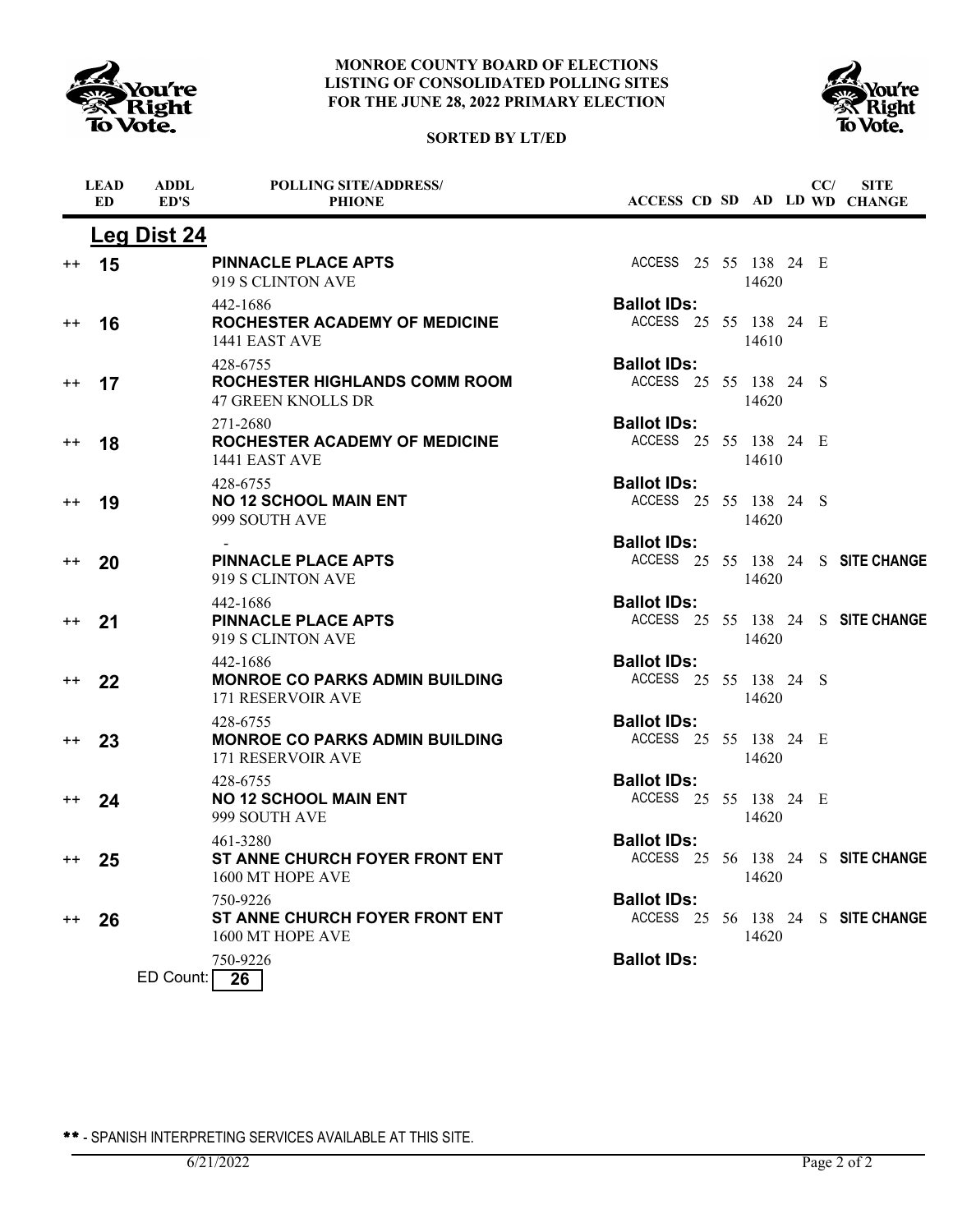





|                 | <b>LEAD</b><br><b>ED</b> | <b>ADDL</b><br>ED'S | <b>POLLING SITE/ADDRESS/</b><br><b>PHIONE</b>                      |                                             |  |       | CC/ | <b>SITE</b><br>ACCESS CD SD AD LD WD CHANGE |
|-----------------|--------------------------|---------------------|--------------------------------------------------------------------|---------------------------------------------|--|-------|-----|---------------------------------------------|
|                 |                          | <b>Leg Dist 25</b>  |                                                                    |                                             |  |       |     |                                             |
| $^{\mathrm{+}}$ | 1                        |                     | <b>MT OLIVET BAPTIST CHURCH</b><br>141 ADAMS ST                    | ACCESS 25 56 137 25 S                       |  | 14608 |     |                                             |
| $^{\mathrm{+}}$ | $\overline{2}$           |                     | 750-5052<br><b>KENNEDY TOWERS</b><br><b>666 S PLYMOUTH AVE</b>     | <b>Ballot IDs:</b><br>ACCESS 25 56 137 25 S |  | 14608 |     |                                             |
| $^{\mathrm{+}}$ | 3                        |                     | 202-8220<br><b>PLYMOUTH GARDEN APTS</b><br>1400 SOUTH PLYMOUTH AVE | <b>Ballot IDs:</b>                          |  | 14611 |     | ACCESS 25 56 137 25 S SITE CHANGE           |
| $^{++}$         | 4                        |                     | E L TOWER APTS COMM ROOM<br>500 SOUTH AVE                          | <b>Ballot IDs:</b>                          |  | 14620 |     | ACCESS 25 56 138 25 S SITE CHANGE           |
| $^{++}$         | 5                        |                     | <b>MT OLIVET BAPTIST CHURCH</b><br>141 ADAMS ST                    | <b>Ballot IDs:</b>                          |  | 14608 |     | ACCESS 25 56 137 25 S SITE CHANGE           |
| $^{++}$         | 6                        |                     | 750-5052<br>E L TOWER APTS COMM ROOM<br>500 SOUTH AVE              | <b>Ballot IDs:</b>                          |  | 14620 |     | ACCESS 25 55 138 25 S SITE CHANGE           |
| $^{\mathrm{+}}$ | $\overline{7}$           |                     | <b>KENNEDY TOWERS</b><br><b>666 S PLYMOUTH AVE</b>                 | <b>Ballot IDs:</b>                          |  | 14608 |     | ACCESS 25 56 137 25 S SITE CHANGE           |
| $^{++}$         | 8                        |                     | $4 -$<br><b>PLYMOUTH GARDEN APTS</b><br>1400 SOUTH PLYMOUTH AVE    | <b>Ballot IDs:</b>                          |  | 14611 |     | ACCESS 25 56 137 25 S SITE CHANGE           |
| $^{\mathrm{+}}$ | 9                        |                     | <b>MT OLIVET BAPTIST CHURCH</b><br>141 ADAMS ST                    | <b>Ballot IDs:</b><br>ACCESS 25 56 137 25 S |  | 14608 |     |                                             |
| $^{\mathrm{+}}$ | 10                       |                     | 750-5052<br><b>MT OLIVET BAPTIST CHURCH</b><br>141 ADAMS ST        | <b>Ballot IDs:</b>                          |  | 14608 |     | ACCESS 25 56 137 25 S SITE CHANGE           |
| $^{++}$         | 11                       |                     | 750-5052<br><b>BOYS AND GIRLS CLUB</b><br>500 GENESEE ST           | <b>Ballot IDs:</b><br>ACCESS 25 56 137 25 S |  | 14611 |     |                                             |
| $++$            | $12 \,$                  |                     | 328-3077<br><b>NO 12 SCHOOL MAIN ENT</b><br>999 SOUTH AVE          | <b>Ballot IDs:</b><br>ACCESS 25 55 138 25 S |  | 14620 |     |                                             |
| $^{++}$         | 13                       |                     | <b>NEW HOPE EVANGELICAL CHURCH</b><br><b>465 HAWLEY ST</b>         | <b>Ballot IDs:</b>                          |  | 14611 |     | ACCESS 25 56 137 25 S SITE CHANGE           |
| $^{++}$         | 14                       |                     | <b>GREEK ORTHODOX CH MAIN ENT 1ST FL</b><br>835 SOUTH AVE          | <b>Ballot IDs:</b>                          |  | 14620 |     | ACCESS 25 56 138 25 S SITE CHANGE           |
|                 |                          |                     |                                                                    | <b>Ballot IDs:</b>                          |  |       |     |                                             |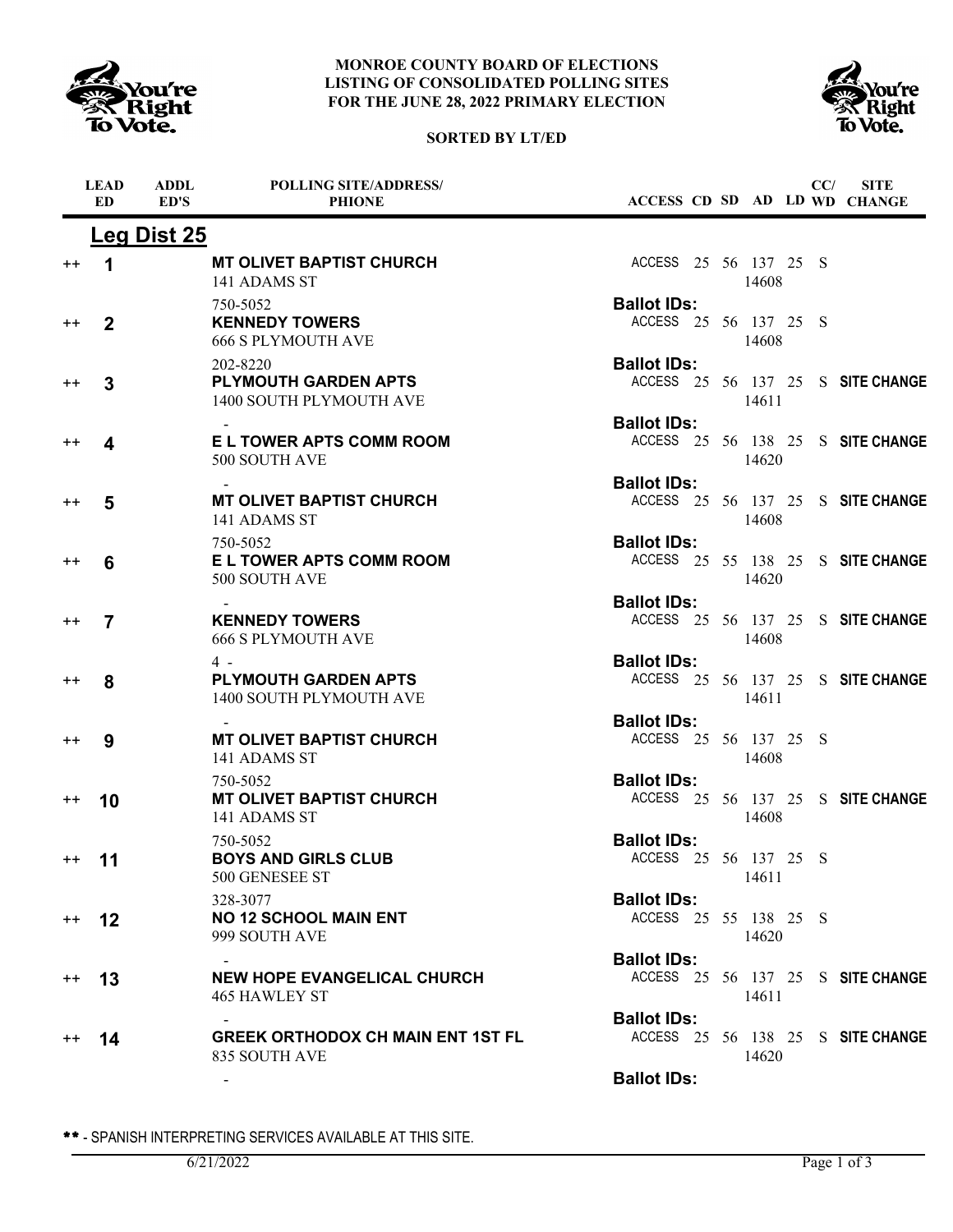





|                  | <b>LEAD</b><br><b>ED</b> | <b>ADDL</b><br>ED'S | <b>POLLING SITE/ADDRESS/</b><br><b>PHIONE</b>                           | ACCESS CD SD AD LD WD CHANGE                 |       | CC/ | <b>SITE</b>                        |
|------------------|--------------------------|---------------------|-------------------------------------------------------------------------|----------------------------------------------|-------|-----|------------------------------------|
|                  |                          | <b>Leg Dist 25</b>  |                                                                         |                                              |       |     |                                    |
| $^{\mathrm{+}}$  | 15                       |                     | POWER HOUSE CHURCH OF GOD IN CHRIST<br><b>48 CLIFTON ST</b>             | ACCESS 25 56 137 25 S                        | 14608 |     |                                    |
| $^{\mathrm{++}}$ | 16                       |                     | 527-8135<br><b>DANFORTH TOWERS - WEST</b><br>160 WEST AVE               | <b>Ballot IDs:</b>                           | 14611 |     | ACCESS 25 56 137 25 NW SITE CHANGE |
| $^{\mathrm{+}}$  | 17                       |                     | AENON MISS BAPTIST CHURCH MORAN ST ENT<br>175 GENESEE ST                | <b>Ballot IDs:</b><br>ACCESS 25 56 137 25 S  | 14611 |     |                                    |
| $^{\mathrm{+}}$  | 18                       |                     | 738-1587<br>POWER HOUSE CHURCH OF GOD IN CHRIST<br><b>48 CLIFTON ST</b> | <b>Ballot IDs:</b><br>ACCESS 25 56 137 25 S  | 14608 |     |                                    |
| $^{\mathrm{+}}$  | 19                       |                     | 436-8864<br><b>REOC-ROC ED OPP CTR</b><br>161 CHESTNUT ST               | <b>Ballot IDs:</b>                           | 14604 |     | ACCESS 25 56 137 25 E SITE CHANGE  |
| $^{\mathrm{+}}$  | 20                       |                     | 325-6170<br><b>ANDREWS TERRACE</b><br>125 ST PAUL ST                    | <b>Ballot IDs:</b><br>ACCESS 25 56 137 25 S  | 14604 |     |                                    |
| $^{++}$          | 21                       |                     | 325-5232<br><b>STADIUM ESTATES</b><br>370 JAY ST                        | <b>Ballot IDs:</b><br>ACCESS 25 56 137 25 NW | 14611 |     |                                    |
| $^{\mathrm{++}}$ | 22                       |                     | 780-7098<br><b>MT OLIVET BAPTIST CHURCH</b><br>141 ADAMS ST             | <b>Ballot IDs:</b><br>ACCESS 25 56 137 25 S  | 14608 |     |                                    |
| $^{\mathrm{+}}$  | 23                       |                     | 750-5052<br>ST ANNE CHURCH FOYER FRONT ENT<br>1600 MT HOPE AVE          | <b>Ballot IDs:</b><br>ACCESS 25 56 137 25 S  | 14620 |     |                                    |
| $^{\mathrm{++}}$ | 24                       |                     | 271-3260<br><b>GREEK ORTHODOX CH MAIN ENT 1ST FL</b><br>835 SOUTH AVE   | <b>Ballot IDs:</b>                           | 14620 |     | ACCESS 25 56 138 25 S SITE CHANGE  |
| $^{\mathrm{++}}$ | 25                       |                     | 233-2481<br><b>ANDREWS TERRACE</b><br>125 ST PAUL ST                    | <b>Ballot IDs:</b><br>ACCESS 25 56 137 25 NE | 14604 |     |                                    |
| $^{\mathrm{++}}$ | 26                       |                     | 325-5232<br><b>EL TOWER APTS COMM ROOM</b><br>500 SOUTH AVE             | <b>Ballot IDs:</b><br>ACCESS 25 55 138 25 S  | 14620 |     |                                    |
| $^{++}$          | 27                       |                     | 489-8251<br>E L TOWER APTS COMM ROOM<br>500 SOUTH AVE                   | <b>Ballot IDs:</b><br>ACCESS 25 55 138 25 S  | 14620 |     |                                    |
| $^{\mathrm{+}}$  | 28                       |                     | 489-8251<br><b>NO 12 SCHOOL MAIN ENT</b><br>999 SOUTH AVE               | <b>Ballot IDs:</b><br>ACCESS 25 55 138 25 S  | 14620 |     |                                    |
|                  |                          |                     | 461-3280                                                                | <b>Ballot IDs:</b>                           |       |     |                                    |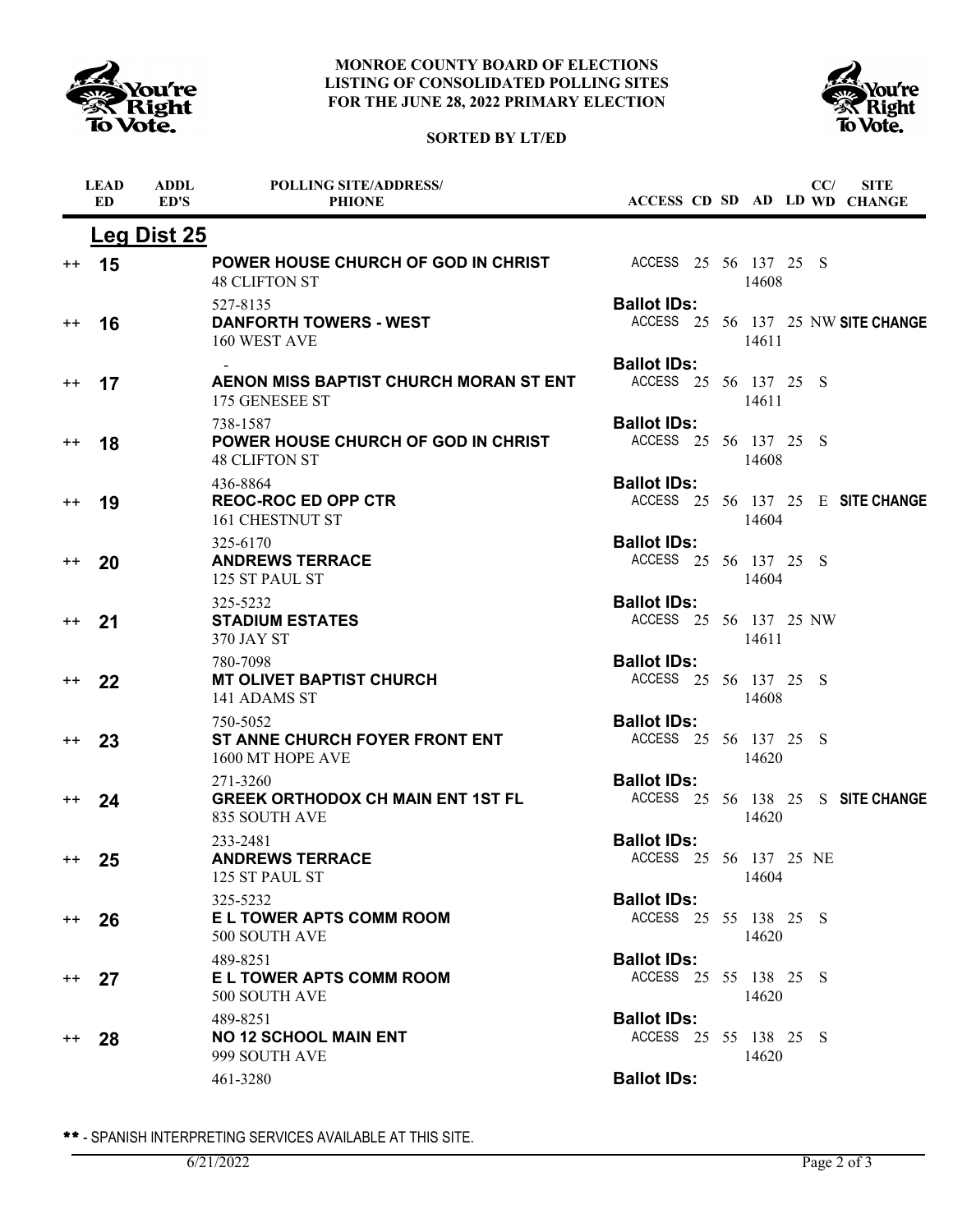



## **SORTED BY LT/ED**

|      | <b>LEAD</b><br><b>ED</b> | <b>ADDL</b><br>ED'S | <b>POLLING SITE/ADDRESS/</b><br><b>PHIONE</b>             |                       |  |       | CC/ | <b>SITE</b><br>ACCESS CD SD AD LD WD CHANGE |
|------|--------------------------|---------------------|-----------------------------------------------------------|-----------------------|--|-------|-----|---------------------------------------------|
|      |                          | Leg Dist 25         |                                                           |                       |  |       |     |                                             |
| $++$ | 29                       |                     | <b>GREEK ORTHODOX CH MAIN ENT 1ST FL</b><br>835 SOUTH AVE | ACCESS 25 55 138 25 S |  | 14620 |     |                                             |
|      |                          |                     |                                                           | <b>Ballot IDs:</b>    |  |       |     |                                             |
| $++$ | 30                       |                     | <b>GREEK ORTHODOX CH MAIN ENT 1ST FL</b><br>835 SOUTH AVE | ACCESS 25 56 138 25 S |  | 14620 |     |                                             |
|      |                          |                     |                                                           | <b>Ballot IDs:</b>    |  |       |     |                                             |
| $++$ | -31                      |                     | <b>GREEK ORTHODOX CH MAIN ENT 1ST FL</b><br>835 SOUTH AVE | ACCESS 25 56 138 25   |  | 14620 |     | S SITE CHANGE                               |
|      |                          |                     |                                                           | <b>Ballot IDs:</b>    |  |       |     |                                             |
| $++$ | 32                       |                     | <b>REOC-ROC ED OPP CTR</b><br>161 CHESTNUT ST             | ACCESS                |  | 14604 |     | 25 55 137 25 E SITE CHANGE                  |
|      |                          |                     | 325-6170                                                  | <b>Ballot IDs:</b>    |  |       |     |                                             |
| $++$ | 33                       |                     | <b>NO 12 SCHOOL MAIN ENT</b><br>999 SOUTH AVE             | ACCESS                |  | 14620 |     | 25 56 138 25 S SITE CHANGE                  |
|      |                          |                     |                                                           | <b>Ballot IDs:</b>    |  |       |     |                                             |
|      |                          | ED Count:           | 33                                                        |                       |  |       |     |                                             |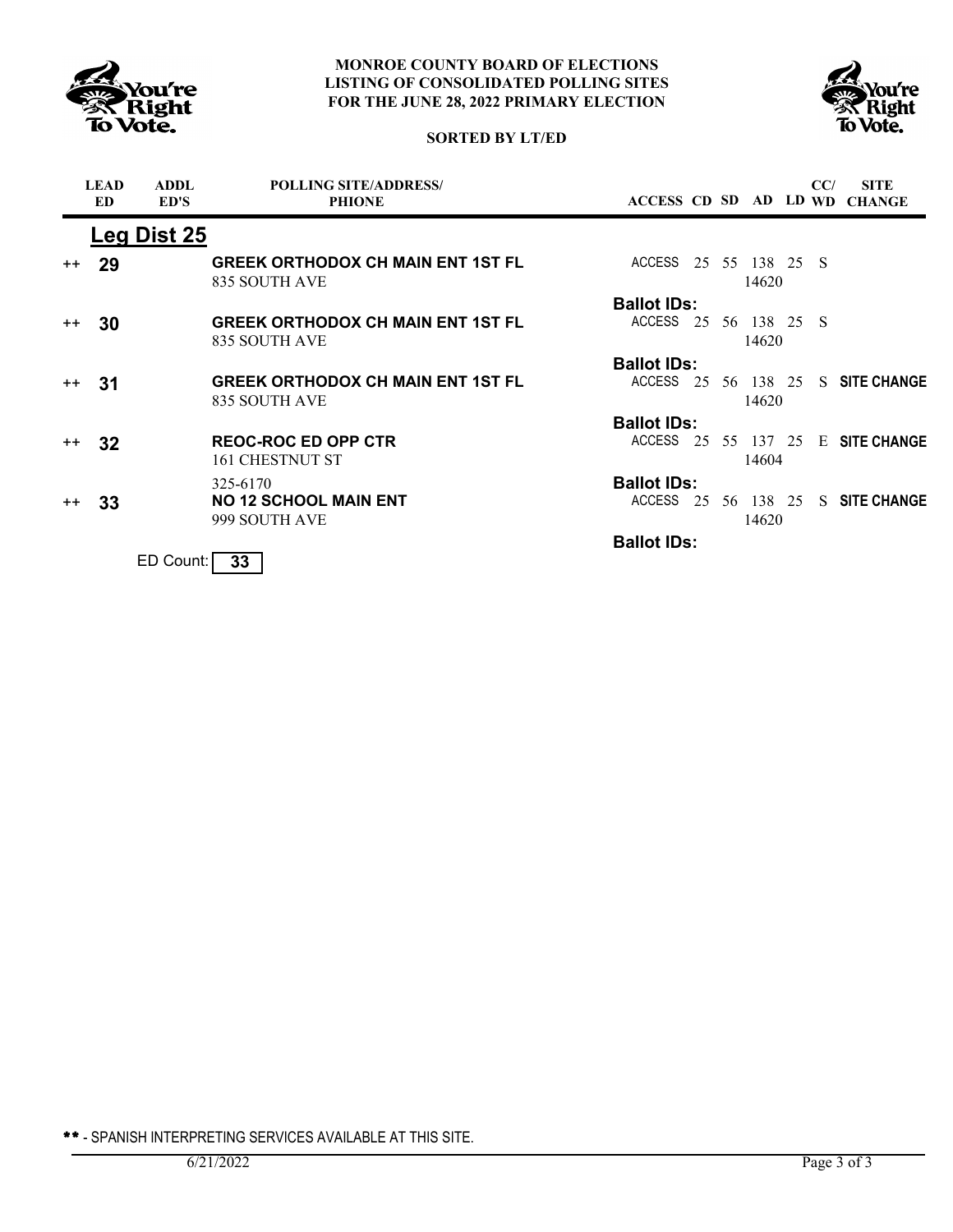





|                  | <b>LEAD</b><br><b>ED</b> | <b>ADDL</b><br>ED'S | <b>POLLING SITE/ADDRESS/</b><br><b>PHIONE</b>                               | ACCESS CD SD AD LD WD CHANGE                             |       | CC/ | <b>SITE</b> |
|------------------|--------------------------|---------------------|-----------------------------------------------------------------------------|----------------------------------------------------------|-------|-----|-------------|
|                  |                          | <b>Leg Dist 26</b>  |                                                                             |                                                          |       |     |             |
| $^{\mathrm{+}}$  | 1                        |                     | <b>NO 42 SCHOOL GYM</b><br>3330 LAKE AVE                                    | ACCESS 25 56 136 26 NW                                   | 14612 |     |             |
| $^{\mathrm{+}}$  | $\overline{2}$           |                     | 663-4330<br><b>RIVERVIEW MANOR FRONT ENT</b><br>60 RIVER ST                 | <b>Ballot IDs:</b><br>ACCESS 25 56 136 26 NW             | 14612 |     |             |
| $^{\mathrm{+}}$  | 3                        |                     | 621-4890<br><b>NEW LIGHT UNITED METHODIST CHURCH</b><br>2009 DEWEY AVE      | <b>Ballot IDs:</b><br>ACCESS 25 56 136 26 NW SITE CHANGE | 14615 |     |             |
| $^{\mathrm{+}}$  | 4                        |                     | 663-0190<br>NEW LIGHT UNITED METHODIST CHURCH<br>2009 DEWEY AVE             | <b>Ballot IDs:</b><br>ACCESS 25 56 136 26 NW SITE CHANGE | 14615 |     |             |
| $^{\mathrm{+}}$  | 5                        |                     | 663-0190<br>NEW LIGHT UNITED METHODIST CHURCH<br>2009 DEWEY AVE             | <b>Ballot IDs:</b><br>ACCESS 25 56 136 26 NW SITE CHANGE | 14615 |     |             |
| $^{\mathrm{+}}$  | 6                        |                     | 663-0190<br><b>LEXINGTON COURT APTS</b><br><b>6 CHRISTOPHER CT</b>          | <b>Ballot IDs:</b><br>ACCESS 25 56 137 26 NW             | 14607 |     |             |
| $^{\mathrm{+}}$  | $\overline{7}$           |                     | 730-0492<br><b>LA GRANGE RECREATION CENTER</b><br><b>455 LA GRANGE AVE</b>  | <b>Ballot IDs:</b><br>ACCESS 25 56 136 26 NW             | 14615 |     |             |
| $^{\mathrm{+}}$  | 8                        |                     | 254-0555<br><b>LA GRANGE RECREATION CENTER</b><br><b>455 LA GRANGE AVE</b>  | <b>Ballot IDs:</b><br>ACCESS 25 56 136 26 NW             | 14615 |     |             |
| $^{\mathrm{+}}$  | 9                        |                     | 254-0555<br><b>NO 7 SCHOOL</b><br>31 BRYAN ST                               | <b>Ballot IDs:</b><br>ACCESS 25 56 136 26 NW             | 14613 |     |             |
| $^{\mathrm{+}}$  | 10                       |                     | 254-3110<br><b>MARSHALL HIGH SCHOOL MAIN ENT</b><br><b>180 RIDGEWAY AVE</b> | <b>Ballot IDs:</b><br>ACCESS 25 56 136 26 NW             | 14615 |     |             |
| $^{\mathrm{+}}$  | 11                       |                     | 232-1530<br><b>NEW LIGHT UNITED METHODIST CHURCH</b><br>2009 DEWEY AVE      | <b>Ballot IDs:</b><br>ACCESS 25 56 136 26 NW SITE CHANGE | 14615 |     |             |
| $^{++}$          | 12                       |                     | 663-0190<br><b>RIVERVIEW MANOR FRONT ENT</b><br>60 RIVER ST                 | <b>Ballot IDs:</b><br>ACCESS 25 56 136 26 NW             | 14612 |     |             |
| $^{\mathrm{+}}$  | 13                       |                     | 621-4890<br><b>NO 42 SCHOOL GYM</b><br><b>3330 LAKE AVE</b>                 | <b>Ballot IDs:</b><br>ACCESS 25 56 136 26 NW             | 14612 |     |             |
| $^{\mathrm{++}}$ | 14                       |                     | 663-4330<br><b>NO 42 SCHOOL GYM</b><br><b>3330 LAKE AVE</b>                 | <b>Ballot IDs:</b><br>ACCESS 25 56 136 26 NW             | 14612 |     |             |
|                  |                          |                     | 663-4330                                                                    | <b>Ballot IDs:</b>                                       |       |     |             |
|                  |                          |                     |                                                                             |                                                          |       |     |             |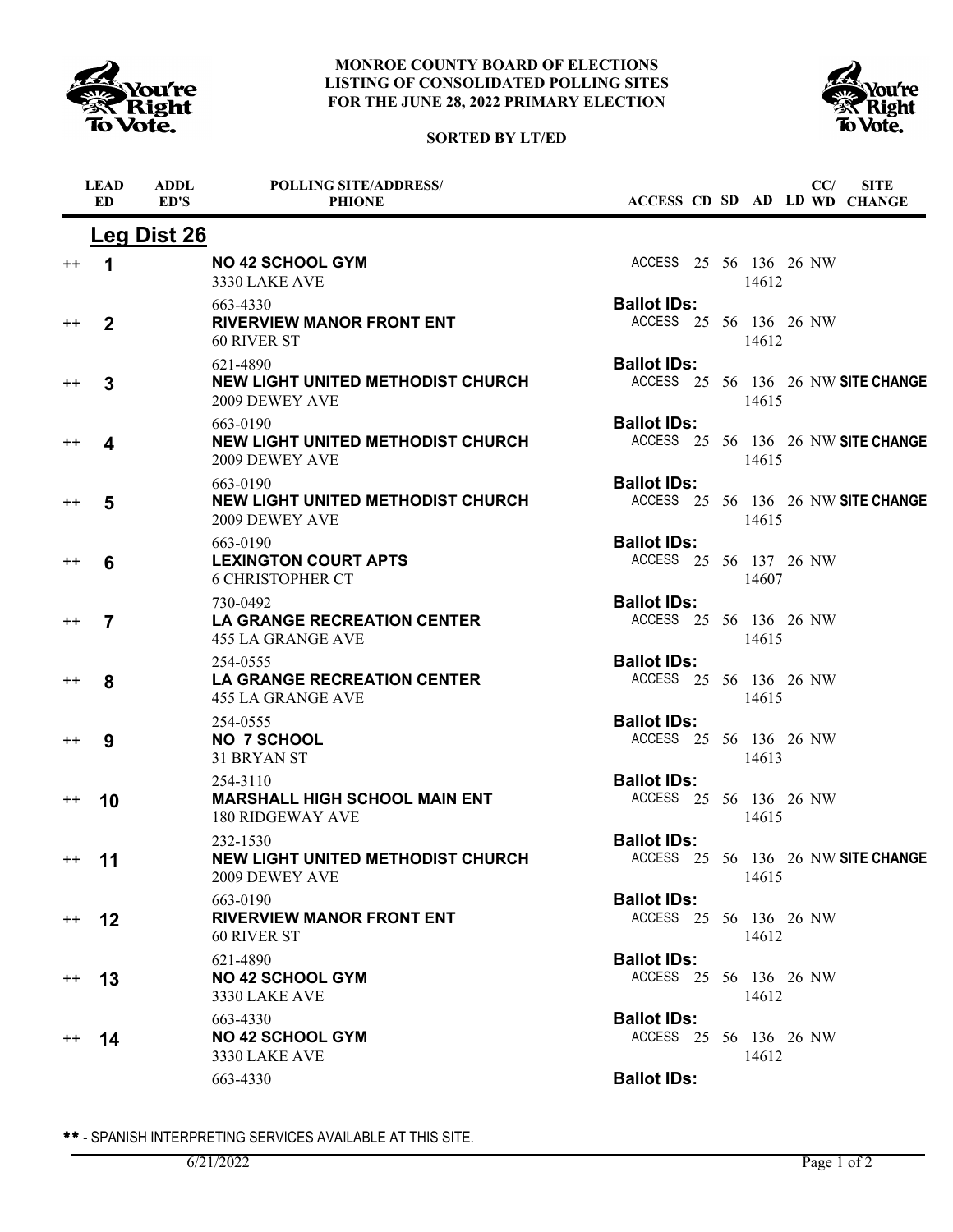



# **SORTED BY LT/ED**

|         | <b>LEAD</b><br>ED. | <b>ADDL</b><br>ED'S | <b>POLLING SITE/ADDRESS/</b><br><b>PHIONE</b>            | ACCESS CD SD AD LD WD  |  |              | CC/ | <b>SITE</b><br><b>CHANGE</b>       |
|---------|--------------------|---------------------|----------------------------------------------------------|------------------------|--|--------------|-----|------------------------------------|
|         |                    | Leg Dist 26         |                                                          |                        |  |              |     |                                    |
| $^{++}$ | 15                 |                     | <b>MARSHALL HIGH SCHOOL MAIN ENT</b><br>180 RIDGEWAY AVE | ACCESS 25 56 136 26 NW |  | 14615        |     |                                    |
|         |                    |                     | 232-1530                                                 | <b>Ballot IDs:</b>     |  |              |     |                                    |
| $++$    | 16                 |                     | <b>RIVERVIEW MANOR FRONT ENT</b>                         |                        |  |              |     | ACCESS 25 56 136 26 NW SITE CHANGE |
|         |                    |                     | 60 RIVER ST                                              |                        |  | 14612        |     |                                    |
|         |                    |                     |                                                          | <b>Ballot IDs:</b>     |  |              |     |                                    |
| $++$    | 17                 |                     | <b>RIVERVIEW MANOR FRONT ENT</b>                         | ACCESS 25              |  | 56 136 26 NW |     |                                    |
|         |                    |                     | 60 RIVER ST                                              |                        |  | 14612        |     |                                    |
|         |                    |                     | 621-4890                                                 | <b>Ballot IDs:</b>     |  |              |     |                                    |
|         |                    | ED Count:           |                                                          |                        |  |              |     |                                    |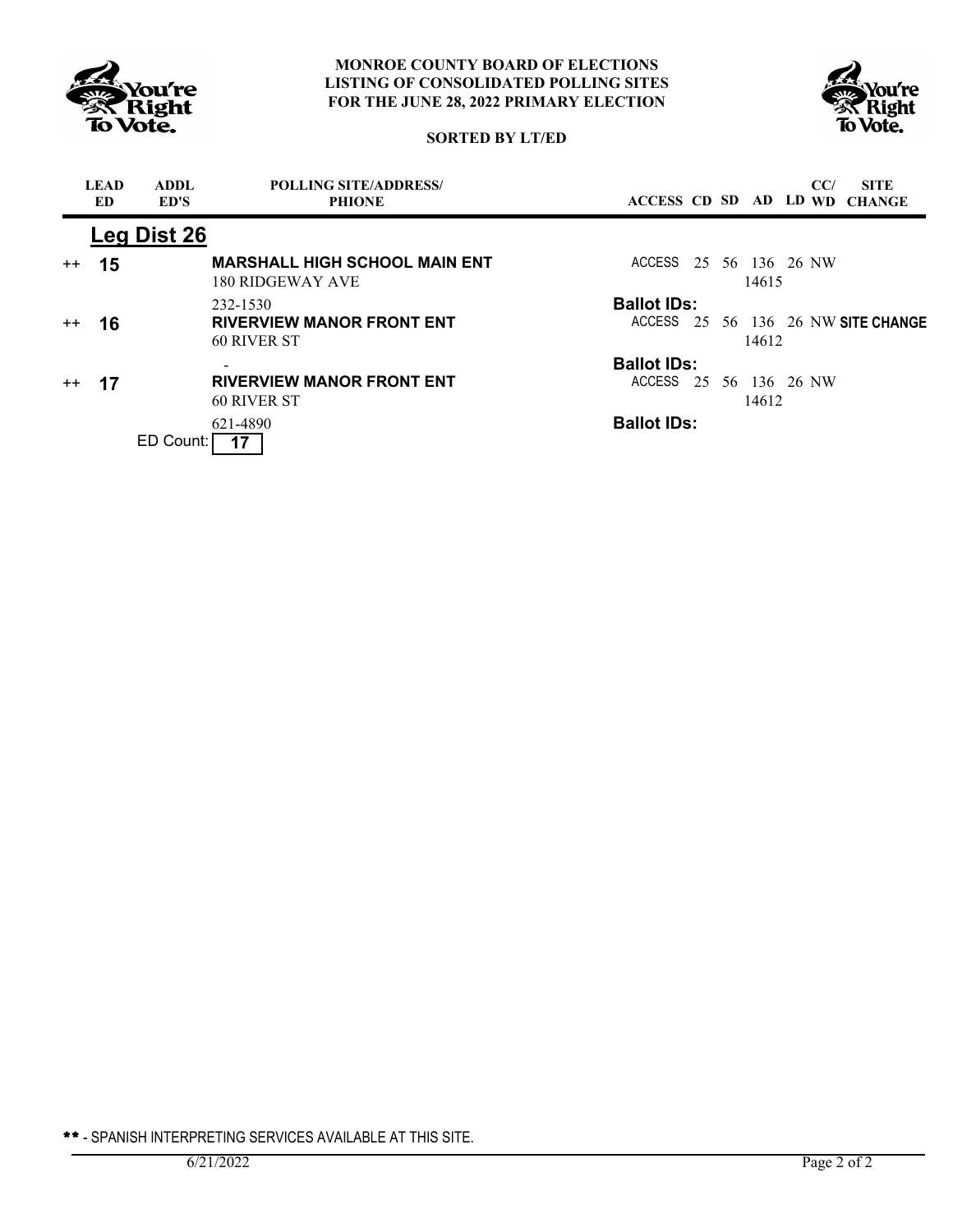



### **SORTED BY LT/ED**

|                  | <b>LEAD</b><br>ED    | <b>ADDL</b><br>ED'S | <b>POLLING SITE/ADDRESS/</b><br><b>PHIONE</b>                                    |                                             |  |       | CC/ | <b>SITE</b><br>ACCESS CD SD AD LD WD CHANGE |
|------------------|----------------------|---------------------|----------------------------------------------------------------------------------|---------------------------------------------|--|-------|-----|---------------------------------------------|
|                  |                      | <b>Leg Dist 27</b>  |                                                                                  |                                             |  |       |     |                                             |
| $^{\mathrm{+}}$  | $\blacktriangleleft$ |                     | <b>GENESEE PK BLVD 7TH DAY ADVENTIST CH</b><br>391 GENESEE PARK BLVD             | ACCESS 25 56 137 27 S                       |  | 14619 |     |                                             |
| $^{\mathrm{+}}$  | $\mathbf{2}$         |                     | 436-1573<br><b>GENESEE PK BLVD 7TH DAY ADVENTIST CH</b><br>391 GENESEE PARK BLVD | <b>Ballot IDs:</b><br>ACCESS 25 56 137 27 S |  | 14619 |     |                                             |
| $^{++}$          | 3                    |                     | 436-1573<br><b>NO 10 SCHOOL GYM FOYER</b><br>353 CONGRESS AVE                    | <b>Ballot IDs:</b><br>ACCESS 25 56 137 27 S |  | 14619 |     |                                             |
| $^{\mathrm{+}}$  | 4                    |                     | <b>NO 16 SCHOOL GYM FOYER</b><br>321 POST AVE                                    | <b>Ballot IDs:</b><br>ACCESS 25 56 137 27 S |  | 14619 |     |                                             |
| $^{\mathrm{+}}$  | 5                    |                     | 235-1272<br><b>NO 16 SCHOOL GYM FOYER</b><br>321 POST AVE                        | <b>Ballot IDs:</b><br>ACCESS 25 56 137 27 S |  | 14619 |     |                                             |
| $^{\mathrm{+}}$  | 6                    |                     | 235-1272<br><b>NO 44 SCHOOL MAIN ENT</b><br>820 CHILI AVE                        | <b>Ballot IDs:</b><br>ACCESS 25 56 137 27 S |  | 14611 |     |                                             |
| $^{\mathrm{+}}$  | 7                    |                     | 328-5272<br><b>NO 10 SCHOOL GYM FOYER</b><br><b>353 CONGRESS AVE</b>             | <b>Ballot IDs:</b><br>ACCESS 25 56 137 27 S |  | 14619 |     |                                             |
| $^{\mathrm{+}}$  | 8                    |                     | <b>DANFORTH TOWERS - WEST</b><br>160 WEST AVE                                    | <b>Ballot IDs:</b>                          |  | 14611 |     | ACCESS 25 56 137 27 S SITE CHANGE           |
| $^{\mathrm{+}}$  | 9                    |                     | <b>NEW HOPE EVANGELICAL CHURCH</b><br><b>465 HAWLEY ST</b>                       | <b>Ballot IDs:</b><br>ACCESS 25 56 137 27 S |  | 14611 |     |                                             |
| $^{\mathrm{+}}$  | 10                   |                     | <b>GENESEE PK BLVD 7TH DAY ADVENTIST CH</b><br><b>391 GENESEE PARK BLVD</b>      | <b>Ballot IDs:</b><br>ACCESS 25 56 137 27 S |  | 14619 |     |                                             |
| $^{\mathrm{++}}$ | 11                   |                     | 436-1573<br><b>GENESEE PK BLVD 7TH DAY ADVENTIST CH</b><br>391 GENESEE PARK BLVD | <b>Ballot IDs:</b><br>ACCESS 25 56 137 27 S |  | 14619 |     |                                             |
| $^{++}$          | 12                   |                     | 436-1573<br><b>NO 10 SCHOOL GYM FOYER</b><br>353 CONGRESS AVE                    | <b>Ballot IDs:</b><br>ACCESS 25 56 137 27 S |  | 14619 |     |                                             |
| $^{++}$          | 13                   |                     | <b>NO 10 SCHOOL GYM FOYER</b><br>353 CONGRESS AVE                                | <b>Ballot IDs:</b>                          |  | 14619 |     | ACCESS 25 56 137 27 S SITE CHANGE           |
| $^{++}$          | 14                   |                     | 4 -<br><b>NO 16 SCHOOL GYM FOYER</b><br>321 POST AVE                             | <b>Ballot IDs:</b><br>ACCESS 25 56 137 27 S |  | 14619 |     |                                             |
|                  |                      |                     | 235-1272                                                                         | <b>Ballot IDs:</b>                          |  |       |     |                                             |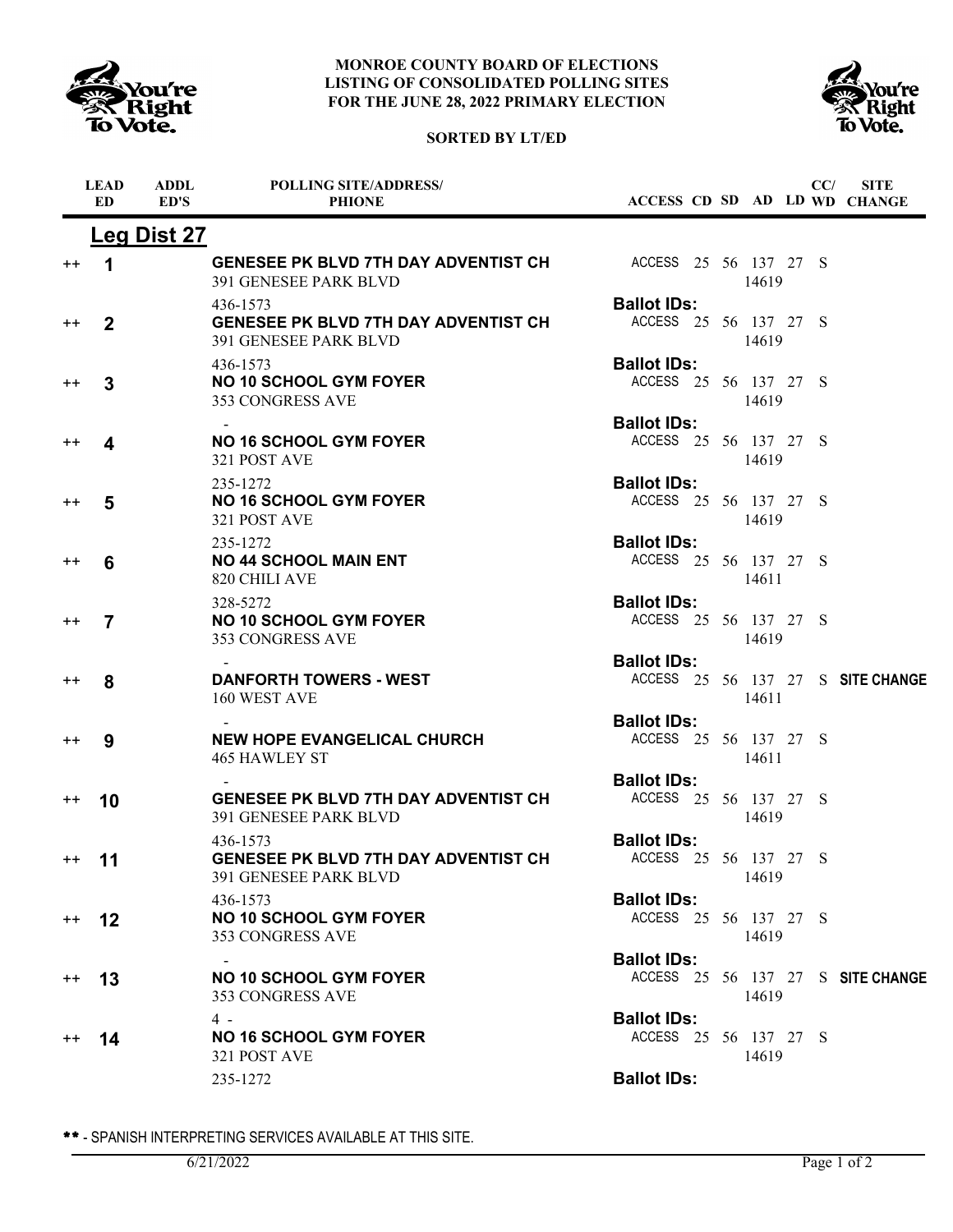





|                  | <b>LEAD</b><br><b>ED</b> | <b>ADDL</b><br>ED'S | <b>POLLING SITE/ADDRESS/</b><br><b>PHIONE</b>                                    |                                              |  |       | CC/ | <b>SITE</b><br>ACCESS CD SD AD LD WD CHANGE |
|------------------|--------------------------|---------------------|----------------------------------------------------------------------------------|----------------------------------------------|--|-------|-----|---------------------------------------------|
|                  |                          | <b>Leg Dist 27</b>  |                                                                                  |                                              |  |       |     |                                             |
| $^{\mathrm{++}}$ | 15                       |                     | <b>BOYS AND GIRLS CLUB</b><br>500 GENESEE ST                                     | ACCESS 25 56 137 27 S                        |  | 14611 |     |                                             |
| $^{\mathrm{+}}$  | 16                       |                     | 328-3077<br><b>NO 10 SCHOOL GYM FOYER</b><br>353 CONGRESS AVE                    | <b>Ballot IDs:</b><br>ACCESS 25 56 137 27 S  |  | 14619 |     |                                             |
| $^{\mathrm{++}}$ | 17                       |                     | <b>NO 44 SCHOOL MAIN ENT</b><br>820 CHILI AVE                                    | <b>Ballot IDs:</b><br>ACCESS 25 56 137 27 S  |  | 14611 |     |                                             |
| $^{\mathrm{+}}$  | 18                       |                     | 328-5272<br><b>CAMPBELL ST RECREATION CTR GAME ROOM</b><br>524 CAMPBELL ST       | <b>Ballot IDs:</b><br>ACCESS 25 56 137 27 NW |  | 14611 |     |                                             |
| $^{\mathrm{+}}$  | 19                       |                     | 428-7860<br><b>ARNETT BRANCH LIBRARY</b><br>310 ARNETT BLVD                      | <b>Ballot IDs:</b><br>ACCESS 25 56 137 27 S  |  | 14619 |     |                                             |
| $^{\mathrm{+}}$  | 20                       |                     | 428-8215<br>AENON MISS BAPTIST CHURCH MORAN ST ENT<br>175 GENESEE ST             | <b>Ballot IDs:</b><br>ACCESS 25 56 137 27 S  |  | 14611 |     |                                             |
| $^{++}$          | 21                       |                     | 436-6765<br><b>NO 10 SCHOOL GYM FOYER</b><br>353 CONGRESS AVE                    | <b>Ballot IDs:</b>                           |  | 14619 |     | ACCESS 25 56 137 27 S SITE CHANGE           |
| $^{++}$          | 22                       |                     | <b>DANFORTH TOWERS - WEST</b><br>160 WEST AVE                                    | <b>Ballot IDs:</b>                           |  | 14611 |     | ACCESS 25 56 137 27 NW SITE CHANGE          |
| $^{++}$          | 23                       |                     | <b>ARNETT BRANCH LIBRARY</b><br>310 ARNETT BLVD                                  | <b>Ballot IDs:</b><br>ACCESS 25 56 137 27 S  |  | 14619 |     |                                             |
| $++$             | 24                       |                     | 428-8215<br><b>GENESEE PK BLVD 7TH DAY ADVENTIST CH</b><br>391 GENESEE PARK BLVD | <b>Ballot IDs:</b><br>ACCESS 25 56 138 27 S  |  | 14619 |     |                                             |
| $+ +$            | 25                       |                     | 436-1573<br><b>CAMPBELL ST RECREATION CTR GAME ROOM</b><br>524 CAMPBELL ST       | <b>Ballot IDs:</b>                           |  | 14611 |     | ACCESS 25 56 137 27 NW SITE CHANGE          |
| $^{\mathrm{+}}$  | 26                       |                     | <b>CAMPBELL ST RECREATION CTR GAME ROOM</b><br>524 CAMPBELL ST                   | <b>Ballot IDs:</b>                           |  | 14611 |     | ACCESS 25 56 137 27 NW SITE CHANGE          |
|                  |                          | ED Count:           | - 26                                                                             | <b>Ballot IDs:</b>                           |  |       |     |                                             |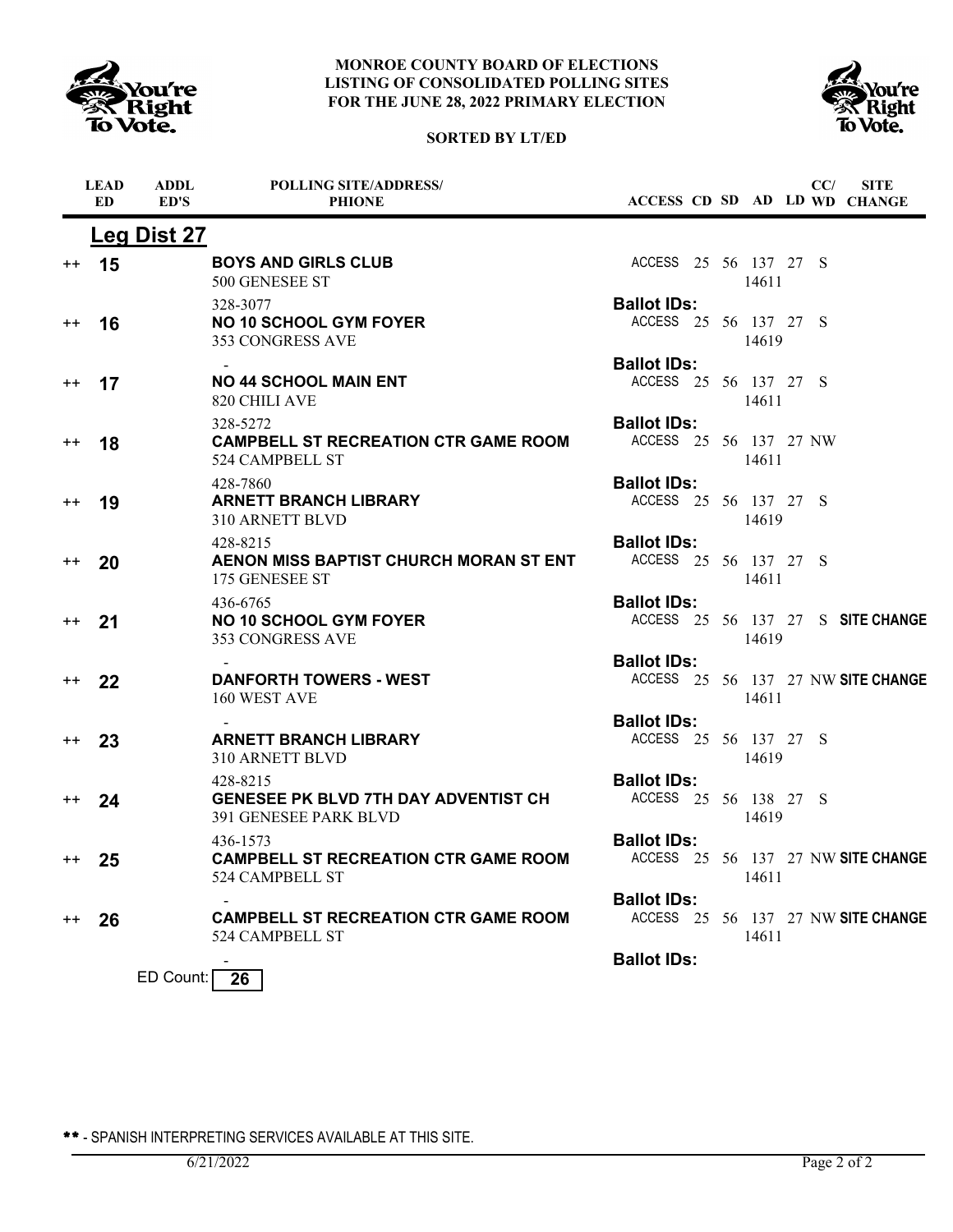

# **SORTED BY LT/ED**



|                 | <b>LEAD</b><br><b>ED</b> | <b>ADDL</b><br>ED'S | <b>POLLING SITE/ADDRESS/</b><br><b>PHIONE</b>                                    | ACCESS CD SD AD LD WD CHANGE                             |       | CC/ | <b>SITE</b> |
|-----------------|--------------------------|---------------------|----------------------------------------------------------------------------------|----------------------------------------------------------|-------|-----|-------------|
|                 |                          | <b>Leg Dist 28</b>  |                                                                                  |                                                          |       |     |             |
| $^{\mathrm{+}}$ | 1                        |                     | <b>NO 34 SCHOOL GYM</b><br>530 LEXINGTON AVE                                     | ACCESS 25 56 136 28 NW                                   | 14613 |     |             |
| $^{\mathrm{+}}$ | $\mathbf{2}$             |                     | 458-3210<br><b>NO 34 SCHOOL GYM</b><br>530 LEXINGTON AVE                         | <b>Ballot IDs:</b><br>ACCESS 25 56 137 28 NW             | 14613 |     |             |
| $^{\mathrm{+}}$ | 3                        |                     | 458-3210<br><b>CAMPBELL ST RECREATION CTR GAME ROOM</b><br>524 CAMPBELL ST       | <b>Ballot IDs:</b><br>ACCESS 25 56 137 28 NW             | 14611 |     |             |
| $^{\mathrm{+}}$ | 4                        |                     | 428-7860<br><b>GLENWOOD APTS COMMUNITY ROOM MAIN ENT</b><br><b>41 KESTREL ST</b> | <b>Ballot IDs:</b><br>ACCESS 25 56 137 28 NW             | 14613 |     |             |
| $^{\mathrm{+}}$ | 5                        |                     | 697-7130<br><b>LEXINGTON COURT APTS</b><br><b>6 CHRISTOPHER CT</b>               | <b>Ballot IDs:</b><br>ACCESS 25 56 137 28 NW             | 14607 |     |             |
| $^{++}$         | 6                        |                     | 697-7140<br><b>MARSHALL HIGH SCHOOL MAIN ENT</b><br>180 RIDGEWAY AVE             | <b>Ballot IDs:</b><br>ACCESS 25 56 136 28 NW             | 14615 |     |             |
| $^{\mathrm{+}}$ | $\overline{7}$           |                     | 232-1530<br><b>LYELL BRANCH LIBRARY</b><br>956 LYELL AVE                         | <b>Ballot IDs:</b><br>ACCESS 25 56 137 28 NW             | 14606 |     |             |
| $^{\mathrm{+}}$ | 8                        |                     | 428-8219<br>LAKE TOWER COMMUNITY ROOM REAR ENT<br>321 LAKE AVE                   | <b>Ballot IDs:</b><br>ACCESS 25 56 137 28 NW             | 14608 |     |             |
| $^{\mathrm{+}}$ | 9                        |                     | 697-7135<br><b>NO 7 SCHOOL</b><br>31 BRYAN ST                                    | <b>Ballot IDs:</b><br>ACCESS 25 56 136 28 NW             | 14613 |     |             |
| $^{\mathrm{+}}$ | 10                       |                     | 254-3110<br><b>GLENWOOD APTS COMMUNITY ROOM MAIN ENT</b><br><b>41 KESTREL ST</b> | <b>Ballot IDs:</b><br>ACCESS 25 56 137 28 NW             | 14613 |     |             |
| $^{++}$         | 11                       |                     | 697-7130<br><b>EDGERTON RECREATION CENTER</b><br><b>41 BACKUS ST</b>             | <b>Ballot IDs:</b><br>ACCESS 25 56 137 28 NW             | 14608 |     |             |
| $+ +$           | 12                       |                     | 458-7994<br><b>STADIUM ESTATES</b><br>370 JAY ST                                 | <b>Ballot IDs:</b><br>ACCESS 25 56 137 28 NW SITE CHANGE | 14611 |     |             |
| $^{++}$         | 13                       |                     | <b>EDGERTON RECREATION CENTER</b><br>41 BACKUS ST                                | <b>Ballot IDs:</b><br>ACCESS 25 56 137 28 NW             | 14608 |     |             |
| $^{++}$         | 14                       |                     | 458-7994<br><b>EDGERTON RECREATION CENTER</b><br><b>41 BACKUS ST</b>             | <b>Ballot IDs:</b><br>ACCESS 25 56 137 28 NW             | 14608 |     |             |
|                 |                          |                     | 458-7994                                                                         | <b>Ballot IDs:</b>                                       |       |     |             |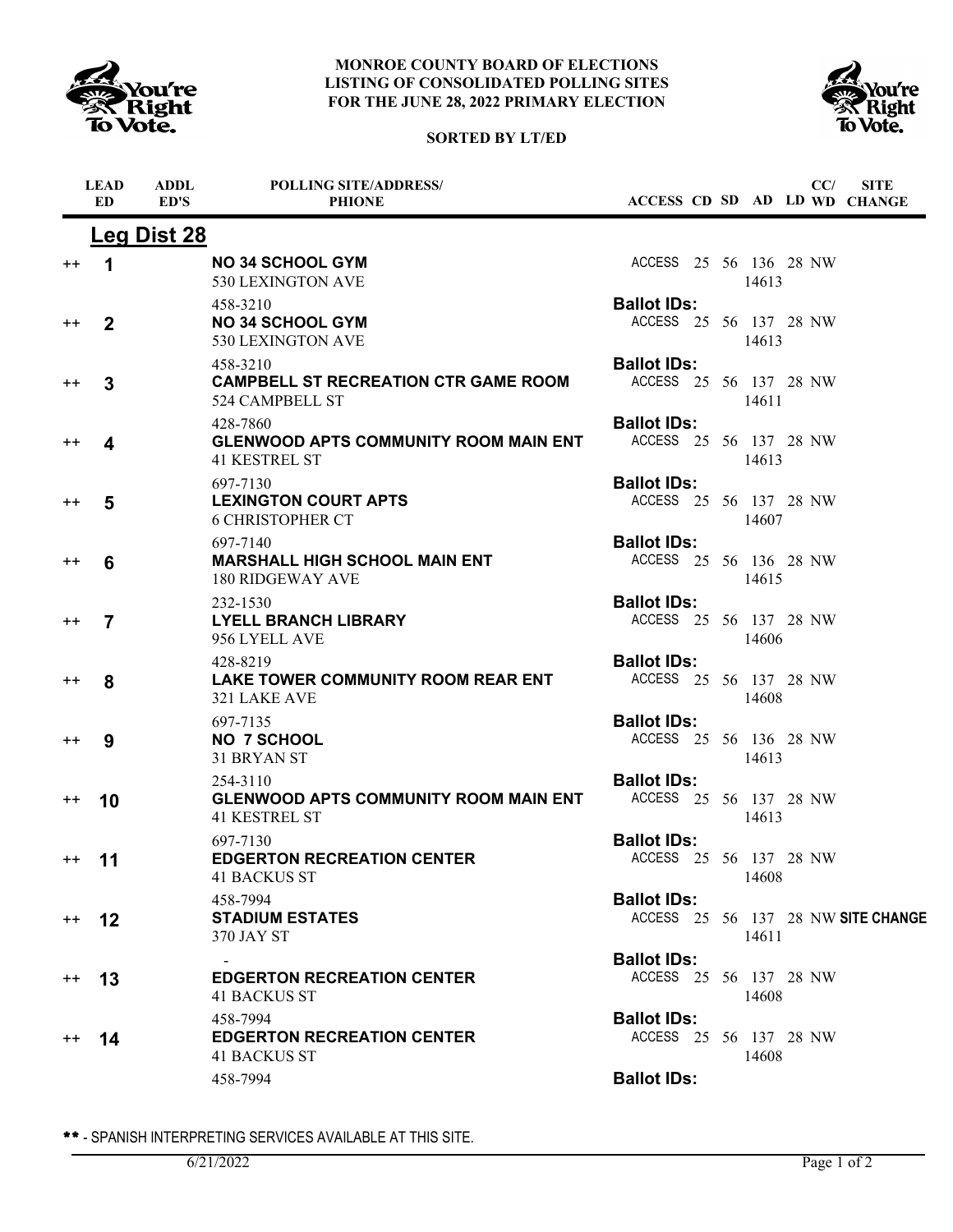





|                 | <b>LEAD</b><br>ED | <b>ADDL</b><br>ED'S | <b>POLLING SITE/ADDRESS/</b><br><b>PHIONE</b>                            | ACCESS CD SD AD LD WD CHANGE                                      | <b>SITE</b><br>CC/ |
|-----------------|-------------------|---------------------|--------------------------------------------------------------------------|-------------------------------------------------------------------|--------------------|
|                 |                   | Leg Dist 28         |                                                                          |                                                                   |                    |
| $^{\mathrm{+}}$ | 15                |                     | <b>EDGERTON RECREATION CENTER</b><br><b>41 BACKUS ST</b>                 | ACCESS 25 56 137 28 NW<br>14608                                   |                    |
| $++$            | 16                |                     | 458-7994<br><b>EDGERTON RECREATION CENTER</b><br><b>41 BACKUS ST</b>     | <b>Ballot IDs:</b><br>ACCESS 25 56 137 28 NW<br>14608             |                    |
| $^{\mathrm{+}}$ | 17                |                     | 458-7994<br><b>LYELL BRANCH LIBRARY</b><br>956 LYELL AVE                 | <b>Ballot IDs:</b><br>ACCESS 25 56 137 28 NW<br>14606             |                    |
| $++$            | 18                |                     | 428-8219<br><b>MARSHALL HIGH SCHOOL MAIN ENT</b><br>180 RIDGEWAY AVE     | <b>Ballot IDs:</b><br>ACCESS 25 56 136 28 NW<br>14615             |                    |
| $++$            | 19                |                     | 232-1530<br><b>LAKE TOWER COMMUNITY ROOM REAR ENT</b><br>321 LAKE AVE    | <b>Ballot IDs:</b><br>ACCESS 25 56 137 28 NW<br>14608             |                    |
| $++$            | 20                |                     | 697-7135<br><b>NO 7 SCHOOL</b><br>31 BRYAN ST                            | <b>Ballot IDs:</b><br>ACCESS 25 56 136 28 NW<br>14613             |                    |
| $^{++}$         | 21                |                     | 254-3110<br><b>GREATER HARVEST CHURCH</b><br><b>121 DRIVING PARK AVE</b> | <b>Ballot IDs:</b><br>ACCESS 25 56 136 28 NW<br>14613             |                    |
| $^{\mathrm{+}}$ | 22                |                     | 496-4647<br><b>EDGERTON RECREATION CENTER</b><br><b>41 BACKUS ST</b>     | <b>Ballot IDs:</b><br>ACCESS 25 56 137 28 NW<br>14608             |                    |
| $^{++}$         | 23                |                     | 458-7994<br><b>NO 34 SCHOOL GYM</b><br>530 LEXINGTON AVE                 | <b>Ballot IDs:</b><br>ACCESS 25 56 136 28 NW SITE CHANGE<br>14613 |                    |
|                 |                   | ED Count:           | 458-3210<br>23                                                           | <b>Ballot IDs:</b>                                                |                    |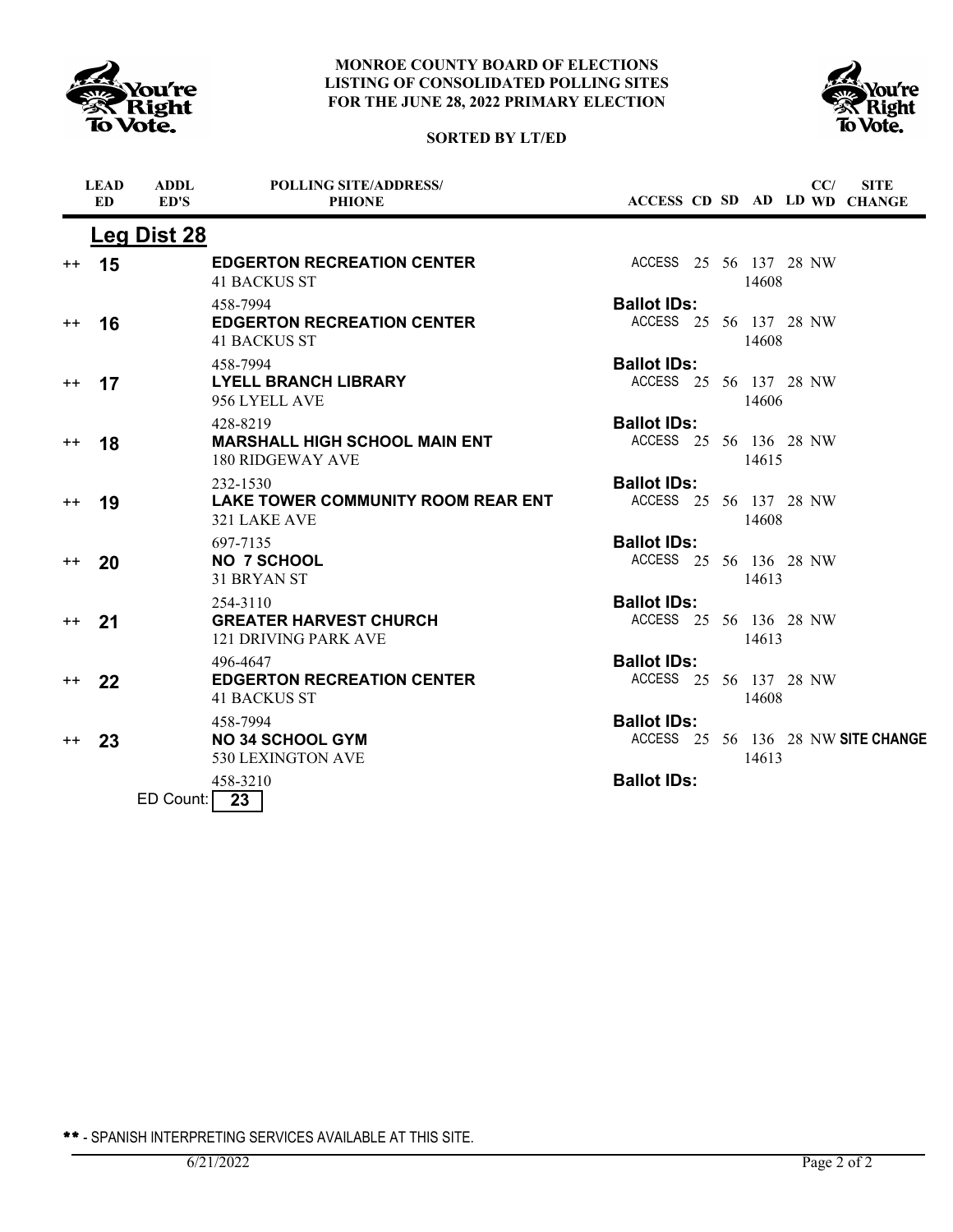

## **SORTED BY LT/ED**



|                 | <b>LEAD</b><br>ED. | <b>ADDL</b><br>ED'S | <b>POLLING SITE/ADDRESS/</b><br><b>PHIONE</b>                        |                                              |  |       | CC/ | <b>SITE</b><br>ACCESS CD SD AD LD WD CHANGE |
|-----------------|--------------------|---------------------|----------------------------------------------------------------------|----------------------------------------------|--|-------|-----|---------------------------------------------|
|                 |                    | <b>Leg Dist 29</b>  |                                                                      |                                              |  |       |     |                                             |
| $^{++}$         | 1                  |                     | <b>AVENUE D RECREATION CENTER</b><br><b>200 AVENUE D</b>             | ACCESS 25 56 137 29 NE                       |  | 14621 |     |                                             |
| $^{++}$         | $\mathbf{2}$       |                     | 266-2850<br><b>AVENUE D RECREATION CENTER</b><br><b>200 AVENUE D</b> | <b>Ballot IDs:</b><br>ACCESS 25 56 137 29 NE |  | 14621 |     |                                             |
| $^{++}$         | 3                  |                     | 266-2850<br><b>CARTER ST RECREATION CENTER</b><br>500 CARTER ST      | <b>Ballot IDs:</b><br>ACCESS 25 55 136 29 NE |  | 14621 |     |                                             |
| $^{\mathrm{+}}$ | 4                  |                     | 428-6755<br><b>NORTON VILLAGE RECREATION CENTER</b><br>350 WARING RD | <b>Ballot IDs:</b><br>ACCESS 25 55 136 29 NE |  | 14609 |     |                                             |
| $^{++}$         | 5                  |                     | 428-7830<br><b>NE NEIGHBORHOOD SERVICE CENTER</b><br>500 NORTON ST   | <b>Ballot IDs:</b>                           |  | 14621 |     | ACCESS 25 55 136 29 NE SITE CHANGE          |
| $^{++}$         | 6                  |                     | <b>NORTON VILLAGE RECREATION CENTER</b><br>350 WARING RD             | <b>Ballot IDs:</b><br>ACCESS 25 55 136 29 NE |  | 14609 |     |                                             |
| $^{\mathrm{+}}$ | 7                  |                     | 428-7830<br><b>SENECA TOWERS</b><br>200 SETH GREEN DR                | <b>Ballot IDs:</b>                           |  | 14621 |     | ACCESS 25 56 136 29 NW SITE CHANGE          |
| $^{++}$         | 8                  |                     | <b>CARTER ST RECREATION CENTER</b><br>500 CARTER ST                  | <b>Ballot IDs:</b><br>ACCESS 25 55 136 29 NE |  | 14621 |     |                                             |
| $^{\mathrm{+}}$ | 9                  |                     | 428-6755<br><b>CARTER ST RECREATION CENTER</b><br>500 CARTER ST      | <b>Ballot IDs:</b><br>ACCESS 25 55 136 29 NE |  | 14621 |     |                                             |
| $^{++}$         | 10                 |                     | 428-6755<br><b>CARTER ST RECREATION CENTER</b><br>500 CARTER ST      | <b>Ballot IDs:</b>                           |  | 14621 |     | ACCESS 25 55 137 29 NE SITE CHANGE          |
| $++$ 11         |                    |                     | <b>NORTON VILLAGE RECREATION CENTER</b><br>350 WARING RD             | <b>Ballot IDs:</b><br>ACCESS 25 55 136 29 NE |  | 14609 |     |                                             |
| $++$            | $12 \,$            |                     | 428-7830<br><b>NO 39 SCHOOL FRONT COMMON AREA</b><br>145 MIDLAND AVE | <b>Ballot IDs:</b><br>ACCESS 25 55 137 29 NE |  | 14621 |     |                                             |
| $++$            | 13                 |                     | 467-8816<br><b>LINCOLN BRANCH LIBRARY</b><br>851 JOSEPH AVE          | <b>Ballot IDs:</b><br>ACCESS 25 55 137 29 NE |  | 14621 |     |                                             |
| $^{++}$         | 14                 |                     | 428-8211<br><b>NORTON VILLAGE RECREATION CENTER</b><br>350 WARING RD | <b>Ballot IDs:</b><br>ACCESS 25 55 136 29 NE |  | 14609 |     |                                             |
|                 |                    |                     | 428-7830                                                             | <b>Ballot IDs:</b>                           |  |       |     |                                             |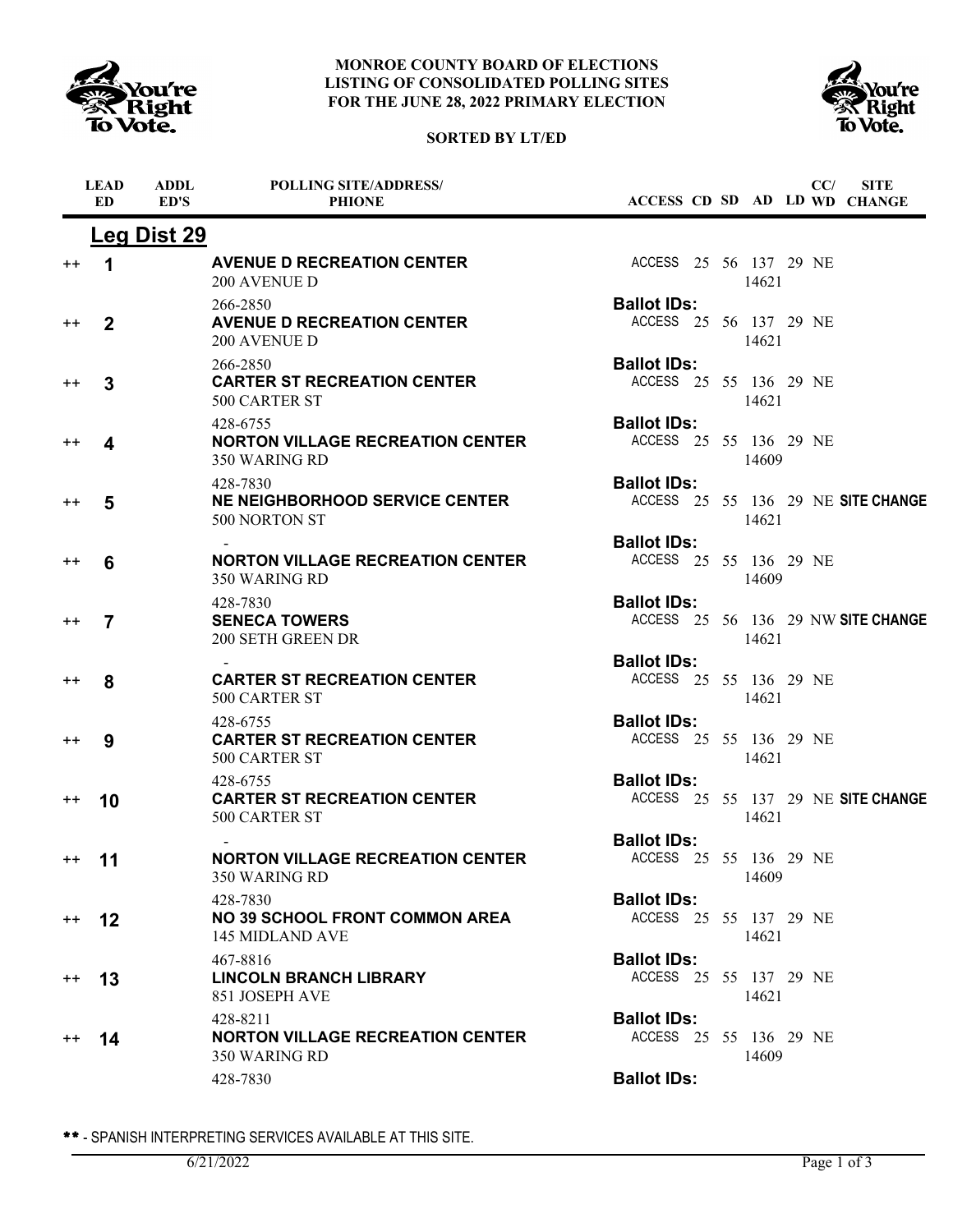

**ADDL**

**LEAD**

#### **MONROE COUNTY BOARD OF ELECTIONS LISTING OF CONSOLIDATED POLLING SITES FOR THE JUNE 28, 2022 PRIMARY ELECTION**

**POLLING SITE/ADDRESS/**





**SITE**

**CC/**

|                 | ED | ED'S        | <b>PHIONE</b>                                                             | ACCESS CD SD AD LD WD CHANGE                 |       |  |                                    |
|-----------------|----|-------------|---------------------------------------------------------------------------|----------------------------------------------|-------|--|------------------------------------|
|                 |    | Leg Dist 29 |                                                                           |                                              |       |  |                                    |
| $^{++}$         | 15 |             | <b>NE NEIGHBORHOOD SERVICE CENTER</b><br>500 NORTON ST                    | ACCESS 25 55 137 29 NE                       | 14621 |  |                                    |
| $^{\mathrm{+}}$ | 16 |             | 428-7660<br><b>NE NEIGHBORHOOD SERVICE CENTER</b><br>500 NORTON ST        | <b>Ballot IDs:</b><br>ACCESS 25 55 137 29 NE | 14621 |  |                                    |
| $^{\mathrm{+}}$ | 17 |             | 428-7660<br><b>SENECA TOWERS</b><br>200 SETH GREEN DR                     | <b>Ballot IDs:</b>                           | 14621 |  | ACCESS 25 56 136 29 NW SITE CHANGE |
| $^{++}$         | 18 |             | <b>NORTHRIDGE CHURCH</b><br>2052 ST PAUL ST                               | <b>Ballot IDs:</b><br>ACCESS 25 55 136 29 NE | 14621 |  |                                    |
| $^{\mathrm{+}}$ | 19 |             | 338-7810<br><b>NE NEIGHBORHOOD SERVICE CENTER</b><br>500 NORTON ST        | <b>Ballot IDs:</b><br>ACCESS 25 55 136 29 NE | 14621 |  |                                    |
| $^{\mathrm{+}}$ | 20 |             | 428-7660<br><b>AVENUE D RECREATION CENTER</b><br>200 AVENUE D             | <b>Ballot IDs:</b><br>ACCESS 25 56 137 29 NE | 14621 |  |                                    |
| $^{\mathrm{+}}$ | 21 |             | 266-2850<br><b>NORTHRIDGE CHURCH</b><br>2052 ST PAUL ST                   | <b>Ballot IDs:</b><br>ACCESS 25 55 136 29 NE | 14621 |  |                                    |
| $++$            | 22 |             | 338-7810<br><b>HUDSON RIDGE TOWERS LOBBY</b><br>401 SENECA MANOR DR       | <b>Ballot IDs:</b><br>ACCESS 25 55 136 29 NE | 14621 |  |                                    |
| $^{++}$         | 23 |             | 697-1130<br><b>KEELER PARK APTS COMMUNITY ROOM</b><br>501 SENECA MANOR DR | <b>Ballot IDs:</b><br>ACCESS 25 55 136 29 NE | 14621 |  |                                    |
| $^{\mathrm{+}}$ | 24 |             | 465-6810<br><b>NO 39 SCHOOL FRONT COMMON AREA</b><br>145 MIDLAND AVE      | <b>Ballot IDs:</b><br>ACCESS 25 55 137 29 NE | 14621 |  |                                    |
| $^{\mathrm{+}}$ | 25 |             | 467-8816<br><b>SENECA TOWERS</b><br>200 SETH GREEN DR                     | <b>Ballot IDs:</b>                           | 14621 |  | ACCESS 25 55 136 29 NE SITE CHANGE |
| $++$            | 26 |             | <b>AVENUE D RECREATION CENTER</b><br>200 AVENUE D                         | <b>Ballot IDs:</b><br>ACCESS 25 55 137 29 NE | 14621 |  |                                    |
| $^{++}$         | 27 |             | 266-2850<br><b>NORTHRIDGE CHURCH</b><br>2052 ST PAUL ST                   | <b>Ballot IDs:</b><br>ACCESS 25 56 136 29 NE | 14621 |  |                                    |
| $++$            | 28 |             | 338-7810<br><b>NE NEIGHBORHOOD SERVICE CENTER</b><br>500 NORTON ST        | <b>Ballot IDs:</b>                           | 14621 |  | ACCESS 25 55 136 29 NE SITE CHANGE |
|                 |    |             |                                                                           | <b>Ballot IDs:</b>                           |       |  |                                    |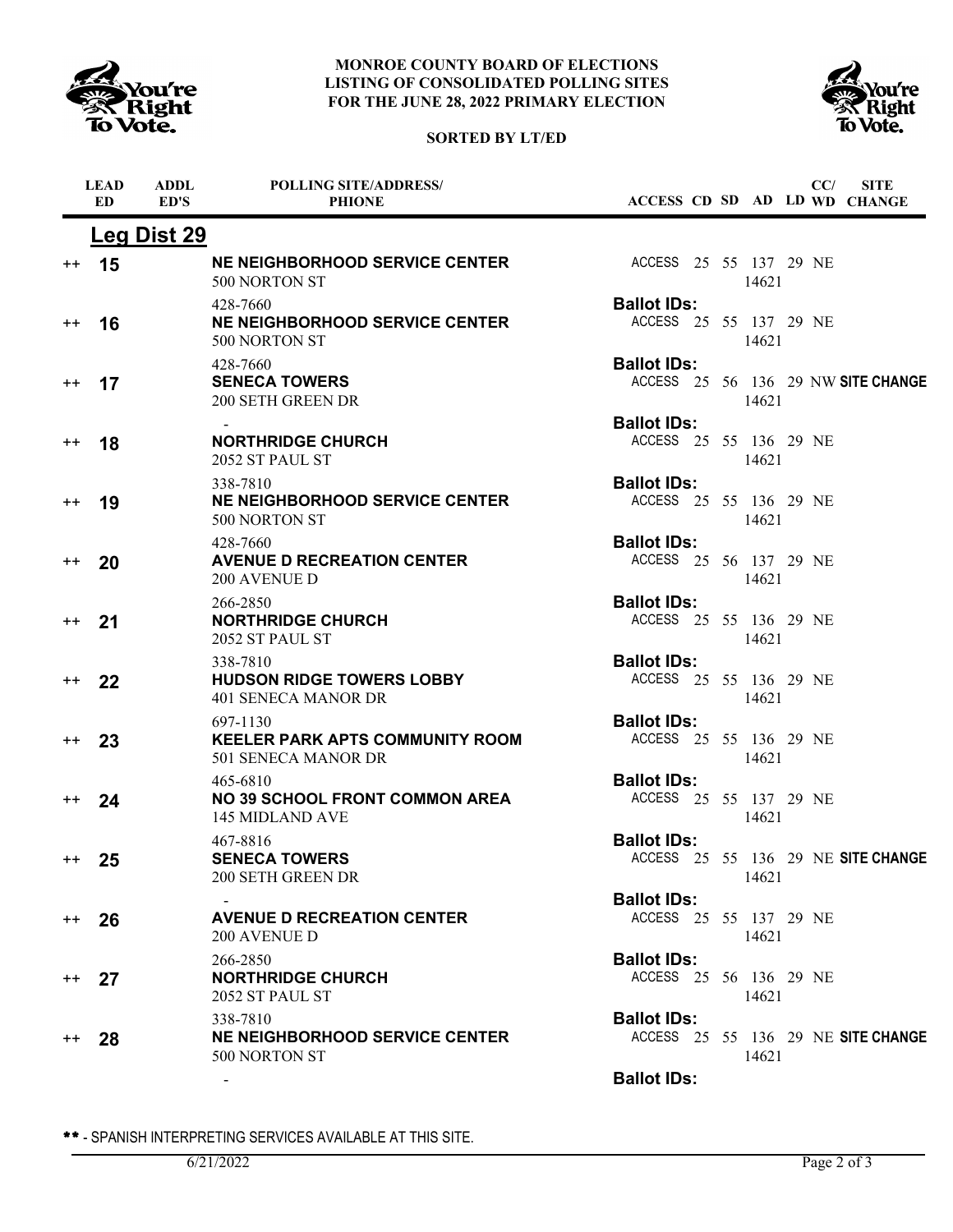



# **SORTED BY LT/ED**

|      | <b>LEAD</b><br>ED | <b>ADDL</b><br>ED'S | <b>POLLING SITE/ADDRESS/</b><br><b>PHIONE</b>            |                    |  |       | CC/ | <b>SITE</b><br>ACCESS CD SD AD LD WD CHANGE |
|------|-------------------|---------------------|----------------------------------------------------------|--------------------|--|-------|-----|---------------------------------------------|
|      |                   | Leg Dist 29         |                                                          |                    |  |       |     |                                             |
| $++$ | 29                |                     | <b>NO 39 SCHOOL FRONT COMMON AREA</b><br>145 MIDLAND AVE | ACCESS             |  | 14621 |     | 25 55 137 29 NE SITE CHANGE                 |
|      |                   |                     | 467-8816                                                 | <b>Ballot IDs:</b> |  |       |     |                                             |
| $++$ | 30                |                     | <b>NO 39 SCHOOL FRONT COMMON AREA</b><br>145 MIDLAND AVE |                    |  | 14621 |     | ACCESS 25 55 137 29 NE SITE CHANGE          |
|      |                   |                     | 467-8816                                                 | <b>Ballot IDs:</b> |  |       |     |                                             |
| $++$ | -31               |                     | <b>AVENUE D RECREATION CENTER</b><br><b>200 AVENUE D</b> |                    |  | 14621 |     | ACCESS 25 56 137 29 NE SITE CHANGE          |
|      |                   |                     | 266-2850                                                 | <b>Ballot IDs:</b> |  |       |     |                                             |
| $++$ | 32                |                     | <b>NO 39 SCHOOL FRONT COMMON AREA</b><br>145 MIDLAND AVE |                    |  | 14621 |     | ACCESS 25 55 137 29 NE SITE CHANGE          |
|      |                   |                     | 467-8816                                                 | <b>Ballot IDs:</b> |  |       |     |                                             |
| $++$ | 33                |                     | <b>SENECA TOWERS</b><br>200 SETH GREEN DR                | ACCESS             |  | 14621 |     | 25 56 136 29 NE SITE CHANGE                 |
|      |                   |                     |                                                          | <b>Ballot IDs:</b> |  |       |     |                                             |
|      |                   | ED Count:           | 33                                                       |                    |  |       |     |                                             |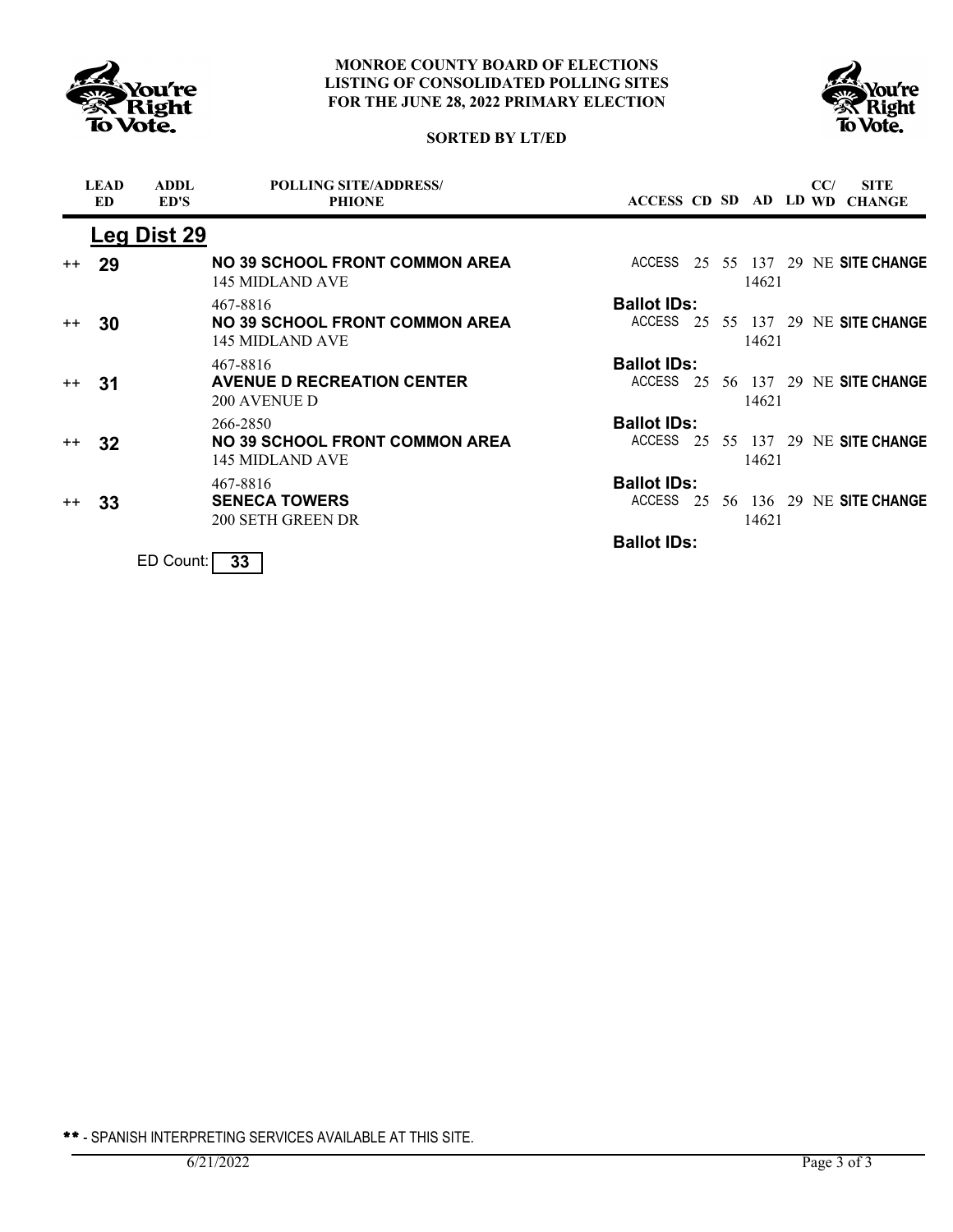





|                 | <b>LEAD</b><br><b>ED</b> | <b>ADDL</b><br>ED'S | <b>POLLING SITE/ADDRESS/</b><br><b>PHIONE</b>                                 |                                           |  |       | CC/ | <b>SITE</b><br>ACCESS CD SD AD LD WD CHANGE |
|-----------------|--------------------------|---------------------|-------------------------------------------------------------------------------|-------------------------------------------|--|-------|-----|---------------------------------------------|
|                 | <b>Brighton</b>          |                     |                                                                               |                                           |  |       |     |                                             |
| $^{\mathrm{+}}$ | 1                        |                     | <b>BROOKSIDE SCHOOL GYM</b><br>220 IDLEWOOD RD                                | ACCESS 25 56 136 14                       |  | 14618 |     |                                             |
| $^{\mathrm{+}}$ | $\overline{2}$           |                     | 784-5260<br><b>FAITH BIBLE CHURCH</b><br>1095 EAST HENRIETTA RD               | <b>Ballot IDs:</b><br>ACCESS 25 56 136 14 |  | 14623 |     | <b>SITE CHANGE</b>                          |
|                 | 3                        |                     | <b>FIRE HOUSE NO 1 MTG ROOM</b><br>3100 EAST AVE                              | <b>Ballot IDs:</b><br>ACCESS 25 56 136 14 |  | 14610 |     |                                             |
| $^{\mathrm{+}}$ | 4                        |                     | 381-3200<br><b>BRIGHTON TOWN HALL MAIN LEVEL</b><br>2300 ELMWOOD AVE          | <b>Ballot IDs:</b><br>ACCESS 25 56 136 24 |  | 14618 |     |                                             |
| $^{\mathrm{+}}$ | 5                        |                     | 784-5250<br><b>BRIGHTON TOWN HALL MAIN LEVEL</b><br>2300 ELMWOOD AVE          | <b>Ballot IDs:</b><br>ACCESS 25 56 136 24 |  | 14618 |     |                                             |
|                 | 6                        |                     | 784-5250<br><b>TWELVE CORNERS PRESBYTERIAN CHURCH</b><br>1200 SOUTH WINTON RD | <b>Ballot IDs:</b><br>ACCESS 25 56 136 14 |  | 14618 |     | <b>SITE CHANGE</b>                          |
| $^{\mathrm{+}}$ | $\overline{7}$           |                     | 242-5080<br>LEGACY AT CLOVER BLOSSOM FRONT PARLOR<br>100 MCAULEY DRIVE        | <b>Ballot IDs:</b><br>ACCESS 25 56 136 23 |  | 14610 |     |                                             |
|                 | 8                        |                     | 218-9000<br>FIRE HOUSE NO 1 MTG ROOM<br>3100 EAST AVE                         | <b>Ballot IDs:</b><br>ACCESS 25 56 136 14 |  | 14610 |     |                                             |
| $^{\mathrm{+}}$ | 9                        |                     | 381-3200<br><b>BRIGHTON TOWN HALL MAIN LEVEL</b><br>2300 ELMWOOD AVE          | <b>Ballot IDs:</b><br>ACCESS 25 56 136 24 |  | 14618 |     |                                             |
| $^{\mathrm{+}}$ | 10                       |                     | 784-5250<br><b>BROOKSIDE SCHOOL GYM</b><br>220 IDLEWOOD RD                    | <b>Ballot IDs:</b><br>ACCESS 25 56 136 24 |  | 14618 |     |                                             |
| $^{++}$         | 11                       |                     | 784-5260<br><b>LEGACY AT CLOVER BLOSSOM FRONT PARLOR</b><br>100 MCAULEY DRIVE | <b>Ballot IDs:</b><br>ACCESS 25 56 136 23 |  | 14610 |     |                                             |
|                 | 12                       |                     | 218-9000<br><b>TWELVE CORNERS PRESBYTERIAN CHURCH</b><br>1200 SOUTH WINTON RD | <b>Ballot IDs:</b><br>ACCESS 25 56 136 14 |  | 14618 |     |                                             |
| $^{\mathrm{+}}$ | 13                       |                     | 244-8585<br><b>BROOKSIDE SCHOOL GYM</b><br>220 IDLEWOOD RD                    | <b>Ballot IDs:</b><br>ACCESS 25 56 136 14 |  | 14618 |     |                                             |
| $^{\mathrm{+}}$ | 14                       |                     | 784-5260<br><b>SUNY EMPIRE STATE COLLEGE</b><br>680 WESTFALL RD               | <b>Ballot IDs:</b><br>ACCESS 25 56 136 24 |  | 14620 |     |                                             |
|                 |                          |                     | $\sim$                                                                        | <b>Ballot IDs:</b>                        |  |       |     |                                             |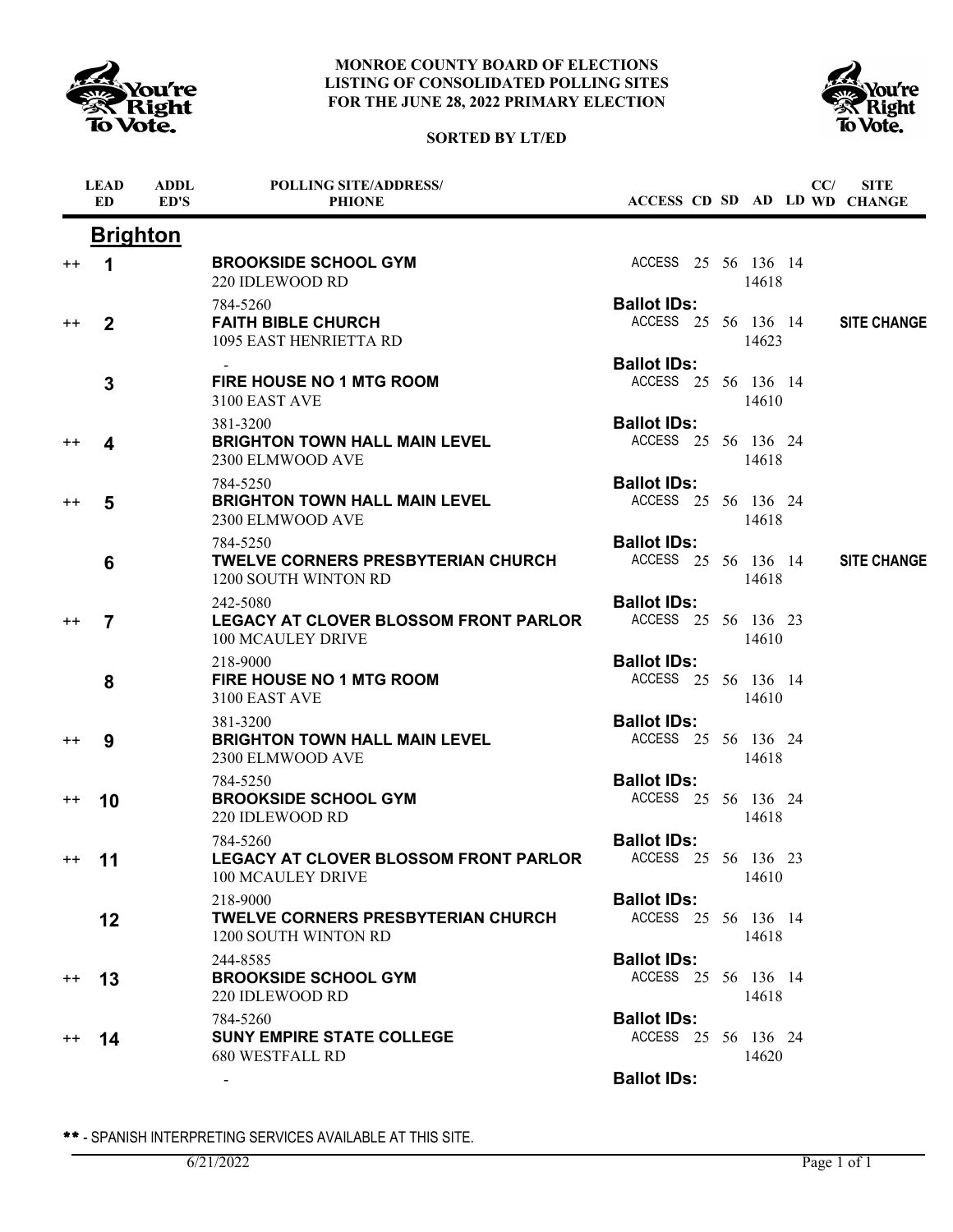





|                  | <b>LEAD</b><br><b>ED</b> | <b>ADDL</b><br>ED'S | <b>POLLING SITE/ADDRESS/</b><br><b>PHIONE</b>                                         | ACCESS CD SD AD LD WD CHANGE              |  |       | CC/ | <b>SITE</b>        |
|------------------|--------------------------|---------------------|---------------------------------------------------------------------------------------|-------------------------------------------|--|-------|-----|--------------------|
|                  | <u>Brighton</u>          |                     |                                                                                       |                                           |  |       |     |                    |
| $^{\mathrm{+}}$  | 15                       |                     | <b>LEGACY AT CLOVER BLOSSOM FRONT PARLOR</b> ACCESS 25 56 136 23<br>100 MCAULEY DRIVE |                                           |  | 14610 |     |                    |
|                  | 16                       |                     | 218-9000<br>FIRE HOUSE NO 1 MTG ROOM<br>3100 EAST AVE                                 | <b>Ballot IDs:</b><br>ACCESS 25 56 136 10 |  | 14610 |     |                    |
| $^{\mathrm{+}}$  | 17                       |                     | 381-3200<br><b>BROOKSIDE SCHOOL GYM</b><br>220 IDLEWOOD RD                            | <b>Ballot IDs:</b><br>ACCESS 25 56 136 14 |  | 14618 |     |                    |
|                  | 18                       |                     | 784-5260<br><b>FIRE HOUSE NO 1 MTG ROOM</b><br>3100 EAST AVE                          | <b>Ballot IDs:</b><br>ACCESS 25 56 136 14 |  | 14610 |     |                    |
|                  | 19                       |                     | 381-3200<br>TWELVE CORNERS PRESBYTERIAN CHURCH<br>1200 SOUTH WINTON RD                | <b>Ballot IDs:</b><br>ACCESS 25 56 136 14 |  | 14618 |     |                    |
| $^{\mathrm{+}}$  | 20                       |                     | 244-8585<br><b>SUNY EMPIRE STATE COLLEGE</b><br><b>680 WESTFALL RD</b>                | <b>Ballot IDs:</b><br>ACCESS 25 56 136 24 |  | 14620 |     |                    |
|                  | 21                       |                     | <b>TWELVE CORNERS PRESBYTERIAN CHURCH</b><br>1200 SOUTH WINTON RD                     | <b>Ballot IDs:</b><br>ACCESS 25 56 136 14 |  | 14618 |     | <b>SITE CHANGE</b> |
|                  | 22                       |                     | 242-5080<br><b>JEWISH COMMUNITY CENTER</b><br>1200 EDGEWOOD AVE                       | <b>Ballot IDs:</b><br>ACCESS 25 56 136 14 |  | 14618 |     |                    |
| $^{++}$          | 23                       |                     | 461-2000<br><b>SUNY EMPIRE STATE COLLEGE</b><br><b>680 WESTFALL RD</b>                | <b>Ballot IDs:</b><br>ACCESS 25 56 136 24 |  | 14620 |     |                    |
| $^{++}$          | 24                       |                     | <b>LEGACY AT CLOVER BLOSSOM FRONT PARLOR</b><br>100 MCAULEY DRIVE                     | <b>Ballot IDs:</b><br>ACCESS 25 56 136 23 |  | 14610 |     |                    |
| $^{\mathrm{++}}$ | 25                       |                     | 218-9000<br><b>BRIGHTON TOWN HALL MAIN LEVEL</b><br>2300 ELMWOOD AVE                  | <b>Ballot IDs:</b><br>ACCESS 25 56 136 24 |  | 14618 |     |                    |
| $^{++}$          | 26                       |                     | 784-5250<br><b>FAITH BIBLE CHURCH</b><br>1095 EAST HENRIETTA RD                       | <b>Ballot IDs:</b><br>ACCESS 25 56 136 14 |  | 14623 |     | <b>SITE CHANGE</b> |
| $^{\mathrm{++}}$ | 27                       |                     | <b>BRIGHTON TOWN HALL MAIN LEVEL</b><br>2300 ELMWOOD AVE                              | <b>Ballot IDs:</b><br>ACCESS 25 56 136 24 |  | 14618 |     |                    |
| $^{\mathrm{++}}$ | 28                       |                     | 784-5250<br><b>ST THOMAS MORE CHURCH</b><br>2617 EAST AVE                             | <b>Ballot IDs:</b><br>ACCESS 25 56 136 14 |  | 14610 |     |                    |
|                  |                          |                     | 381-4200                                                                              | <b>Ballot IDs:</b>                        |  |       |     |                    |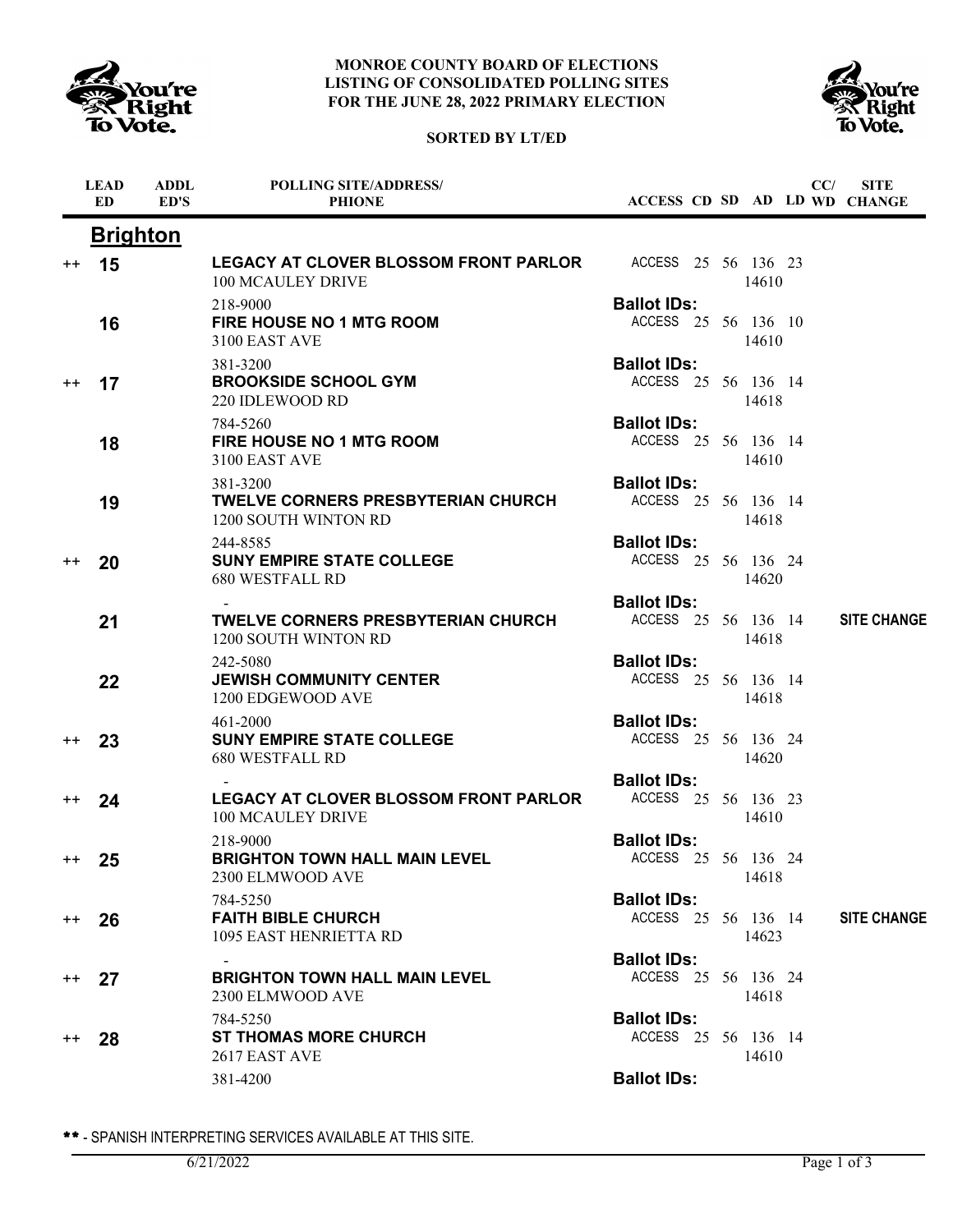

# **SORTED BY LT/ED**



|         | <b>LEAD</b><br><b>ED</b> | <b>ADDL</b><br>ED'S | <b>POLLING SITE/ADDRESS/</b><br><b>PHIONE</b>                                 |                                           |  |       | CC/ | <b>SITE</b><br>ACCESS CD SD AD LD WD CHANGE |
|---------|--------------------------|---------------------|-------------------------------------------------------------------------------|-------------------------------------------|--|-------|-----|---------------------------------------------|
|         | <b>Brighton</b>          |                     |                                                                               |                                           |  |       |     |                                             |
|         | 29                       |                     | FIRE HOUSE NO 1 MTG ROOM<br>3100 EAST AVE                                     | ACCESS 25 56 136 14                       |  | 14610 |     |                                             |
|         | 30                       |                     | 381-3200<br>ST JOHNS CHESTNUT COURT BUILDING<br><b>1 JOHNSARBOR DR W</b>      | <b>Ballot IDs:</b><br>ACCESS 25 56 136 24 |  | 14620 |     | <b>SITE CHANGE</b>                          |
| $^{++}$ | 31                       |                     | 271-1000<br><b>BROOKSIDE SCHOOL GYM</b><br>220 IDLEWOOD RD                    | <b>Ballot IDs:</b><br>ACCESS 25 56 136 14 |  | 14618 |     |                                             |
| $^{++}$ | 32                       |                     | 784-5260<br>OUR LADY QUEEN OF PEACE CHURCH<br>601 EDGEWOOD AVE                | <b>Ballot IDs:</b><br>ACCESS 25 56 136 14 |  | 14618 |     |                                             |
| $^{++}$ | 33                       |                     | 244-3010<br>OUR LADY QUEEN OF PEACE CHURCH<br>601 EDGEWOOD AVE                | <b>Ballot IDs:</b><br>ACCESS 25 56 136 14 |  | 14618 |     |                                             |
| $^{++}$ | 34                       |                     | 244-3010<br><b>LEGACY AT CLOVER BLOSSOM FRONT PARLOR</b><br>100 MCAULEY DRIVE | <b>Ballot IDs:</b><br>ACCESS 25 56 136 23 |  | 14610 |     |                                             |
| $^{++}$ | 35                       |                     | 218-9000<br><b>BRIGHTON TOWN PARK</b><br>777 WESTFALL RD                      | <b>Ballot IDs:</b><br>ACCESS 25 56 136 24 |  | 14620 |     |                                             |
| $^{++}$ | 36                       |                     | 461-1242<br><b>FAITH BIBLE CHURCH</b><br>1095 EAST HENRIETTA RD               | <b>Ballot IDs:</b><br>ACCESS 25 56 136 14 |  | 14623 |     |                                             |
| $^{++}$ | 37                       |                     | 340-7322<br>OUR LADY QUEEN OF PEACE CHURCH<br>601 EDGEWOOD AVE                | <b>Ballot IDs:</b><br>ACCESS 25 56 136 14 |  | 14618 |     |                                             |
| $^{++}$ | 38                       |                     | 244-3010<br><b>ST THOMAS MORE CHURCH</b><br>2617 EAST AVE                     | <b>Ballot IDs:</b><br>ACCESS 25 56 136 14 |  | 14610 |     |                                             |
| $^{++}$ | 39                       |                     | 381-4200<br><b>ST THOMAS MORE CHURCH</b><br>2617 EAST AVE                     | <b>Ballot IDs:</b><br>ACCESS 25 56 136 14 |  | 14610 |     |                                             |
| $^{++}$ | 40                       |                     | 381-4200<br><b>BRIGHTON TOWN PARK</b><br>777 WESTFALL RD                      | <b>Ballot IDs:</b><br>ACCESS 25 56 136 24 |  | 14620 |     |                                             |
|         | 41                       |                     | 461-1242<br><b>JEWISH COMMUNITY CENTER</b><br>1200 EDGEWOOD AVE               | <b>Ballot IDs:</b><br>ACCESS 25 56 136 14 |  | 14618 |     |                                             |
| $^{++}$ | 42                       |                     | 461-2000<br><b>OUR LADY QUEEN OF PEACE CHURCH</b><br>601 EDGEWOOD AVE         | <b>Ballot IDs:</b><br>ACCESS 25 56 136 14 |  | 14618 |     |                                             |
|         |                          |                     | 244-3010                                                                      | <b>Ballot IDs:</b>                        |  |       |     |                                             |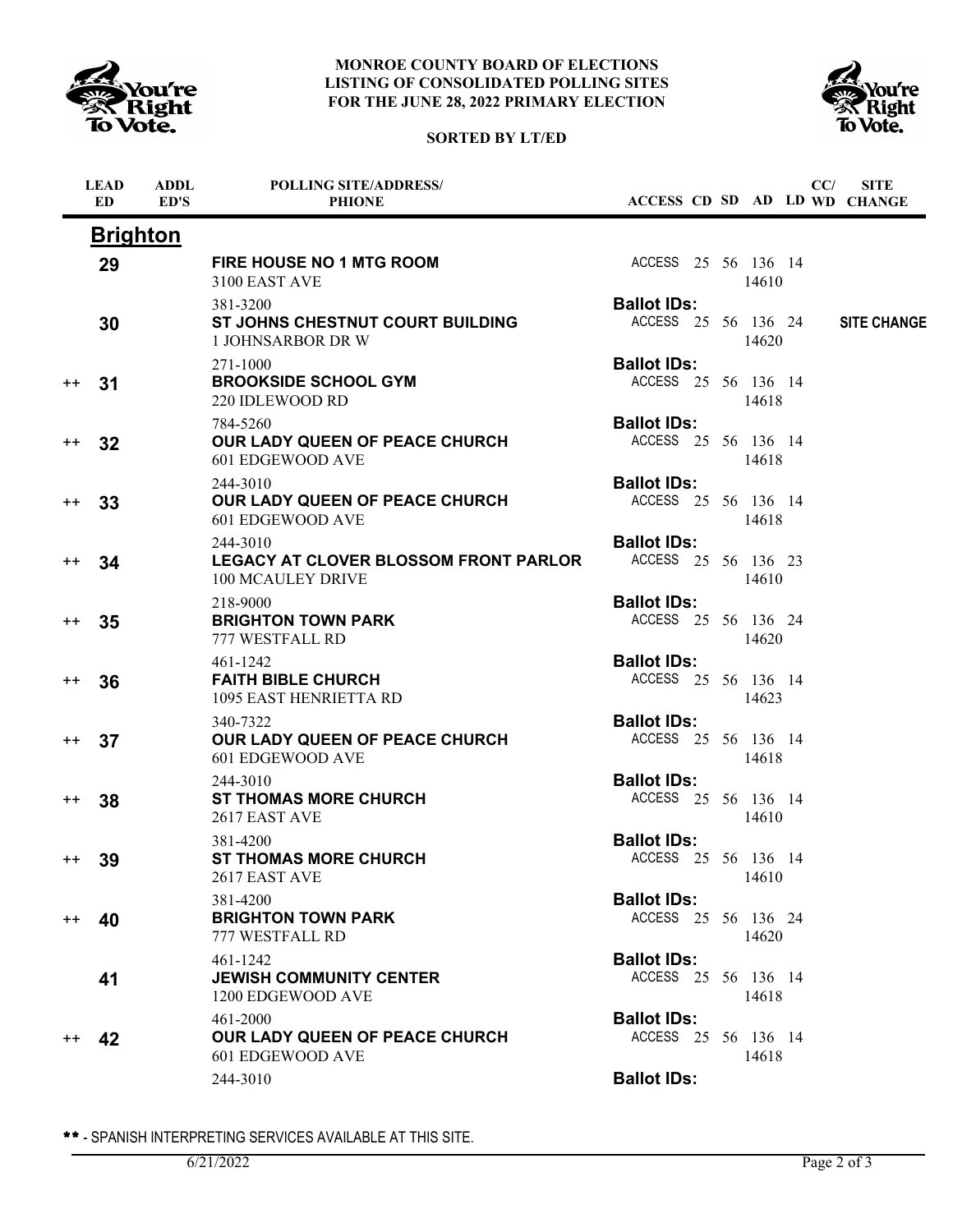



# **SORTED BY LT/ED**

|         | <b>LEAD</b><br>ED. | <b>ADDL</b><br>ED'S | <b>POLLING SITE/ADDRESS/</b><br><b>PHIONE</b>       |                     |  |                       | CC/ | <b>SITE</b><br>ACCESS CD SD AD LD WD CHANGE |
|---------|--------------------|---------------------|-----------------------------------------------------|---------------------|--|-----------------------|-----|---------------------------------------------|
|         |                    | <b>Brighton</b>     |                                                     |                     |  |                       |     |                                             |
|         | 43                 |                     | <b>JEWISH COMMUNITY CENTER</b><br>1200 EDGEWOOD AVE | ACCESS              |  | 25 56 136 14<br>14618 |     |                                             |
|         |                    |                     | 461-2000                                            | <b>Ballot IDs:</b>  |  |                       |     |                                             |
| $^{++}$ | 44                 |                     | <b>FAITH BIBLE CHURCH</b><br>1095 EAST HENRIETTA RD | ACCESS 25 56 136 14 |  | 14623                 |     | <b>SITE CHANGE</b>                          |
|         |                    |                     |                                                     | <b>Ballot IDs:</b>  |  |                       |     |                                             |
| $^{++}$ | 45                 |                     | <b>FAITH BIBLE CHURCH</b><br>1095 EAST HENRIETTA RD | ACCESS 25 56 136 14 |  | 14623                 |     |                                             |
|         |                    |                     | 340-7322                                            | <b>Ballot IDs:</b>  |  |                       |     |                                             |
| $^{++}$ | 46                 |                     | <b>BRIGHTON TOWN PARK</b><br>777 WESTFALL RD        | ACCESS 25 56 136 24 |  | 14620                 |     |                                             |
|         |                    |                     | 461-1242                                            | <b>Ballot IDs:</b>  |  |                       |     |                                             |
|         |                    | ED Count:           | 46                                                  |                     |  |                       |     |                                             |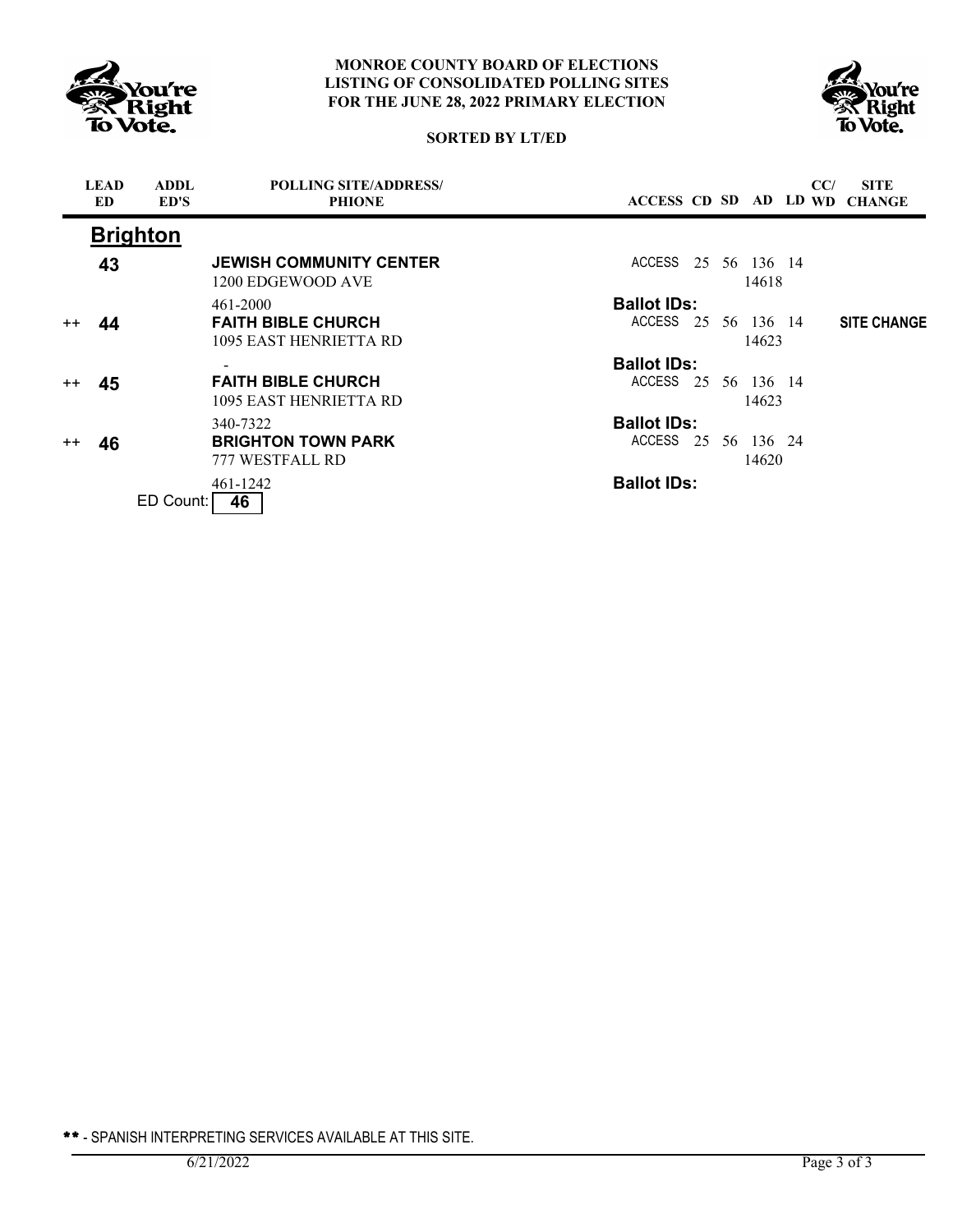





|                  | <b>LEAD</b><br>$\mathbf{ED}$ | <b>ADDL</b><br>ED'S | POLLING SITE/ADDRESS/<br><b>PHIONE</b>                                                   |                                           |  |       | CC/ | <b>SITE</b><br>ACCESS CD SD AD LD WD CHANGE |
|------------------|------------------------------|---------------------|------------------------------------------------------------------------------------------|-------------------------------------------|--|-------|-----|---------------------------------------------|
|                  | <b>Chili</b>                 |                     |                                                                                          |                                           |  |       |     |                                             |
| $^{\mathrm{+}}$  | 1                            |                     | ROBERTS WESLEYAN COLLEGE<br>2301 WESTSIDE DR                                             | ACCESS 25 54 138 03                       |  | 14624 |     | <b>SITE CHANGE</b>                          |
|                  |                              |                     |                                                                                          | <b>Ballot IDs:</b>                        |  |       |     |                                             |
| $^{\mathrm{+}}$  | $\overline{2}$               |                     | <b>CLIFTON FIRE HOUSE</b><br>53 WHEATLAND CENTER RD                                      | ACCESS 25 54 138 12                       |  | 14428 |     |                                             |
| $^{\mathrm{+}}$  | 3                            |                     | 889-9636<br><b>CHILI TOWN HALL</b><br>3333 CHILI AVE                                     | <b>Ballot IDs:</b><br>ACCESS 25 54 138 12 |  | 14624 |     | <b>SITE CHANGE</b>                          |
| $^{\mathrm{+}}$  | 4                            |                     | <b>ENCOUNTER CHURCH REAR ENT</b><br>3355 UNION ST                                        | <b>Ballot IDs:</b><br>ACCESS 25 54 138 03 |  | 14514 |     |                                             |
| $^{\mathrm{+}}$  | 5                            |                     | 594-2010<br><b>ST PIUS X CHURCH</b><br>3032 CHILI AVE                                    | <b>Ballot IDs:</b><br>ACCESS 25 54 138 03 |  | 14624 |     |                                             |
| $^{\mathrm{+}}$  | 6                            |                     | 247-5650<br><b>ST PIUS X CHURCH</b><br>3032 CHILI AVE                                    | <b>Ballot IDs:</b><br>ACCESS 25 54 138 03 |  | 14624 |     |                                             |
| $^{\mathrm{+}}$  | $\overline{7}$               |                     | 247-5650<br><b>PARKMINSTER CHURCH REAR ENT</b><br>2710 CHILI AVE                         | <b>Ballot IDs:</b><br>ACCESS 25 54 138 03 |  | 14624 |     |                                             |
| $^{\mathrm{+}}$  | 8                            |                     | 247-2424<br><b>ENCOUNTER CHURCH REAR ENT</b><br>3355 UNION ST                            | <b>Ballot IDs:</b><br>ACCESS 25 54 138 03 |  | 14514 |     | <b>SITE CHANGE</b>                          |
| $^{\mathrm{+}}$  | 9                            |                     | <b>PARKMINSTER CHURCH REAR ENT</b><br>2710 CHILI AVE                                     | <b>Ballot IDs:</b><br>ACCESS 25 54 138 03 |  | 14624 |     | <b>SITE CHANGE</b>                          |
| $^{\mathrm{+}}$  | 10                           |                     | <b>CHILI TOWN HALL</b><br>3333 CHILI AVE                                                 | <b>Ballot IDs:</b><br>ACCESS 25 54 138 03 |  | 14624 |     | <b>SITE CHANGE</b>                          |
| $^{\mathrm{++}}$ | 11                           |                     | <b>PARKMINSTER CHURCH REAR ENT</b><br>2710 CHILI AVE                                     | <b>Ballot IDs:</b><br>ACCESS 25 54 138 03 |  | 14624 |     | <b>SITE CHANGE</b>                          |
|                  |                              |                     |                                                                                          | <b>Ballot IDs:</b>                        |  |       |     |                                             |
| $^{\mathrm{+}}$  | 12                           |                     | <b>PARKMINSTER CHURCH REAR ENT</b><br>2710 CHILI AVE                                     | ACCESS 25 54 138 03                       |  | 14624 |     | <b>SITE CHANGE</b>                          |
| $^{\mathrm{++}}$ | 13                           |                     | <b>CHILI TOWN HALL</b><br>3333 CHILI AVE                                                 | <b>Ballot IDs:</b><br>ACCESS 25 54 138 03 |  | 14624 |     |                                             |
| $^{++}$          | 14                           |                     | 889-3550<br>UNION STATION PK LODGE END ROCK IS RD<br>3720 UNION ST END OF ROCK ISLAND RD | <b>Ballot IDs:</b><br>ACCESS 25 54 138 03 |  | 14514 |     |                                             |
|                  |                              |                     | 889-4680                                                                                 | <b>Ballot IDs:</b>                        |  |       |     |                                             |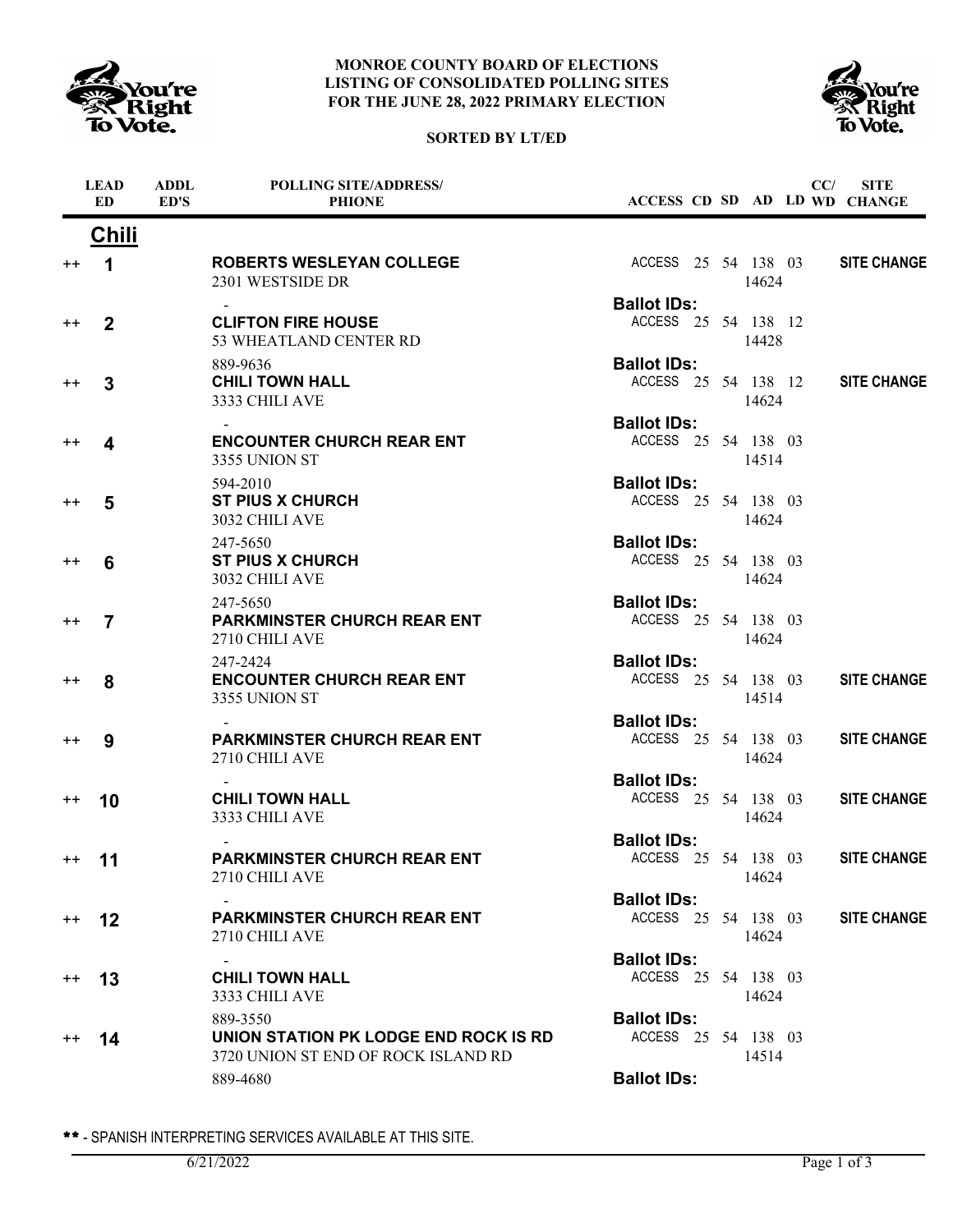





|         | <b>LEAD</b><br><b>ED</b> | <b>ADDL</b><br>ED'S | <b>POLLING SITE/ADDRESS/</b><br><b>PHIONE</b>                                            |                                           |  |       | CC/ | <b>SITE</b><br>ACCESS CD SD AD LD WD CHANGE |
|---------|--------------------------|---------------------|------------------------------------------------------------------------------------------|-------------------------------------------|--|-------|-----|---------------------------------------------|
|         | <u>Chili</u>             |                     |                                                                                          |                                           |  |       |     |                                             |
| $++$    | 15                       |                     | <b>PARKMINSTER CHURCH REAR ENT</b><br>2710 CHILI AVE                                     | ACCESS 25 54 138 03                       |  | 14624 |     |                                             |
| $^{++}$ | 16                       |                     | 247-2424<br><b>CHILI COMMUNITY CENTER</b><br>3237 CHILI AVE                              | <b>Ballot IDs:</b><br>ACCESS 25 54 138 03 |  | 14624 |     |                                             |
|         | 17                       |                     | <b>COLLEGE GREEN APARTMENTS</b><br><b>45 COLLEGE GREEN DR</b>                            | <b>Ballot IDs:</b><br>ACCESS 25 54 138 03 |  | 14514 |     |                                             |
| $^{++}$ | 18                       |                     | 594-2805<br><b>ENCOUNTER CHURCH REAR ENT</b><br>3355 UNION ST                            | <b>Ballot IDs:</b><br>ACCESS 25 54 138 03 |  | 14514 |     |                                             |
| $^{++}$ | 19                       |                     | 594-2010<br><b>ROBERTS WESLEYAN COLLEGE</b><br>2301 WESTSIDE DR                          | <b>Ballot IDs:</b><br>ACCESS 25 54 138 03 |  | 14624 |     | <b>SITE CHANGE</b>                          |
| $++$    | 20                       |                     | <b>COMMUNITY CHRISTIAN CHURCH</b><br>2647 CHILI AVE                                      | <b>Ballot IDs:</b><br>ACCESS 25 54 138 03 |  | 14624 |     |                                             |
| $++$    | 21                       |                     | 247-2494<br><b>CHILI TOWN HALL</b><br>3333 CHILI AVE                                     | <b>Ballot IDs:</b><br>ACCESS 25 54 138 03 |  | 14624 |     |                                             |
| $^{++}$ | 22                       |                     | 889-3550<br><b>CHILI COMMUNITY CENTER</b><br>3237 CHILI AVE                              | <b>Ballot IDs:</b><br>ACCESS 25 54 138 03 |  | 14624 |     |                                             |
| $++$    | 23                       |                     | <b>ST PIUS X CHURCH</b><br>3032 CHILI AVE                                                | <b>Ballot IDs:</b><br>ACCESS 25 54 138 03 |  | 14624 |     |                                             |
| $^{++}$ | 24                       |                     | 247-5650<br>UNION STATION PK LODGE END ROCK IS RD<br>3720 UNION ST END OF ROCK ISLAND RD | <b>Ballot IDs:</b><br>ACCESS 25 54 138 12 |  | 14514 |     |                                             |
| $^{++}$ | 25                       |                     | 889-4680<br><b>COMMUNITY CHRISTIAN CHURCH</b><br>2647 CHILI AVE                          | <b>Ballot IDs:</b><br>ACCESS 25 54 138 03 |  | 14624 |     |                                             |
| $^{++}$ | 26                       |                     | 247-2494<br><b>ENCOUNTER CHURCH REAR ENT</b><br>3355 UNION ST                            | <b>Ballot IDs:</b><br>ACCESS 25 54 138 03 |  | 14514 |     |                                             |
| $^{++}$ | 27                       |                     | 594-2010<br><b>ROBERTS WESLEYAN COLLEGE</b><br>2301 WESTSIDE DR                          | <b>Ballot IDs:</b><br>ACCESS 25 54 138 03 |  | 14624 |     | <b>SITE CHANGE</b>                          |
| $^{++}$ | 28                       |                     | <b>COMMUNITY CHRISTIAN CHURCH</b><br>2647 CHILI AVE                                      | <b>Ballot IDs:</b><br>ACCESS 25 54 138 03 |  | 14624 |     |                                             |
|         |                          |                     | 247-2494                                                                                 | <b>Ballot IDs:</b>                        |  |       |     |                                             |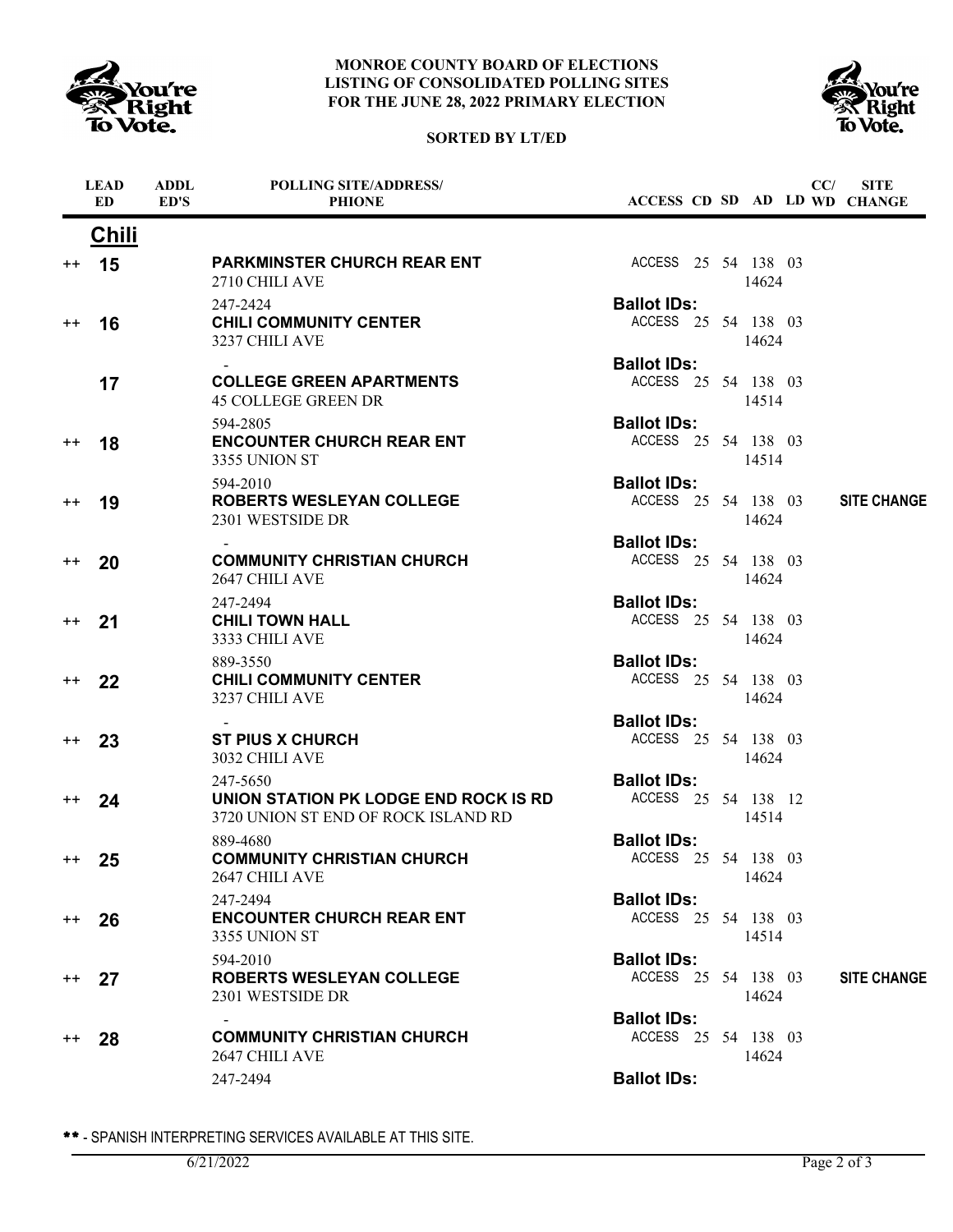



### **SORTED BY LT/ED**

|         | <b>LEAD</b><br>ED. | <b>ADDL</b><br>ED'S | <b>POLLING SITE/ADDRESS/</b><br><b>PHIONE</b>                                |                     |  |       | CC/ | <b>SITE</b><br>ACCESS CD SD AD LD WD CHANGE |
|---------|--------------------|---------------------|------------------------------------------------------------------------------|---------------------|--|-------|-----|---------------------------------------------|
|         | <b>Chili</b>       |                     |                                                                              |                     |  |       |     |                                             |
| $++$    | 29                 |                     | <b>CHILI COMMUNITY CENTER</b><br>3237 CHILI AVE                              | ACCESS 25 54 138 03 |  | 14624 |     |                                             |
|         |                    |                     |                                                                              | <b>Ballot IDs:</b>  |  |       |     |                                             |
| $++$    | 30                 |                     | UNION STATION PK LODGE END ROCK IS RD<br>3720 UNION ST END OF ROCK ISLAND RD | ACCESS 25 54 138 03 |  | 14514 |     | <b>SITE CHANGE</b>                          |
|         |                    |                     |                                                                              | <b>Ballot IDs:</b>  |  |       |     |                                             |
| $++$    | -31                |                     | <b>PARKMINSTER CHURCH REAR ENT</b><br>2710 CHILI AVE                         | ACCESS 25 54 138 03 |  | 14624 |     | <b>SITE CHANGE</b>                          |
|         |                    |                     |                                                                              | <b>Ballot IDs:</b>  |  |       |     |                                             |
| $^{++}$ | 32                 |                     | <b>ENCOUNTER CHURCH REAR ENT</b><br>3355 UNION ST                            | ACCESS 25 54 138 03 |  | 14514 |     |                                             |
|         |                    | ED Count:           | 594-2010<br>32 <sub>2</sub>                                                  | <b>Ballot IDs:</b>  |  |       |     |                                             |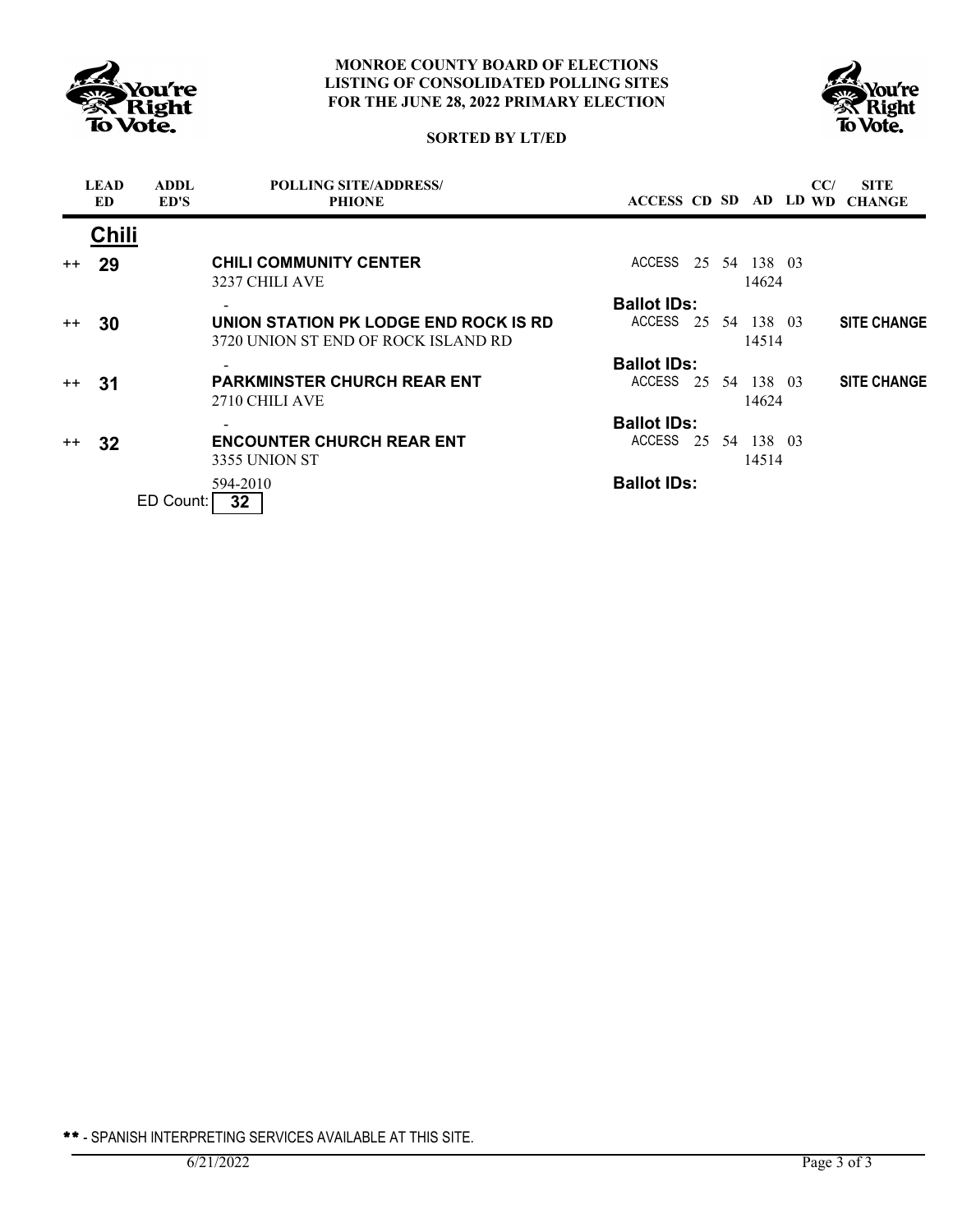



# **SORTED BY LT/ED**

|      | <b>LEAD</b><br><b>ED</b> | <b>ADDL</b><br>ED'S | <b>POLLING SITE/ADDRESS/</b><br><b>PHIONE</b>                    |                                           |  |                       | CC/ | <b>SITE</b><br>ACCESS CD SD AD LD WD CHANGE |
|------|--------------------------|---------------------|------------------------------------------------------------------|-------------------------------------------|--|-----------------------|-----|---------------------------------------------|
|      |                          | <b>Clarkson</b>     |                                                                  |                                           |  |                       |     |                                             |
| $++$ | 1                        |                     | <b>KIMBALL PARK LODGE</b><br>8000 WEST RIDGE RD                  | ACCESS                                    |  | 25 62 139 02<br>14420 |     | <b>SITE CHANGE</b>                          |
| $++$ | $\mathbf{2}$             |                     | 431-0090<br><b>KIMBALL PARK LODGE</b><br>8000 WEST RIDGE RD      | <b>Ballot IDs:</b><br>ACCESS 25 62 139 02 |  | 14420                 |     | <b>SITE CHANGE</b>                          |
| $++$ | 3                        |                     | 431-0090<br><b>KIMBALL PARK LODGE</b><br>8000 WEST RIDGE RD      | <b>Ballot IDs:</b><br>ACCESS 25 62 139 02 |  | 14420                 |     | <b>SITE CHANGE</b>                          |
|      | 4                        |                     | 431-0090<br><b>SEYMOUR LIBRARY DURYEA RM</b><br>161 EAST AVE     | <b>Ballot IDs:</b><br>ACCESS 25 62 139 02 |  | 14420                 |     |                                             |
| $++$ | 5                        |                     | 637-1050<br><b>KIMBALL PARK LODGE</b><br>8000 WEST RIDGE RD      | <b>Ballot IDs:</b><br>ACCESS 25 62 139 02 |  | 14420                 |     | <b>SITE CHANGE</b>                          |
| $++$ | 6                        |                     | 431-0090<br><b>CLARKSON LODGE MAIN RM</b><br><b>3645 LAKE RD</b> | <b>Ballot IDs:</b><br>ACCESS              |  | 25 62 139 02<br>14420 |     |                                             |
|      |                          | ED Count:           | 637-1130<br>6                                                    | <b>Ballot IDs:</b>                        |  |                       |     |                                             |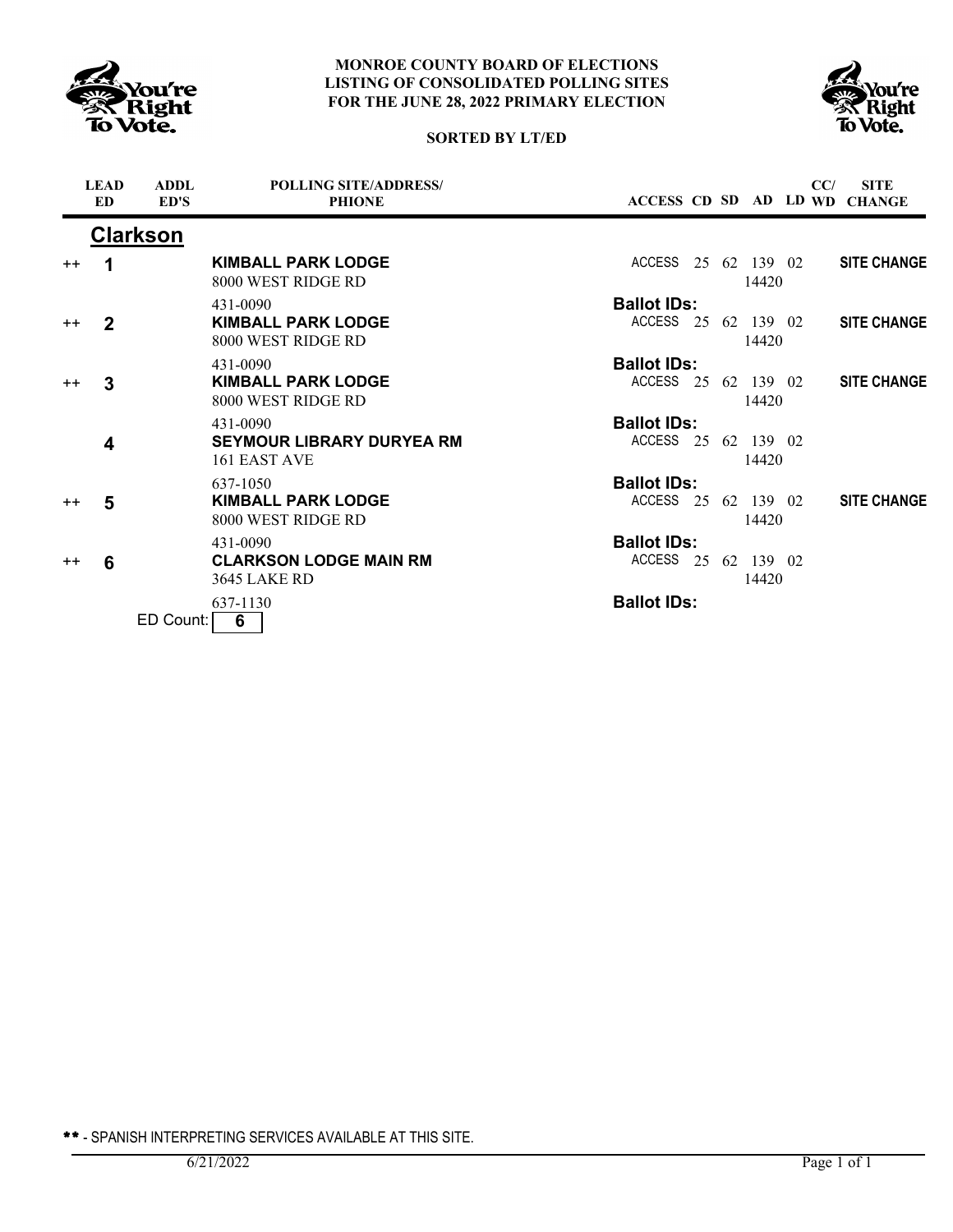



# **SORTED BY LT/ED**

|                 | <b>LEAD</b><br><b>ED</b> | <b>ADDL</b><br>ED'S   | <b>POLLING SITE/ADDRESS/</b><br><b>PHIONE</b>                      |                     |  |       | CC/ | <b>SITE</b><br>ACCESS CD SD AD LD WD CHANGE |
|-----------------|--------------------------|-----------------------|--------------------------------------------------------------------|---------------------|--|-------|-----|---------------------------------------------|
|                 |                          | <b>East Rochester</b> |                                                                    |                     |  |       |     |                                             |
| $++$            | 1                        |                       | L C OBOURN HIGH SCHOOL MULTI PURPOSE RM<br>200 WOODBINE AVE        | ACCESS 25 55 135 18 |  | 14445 |     |                                             |
|                 |                          |                       | 248-6378                                                           | <b>Ballot IDs:</b>  |  |       |     |                                             |
| $^{\mathrm{+}}$ | 2                        |                       | <b>MUNICIPAL CTR COMM RM</b><br>317 MAIN ST                        | ACCESS 25 55 135 18 |  | 14445 |     |                                             |
|                 |                          |                       | 586-3553                                                           | <b>Ballot IDs:</b>  |  |       |     |                                             |
| $^{++}$         | 3                        |                       | <b>MUNICIPAL CTR COMM RM</b><br>317 MAIN ST                        | ACCESS 25 55 135 10 |  | 14445 |     |                                             |
|                 |                          |                       | 586-3553                                                           | <b>Ballot IDs:</b>  |  |       |     |                                             |
| $++$            | 4                        |                       | L C OBOURN HIGH SCHOOL MULTI PURPOSE RM<br>200 WOODBINE AVE        | ACCESS 25 55 135 10 |  | 14445 |     |                                             |
|                 |                          |                       | 248-6378                                                           | <b>Ballot IDs:</b>  |  |       |     |                                             |
| $^{++}$         | 5                        |                       | L C OBOURN HIGH SCHOOL MULTI PURPOSE RM<br><b>200 WOODBINE AVE</b> | ACCESS 25 55 135 10 |  | 14445 |     |                                             |
|                 |                          |                       | 248-6378                                                           | <b>Ballot IDs:</b>  |  |       |     |                                             |
| $^{++}$         | 6                        |                       | <b>MUNICIPAL CTR COMM RM</b><br>317 MAIN ST                        | ACCESS 25 55 135 10 |  | 14445 |     |                                             |
|                 |                          |                       | 586-3553                                                           | <b>Ballot IDs:</b>  |  |       |     |                                             |
| $++$            | 7                        |                       | <b>MUNICIPAL CTR COMM RM</b><br>317 MAIN ST                        | ACCESS 25 55 135 18 |  | 14445 |     |                                             |
|                 |                          | ED Count:             | 586-3553<br>$\overline{7}$                                         | <b>Ballot IDs:</b>  |  |       |     |                                             |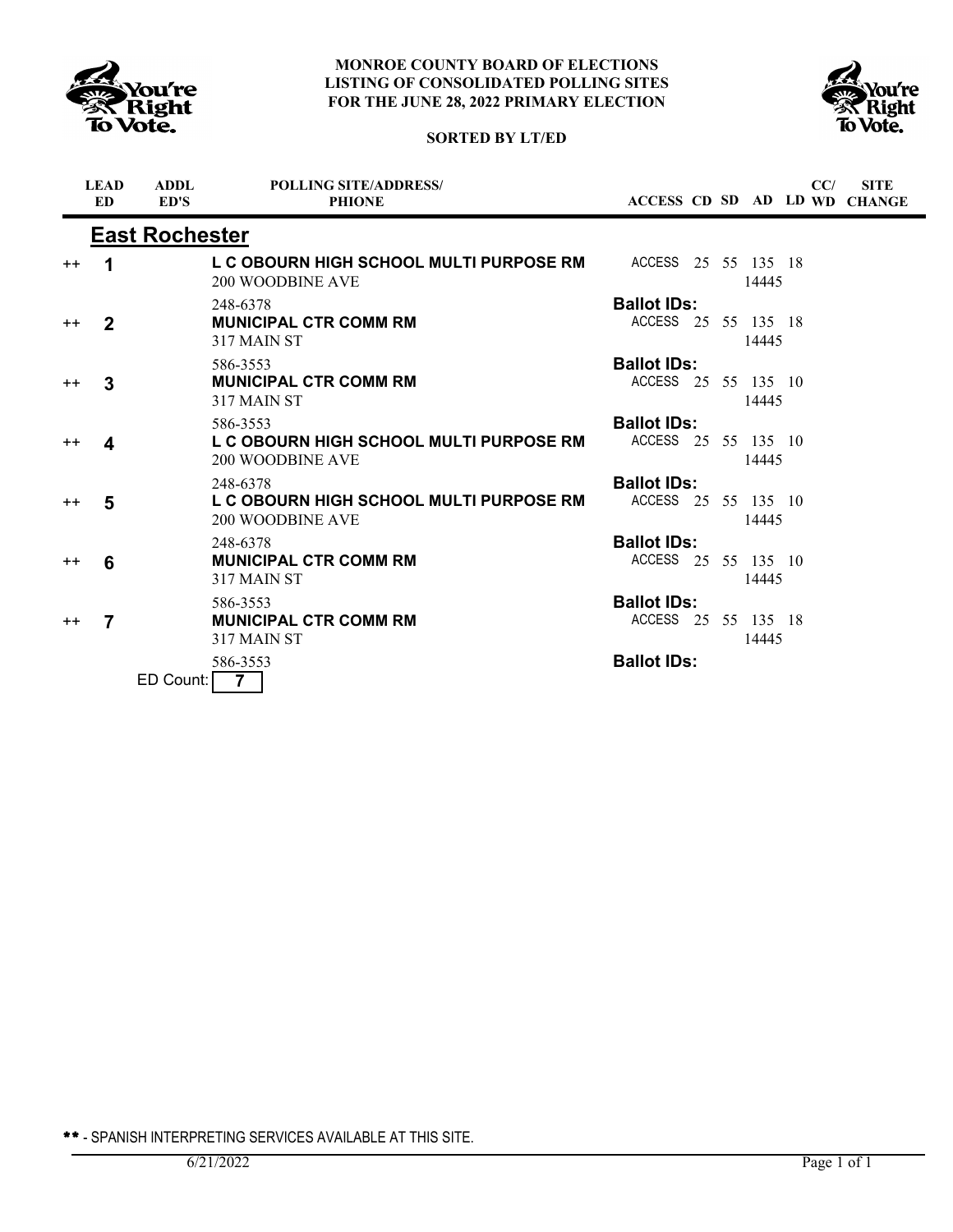

## **SORTED BY LT/ED**



|                  | <b>LEAD</b><br><b>ED</b> | <b>ADDL</b><br>ED'S | <b>POLLING SITE/ADDRESS/</b><br><b>PHIONE</b>                            | ACCESS CD SD AD LD WD CHANGE              |  |       | CC/ | <b>SITE</b>        |
|------------------|--------------------------|---------------------|--------------------------------------------------------------------------|-------------------------------------------|--|-------|-----|--------------------|
|                  | <b>Gates</b>             |                     |                                                                          |                                           |  |       |     |                    |
| $^{\mathrm{+}}$  | 1                        |                     | <b>GATES-CHILI FIRE HOUSE NO 1</b><br>2355 CHILI AVE                     | ACCESS 25 56 137 26                       |  | 14624 |     |                    |
| $^{\mathrm{+}}$  | 2                        |                     | 426-2720<br><b>GATES TOWN HALL COMMUNITY CENTER</b><br>1605 BUFFALO RD   | <b>Ballot IDs:</b><br>ACCESS 25 56 137 26 |  | 14624 |     |                    |
| $^{\mathrm{+}}$  | 3                        |                     | 247-6100<br><b>GATES TOWN HALL ANNEX MTG ROOM</b><br>1605 BUFFALO RD     | <b>Ballot IDs:</b><br>ACCESS 25 56 137 04 |  | 14624 |     |                    |
| $^{\mathrm{+}}$  | 4                        |                     | 247-6100<br><b>GATES TOWN HALL COMMUNITY CENTER</b><br>1605 BUFFALO RD   | <b>Ballot IDs:</b><br>ACCESS 25 56 137 04 |  | 14624 |     |                    |
|                  | 5                        |                     | 247-6100<br><b>HIDDEN VALLEY CLUBHOUSE</b><br>199 HIDDEN VALLEY RD       | <b>Ballot IDs:</b><br>ACCESS 25 56 137 04 |  | 14624 |     |                    |
| ++               | 6                        |                     | 247-6050<br>LUTHERAN CHURCH OF OUR SAVIOUR<br>2415 CHILI AVE             | <b>Ballot IDs:</b><br>ACCESS 25 56 137 26 |  | 14624 |     |                    |
| $^{\mathrm{+}}$  | 7                        |                     | 247-7824<br>THE PARISH OF THE HOLY FAMILY<br>4100 LYELL RD               | <b>Ballot IDs:</b><br>ACCESS 25 56 137 04 |  | 14606 |     | <b>SITE CHANGE</b> |
| ++               | 8                        |                     | 247-5262<br><b>CORNERSTONE BIBLE CHAPEL COMM ROOM</b><br>3231 BUFFALO RD | <b>Ballot IDs:</b><br>ACCESS 25 56 137 04 |  | 14624 |     |                    |
| $^{\mathrm{+}}$  | 9                        |                     | 247-5323<br><b>ST THEODORES CHURCH</b><br><b>168 SPENCERPORT RD</b>      | <b>Ballot IDs:</b><br>ACCESS 25 56 137 04 |  | 14606 |     |                    |
| $^{\mathrm{+}}$  | 10                       |                     | 429-6735<br>LUTHERAN CHURCH OF OUR SAVIOUR<br>2415 CHILI AVE             | <b>Ballot IDs:</b><br>ACCESS 25 56 137 04 |  | 14624 |     |                    |
| $^{\mathrm{++}}$ | 11                       |                     | 247-7824<br><b>GATES-CHILI FIRE HOUSE NO 1</b><br>2355 CHILI AVE         | <b>Ballot IDs:</b><br>ACCESS 25 56 137 26 |  | 14624 |     |                    |
| $^{\mathrm{+}}$  | 12                       |                     | 426-2720<br><b>GATES-CHILI FIRE HOUSE NO 1</b><br>2355 CHILI AVE         | <b>Ballot IDs:</b><br>ACCESS 25 56 137 26 |  | 14624 |     |                    |
| $^{\mathrm{+}}$  | 13                       |                     | 426-2720<br><b>GATES FIRE HOUSE NO 2 COMM RM</b><br>2215 LONG POND RD    | <b>Ballot IDs:</b><br>ACCESS 25 56 137 26 |  | 14606 |     |                    |
| $^{\mathrm{+}}$  | 14                       |                     | 426-2720<br><b>ST THEODORES CHURCH</b><br><b>168 SPENCERPORT RD</b>      | <b>Ballot IDs:</b><br>ACCESS 25 56 137 04 |  | 14606 |     |                    |
|                  |                          |                     | 429-5450                                                                 | <b>Ballot IDs:</b>                        |  |       |     |                    |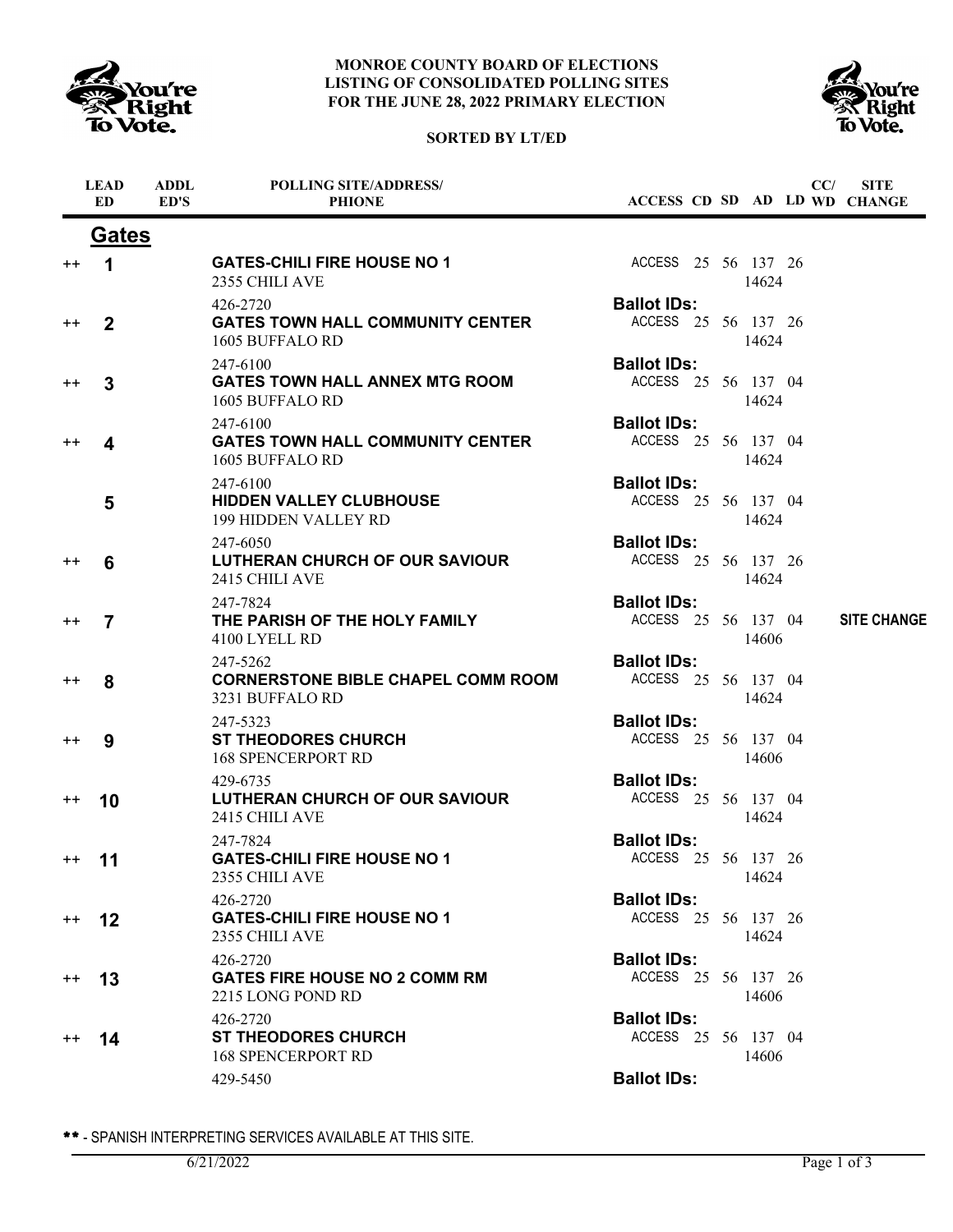

# **SORTED BY LT/ED**



|                 | <b>LEAD</b><br><b>ED</b> | <b>ADDL</b><br>ED'S | <b>POLLING SITE/ADDRESS/</b><br><b>PHIONE</b>                            |                                           |  |       | CC/ | <b>SITE</b><br>ACCESS CD SD AD LD WD CHANGE |
|-----------------|--------------------------|---------------------|--------------------------------------------------------------------------|-------------------------------------------|--|-------|-----|---------------------------------------------|
|                 | <b>Gates</b>             |                     |                                                                          |                                           |  |       |     |                                             |
| $^{++}$         | 15                       |                     | <b>GATES TOWN HALL ANNEX MTG ROOM</b><br>1605 BUFFALO RD                 | ACCESS 25 56 137 04                       |  | 14624 |     |                                             |
| $^{\mathrm{+}}$ | 16                       |                     | 247-6100<br><b>ST THEODORES CHURCH</b><br><b>168 SPENCERPORT RD</b>      | <b>Ballot IDs:</b><br>ACCESS 25 56 137 26 |  | 14606 |     |                                             |
| $^{++}$         | 17                       |                     | 429-5450<br><b>GATES FIRE HOUSE NO 2 COMM RM</b><br>2215 LONG POND RD    | <b>Ballot IDs:</b><br>ACCESS 25 56 137 26 |  | 14606 |     |                                             |
| $^{\mathrm{+}}$ | 18                       |                     | 426-2720<br>THE PARISH OF THE HOLY FAMILY<br>4100 LYELL RD               | <b>Ballot IDs:</b><br>ACCESS 25 56 137 04 |  | 14606 |     | <b>SITE CHANGE</b>                          |
| $^{\mathrm{+}}$ | 19                       |                     | 247-5262<br><b>CORNERSTONE BIBLE CHAPEL COMM ROOM</b><br>3231 BUFFALO RD | <b>Ballot IDs:</b><br>ACCESS 25 56 137 04 |  | 14624 |     |                                             |
| $^{\mathrm{+}}$ | 20                       |                     | 247-5323<br><b>GATES TOWN HALL COMMUNITY CENTER</b><br>1605 BUFFALO RD   | <b>Ballot IDs:</b><br>ACCESS 25 56 137 04 |  | 14624 |     |                                             |
| $^{++}$         | 21                       |                     | 247-6100<br><b>ST THEODORES CHURCH</b><br><b>168 SPENCERPORT RD</b>      | <b>Ballot IDs:</b><br>ACCESS 25 56 137 04 |  | 14606 |     |                                             |
| $^{++}$         | 22                       |                     | 429-5450<br>LUTHERAN CHURCH OF OUR SAVIOUR<br>2415 CHILI AVE             | <b>Ballot IDs:</b><br>ACCESS 25 56 137 04 |  | 14624 |     |                                             |
|                 | 23                       |                     | 247-7824<br><b>HIDDEN VALLEY CLUBHOUSE</b><br>199 HIDDEN VALLEY RD       | <b>Ballot IDs:</b><br>ACCESS 25 56 137 04 |  | 14624 |     |                                             |
| $^{\mathrm{+}}$ | 24                       |                     | 247-6050<br><b>CORNERSTONE BIBLE CHAPEL COMM ROOM</b><br>3231 BUFFALO RD | <b>Ballot IDs:</b><br>ACCESS 25 56 137 04 |  | 14624 |     |                                             |
| $^{++}$         | 25                       |                     | 247-5323<br><b>GATES TOWN HALL COMMUNITY CENTER</b><br>1605 BUFFALO RD   | <b>Ballot IDs:</b><br>ACCESS 25 56 137 04 |  | 14624 |     |                                             |
| $^{++}$         | 26                       |                     | 247-6100<br>THE PARISH OF THE HOLY FAMILY<br>4100 LYELL RD               | <b>Ballot IDs:</b><br>ACCESS 25 56 137 04 |  | 14606 |     | <b>SITE CHANGE</b>                          |
| $^{++}$         | 27                       |                     | 247-5262<br><b>GATES TOWN HALL ANNEX MTG ROOM</b><br>1605 BUFFALO RD     | <b>Ballot IDs:</b><br>ACCESS 25 56 137 04 |  | 14624 |     |                                             |
| $^{++}$         | 28                       |                     | 247-6100<br><b>CORNERSTONE BIBLE CHAPEL COMM ROOM</b><br>3231 BUFFALO RD | <b>Ballot IDs:</b><br>ACCESS 25 56 137 04 |  | 14624 |     |                                             |
|                 |                          |                     | 247-5323                                                                 | <b>Ballot IDs:</b>                        |  |       |     |                                             |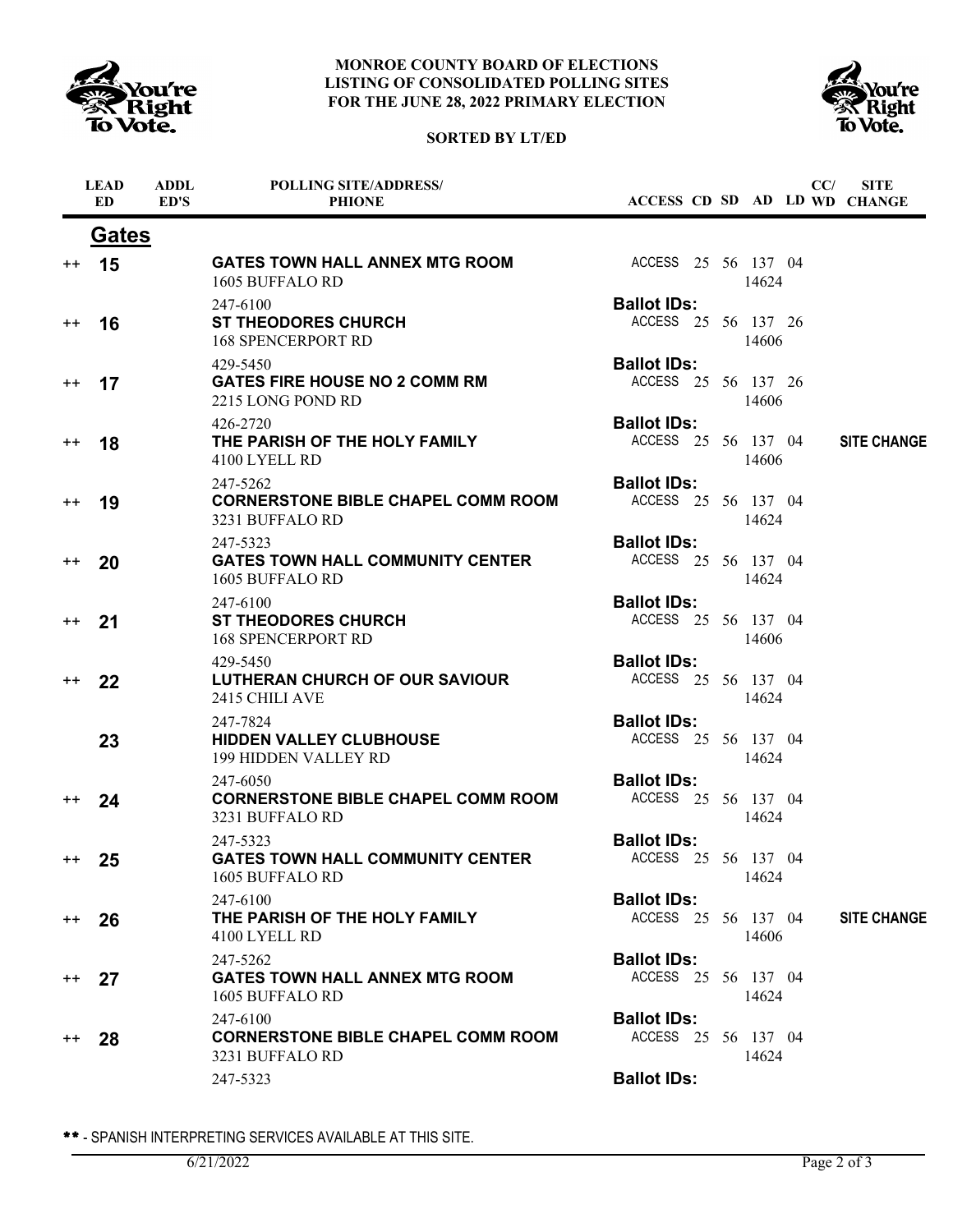





|      | <b>LEAD</b><br>ED | <b>ADDL</b><br>ED'S | <b>POLLING SITE/ADDRESS/</b><br><b>PHIONE</b>             |                     |  |       | CC/ | <b>SITE</b><br>ACCESS CD SD AD LD WD CHANGE |
|------|-------------------|---------------------|-----------------------------------------------------------|---------------------|--|-------|-----|---------------------------------------------|
|      | Gates             |                     |                                                           |                     |  |       |     |                                             |
| $++$ | 29                |                     | <b>GATES FIRE HOUSE NO 2 COMM RM</b><br>2215 LONG POND RD | ACCESS 25 56 137 26 |  | 14606 |     |                                             |
|      |                   |                     | 426-2720                                                  | <b>Ballot IDs:</b>  |  |       |     |                                             |
| $++$ | 30                |                     | <b>GATES TOWN HALL ANNEX MTG ROOM</b><br>1605 BUFFALO RD  | ACCESS 25 56 137 04 |  | 14624 |     |                                             |
|      |                   |                     | 247-6100                                                  | <b>Ballot IDs:</b>  |  |       |     |                                             |
| $++$ | -31               |                     | <b>ST THEODORES CHURCH</b><br><b>168 SPENCERPORT RD</b>   | ACCESS 25 56 137 04 |  | 14606 |     |                                             |
|      |                   |                     | 429-5450                                                  | <b>Ballot IDs:</b>  |  |       |     |                                             |
| $++$ | 32                |                     | <b>GATES-CHILI FIRE HOUSE NO 1</b><br>2355 CHILI AVE      | ACCESS 25 56 137 04 |  | 14624 |     |                                             |
|      |                   |                     | 426-2720                                                  | <b>Ballot IDs:</b>  |  |       |     |                                             |
| $++$ | 33                |                     | <b>ST THEODORES CHURCH</b><br><b>168 SPENCERPORT RD</b>   | ACCESS 25 56 137 26 |  | 14606 |     |                                             |
|      |                   |                     | 429-6735                                                  | <b>Ballot IDs:</b>  |  |       |     |                                             |
| $++$ | 34                |                     | THE PARISH OF THE HOLY FAMILY<br>4100 LYELL RD            | ACCESS 25 56 137 04 |  | 14606 |     | <b>SITE CHANGE</b>                          |
|      |                   |                     | 247-5262                                                  | <b>Ballot IDs:</b>  |  |       |     |                                             |
| $++$ | 35                |                     | THE PARISH OF THE HOLY FAMILY<br>4100 LYELL RD            | ACCESS 25 56 137 04 |  | 14606 |     | <b>SITE CHANGE</b>                          |
|      |                   | ED Count:           | 247-5262<br>35                                            | <b>Ballot IDs:</b>  |  |       |     |                                             |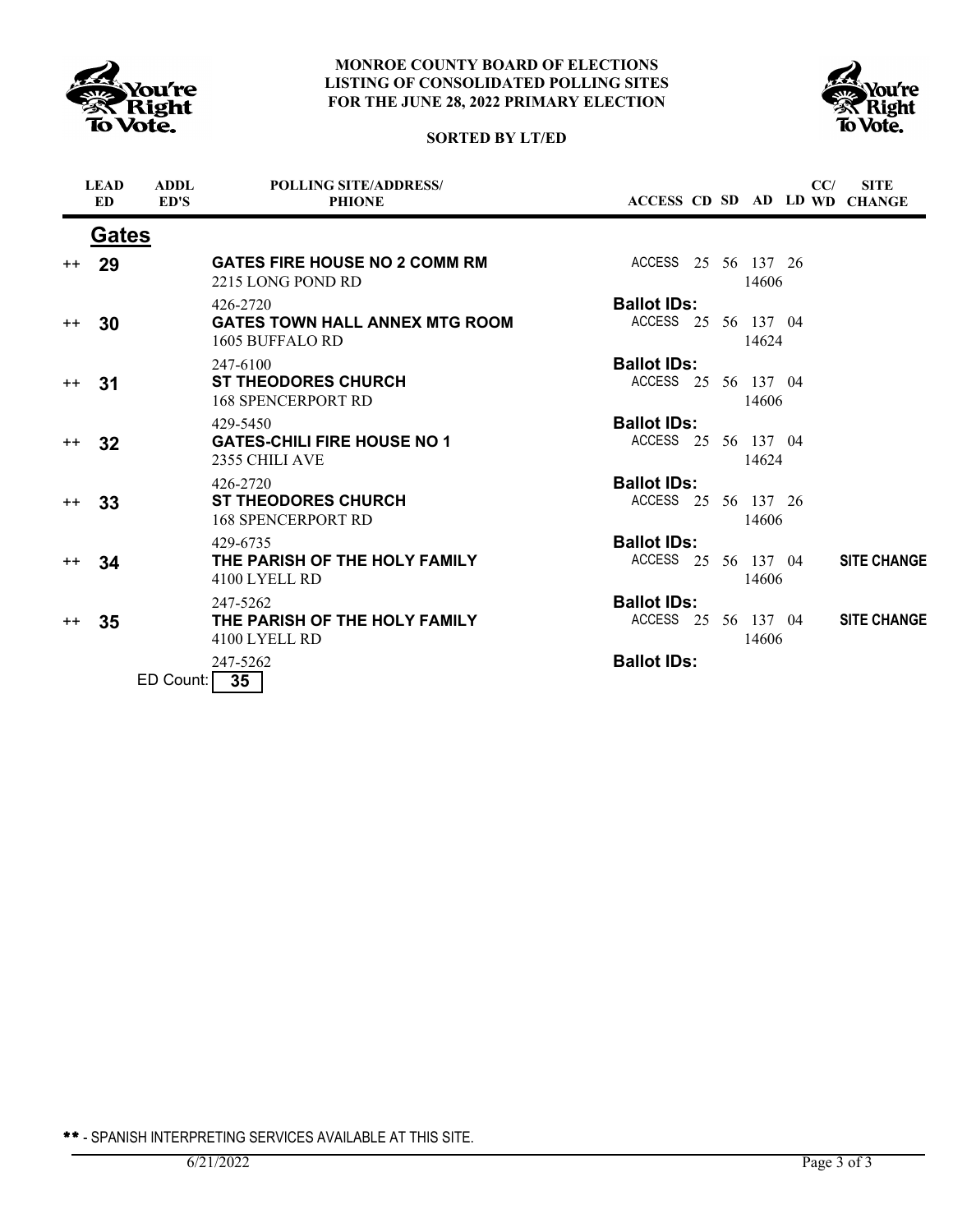

**ADDL**

**LEAD**

### **MONROE COUNTY BOARD OF ELECTIONS LISTING OF CONSOLIDATED POLLING SITES FOR THE JUNE 28, 2022 PRIMARY ELECTION**

## **SORTED BY LT/ED**

**POLLING SITE/ADDRESS/**



**SITE**

**CC/**

|                 | <b>ED</b>      | ED'S | <b>PHIONE</b>                                                                      |                                              |  |       |  | ACCESS CD SD AD LD WD CHANGE |
|-----------------|----------------|------|------------------------------------------------------------------------------------|----------------------------------------------|--|-------|--|------------------------------|
|                 | <b>Greece</b>  |      |                                                                                    |                                              |  |       |  |                              |
| $^{\mathrm{+}}$ | 1              |      | <b>JOURNEY CHRISTIAN CHURCH</b><br>3955 MT READ BLVD                               | ACCESS 25 56 134 01 01                       |  | 14616 |  |                              |
|                 | $\overline{2}$ |      | <b>BRADDOCK BAY LODGE</b><br><b>198 EAST MANITOU RD</b>                            | <b>Ballot IDs:</b><br>ACCESS 25 56 134 01 04 |  | 14468 |  |                              |
| $^{\mathrm{+}}$ | 3              |      | <b>GREECE BAPTIST CHURCH FELLOWSHIP HALL</b><br>1230 LONG POND RD                  | <b>Ballot IDs:</b><br>ACCESS 25 56 134 19 02 |  | 14626 |  |                              |
| ++              | 4              |      | 225-6160<br><b>GREECE POST 468</b><br>344 DORSEY RD                                | <b>Ballot IDs:</b><br>ACCESS 25 56 134 19 03 |  | 14616 |  |                              |
| $^{\mathrm{+}}$ | 5              |      | 703-4610<br><b>ST CHARLES BORROMEO CHURCH</b><br>3003 DEWEY AVE                    | <b>Ballot IDs:</b><br>ACCESS 25 56 134 06 01 |  | 14616 |  |                              |
| $^{\mathrm{+}}$ | 6              |      | 663-3230<br><b>ADELINE PARK</b><br>124 ARMSTRONG RD                                | <b>Ballot IDs:</b><br>ACCESS 25 56 134 06 01 |  | 14616 |  |                              |
| $^{\mathrm{+}}$ | 7              |      | <b>ADELINE PARK</b><br>124 ARMSTRONG RD                                            | <b>Ballot IDs:</b><br>ACCESS 25 56 134 06 01 |  | 14616 |  |                              |
| $^{\mathrm{+}}$ | 8              |      | <b>ST CHARLES BORROMEO CHURCH</b><br>3003 DEWEY AVE                                | <b>Ballot IDs:</b><br>ACCESS 25 56 134 06 03 |  | 14616 |  |                              |
| $^{\mathrm{+}}$ | 9              |      | 663-3230<br><b>ST CHARLES BORROMEO CHURCH</b><br>3003 DEWEY AVE                    | <b>Ballot IDs:</b><br>ACCESS 25 56 134 06 03 |  | 14616 |  |                              |
| $^{\mathrm{+}}$ | 10             |      | 663-3230<br><b>BETHANY PRESBYTERIAN CHURCH BSMT</b><br>3000 DEWEY AVE              | <b>Ballot IDs:</b><br>ACCESS 25 56 134 06 03 |  | 14616 |  |                              |
| $^{\mathrm{+}}$ | 11             |      | 663-3000<br><b>BETHANY PRESBYTERIAN CHURCH BSMT</b><br>3000 DEWEY AVE              | <b>Ballot IDs:</b><br>ACCESS 25 56 134 06 01 |  | 14616 |  |                              |
| $+ +$           | 12             |      | 663-3000<br><b>GREECE POST 468</b><br>344 DORSEY RD                                | <b>Ballot IDs:</b><br>ACCESS 25 56 134 06 01 |  | 14616 |  |                              |
| $^{\mathrm{+}}$ | 13             |      | 703-4610<br>BETHANY PRESBYTERIAN CHURCH BSMT<br>3000 DEWEY AVE                     | <b>Ballot IDs:</b><br>ACCESS 25 56 134 19 02 |  | 14616 |  |                              |
| $^{\rm ++}$     | 14             |      | 663-3000<br><b>MORNINGSTAR CHRISTIAN FELLOWSHIP CHURCH</b><br><b>485 HOLMES RD</b> | <b>Ballot IDs:</b><br>ACCESS 25 56 134 20 03 |  | 14626 |  |                              |
|                 |                |      | 225-3969                                                                           | <b>Ballot IDs:</b>                           |  |       |  |                              |
|                 |                |      |                                                                                    |                                              |  |       |  |                              |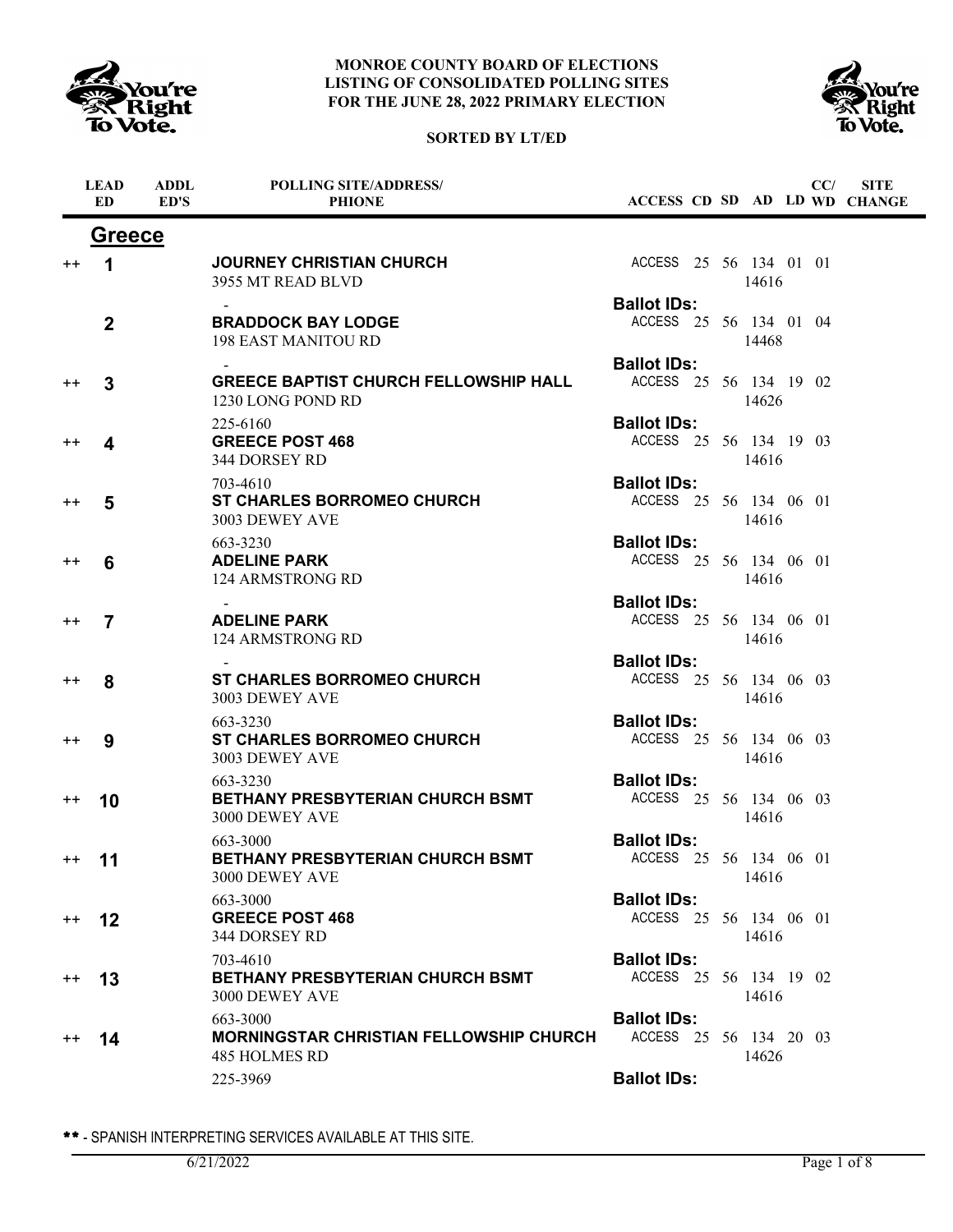

ń

### **MONROE COUNTY BOARD OF ELECTIONS LISTING OF CONSOLIDATED POLLING SITES FOR THE JUNE 28, 2022 PRIMARY ELECTION**





|                  | <b>LEAD</b><br>ED | <b>ADDL</b><br>ED'S | <b>POLLING SITE/ADDRESS/</b><br><b>PHIONE</b>                             |                                              |  |       | CC/ | <b>SITE</b><br>ACCESS CD SD AD LD WD CHANGE |
|------------------|-------------------|---------------------|---------------------------------------------------------------------------|----------------------------------------------|--|-------|-----|---------------------------------------------|
|                  | <b>Greece</b>     |                     |                                                                           |                                              |  |       |     |                                             |
| $^{\mathrm{+}}$  | 15                |                     | <b>MOTHER OF SORROWS HALL</b><br>5000 MT READ BLVD                        |                                              |  | 14612 |     | ACCESS 25 56 134 06 02 SITE CHANGE          |
| $^{\mathrm{+}}$  | 16                |                     | LAKEVIEW COMM CHURCH REFORMED MTG ROOM<br>30 LONG POND RD                 | <b>Ballot IDs:</b><br>ACCESS 25 56 134 01 04 |  | 14612 |     |                                             |
| $^{\mathrm{++}}$ | 17                |                     | 227-4910<br><b>NORTH GREECE CHURCH OF CHRIST</b><br>1039 NORTH GREECE RD  | <b>Ballot IDs:</b><br>ACCESS 25 56 134 19 03 |  | 14626 |     |                                             |
| $^{\mathrm{+}}$  | 18                |                     | 256-0190<br><b>GREECE CANAL PARK - MILLENIUM LODGE</b><br>241 ELMGROVE RD | <b>Ballot IDs:</b><br>ACCESS 25 56 134 19 03 |  | 14626 |     |                                             |
| $^{\mathrm{+}}$  | 19                |                     | <b>LEGACY AT PARK CRESCENT FRONT LIVING RM</b><br>1000 PROVIDENCE CIRCLE  | <b>Ballot IDs:</b><br>ACCESS 25 56 134 06 03 |  | 14616 |     |                                             |
| $^{\mathrm{+}}$  | 20                |                     | 865-0680<br><b>ST CHARLES BORROMEO CHURCH</b><br>3003 DEWEY AVE           | <b>Ballot IDs:</b><br>ACCESS 25 56 134 19 03 |  | 14616 |     |                                             |
| $^{++}$          | 21                |                     | 663-3230<br>ALDERSGATE UNITED METHODIST CHURCH<br>4115 DEWEY AVE          | <b>Ballot IDs:</b><br>ACCESS 25 56 134 26 01 |  | 14616 |     |                                             |
| $^{++}$          | 22                |                     | 663-3665<br><b>ADELINE PARK</b><br>124 ARMSTRONG RD                       | <b>Ballot IDs:</b><br>ACCESS 25 56 134 06 01 |  | 14616 |     |                                             |
| $^{\mathrm{+}}$  | 23                |                     | <b>LEGACY AT PARK CRESCENT FRONT LIVING RM</b><br>1000 PROVIDENCE CIRCLE  | <b>Ballot IDs:</b><br>ACCESS 25 56 134 06 03 |  | 14616 |     |                                             |
| $^{++}$          | 24                |                     | 865-0680<br><b>ST LAWRENCE CHURCH DEACON HALL</b><br>1000 NORTH GREECE RD | <b>Ballot IDs:</b><br>ACCESS 25 56 134 07 04 |  | 14626 |     |                                             |
| $^{++}$          | 25                |                     | 225-5550<br><b>BETHANY PRESBYTERIAN CHURCH BSMT</b><br>3000 DEWEY AVE     | <b>Ballot IDs:</b><br>ACCESS 25 56 134 06 01 |  | 14616 |     |                                             |
| $^{\mathrm{+}}$  | 26                |                     | <b>ALDERSGATE UNITED METHODIST CHURCH</b><br>4115 DEWEY AVE               | <b>Ballot IDs:</b><br>ACCESS 25 56 134 06 01 |  | 14616 |     |                                             |
| $^{++}$          | 27                |                     | 663-3665<br><b>ST LAWRENCE CHURCH DEACON HALL</b><br>1000 NORTH GREECE RD | <b>Ballot IDs:</b><br>ACCESS 25 56 134 07 04 |  | 14626 |     |                                             |
|                  | 28                |                     | 225-5550<br>LAKESHORE COMMUNITY CHURCH FRONT ATR<br>3651 LATTA RD         | <b>Ballot IDs:</b><br>ACCESS 25 56 134 07 04 |  | 14612 |     |                                             |
|                  |                   |                     |                                                                           | <b>Ballot IDs:</b>                           |  |       |     |                                             |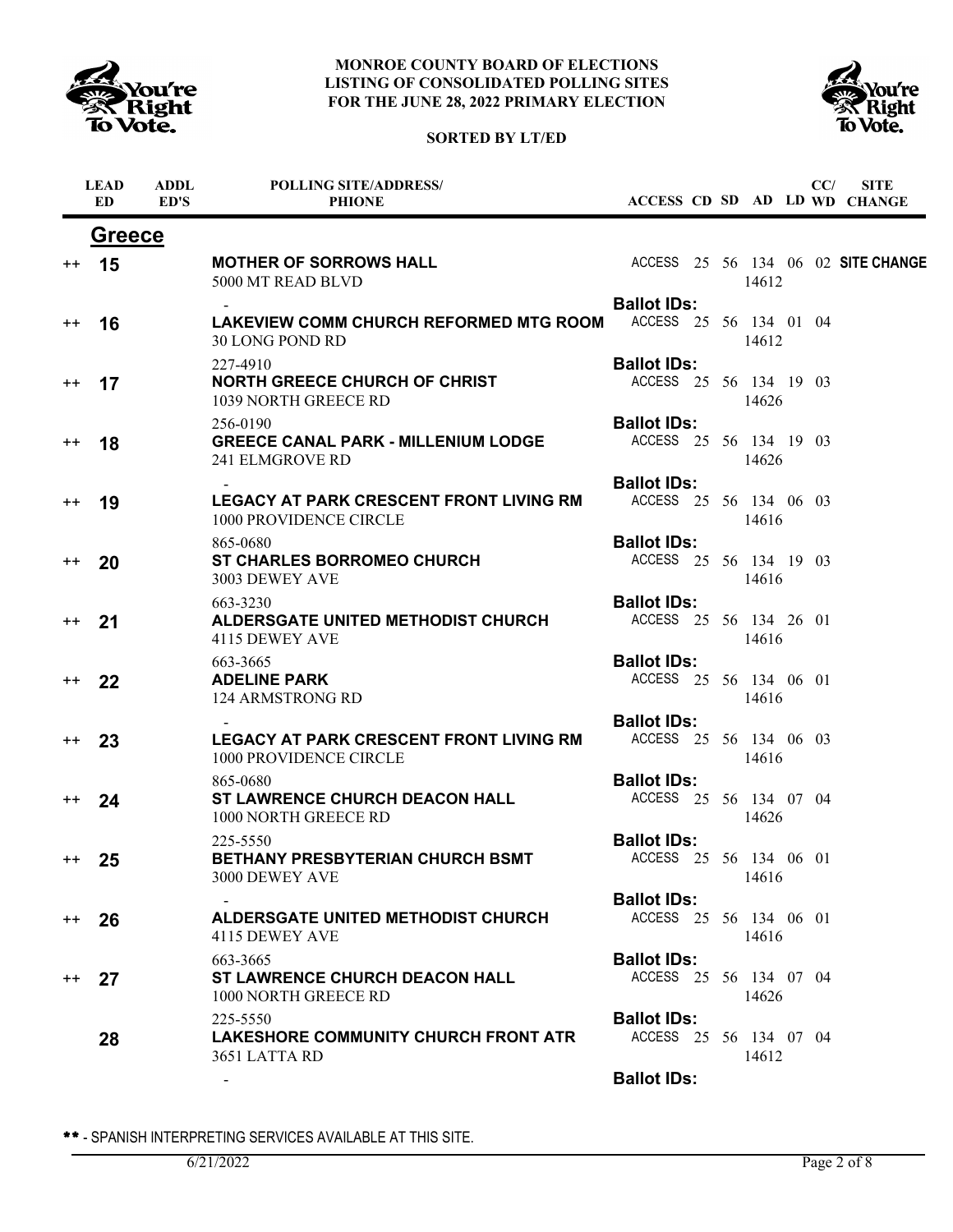





|                  | <b>LEAD</b><br><b>ED</b> | <b>ADDL</b><br>ED'S | <b>POLLING SITE/ADDRESS/</b><br><b>PHIONE</b>                               |                                              |  |       | CC/ | <b>SITE</b><br>ACCESS CD SD AD LD WD CHANGE |
|------------------|--------------------------|---------------------|-----------------------------------------------------------------------------|----------------------------------------------|--|-------|-----|---------------------------------------------|
|                  |                          | <b>Greece</b>       |                                                                             |                                              |  |       |     |                                             |
| $^{\mathrm{++}}$ | 29                       |                     | <b>NEW TESTAMENT CHRISTIAN CHURCH</b><br><b>349 NORTH AVE</b>               | ACCESS 25 56 134 19 03                       |  | 14626 |     |                                             |
| $^{\mathrm{+}}$  | 30                       |                     | 723-1400<br>ALDERSGATE UNITED METHODIST CHURCH<br>4115 DEWEY AVE            | <b>Ballot IDs:</b><br>ACCESS 25 56 134 06 01 |  | 14616 |     |                                             |
| $^{\mathrm{+}}$  | 31                       |                     | 663-3665<br><b>MOTHER OF SORROWS HALL</b><br>5000 MT READ BLVD              | <b>Ballot IDs:</b><br>ACCESS 25 56 134 06 01 |  | 14612 |     |                                             |
| $^{\mathrm{+}}$  | 32                       |                     | 663-5432<br><b>ST CHARLES BORROMEO CHURCH</b><br>3003 DEWEY AVE             | <b>Ballot IDs:</b><br>ACCESS 25 56 134 26 03 |  | 14616 |     |                                             |
|                  | 33                       |                     | 663-3230<br><b>TRINITY EPISCOPAL CHURCH</b><br>3450 WEST RIDGE RD           | <b>Ballot IDs:</b><br>ACCESS 25 56 134 07 04 |  | 14626 |     |                                             |
|                  | 34                       |                     | 723-1350<br><b>BRADDOCK BAY LODGE</b><br><b>198 EAST MANITOU RD</b>         | <b>Ballot IDs:</b><br>ACCESS 25 56 134 01 04 |  | 14468 |     |                                             |
| $^{\mathrm{++}}$ | 35                       |                     | <b>JOURNEY CHRISTIAN CHURCH</b><br>3955 MT READ BLVD                        | <b>Ballot IDs:</b><br>ACCESS 25 56 134 07 01 |  | 14616 |     |                                             |
| $^{\mathrm{+}}$  | 36                       |                     | <b>ST JOHN EVANGELIST PARISH CENTER</b><br>2400 WEST RIDGE RD               | <b>Ballot IDs:</b><br>ACCESS 25 56 134 19 02 |  | 14626 |     |                                             |
| $^{\mathrm{++}}$ | 37                       |                     | 225-8990<br><b>MORNINGSTAR CHRISTIAN FELLOWSHIP CHURCH</b><br>485 HOLMES RD | <b>Ballot IDs:</b><br>ACCESS 25 56 134 19 03 |  | 14626 |     |                                             |
| $^{\mathrm{++}}$ | 38                       |                     | 225-3969<br>LAKEVIEW COMM CHURCH REFORMED MTG ROOM<br>30 LONG POND RD       | <b>Ballot IDs:</b><br>ACCESS 25 56 134 01 01 |  | 14612 |     |                                             |
| $^{\mathrm{++}}$ | 39                       |                     | 227-4910<br><b>NORTH GREECE CHURCH OF CHRIST</b><br>1039 NORTH GREECE RD    | <b>Ballot IDs:</b><br>ACCESS 25 56 134 19 02 |  | 14626 |     |                                             |
| $^{++}$          | 40                       |                     | 256-0190<br><b>GREECE POST 468</b><br>344 DORSEY RD                         | <b>Ballot IDs:</b><br>ACCESS 25 56 134 19 03 |  | 14616 |     |                                             |
| $^{\mathrm{++}}$ | 41                       |                     | 703-4610<br><b>ALDERSGATE UNITED METHODIST CHURCH</b><br>4115 DEWEY AVE     | <b>Ballot IDs:</b><br>ACCESS 25 56 134 06 01 |  | 14616 |     |                                             |
| $^{\mathrm{++}}$ | 42                       |                     | 663-3665<br>ST JOHN EVANGELIST PARISH CENTER<br>2400 WEST RIDGE RD          | <b>Ballot IDs:</b><br>ACCESS 25 56 134 19 02 |  | 14626 |     |                                             |
|                  |                          |                     | 225-8990                                                                    | <b>Ballot IDs:</b>                           |  |       |     |                                             |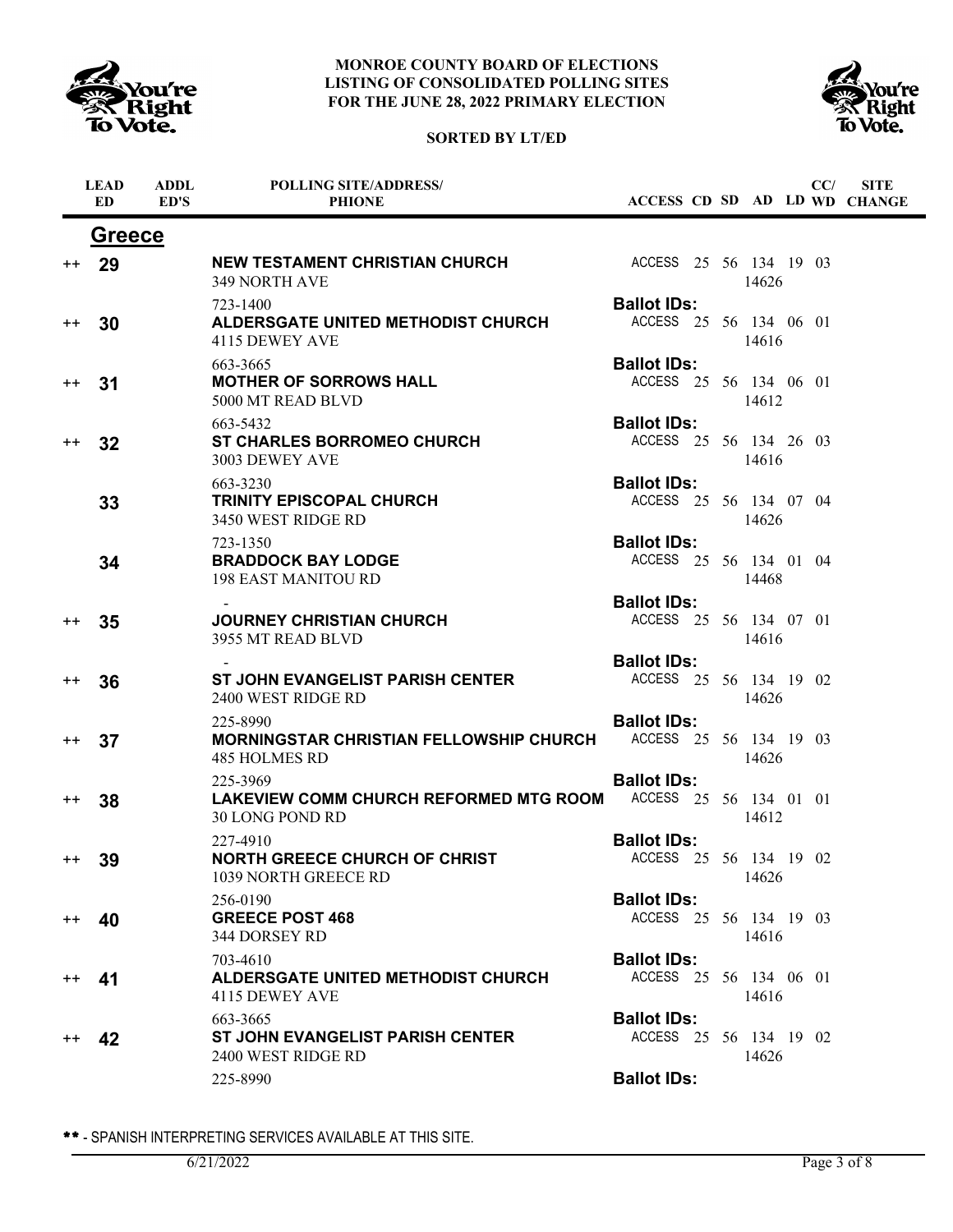

# **SORTED BY LT/ED**



|                 | <b>LEAD</b><br><b>ED</b> | <b>ADDL</b><br>ED'S | <b>POLLING SITE/ADDRESS/</b><br><b>PHIONE</b>                                        | ACCESS CD SD AD LD WD CHANGE                 |       | CC/ | <b>SITE</b> |
|-----------------|--------------------------|---------------------|--------------------------------------------------------------------------------------|----------------------------------------------|-------|-----|-------------|
|                 | <b>Greece</b>            |                     |                                                                                      |                                              |       |     |             |
|                 | 43                       |                     | <b>FIRST BIBLE BAPTIST CHURCH</b><br>990 MANITOU RD                                  | ACCESS 25 56 134 01 01                       | 14468 |     |             |
| $^{++}$         | 44                       |                     | 392-0526<br><b>CALVARY CHAPEL</b><br>85 KUHN RD                                      | <b>Ballot IDs:</b><br>ACCESS 25 56 134 01 04 | 14612 |     |             |
|                 | 45                       |                     | 225-6180<br>LAKESHORE COMMUNITY CHURCH FRONT ATR<br>3651 LATTA RD                    | <b>Ballot IDs:</b><br>ACCESS 25 56 134 07 04 | 14612 |     |             |
| $^{++}$         | 46                       |                     | <b>GREECE POST 468</b><br>344 DORSEY RD                                              | <b>Ballot IDs:</b><br>ACCESS 25 56 134 06 01 | 14616 |     |             |
| $^{\mathrm{+}}$ | 47                       |                     | 703-4610<br><b>MOTHER OF SORROWS HALL</b><br>5000 MT READ BLVD                       | <b>Ballot IDs:</b><br>ACCESS 25 56 134 06 01 | 14612 |     |             |
| $^{\mathrm{+}}$ | 48                       |                     | 663-5432<br>ALDERSGATE UNITED METHODIST CHURCH<br>4115 DEWEY AVE                     | <b>Ballot IDs:</b><br>ACCESS 25 56 134 06 01 | 14616 |     |             |
| $^{\mathrm{+}}$ | 49                       |                     | 663-3665<br><b>GREECE POST 468</b><br>344 DORSEY RD                                  | <b>Ballot IDs:</b><br>ACCESS 25 56 134 06 03 | 14616 |     |             |
| $^{\mathrm{+}}$ | 50                       |                     | 703-4610<br><b>MOTHER OF SORROWS HALL</b><br>5000 MT READ BLVD                       | <b>Ballot IDs:</b><br>ACCESS 25 56 134 06 02 | 14612 |     |             |
| $^{\mathrm{+}}$ | 51                       |                     | 663-5432<br><b>LEGACY AT PARK CRESCENT FRONT LIVING RM</b><br>1000 PROVIDENCE CIRCLE | <b>Ballot IDs:</b><br>ACCESS 25 56 134 20 02 | 14616 |     |             |
| $^{\mathrm{+}}$ | 52                       |                     | 865-0680<br><b>GREECE BAPTIST CHURCH FELLOWSHIP HALL</b><br>1230 LONG POND RD        | <b>Ballot IDs:</b><br>ACCESS 25 56 134 19 02 | 14626 |     |             |
| $^{\mathrm{+}}$ | 53                       |                     | 225-6160<br><b>GREECE ASSEMBLY OF GOD</b><br>750 LONG POND RD                        | <b>Ballot IDs:</b><br>ACCESS 25 56 134 06 02 | 14612 |     |             |
|                 | 54                       |                     | 225-3880<br><b>BRADDOCK BAY LODGE</b><br><b>198 EAST MANITOU RD</b>                  | <b>Ballot IDs:</b><br>ACCESS 25 56 134 01 04 | 14468 |     |             |
| $^{\mathrm{+}}$ | 55                       |                     | <b>GREECE POST 468</b><br>344 DORSEY RD                                              | <b>Ballot IDs:</b><br>ACCESS 25 56 134 19 03 | 14616 |     |             |
| $^{\mathrm{+}}$ | 56                       |                     | 703-4610<br><b>MOTHER OF SORROWS HALL</b><br>5000 MT READ BLVD                       | <b>Ballot IDs:</b><br>ACCESS 25 56 134 06 02 | 14612 |     |             |
|                 |                          |                     | 663-5432                                                                             | <b>Ballot IDs:</b>                           |       |     |             |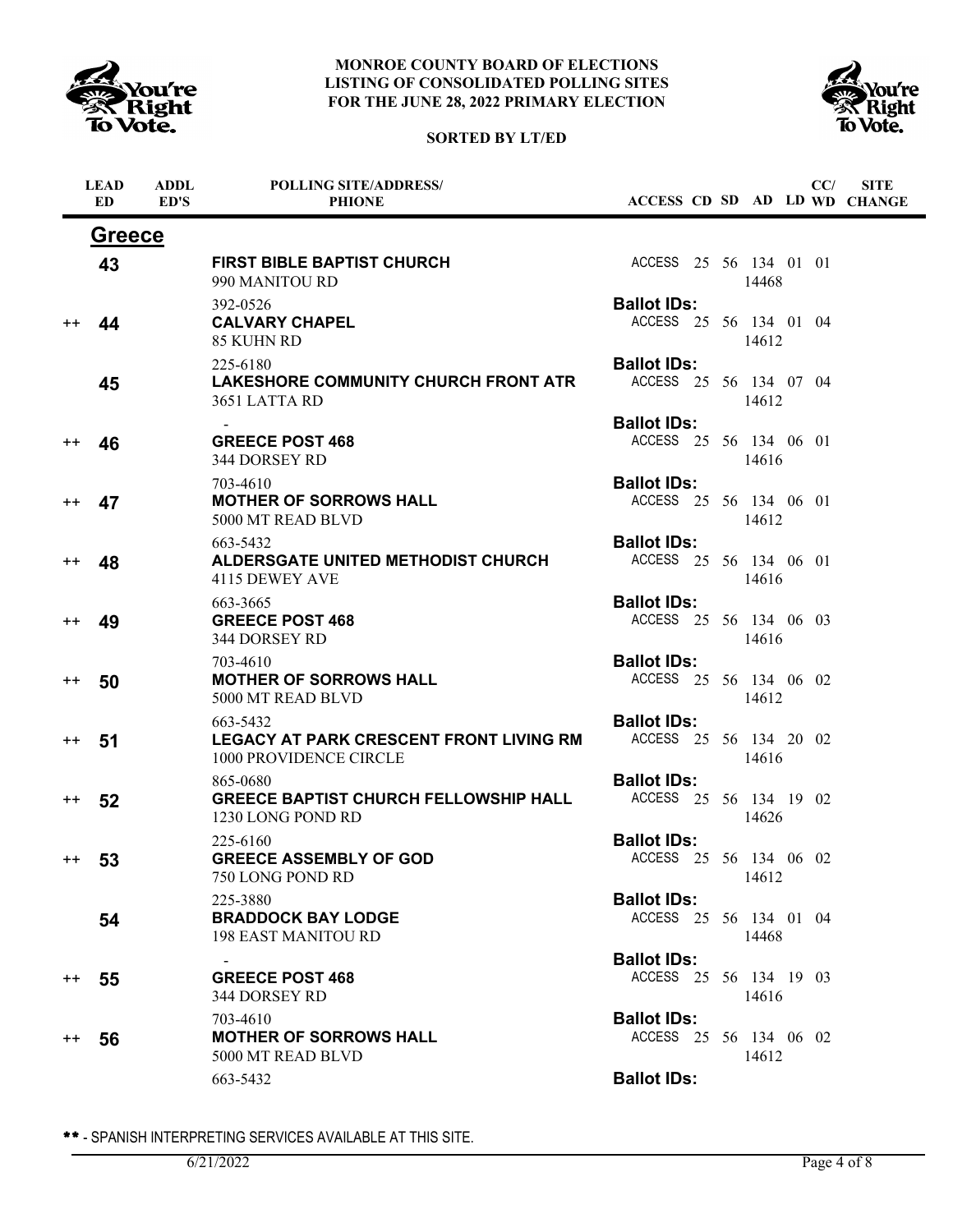

# **SORTED BY LT/ED**



|                  | <b>LEAD</b><br><b>ED</b> | <b>ADDL</b><br>ED'S | <b>POLLING SITE/ADDRESS/</b><br><b>PHIONE</b>                                       |                                              |  |       | CC/ | <b>SITE</b><br>ACCESS CD SD AD LD WD CHANGE |
|------------------|--------------------------|---------------------|-------------------------------------------------------------------------------------|----------------------------------------------|--|-------|-----|---------------------------------------------|
|                  | <b>Greece</b>            |                     |                                                                                     |                                              |  |       |     |                                             |
|                  | 57                       |                     | <b>TRINITY EPISCOPAL CHURCH</b><br>3450 WEST RIDGE RD                               | ACCESS 25 56 134 07 04                       |  | 14626 |     |                                             |
| $^{\mathrm{+}}$  | 58                       |                     | 723-1350<br><b>GREECE COMMUNITY AND SENIOR CENTER</b><br><b>3 VINCE TOFANY BLVD</b> | <b>Ballot IDs:</b><br>ACCESS 25 56 134 07 02 |  | 14612 |     |                                             |
| $^{\mathrm{++}}$ | 59                       |                     | 225-2000<br><b>ST CHARLES BORROMEO CHURCH</b><br>3003 DEWEY AVE                     | <b>Ballot IDs:</b><br>ACCESS 25 56 134 20 03 |  | 14616 |     |                                             |
| $^{\mathrm{+}}$  | 60                       |                     | 663-3230<br><b>ST JOHN EVANGELIST PARISH CENTER</b><br>2400 WEST RIDGE RD           | <b>Ballot IDs:</b><br>ACCESS 25 56 134 19 02 |  | 14626 |     |                                             |
| $^{\mathrm{+}}$  | 61                       |                     | 225-8990<br><b>ST CHARLES BORROMEO CHURCH</b><br>3003 DEWEY AVE                     | <b>Ballot IDs:</b><br>ACCESS 25 56 134 20 03 |  | 14616 |     |                                             |
| $^{\mathrm{+}}$  | 62                       |                     | 663-3230<br><b>CROSSTOWN ALLIANCE CHURCH</b><br>595 ENGLISH RD                      | <b>Ballot IDs:</b><br>ACCESS 25 56 134 06 02 |  | 14616 |     |                                             |
| $^{\mathrm{+}}$  | 63                       |                     | <b>ADELINE PARK</b><br>124 ARMSTRONG RD                                             | <b>Ballot IDs:</b><br>ACCESS 25 56 134 26 03 |  | 14616 |     |                                             |
| $^{\mathrm{+}}$  | 64                       |                     | <b>GREECE UNITED METHODIST CHURCH</b><br>1924 MAIDEN LN                             | <b>Ballot IDs:</b><br>ACCESS 25 56 134 19 02 |  | 14626 |     |                                             |
| $^{\mathrm{+}}$  | 65                       |                     | 225-6160<br><b>VILLAGES AT UNITY VILLAGE SQUARE ROOM</b><br>1471 LONG POND RD       | <b>Ballot IDs:</b><br>ACCESS 25 56 134 19 03 |  | 14626 |     |                                             |
| $^{\mathrm{+}}$  | 66                       |                     | 723-7442<br><b>NEW TESTAMENT CHRISTIAN CHURCH</b><br><b>349 NORTH AVE</b>           | <b>Ballot IDs:</b><br>ACCESS 25 56 134 19 02 |  | 14626 |     |                                             |
| $+ +$            | 67                       |                     | 723-1400<br><b>GREECE CANAL PARK - MILLENIUM LODGE</b><br>241 ELMGROVE RD           | <b>Ballot IDs:</b><br>ACCESS 25 56 134 19 03 |  | 14626 |     |                                             |
| $^{\mathrm{+}}$  | 68                       |                     | <b>BETHANY PRESBYTERIAN CHURCH BSMT</b><br>3000 DEWEY AVE                           | <b>Ballot IDs:</b><br>ACCESS 25 56 134 19 03 |  | 14616 |     |                                             |
| $^{\mathrm{+}}$  | 69                       |                     | 663-3000<br><b>GREECE CANAL PARK - MILLENIUM LODGE</b><br><b>241 ELMGROVE RD</b>    | <b>Ballot IDs:</b><br>ACCESS 25 56 134 19 02 |  | 14626 |     |                                             |
|                  | 70                       |                     | <b>FIRST BIBLE BAPTIST CHURCH</b><br>990 MANITOU RD                                 | <b>Ballot IDs:</b><br>ACCESS 25 56 134 07 04 |  | 14468 |     |                                             |
|                  |                          |                     | 392-0526                                                                            | <b>Ballot IDs:</b>                           |  |       |     |                                             |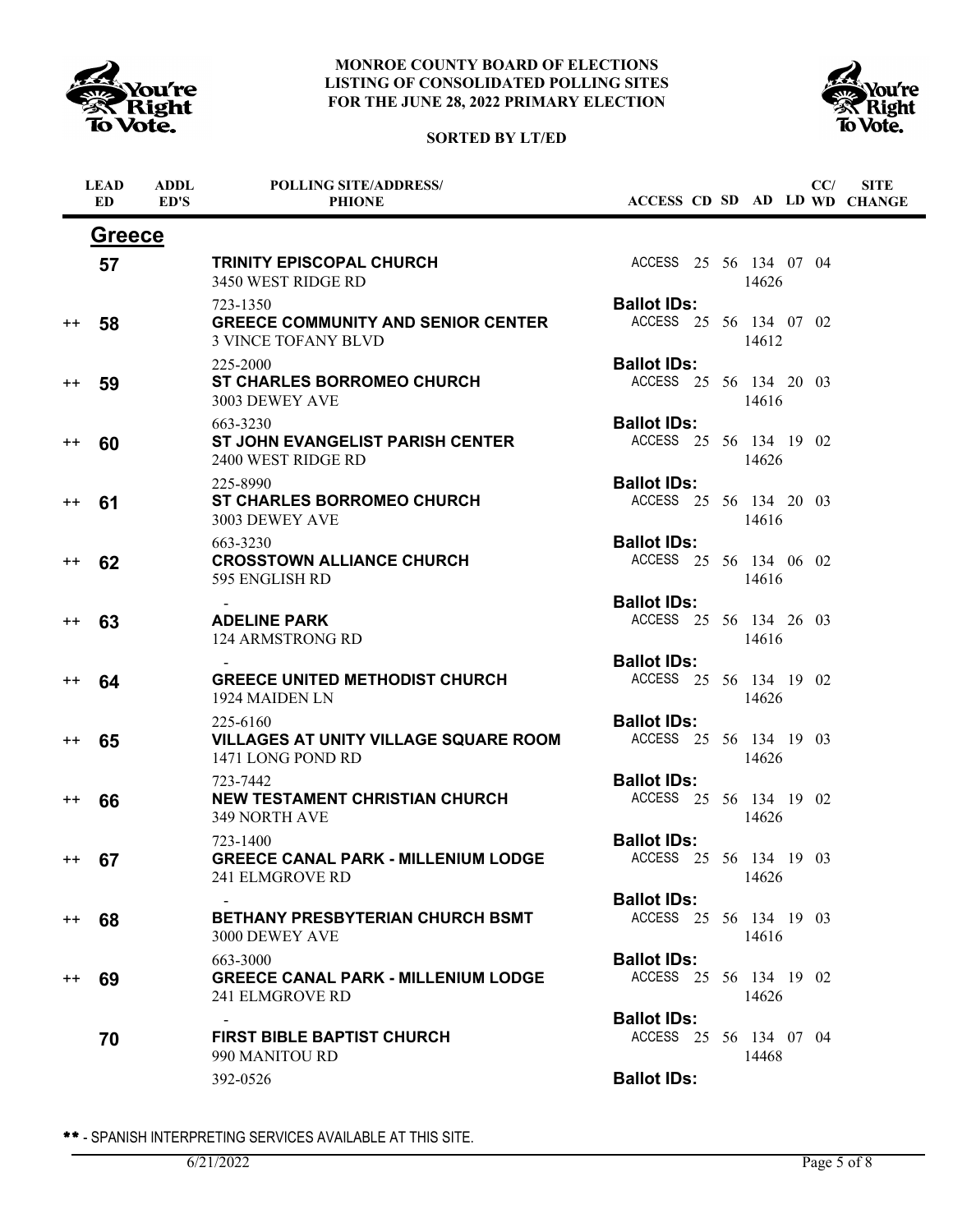

# **SORTED BY LT/ED**



|                 | <b>LEAD</b><br><b>ED</b> | <b>ADDL</b><br>ED'S | <b>POLLING SITE/ADDRESS/</b><br><b>PHIONE</b>                                 |                                              |  |       | CC/ | <b>SITE</b><br>ACCESS CD SD AD LD WD CHANGE |
|-----------------|--------------------------|---------------------|-------------------------------------------------------------------------------|----------------------------------------------|--|-------|-----|---------------------------------------------|
|                 | <b>Greece</b>            |                     |                                                                               |                                              |  |       |     |                                             |
| $^{++}$         | 71                       |                     | <b>MOTHER OF SORROWS HALL</b><br>5000 MT READ BLVD                            |                                              |  | 14612 |     | ACCESS 25 56 134 07 01 SITE CHANGE          |
|                 |                          |                     |                                                                               | <b>Ballot IDs:</b>                           |  |       |     |                                             |
| $++$            | 72                       |                     | <b>GREECE ASSEMBLY OF GOD</b><br>750 LONG POND RD                             | ACCESS 25 56 134 06 02                       |  | 14612 |     |                                             |
| $^{\mathrm{+}}$ | 73                       |                     | 225-3880<br><b>GREECE BAPTIST CHURCH FELLOWSHIP HALL</b><br>1230 LONG POND RD | <b>Ballot IDs:</b><br>ACCESS 25 56 134 19 02 |  | 14626 |     |                                             |
| $^{++}$         | 74                       |                     | 225-6160<br><b>JOURNEY CHRISTIAN CHURCH</b><br>3955 MT READ BLVD              | <b>Ballot IDs:</b><br>ACCESS 25 56 134 01 01 |  | 14616 |     |                                             |
|                 |                          |                     |                                                                               | <b>Ballot IDs:</b>                           |  |       |     |                                             |
| $^{++}$         | 75                       |                     | <b>ST JOHN EVANGELIST PARISH CENTER</b><br>2400 WEST RIDGE RD                 | ACCESS 25 56 134 19 02                       |  | 14626 |     |                                             |
|                 |                          |                     | 225-8990                                                                      | <b>Ballot IDs:</b>                           |  |       |     |                                             |
| $^{++}$         | 76                       |                     | LAKEVIEW COMM CHURCH REFORMED MTG ROOM<br>30 LONG POND RD                     | ACCESS 25 56 134 01 04                       |  | 14612 |     |                                             |
|                 |                          |                     | 227-4910                                                                      | <b>Ballot IDs:</b>                           |  |       |     |                                             |
| $++$            | 77                       |                     | <b>NORTH GREECE CHURCH OF CHRIST</b><br>1039 NORTH GREECE RD                  | ACCESS 25 56 134 19 02                       |  | 14626 |     |                                             |
|                 |                          |                     | 256-0190                                                                      | <b>Ballot IDs:</b>                           |  |       |     |                                             |
| $^{++}$         | 78                       |                     | ALDERSGATE UNITED METHODIST CHURCH<br>4115 DEWEY AVE                          | ACCESS 25 56 134 06 01                       |  | 14616 |     |                                             |
|                 |                          |                     | 663-3665                                                                      | <b>Ballot IDs:</b>                           |  |       |     |                                             |
| $^{++}$         | 79                       |                     | <b>MOTHER OF SORROWS HALL</b><br>5000 MT READ BLVD                            |                                              |  | 14612 |     | ACCESS 25 56 134 07 01 SITE CHANGE          |
|                 |                          |                     |                                                                               | <b>Ballot IDs:</b>                           |  |       |     |                                             |
| $^{++}$         | 80                       |                     | <b>GREECE UNITED METHODIST CHURCH</b><br>1924 MAIDEN LN                       | ACCESS 25 56 134 06 02                       |  | 14626 |     |                                             |
| $^{++}$         | 81                       |                     | 225-6160<br><b>MORNINGSTAR CHRISTIAN FELLOWSHIP CHURCH</b><br>485 HOLMES RD   | <b>Ballot IDs:</b><br>ACCESS 25 56 134 19 03 |  | 14626 |     |                                             |
| $^{++}$         | 82                       |                     | 225-3969<br><b>JOURNEY CHRISTIAN CHURCH</b><br>3955 MT READ BLVD              | <b>Ballot IDs:</b><br>ACCESS 25 56 134 07 01 |  | 14616 |     |                                             |
| $^{++}$         | 83                       |                     | MORNINGSTAR CHRISTIAN FELLOWSHIP CHURCH<br>485 HOLMES RD                      | <b>Ballot IDs:</b><br>ACCESS 25 56 134 20 03 |  | 14626 |     |                                             |
| $^{++}$         | 84                       |                     | 225-3969<br><b>JOURNEY CHRISTIAN CHURCH</b><br>3955 MT READ BLVD              | <b>Ballot IDs:</b><br>ACCESS 25 56 134 01 01 |  | 14616 |     |                                             |
|                 |                          |                     |                                                                               | <b>Ballot IDs:</b>                           |  |       |     |                                             |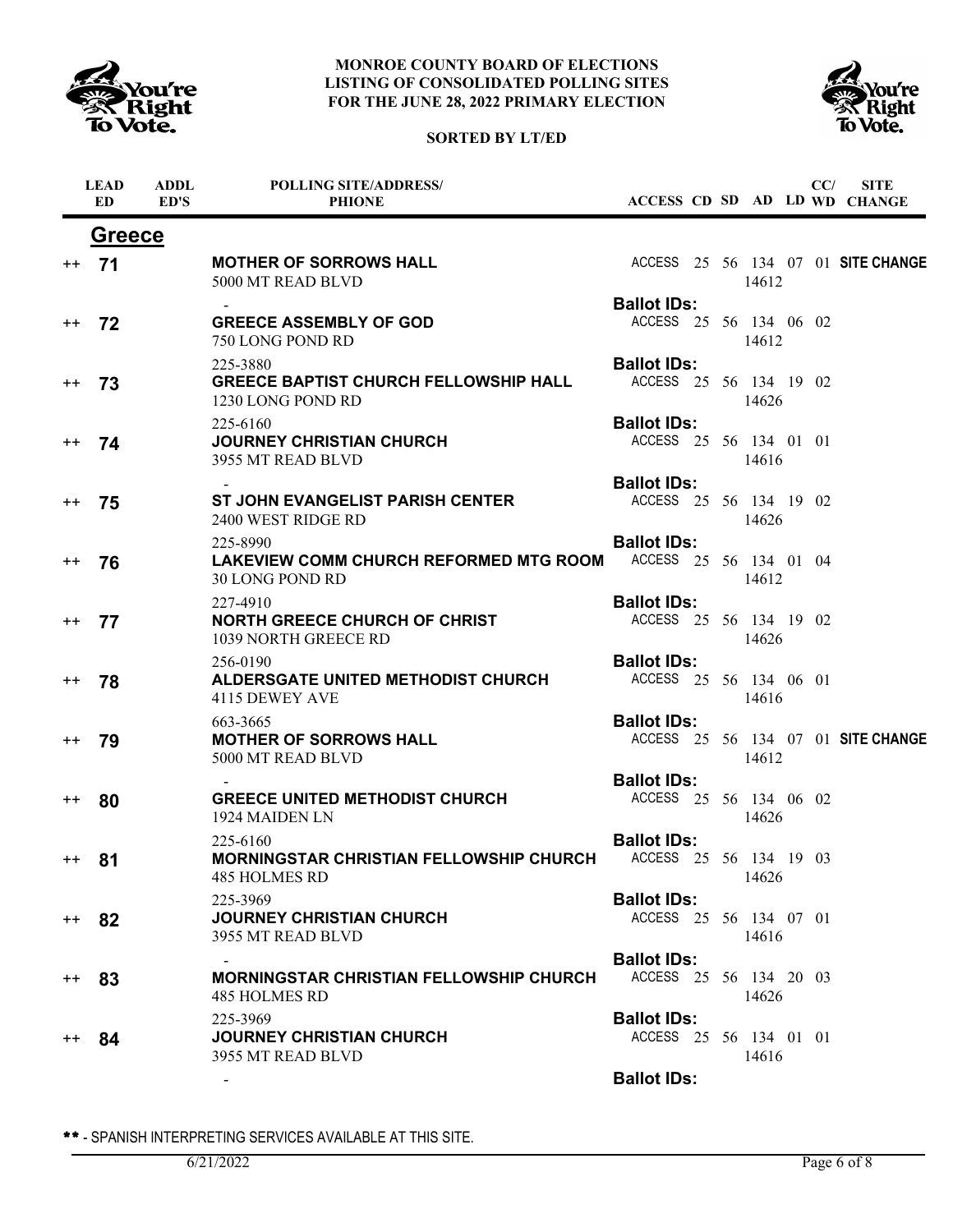





|                  | <b>LEAD</b><br><b>ED</b> | <b>ADDL</b><br>ED'S | <b>POLLING SITE/ADDRESS/</b><br><b>PHIONE</b>                                       |                                              |  |       | CC/ | <b>SITE</b><br>ACCESS CD SD AD LD WD CHANGE |
|------------------|--------------------------|---------------------|-------------------------------------------------------------------------------------|----------------------------------------------|--|-------|-----|---------------------------------------------|
|                  | <b>Greece</b>            |                     |                                                                                     |                                              |  |       |     |                                             |
| $^{\mathrm{+}}$  | 85                       |                     | GREECE BAPTIST CHURCH FELLOWSHIP HALL ACCESS 25 56 134 19 02<br>1230 LONG POND RD   |                                              |  | 14626 |     |                                             |
| $^{\mathrm{++}}$ | 86                       |                     | 225-6160<br><b>GREECE COMMUNITY AND SENIOR CENTER</b><br><b>3 VINCE TOFANY BLVD</b> | <b>Ballot IDs:</b><br>ACCESS 25 56 134 07 04 |  | 14612 |     |                                             |
| $^{\mathrm{+}}$  | 87                       |                     | 225-2000<br>VILLAGES AT UNITY VILLAGE SQUARE ROOM<br>1471 LONG POND RD              | <b>Ballot IDs:</b>                           |  | 14626 |     | ACCESS 25 56 134 19 03 SITE CHANGE          |
| $^{\mathrm{+}}$  | 88                       |                     | <b>GREECE ASSEMBLY OF GOD</b><br>750 LONG POND RD                                   | <b>Ballot IDs:</b><br>ACCESS 25 56 134 06 02 |  | 14612 |     |                                             |
| $^{\mathrm{+}}$  | 89                       |                     | 225-3880<br><b>CALVARY CHAPEL</b><br>85 KUHN RD                                     | <b>Ballot IDs:</b><br>ACCESS 25 56 134 01 01 |  | 14612 |     |                                             |
| $^{\mathrm{+}}$  | 90                       |                     | 225-6180<br><b>GREECE COMMUNITY AND SENIOR CENTER</b><br><b>3 VINCE TOFANY BLVD</b> | <b>Ballot IDs:</b><br>ACCESS 25 56 134 07 04 |  | 14612 |     |                                             |
|                  | 91                       |                     | 723-2425<br><b>LAKESHORE COMMUNITY CHURCH FRONT ATR</b><br>3651 LATTA RD            | <b>Ballot IDs:</b><br>ACCESS 25 56 134 07 04 |  | 14612 |     |                                             |
| $^{\mathrm{++}}$ | 92                       |                     | <b>NEW TESTAMENT CHRISTIAN CHURCH</b><br>349 NORTH AVE                              | <b>Ballot IDs:</b><br>ACCESS 25 56 134 19 04 |  | 14626 |     |                                             |
| $^{\mathrm{+}}$  | 93                       |                     | 723-1400<br><b>NORTH GREECE CHURCH OF CHRIST</b><br>1039 NORTH GREECE RD            | <b>Ballot IDs:</b><br>ACCESS 25 56 134 20 03 |  | 14626 |     |                                             |
| $^{\mathrm{+}}$  | 94                       |                     | 256-0190<br><b>GREECE CANAL PARK - MILLENIUM LODGE</b><br>241 ELMGROVE RD           | <b>Ballot IDs:</b><br>ACCESS 25 56 134 20 03 |  | 14626 |     |                                             |
| $^{\mathrm{++}}$ | 95                       |                     | 225-6900<br><b>ST JOHN EVANGELIST PARISH CENTER</b><br>2400 WEST RIDGE RD           | <b>Ballot IDs:</b><br>ACCESS 25 56 134 19 02 |  | 14626 |     |                                             |
| $^{\mathrm{+}}$  | 96                       |                     | 225-8990<br><b>CROSSTOWN ALLIANCE CHURCH</b><br>595 ENGLISH RD                      | <b>Ballot IDs:</b><br>ACCESS 25 56 134 06 02 |  | 14616 |     |                                             |
| $^{++}$          | 97                       |                     | <b>GREECE COMMUNITY AND SENIOR CENTER</b><br><b>3 VINCE TOFANY BLVD</b>             | <b>Ballot IDs:</b><br>ACCESS 25 56 134 19 02 |  | 14612 |     |                                             |
| $^{\mathrm{+}}$  | 98                       |                     | 225-2000<br><b>GREECE COMMUNITY AND SENIOR CENTER</b><br><b>3 VINCE TOFANY BLVD</b> | <b>Ballot IDs:</b><br>ACCESS 25 56 134 07 01 |  | 14612 |     |                                             |
|                  |                          |                     | 225-2000                                                                            | <b>Ballot IDs:</b>                           |  |       |     |                                             |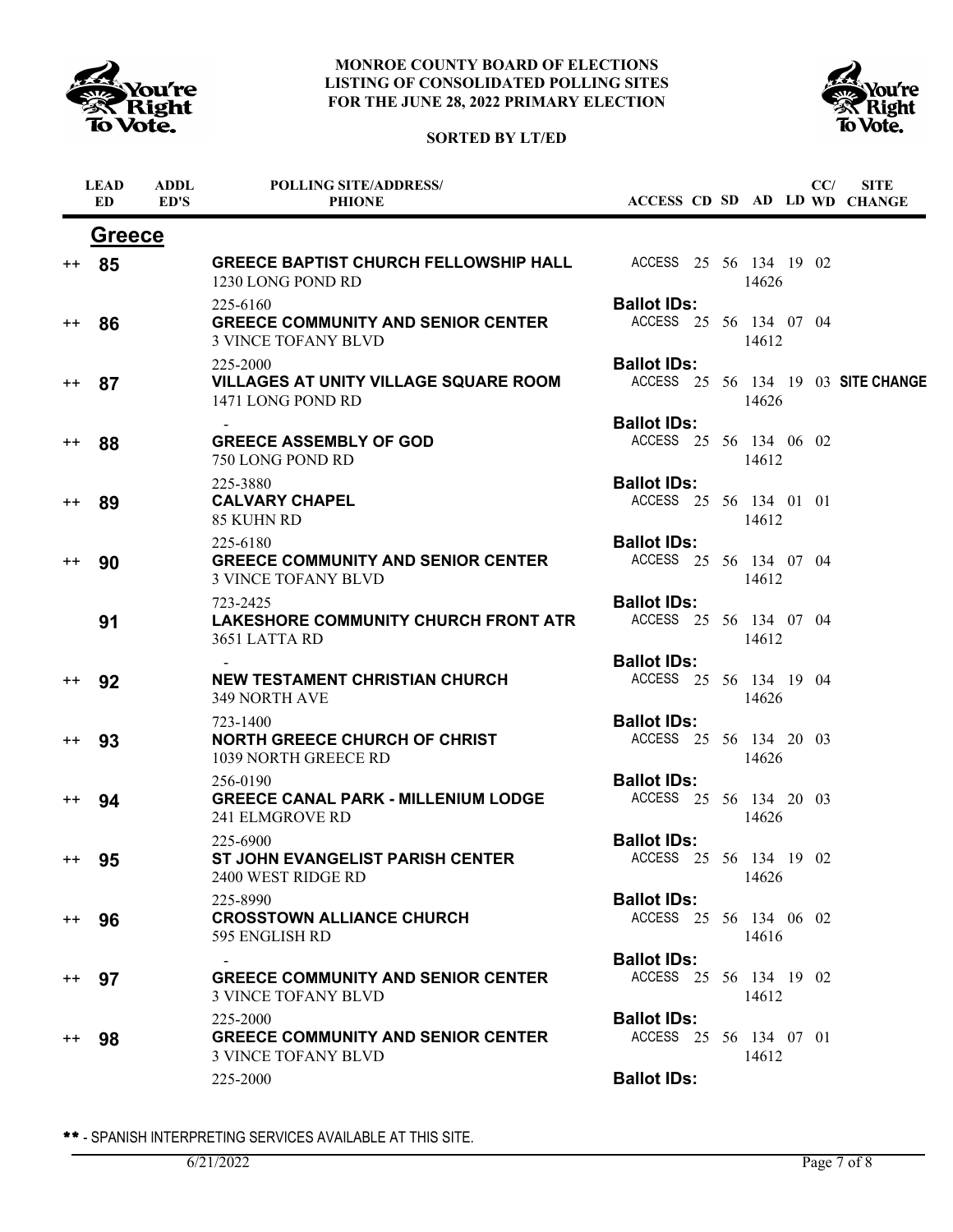

# **SORTED BY LT/ED**



|      | <b>LEAD</b><br>ED. | ADDL<br>ED'S | <b>POLLING SITE/ADDRESS/</b><br><b>PHIONE</b>                                       |                                              |  |       | CC/ | <b>SITE</b><br>ACCESS CD SD AD LD WD CHANGE |
|------|--------------------|--------------|-------------------------------------------------------------------------------------|----------------------------------------------|--|-------|-----|---------------------------------------------|
|      | <b>Greece</b>      |              |                                                                                     |                                              |  |       |     |                                             |
|      | ++ 99              |              | <b>CALVARY CHAPEL</b><br>85 KUHN RD                                                 | ACCESS 25 56 134 01 01                       |  | 14612 |     |                                             |
|      | $++ 100$           |              | 225-6180<br><b>NEW TESTAMENT CHRISTIAN CHURCH</b><br>349 NORTH AVE                  | <b>Ballot IDs:</b><br>ACCESS 25 56 134 19 04 |  | 14626 |     |                                             |
|      | $++$ 101           |              | 723-1400<br><b>CROSSTOWN ALLIANCE CHURCH</b><br>595 ENGLISH RD                      | <b>Ballot IDs:</b><br>ACCESS 25 56 134 06 02 |  | 14616 |     |                                             |
|      | $++ 102$           |              | 723-4673<br><b>GREECE COMMUNITY AND SENIOR CENTER</b><br><b>3 VINCE TOFANY BLVD</b> | <b>Ballot IDs:</b><br>ACCESS 25 56 134 07 04 |  | 14612 |     |                                             |
|      | $++ 103$           |              | 225-2000<br><b>GREECE COMMUNITY AND SENIOR CENTER</b><br><b>3 VINCE TOFANY BLVD</b> | <b>Ballot IDs:</b><br>ACCESS 25 56 134 01 04 |  | 14612 |     |                                             |
|      | $++ 104$           |              | 225-2000<br><b>GREECE ASSEMBLY OF GOD</b><br>750 LONG POND RD                       | <b>Ballot IDs:</b><br>ACCESS 25 56 134 07 02 |  | 14612 |     |                                             |
|      | $++ 105$           |              | 225-3880<br><b>GREECE ASSEMBLY OF GOD</b><br>750 LONG POND RD                       | <b>Ballot IDs:</b><br>ACCESS 25 56 134 07 04 |  | 14612 |     |                                             |
| $++$ | 106                |              | 225-3880<br><b>GREECE COMMUNITY AND SENIOR CENTER</b><br><b>3 VINCE TOFANY BLVD</b> | <b>Ballot IDs:</b><br>ACCESS 25 56 134 07 01 |  | 14612 |     |                                             |
|      | 107                |              | 225-2000<br><b>FIRST BIBLE BAPTIST CHURCH</b><br>990 MANITOU RD                     | <b>Ballot IDs:</b><br>ACCESS 25 56 134 07 04 |  | 14468 |     |                                             |
| $++$ | 108                |              | 392-0526<br><b>ST LAWRENCE CHURCH DEACON HALL</b><br>1000 NORTH GREECE RD           | <b>Ballot IDs:</b><br>ACCESS 25 56 134 07 04 |  | 14626 |     |                                             |
| $++$ | 109                |              | 225-5550<br><b>ST LAWRENCE CHURCH DEACON HALL</b><br>1000 NORTH GREECE RD           | <b>Ballot IDs:</b><br>ACCESS 25 56 134 07 04 |  | 14626 |     |                                             |
|      |                    | ED Count:    | 225-5550<br>109                                                                     | <b>Ballot IDs:</b>                           |  |       |     |                                             |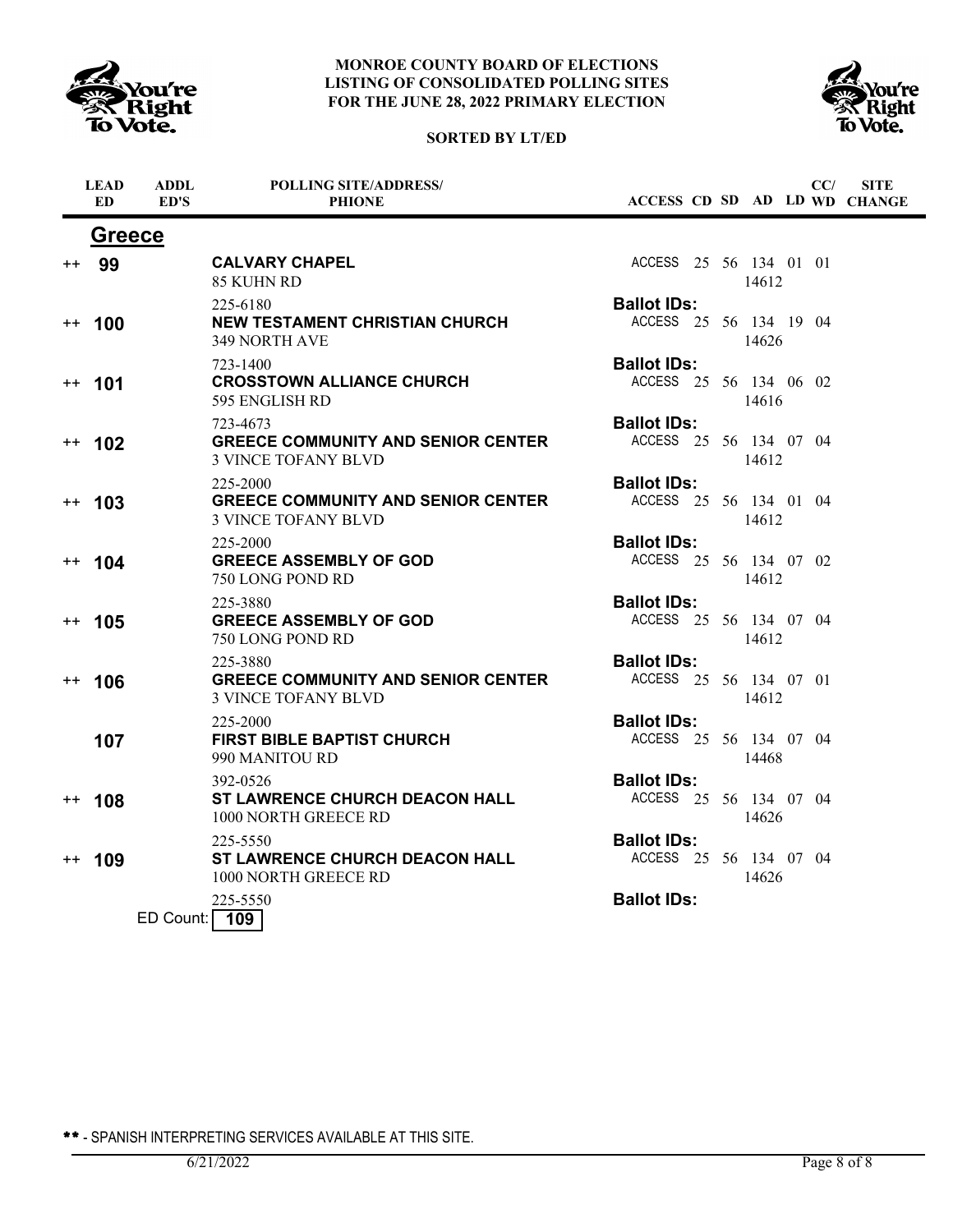





|      | <b>LEAD</b><br><b>ED</b> | <b>ADDL</b><br>ED'S | <b>POLLING SITE/ADDRESS/</b><br><b>PHIONE</b>                          | ACCESS CD SD AD LD WD CHANGE              |  |       | CC/ | <b>SITE</b> |
|------|--------------------------|---------------------|------------------------------------------------------------------------|-------------------------------------------|--|-------|-----|-------------|
|      | <b>Hamlin</b>            |                     |                                                                        |                                           |  |       |     |             |
| $++$ | 1                        |                     | <b>HAMLIN TOWN HALL GYM</b><br><b>1658 LAKE RD</b>                     | ACCESS 25 62 139 02                       |  | 14464 |     |             |
| $++$ | $\mathbf{2}$             |                     | 964-2421<br><b>HAMLIN TOWN HALL GYM</b><br><b>1658 LAKE RD</b>         | <b>Ballot IDs:</b><br>ACCESS 25 62 139 02 |  | 14464 |     |             |
|      | 3                        |                     | 964-2421<br><b>WALKER FIRE HALL</b><br>1420 WALKER LAKE ONTARIO RD     | <b>Ballot IDs:</b><br>ACCESS 25 62 139 02 |  | 14468 |     |             |
|      | 4                        |                     | 964-3692<br><b>MORTON FIRE HALL</b><br>1094 MONROE ORLEANS CTY LINE RD | <b>Ballot IDs:</b><br>ACCESS 25 62 139 02 |  | 14464 |     |             |
| $++$ | 5                        |                     | 659-8777<br><b>HAMLIN TOWN HALL GYM</b><br><b>1658 LAKE RD</b>         | <b>Ballot IDs:</b><br>ACCESS 25 62 139 02 |  | 14464 |     |             |
| $++$ | 6                        |                     | 964-2421<br><b>HAMLIN TOWN HALL GYM</b><br>1658 LAKE RD                | <b>Ballot IDs:</b><br>ACCESS 25 62 139 02 |  | 14464 |     |             |
|      | $\overline{7}$           |                     | 964-2421<br><b>WALKER FIRE HALL</b><br>1420 WALKER LAKE ONTARIO RD     | <b>Ballot IDs:</b><br>ACCESS 25 62 139 02 |  | 14468 |     |             |
| $++$ | 8                        |                     | 964-3692<br><b>HAMLIN TOWN HALL GYM</b><br>1658 LAKE RD                | <b>Ballot IDs:</b><br>ACCESS 25 62 139 02 |  | 14464 |     |             |
| $++$ | 9                        |                     | 964-2421<br><b>FIREMENS EXEMPT BLDG</b><br><b>1382 LAKE RD</b>         | <b>Ballot IDs:</b><br>ACCESS 25 62 139 02 |  | 14464 |     |             |
| $++$ | 10                       |                     | 964-3841<br><b>FIREMENS EXEMPT BLDG</b><br><b>1382 LAKE RD</b>         | <b>Ballot IDs:</b><br>ACCESS 25 62 139 02 |  | 14464 |     |             |
|      |                          | ED Count:           | 964-3841<br>10                                                         | <b>Ballot IDs:</b>                        |  |       |     |             |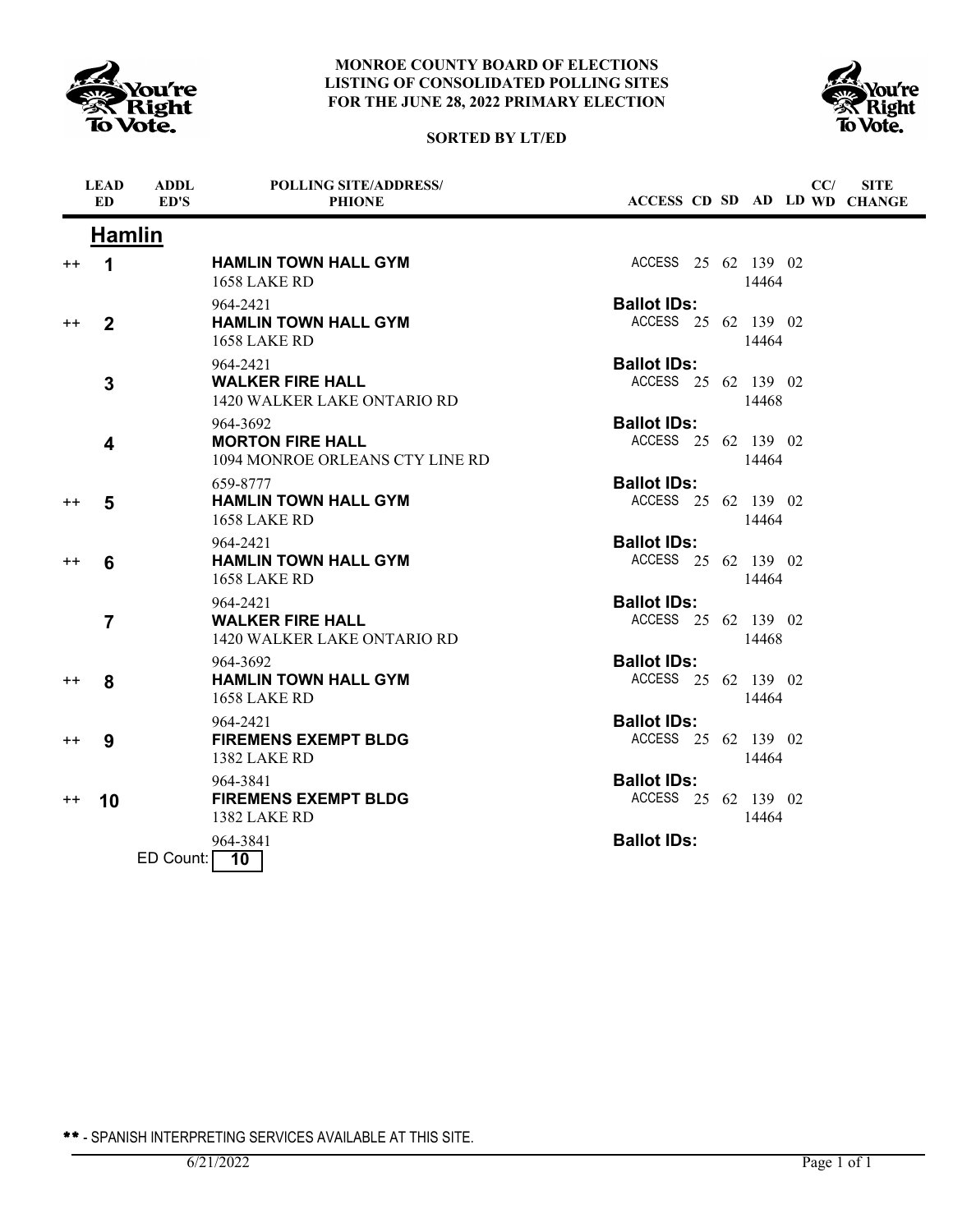





|                  | <b>LEAD</b><br><b>ED</b> | <b>ADDL</b><br>ED'S | <b>POLLING SITE/ADDRESS/</b><br><b>PHIONE</b>                                       |                                           |  |       | CC/ | <b>SITE</b><br>ACCESS CD SD AD LD WD CHANGE |
|------------------|--------------------------|---------------------|-------------------------------------------------------------------------------------|-------------------------------------------|--|-------|-----|---------------------------------------------|
|                  | <b>Henrietta</b>         |                     |                                                                                     |                                           |  |       |     |                                             |
| $^{\mathrm{+}}$  | 1                        |                     | <b>HENRIETTA FIRE DISTRICT STATION 1</b><br>3129 EAST HENRIETTA RD                  | ACCESS 25 56 138 13                       |  | 14467 |     |                                             |
| $^{\mathrm{+}}$  | $\mathbf 2$              |                     | 334-5018<br><b>RUSH-HENRIETTA TRANSPORTATION BLDG</b><br>1133 LEHIGH STATION RD     | <b>Ballot IDs:</b><br>ACCESS 25 56 138 05 |  | 14467 |     |                                             |
| $^{\mathrm{+}}$  | 3                        |                     | 359-5386<br><b>RIT - GENE POLISSENI CENTER GATE 2 ENT</b><br>200 LOMB MEMORIAL DR   | <b>Ballot IDs:</b><br>ACCESS 25 56 138 12 |  | 14623 |     |                                             |
|                  | 4                        |                     | 475-4121<br><b>HENRIETTA SENIOR CENTER</b><br>515 CALKINS RD                        | <b>Ballot IDs:</b><br>ACCESS 25 56 138 14 |  | 14623 |     |                                             |
|                  | 5                        |                     | 334-4030<br><b>HENRIETTA SENIOR CENTER</b><br>515 CALKINS RD                        | <b>Ballot IDs:</b><br>ACCESS 25 56 138 13 |  | 14623 |     |                                             |
|                  | 6                        |                     | 334-4030<br>THE DOME ARENA LOBBY<br><b>2695 E HENRIETTA RD</b>                      | <b>Ballot IDs:</b><br>ACCESS 25 56 138 13 |  | 14467 |     | <b>SITE CHANGE</b>                          |
|                  | $\overline{7}$           |                     | <b>HENRIETTA PUBLIC LIBRARY</b><br><b>625 CALKINS RD</b>                            | <b>Ballot IDs:</b><br>ACCESS 25 56 138 13 |  | 14623 |     |                                             |
|                  | 8                        |                     | 359-7092<br>THE DOME ARENA LOBBY<br><b>2695 E HENRIETTA RD</b>                      | <b>Ballot IDs:</b><br>ACCESS 25 56 138 13 |  | 14467 |     | <b>SITE CHANGE</b>                          |
| $^{\mathrm{+}}$  | 9                        |                     | <b>HENRIETTA RECREATION CENTER</b><br><b>605 CALKINS RD</b>                         | <b>Ballot IDs:</b><br>ACCESS 25 56 138 05 |  | 14623 |     |                                             |
|                  | 10                       |                     | 359-2540<br>THE DOME ARENA LOBBY<br><b>2695 E HENRIETTA RD</b>                      | <b>Ballot IDs:</b><br>ACCESS 25 56 138 13 |  | 14467 |     | <b>SITE CHANGE</b>                          |
| $^{\mathrm{++}}$ | 11                       |                     | PIETERS FAMILY LEARNING CENTER GYM<br>1025 COMMONS WAY                              | <b>Ballot IDs:</b><br>ACCESS 25 56 138 14 |  | 14623 |     |                                             |
| $^{\mathrm{+}}$  | 12                       |                     | 487-3500<br><b>HENRIETTA FIRE DISTRICT STATION 1</b><br>3129 EAST HENRIETTA RD      | <b>Ballot IDs:</b><br>ACCESS 25 56 138 13 |  | 14467 |     |                                             |
| $^{\mathrm{++}}$ | 13                       |                     | 334-5018<br><b>RIT INN AND CONFERENCE CENTER REAR ENT</b><br>5257 WEST HENRIETTA RD | <b>Ballot IDs:</b><br>ACCESS 25 56 138 12 |  | 14467 |     |                                             |
| $^{\mathrm{++}}$ | 14                       |                     | 359-1800<br><b>HENRIETTA RECREATION CENTER</b><br><b>605 CALKINS RD</b>             | <b>Ballot IDs:</b><br>ACCESS 25 56 138 13 |  | 14623 |     |                                             |
|                  |                          |                     | 359-2540                                                                            | <b>Ballot IDs:</b>                        |  |       |     |                                             |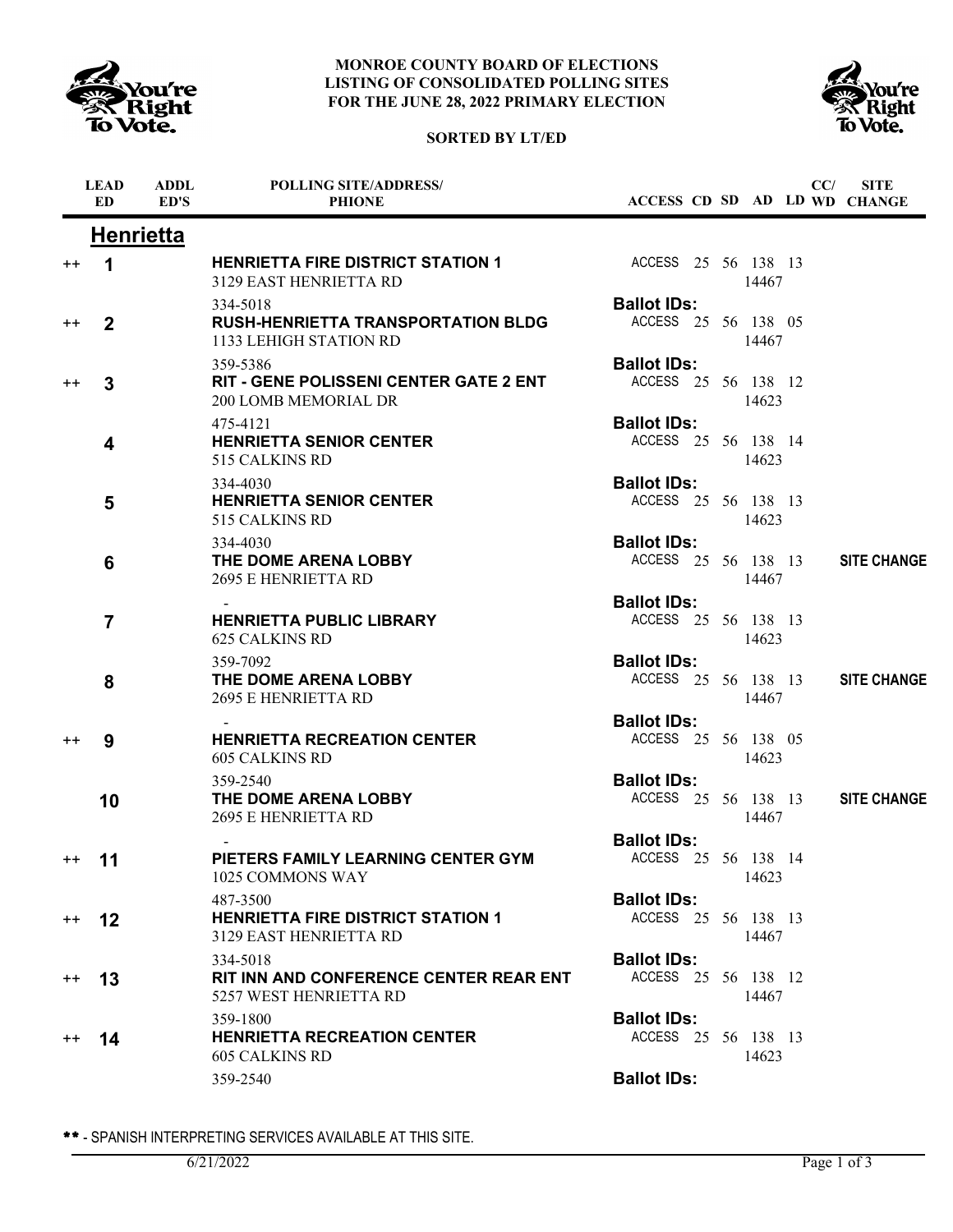

# **SORTED BY LT/ED**



|                 | <b>LEAD</b><br>ED. | <b>ADDL</b><br>ED'S | <b>POLLING SITE/ADDRESS/</b><br><b>PHIONE</b>                                          |                                           |  |       | CC/ | <b>SITE</b><br>ACCESS CD SD AD LD WD CHANGE |
|-----------------|--------------------|---------------------|----------------------------------------------------------------------------------------|-------------------------------------------|--|-------|-----|---------------------------------------------|
|                 | <b>Henrietta</b>   |                     |                                                                                        |                                           |  |       |     |                                             |
| $^{++}$         | 15                 |                     | <b>HENRIETTA TOWN HALL</b><br><b>475 CALKINS RD</b>                                    | ACCESS 25 56 138 13                       |  | 14467 |     |                                             |
| $^{++}$         | 16                 |                     | 334-7700<br><b>HENRIETTA TOWN HALL</b><br><b>475 CALKINS RD</b>                        | <b>Ballot IDs:</b><br>ACCESS 25 56 138 05 |  | 14467 |     |                                             |
|                 | 17                 |                     | 334-7700<br><b>SOUTH SIDE CHURCH OF CHRIST</b><br>1484 CALKINS RD                      | <b>Ballot IDs:</b><br>ACCESS 25 56 138 13 |  | 14534 |     |                                             |
|                 | 18                 |                     | 334-2200<br>THE DOME ARENA LOBBY<br><b>2695 E HENRIETTA RD</b>                         | <b>Ballot IDs:</b><br>ACCESS 25 56 138 13 |  | 14467 |     | <b>SITE CHANGE</b>                          |
| $^{++}$         | 19                 |                     | <b>RUSH-HENRIETTA TRANSPORTATION BLDG</b><br>1133 LEHIGH STATION RD                    | <b>Ballot IDs:</b><br>ACCESS 25 56 138 13 |  | 14467 |     |                                             |
| $^{++}$         | 20                 |                     | 359-5386<br><b>RUSH-HENRIETTA TRANSPORTATION BLDG</b><br><b>1133 LEHIGH STATION RD</b> | <b>Ballot IDs:</b><br>ACCESS 25 56 138 13 |  | 14467 |     |                                             |
| $^{\mathrm{+}}$ | 21                 |                     | 359-5386<br><b>HENRIETTA FIRE DISTRICT STATION 1</b><br>3129 EAST HENRIETTA RD         | <b>Ballot IDs:</b><br>ACCESS 25 56 138 13 |  | 14467 |     |                                             |
|                 | 22                 |                     | 334-5018<br><b>HENRIETTA PUBLIC LIBRARY</b><br><b>625 CALKINS RD</b>                   | <b>Ballot IDs:</b><br>ACCESS 25 56 138 13 |  | 14623 |     |                                             |
| $++$            | 23                 |                     | 359-7092<br>PIETERS FAMILY LEARNING CENTER GYM<br>1025 COMMONS WAY                     | <b>Ballot IDs:</b><br>ACCESS 25 56 138 14 |  | 14623 |     |                                             |
| $^{++}$         | 24                 |                     | 487-3500<br><b>HENRIETTA RECREATION CENTER</b><br><b>605 CALKINS RD</b>                | <b>Ballot IDs:</b><br>ACCESS 25 56 138 05 |  | 14623 |     |                                             |
|                 | 25                 |                     | 359-2540<br><b>SOUTH SIDE CHURCH OF CHRIST</b><br>1484 CALKINS RD                      | <b>Ballot IDs:</b><br>ACCESS 25 56 138 13 |  | 14534 |     |                                             |
|                 | 26                 |                     | 334-2200<br><b>LEGACY AT ERIE STATION</b><br><b>1545 ERIE STATION RD</b>               | <b>Ballot IDs:</b><br>ACCESS 25 56 138 13 |  | 14467 |     |                                             |
|                 | 27                 |                     | 334-5006<br><b>LEGACY AT ERIE STATION</b><br><b>1545 ERIE STATION RD</b>               | <b>Ballot IDs:</b><br>ACCESS 25 56 138 13 |  | 14467 |     |                                             |
| $^{++}$         | 28                 |                     | 334-5006<br><b>HENRIETTA FIRE DISTRICT STATION 1</b><br>3129 EAST HENRIETTA RD         | <b>Ballot IDs:</b><br>ACCESS 25 56 138 13 |  | 14467 |     |                                             |
|                 |                    |                     | 334-5018                                                                               | <b>Ballot IDs:</b>                        |  |       |     |                                             |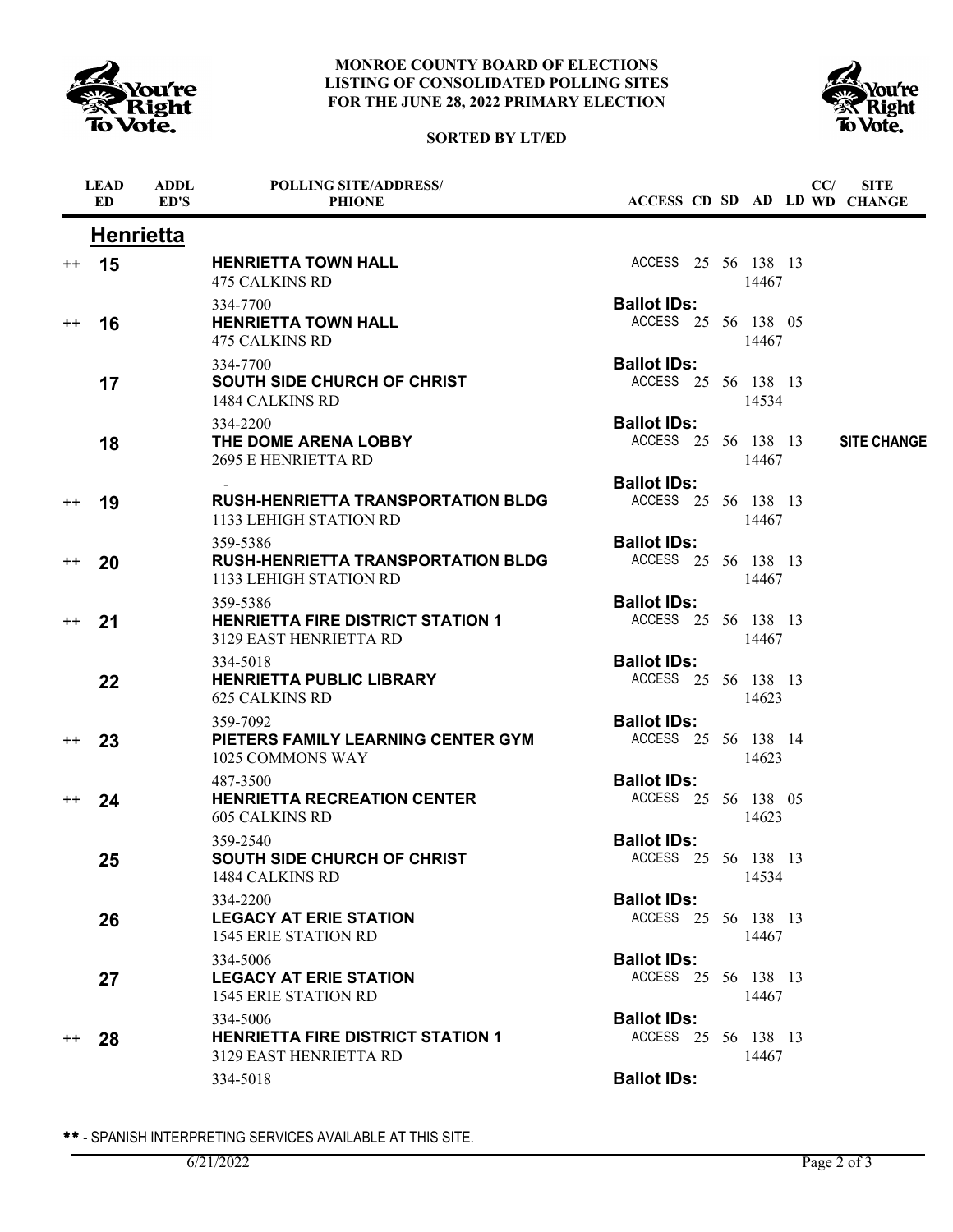





|         | <b>LEAD</b><br>ED. | <b>ADDL</b><br>ED'S | <b>POLLING SITE/ADDRESS/</b><br><b>PHIONE</b>                                     |                                           |  |       | CC/ | <b>SITE</b><br><b>ACCESS CD SD AD LD WD CHANGE</b> |
|---------|--------------------|---------------------|-----------------------------------------------------------------------------------|-------------------------------------------|--|-------|-----|----------------------------------------------------|
|         |                    | <b>Henrietta</b>    |                                                                                   |                                           |  |       |     |                                                    |
| $++$    | 29                 |                     | RIT INN AND CONFERENCE CENTER REAR ENT<br>5257 WEST HENRIETTA RD                  | ACCESS 25 56 138 12                       |  | 14467 |     |                                                    |
| $^{++}$ | 30                 |                     | 359-1800<br><b>RIT - GENE POLISSENI CENTER GATE 2 ENT</b><br>200 LOMB MEMORIAL DR | <b>Ballot IDs:</b><br>ACCESS 25 56 138 05 |  | 14623 |     |                                                    |
|         | 31                 |                     | 475-4121<br><b>LEGACY AT ERIE STATION</b><br><b>1545 ERIE STATION RD</b>          | <b>Ballot IDs:</b><br>ACCESS 25 56 138 13 |  | 14467 |     |                                                    |
|         | 32                 |                     | 334-5006<br><b>HENRIETTA SENIOR CENTER</b><br>515 CALKINS RD                      | <b>Ballot IDs:</b><br>ACCESS 25 56 138 13 |  | 14623 |     |                                                    |
| $++$    | 33                 |                     | 334-4030<br><b>HENRIETTA RECREATION CENTER</b><br>605 CALKINS RD                  | <b>Ballot IDs:</b><br>ACCESS 25 56 138 05 |  | 14623 |     |                                                    |
| $^{++}$ | 34                 |                     | 359-2540<br>PIETERS FAMILY LEARNING CENTER GYM<br>1025 COMMONS WAY                | <b>Ballot IDs:</b><br>ACCESS 25 56 138 14 |  | 14623 |     |                                                    |
| $++$    | 35                 |                     | 487-3500<br><b>RUSH-HENRIETTA TRANSPORTATION BLDG</b><br>1133 LEHIGH STATION RD   | <b>Ballot IDs:</b><br>ACCESS 25 56 138 13 |  | 14467 |     |                                                    |
|         |                    | ED Count:           | 359-5386<br>$\overline{35}$                                                       | <b>Ballot IDs:</b>                        |  |       |     |                                                    |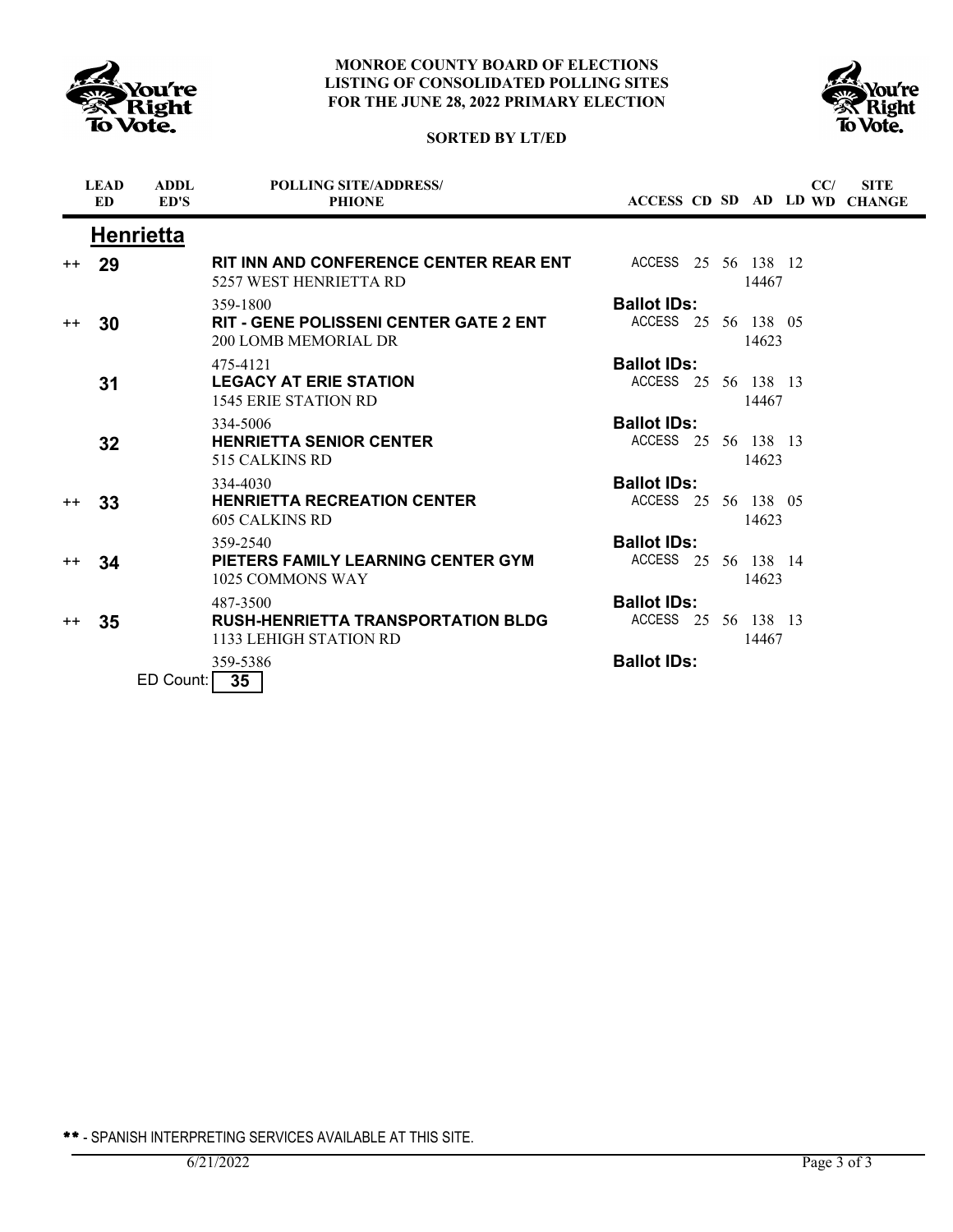





|                 | <b>LEAD</b><br><b>ED</b> | <b>ADDL</b><br>ED'S | <b>POLLING SITE/ADDRESS/</b><br><b>PHIONE</b>                           |                                           |  |       | CC/ | <b>SITE</b><br>ACCESS CD SD AD LD WD CHANGE |
|-----------------|--------------------------|---------------------|-------------------------------------------------------------------------|-------------------------------------------|--|-------|-----|---------------------------------------------|
|                 |                          | <b>Irondequoit</b>  |                                                                         |                                           |  |       |     |                                             |
| $^{\mathrm{+}}$ | 1                        |                     | <b>RIDGE CULVER FIREHOUSE MTG ROOM</b><br>2960 CULVER RD                | ACCESS 25 55 136 16                       |  | 14622 |     |                                             |
| $^{\mathrm{+}}$ | $\mathbf 2$              |                     | 467-2277<br><b>IRONDEQUOIT SPORTS CENTER</b><br>557 E RIDGE RD          | <b>Ballot IDs:</b><br>ACCESS 25 55 136 17 |  | 14621 |     |                                             |
| $^{\mathrm{+}}$ | 3                        |                     | PT PLEASANT FIREMANS ASSN MAIN HALL<br>55 EWER AVE                      | <b>Ballot IDs:</b><br>ACCESS 25 55 136 16 |  | 14622 |     |                                             |
| $^{\mathrm{+}}$ | 4                        |                     | 323-2030<br><b>SUMMERVILLE PRESBYTERIAN CHURCH</b><br>4845 ST PAUL BLVD | <b>Ballot IDs:</b><br>ACCESS 25 55 136 16 |  | 14617 |     |                                             |
| $^{\mathrm{+}}$ | 5                        |                     | 342-4242<br><b>GLAD TIDINGS CHURCH COMMUNITY ROOM</b><br>1980 CULVER RD | <b>Ballot IDs:</b><br>ACCESS 25 55 136 17 |  | 14609 |     |                                             |
| $^{\mathrm{+}}$ | 6                        |                     | 288-1875<br><b>ST PAUL BLVD FIRE HOUSE</b><br>433 COOPER RD             | <b>Ballot IDs:</b><br>ACCESS 25 55 136 17 |  | 14617 |     |                                             |
| $^{\mathrm{+}}$ | 7                        |                     | <b>I-SQUARE IMAGINARIUM</b><br><b>400 BAKER PARK</b>                    | <b>Ballot IDs:</b><br>ACCESS 25 55 136 16 |  | 14617 |     | <b>SITE CHANGE</b>                          |
| $^{\mathrm{+}}$ | 8                        |                     | <b>I-SQUARE IMAGINARIUM</b><br><b>400 BAKER PARK</b>                    | <b>Ballot IDs:</b><br>ACCESS 25 55 136 16 |  | 14617 |     | <b>SITE CHANGE</b>                          |
| $^{\mathrm{+}}$ | 9                        |                     | <b>IRONDEQUOIT PUBLIC LIBRARY</b><br>1290 TITUS AVE                     | <b>Ballot IDs:</b><br>ACCESS 25 55 136 16 |  | 14617 |     |                                             |
| $^{\mathrm{+}}$ | 10                       |                     | 336-6062<br><b>I-SQUARE IMAGINARIUM</b><br><b>400 BAKER PARK</b>        | <b>Ballot IDs:</b><br>ACCESS 25 55 136 16 |  | 14617 |     | <b>SITE CHANGE</b>                          |
| $++$            | 11                       |                     | <b>LAURELTON FIRE DEPARTMENT MTG HALL</b><br><b>405 EMPIRE BLVD</b>     | <b>Ballot IDs:</b><br>ACCESS 25 55 136 17 |  | 14609 |     |                                             |
| $++$            | 12                       |                     | 482-8584<br><b>GLAD TIDINGS CHURCH COMMUNITY ROOM</b><br>1980 CULVER RD | <b>Ballot IDs:</b><br>ACCESS 25 55 136 17 |  | 14609 |     |                                             |
| $^{\rm ++}$     | 13                       |                     | 288-1875<br><b>IRONDEQUOIT SPORTS CENTER</b><br>557 E RIDGE RD          | <b>Ballot IDs:</b><br>ACCESS 25 55 136 17 |  | 14621 |     |                                             |
| $^{\mathrm{+}}$ | 14                       |                     | PT PLEASANT FIREMANS ASSN MAIN HALL                                     | <b>Ballot IDs:</b><br>ACCESS 25 55 136 16 |  |       |     |                                             |
|                 |                          |                     | 55 EWER AVE<br>323-2030                                                 | <b>Ballot IDs:</b>                        |  | 14622 |     |                                             |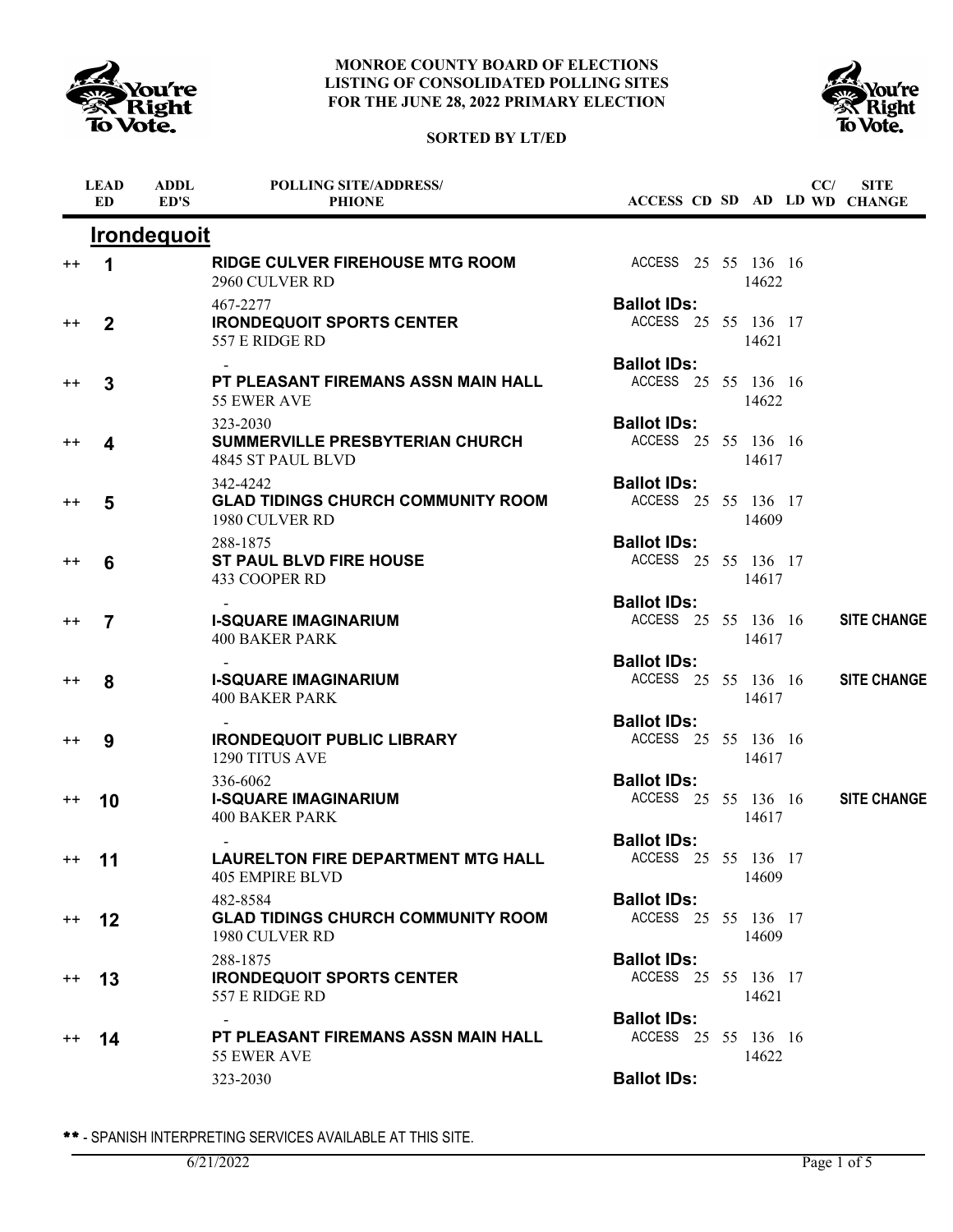





|                 | <b>LEAD</b><br><b>ED</b> | <b>ADDL</b><br>ED'S | <b>POLLING SITE/ADDRESS/</b><br><b>PHIONE</b>                           |                                           |  |       | CC/ | <b>SITE</b><br>ACCESS CD SD AD LD WD CHANGE |
|-----------------|--------------------------|---------------------|-------------------------------------------------------------------------|-------------------------------------------|--|-------|-----|---------------------------------------------|
|                 |                          | <b>Irondequoit</b>  |                                                                         |                                           |  |       |     |                                             |
| $^{++}$         | 15                       |                     | <b>SUMMERVILLE PRESBYTERIAN CHURCH</b><br>4845 ST PAUL BLVD             | ACCESS 25 55 136 16                       |  | 14617 |     |                                             |
| $^{\mathrm{+}}$ | 16                       |                     | 342-4242<br><b>ST PAUL BLVD FIRE HOUSE</b><br>433 COOPER RD             | <b>Ballot IDs:</b><br>ACCESS 25 55 136 16 |  | 14617 |     |                                             |
| $^{++}$         | 17                       |                     | <b>IRONDEQUOIT SPORTS CENTER</b><br>557 E RIDGE RD                      | <b>Ballot IDs:</b><br>ACCESS 25 55 136 17 |  | 14621 |     |                                             |
| $^{\mathrm{+}}$ | 18                       |                     | <b>RIDGE CULVER FIREHOUSE MTG ROOM</b><br>2960 CULVER RD                | <b>Ballot IDs:</b><br>ACCESS 25 55 136 16 |  | 14622 |     |                                             |
| $^{++}$         | 19                       |                     | 467-2277<br><b>GLAD TIDINGS CHURCH COMMUNITY ROOM</b><br>1980 CULVER RD | <b>Ballot IDs:</b><br>ACCESS 25 55 136 17 |  | 14609 |     |                                             |
| $^{++}$         | 20                       |                     | 288-1875<br><b>I-SQUARE IMAGINARIUM</b><br><b>400 BAKER PARK</b>        | <b>Ballot IDs:</b><br>ACCESS 25 55 136 16 |  | 14617 |     | <b>SITE CHANGE</b>                          |
| $^{\mathrm{+}}$ | 21                       |                     | <b>ST PAUL BLVD FIRE HOUSE</b><br>433 COOPER RD                         | <b>Ballot IDs:</b><br>ACCESS 25 55 136 17 |  | 14617 |     |                                             |
| $^{++}$         | 22                       |                     | <b>ST PAUL BLVD FIRE HOUSE</b><br>433 COOPER RD                         | <b>Ballot IDs:</b><br>ACCESS 25 55 136 16 |  | 14617 |     |                                             |
| $^{\mathrm{+}}$ | 23                       |                     | <b>LAURELTON FIRE DEPARTMENT MTG HALL</b><br>405 EMPIRE BLVD            | <b>Ballot IDs:</b><br>ACCESS 25 55 136 17 |  | 14609 |     |                                             |
| $^{++}$         | 24                       |                     | 482-8584<br><b>IRONDEQUOIT SPORTS CENTER</b><br>557 E RIDGE RD          | <b>Ballot IDs:</b><br>ACCESS 25 55 136 17 |  | 14621 |     |                                             |
| $++$            | 25                       |                     | <b>TRANSFIGURATION LUTHERAN CHURCH</b><br>3760 CULVER RD                | <b>Ballot IDs:</b><br>ACCESS 25 55 136 16 |  | 14622 |     |                                             |
| $^{++}$         | 26                       |                     | 467-2150<br><b>RIDGE CULVER FIREHOUSE MTG ROOM</b><br>2960 CULVER RD    | <b>Ballot IDs:</b><br>ACCESS 25 55 136 17 |  | 14622 |     |                                             |
| $^{++}$         | 27                       |                     | 467-2277<br><b>SUMMERVILLE PRESBYTERIAN CHURCH</b><br>4845 ST PAUL BLVD | <b>Ballot IDs:</b><br>ACCESS 25 55 136 16 |  | 14617 |     |                                             |
| $^{++}$         | 28                       |                     | 342-4242<br>PT PLEASANT FIREMANS ASSN MAIN HALL<br>55 EWER AVE          | <b>Ballot IDs:</b><br>ACCESS 25 55 136 16 |  | 14622 |     |                                             |
|                 |                          |                     | 323-2030                                                                | <b>Ballot IDs:</b>                        |  |       |     |                                             |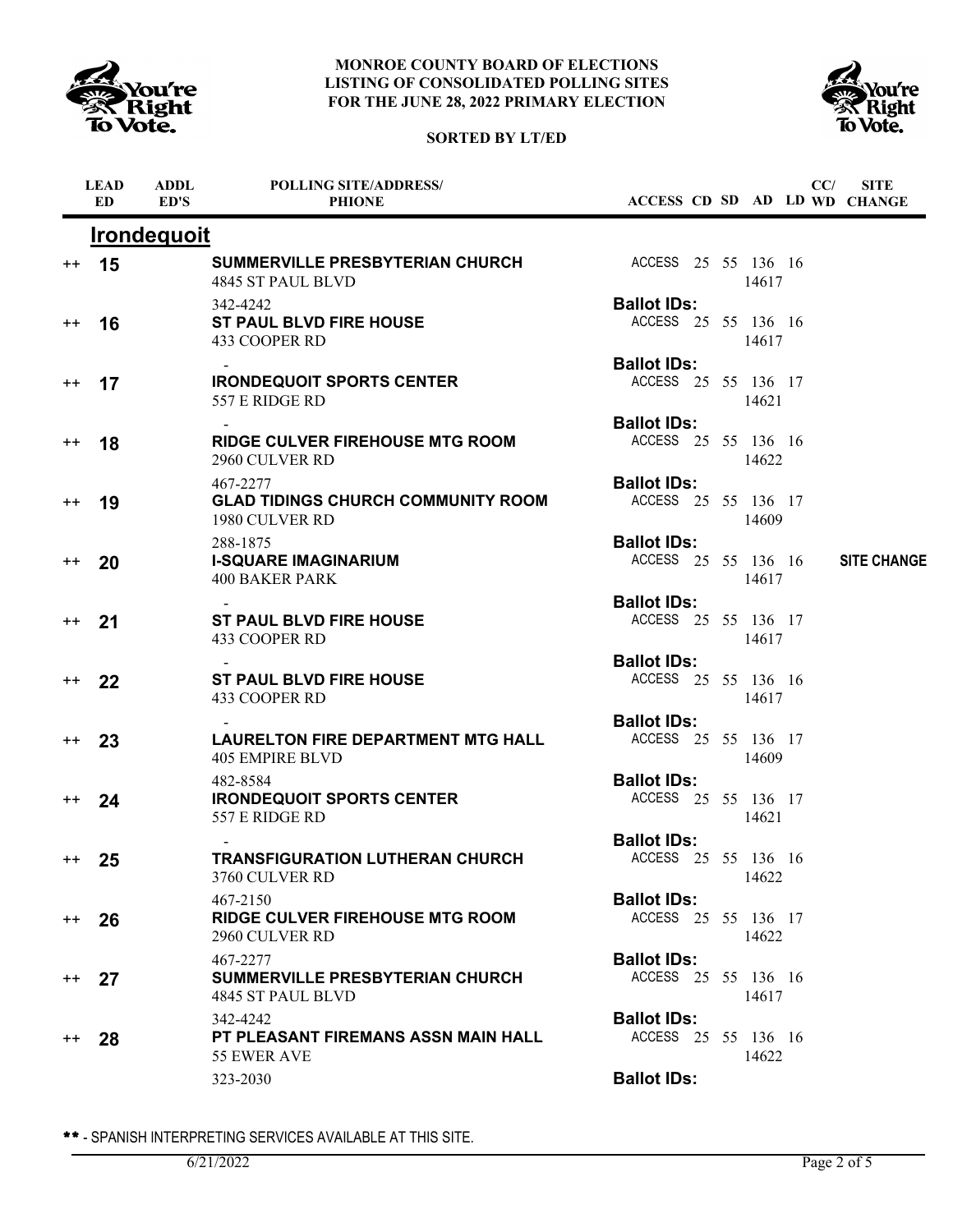



## **SORTED BY LT/ED**

|                 | <b>LEAD</b><br>ED | <b>ADDL</b><br>ED'S | <b>POLLING SITE/ADDRESS/</b><br><b>PHIONE</b>                                   |                                           |  |       | CC/ | <b>SITE</b><br>ACCESS CD SD AD LD WD CHANGE |
|-----------------|-------------------|---------------------|---------------------------------------------------------------------------------|-------------------------------------------|--|-------|-----|---------------------------------------------|
|                 |                   | <b>Irondequoit</b>  |                                                                                 |                                           |  |       |     |                                             |
| $^{++}$         | 29                |                     | <b>LAURELTON FIRE DEPARTMENT MTG HALL</b><br><b>405 EMPIRE BLVD</b>             | ACCESS 25 55 136 17                       |  | 14609 |     |                                             |
| $^{\mathrm{+}}$ | 30                |                     | 482-8584<br>SUMMERVILLE PRESBYTERIAN CHURCH<br>4845 ST PAUL BLVD                | <b>Ballot IDs:</b><br>ACCESS 25 55 136 16 |  | 14617 |     |                                             |
| $^{++}$         | 31                |                     | 342-4242<br><b>ST PAUL BLVD FIRE HOUSE</b><br>433 COOPER RD                     | <b>Ballot IDs:</b><br>ACCESS 25 55 136 17 |  | 14617 |     |                                             |
| $^{++}$         | 32                |                     | <b>IRONDEQUOIT SPORTS CENTER</b><br>557 E RIDGE RD                              | <b>Ballot IDs:</b><br>ACCESS 25 55 136 17 |  | 14621 |     |                                             |
| $^{\mathrm{+}}$ | 33                |                     | <b>TRANSFIGURATION LUTHERAN CHURCH</b><br>3760 CULVER RD                        | <b>Ballot IDs:</b><br>ACCESS 25 55 136 16 |  | 14622 |     |                                             |
| $^{\mathrm{+}}$ | 34                |                     | 467-2150<br><b>RIDGE CULVER FIREHOUSE MTG ROOM</b><br>2960 CULVER RD            | <b>Ballot IDs:</b><br>ACCESS 25 55 136 16 |  | 14622 |     |                                             |
| $++$            | 35                |                     | 467-2277<br><b>LAURELTON FIRE DEPARTMENT MTG HALL</b><br><b>405 EMPIRE BLVD</b> | <b>Ballot IDs:</b><br>ACCESS 25 55 136 17 |  | 14609 |     |                                             |
| $++$            | 36                |                     | 482-8584<br><b>ST JOSEPHATS</b><br>95 STANTON LN                                | <b>Ballot IDs:</b><br>ACCESS 25 55 136 17 |  | 14617 |     | <b>SITE CHANGE</b>                          |
| $^{++}$         | 37                |                     | <b>RIDGE CULVER FIREHOUSE MTG ROOM</b><br>2960 CULVER RD                        | <b>Ballot IDs:</b><br>ACCESS 25 55 136 17 |  | 14622 |     |                                             |
| $^{\mathrm{+}}$ | 38                |                     | 467-2277<br><b>IRONDEQUOIT SPORTS CENTER</b><br>557 E RIDGE RD                  | <b>Ballot IDs:</b><br>ACCESS 25 55 136 17 |  | 14621 |     |                                             |
| $^{++}$         | 39                |                     | <b>ST JOSEPHATS</b><br>95 STANTON LN                                            | <b>Ballot IDs:</b><br>ACCESS 25 55 136 17 |  | 14617 |     | <b>SITE CHANGE</b>                          |
| $^{++}$         | 40                |                     | <b>IRONDEQUOIT PUBLIC LIBRARY</b><br>1290 TITUS AVE                             | <b>Ballot IDs:</b><br>ACCESS 25 55 136 16 |  | 14617 |     |                                             |
|                 | 41                |                     | 336-6062<br><b>LAURELTON FIRE DEPARTMENT MTG HALL</b><br>405 EMPIRE BLVD        | <b>Ballot IDs:</b><br>ACCESS 25 55 136 17 |  | 14609 |     |                                             |
|                 | 42                |                     | 482-8584<br><b>SUMMERVILLE PRESBYTERIAN CHURCH</b><br>4845 ST PAUL BLVD         | <b>Ballot IDs:</b><br>ACCESS 25 55 136 16 |  | 14617 |     |                                             |
|                 |                   |                     | 342-4242                                                                        | <b>Ballot IDs:</b>                        |  |       |     |                                             |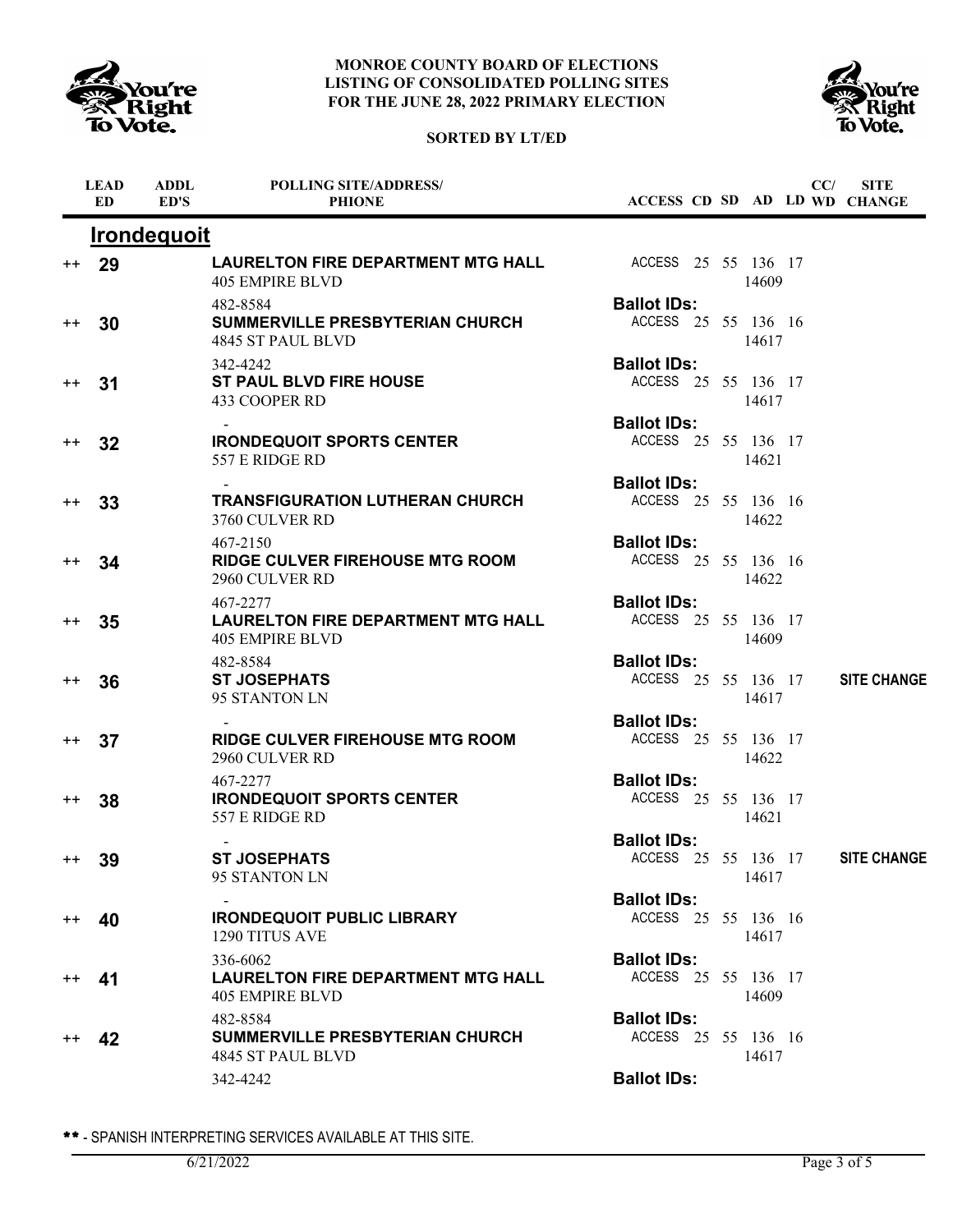





|                  | <b>LEAD</b><br>ED. | <b>ADDL</b><br>ED'S | <b>POLLING SITE/ADDRESS/</b><br><b>PHIONE</b>                           |                                           |  |       | CC/ | <b>SITE</b><br>ACCESS CD SD AD LD WD CHANGE |
|------------------|--------------------|---------------------|-------------------------------------------------------------------------|-------------------------------------------|--|-------|-----|---------------------------------------------|
|                  |                    | <b>Irondequoit</b>  |                                                                         |                                           |  |       |     |                                             |
| $^{\mathrm{+}}$  | 43                 |                     | LAURELTON FIRE DEPARTMENT MTG HALL<br><b>405 EMPIRE BLVD</b>            | ACCESS 25 55 136 17                       |  | 14609 |     |                                             |
| $^{\mathrm{+}}$  | 44                 |                     | 482-8584<br><b>TRANSFIGURATION LUTHERAN CHURCH</b><br>3760 CULVER RD    | <b>Ballot IDs:</b><br>ACCESS 25 55 136 16 |  | 14622 |     |                                             |
| $^{\mathrm{+}}$  | 45                 |                     | 467-2150<br><b>IRONDEQUOIT SPORTS CENTER</b><br>557 E RIDGE RD          | <b>Ballot IDs:</b><br>ACCESS 25 55 136 17 |  | 14621 |     |                                             |
| $^{\mathrm{+}}$  | 46                 |                     | <b>SUMMERVILLE PRESBYTERIAN CHURCH</b><br>4845 ST PAUL BLVD             | <b>Ballot IDs:</b><br>ACCESS 25 55 136 16 |  | 14617 |     |                                             |
| $^{++}$          | 47                 |                     | 342-4242<br><b>IRONDEQUOIT PUBLIC LIBRARY</b><br>1290 TITUS AVE         | <b>Ballot IDs:</b><br>ACCESS 25 55 136 16 |  | 14617 |     |                                             |
| $^{\mathrm{+}}$  | 48                 |                     | 336-6062<br><b>IRONDEQUOIT SPORTS CENTER</b><br>557 E RIDGE RD          | <b>Ballot IDs:</b><br>ACCESS 25 55 136 17 |  | 14621 |     |                                             |
| $^{\mathrm{+}}$  | 49                 |                     | <b>SUMMERVILLE PRESBYTERIAN CHURCH</b><br>4845 ST PAUL BLVD             | <b>Ballot IDs:</b><br>ACCESS 25 55 136 16 |  | 14617 |     |                                             |
| $^{\mathrm{++}}$ | 50                 |                     | 342-4242<br><b>ST JOSEPHATS</b><br>95 STANTON LN                        | <b>Ballot IDs:</b><br>ACCESS 25 55 136 17 |  | 14617 |     | <b>SITE CHANGE</b>                          |
| $^{\mathrm{+}}$  | 51                 |                     | <b>I-SQUARE IMAGINARIUM</b><br><b>400 BAKER PARK</b>                    | <b>Ballot IDs:</b><br>ACCESS 25 55 136 16 |  | 14617 |     | <b>SITE CHANGE</b>                          |
| $^{++}$          | 52                 |                     | <b>RIDGE CULVER FIREHOUSE MTG ROOM</b><br>2960 CULVER RD                | <b>Ballot IDs:</b><br>ACCESS 25 55 136 17 |  | 14622 |     |                                             |
|                  | ++ 53              |                     | 467-2277<br><b>IRONDEQUOIT PUBLIC LIBRARY</b><br>1290 TITUS AVE         | <b>Ballot IDs:</b><br>ACCESS 25 55 136 16 |  | 14617 |     |                                             |
| $+ +$            | 54                 |                     | 336-6062<br><b>GLAD TIDINGS CHURCH COMMUNITY ROOM</b><br>1980 CULVER RD | <b>Ballot IDs:</b><br>ACCESS 25 55 136 17 |  | 14609 |     |                                             |
| $^{++}$          | 55                 |                     | 288-1875<br><b>IRONDEQUOIT SPORTS CENTER</b><br>557 E RIDGE RD          | <b>Ballot IDs:</b><br>ACCESS 25 55 136 17 |  | 14621 |     |                                             |
| $^{\mathrm{+}}$  | 56                 |                     | <b>IRONDEQUOIT SPORTS CENTER</b><br>557 E RIDGE RD                      | <b>Ballot IDs:</b><br>ACCESS 25 55 136 17 |  | 14621 |     |                                             |
|                  |                    |                     |                                                                         | <b>Ballot IDs:</b>                        |  |       |     |                                             |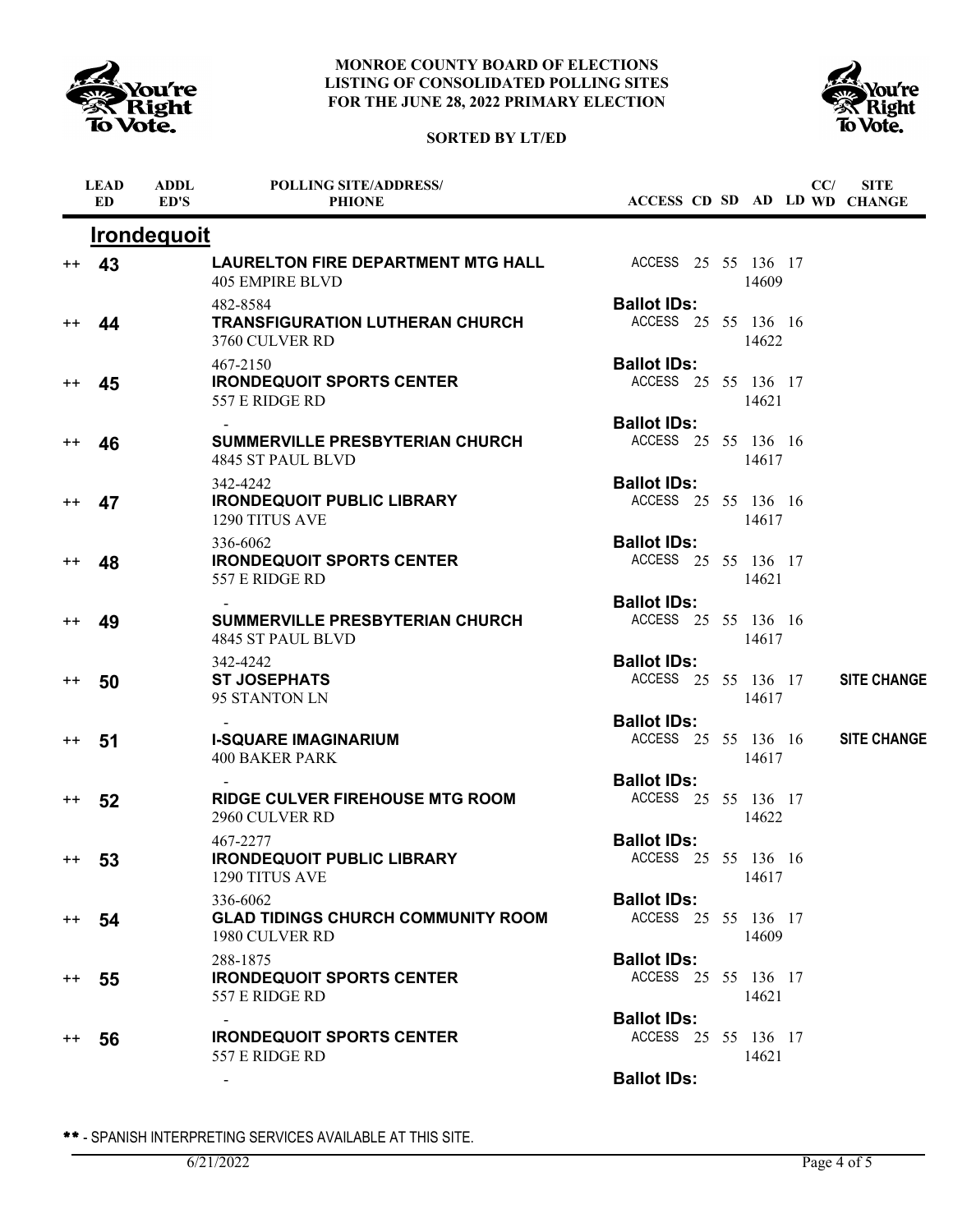





|                 | <b>LEAD</b><br><b>ED</b> | <b>ADDL</b><br>ED'S | <b>POLLING SITE/ADDRESS/</b><br><b>PHIONE</b>                            |                                           |  |       | CC/ | <b>SITE</b><br>ACCESS CD SD AD LD WD CHANGE |
|-----------------|--------------------------|---------------------|--------------------------------------------------------------------------|-------------------------------------------|--|-------|-----|---------------------------------------------|
|                 |                          | <b>Irondequoit</b>  |                                                                          |                                           |  |       |     |                                             |
| $^{++}$         | 57                       |                     | <b>RIDGE CULVER FIREHOUSE MTG ROOM</b><br>2960 CULVER RD                 | ACCESS 25 55 136 16                       |  | 14622 |     |                                             |
| $^{\mathrm{+}}$ | 58                       |                     | 467-2277<br><b>IRONDEQUOIT PUBLIC LIBRARY</b><br>1290 TITUS AVE          | <b>Ballot IDs:</b><br>ACCESS 25 55 136 17 |  | 14617 |     |                                             |
| $^{\mathrm{+}}$ | 59                       |                     | 336-6062<br><b>TRANSFIGURATION LUTHERAN CHURCH</b><br>3760 CULVER RD     | <b>Ballot IDs:</b><br>ACCESS 25 55 136 16 |  | 14622 |     |                                             |
| $^{++}$         | 60                       |                     | 467-2150<br><b>TRANSFIGURATION LUTHERAN CHURCH</b><br>3760 CULVER RD     | <b>Ballot IDs:</b><br>ACCESS 25 55 136 16 |  | 14622 |     |                                             |
| $^{++}$         | 61                       |                     | 467-2150<br><b>LAURELTON FIRE DEPARTMENT MTG HALL</b><br>405 EMPIRE BLVD | <b>Ballot IDs:</b><br>ACCESS 25 55 136 17 |  | 14609 |     |                                             |
| $^{++}$         | 62                       |                     | 482-8584<br><b>I-SQUARE IMAGINARIUM</b><br><b>400 BAKER PARK</b>         | <b>Ballot IDs:</b><br>ACCESS 25 55 136 16 |  | 14617 |     | <b>SITE CHANGE</b>                          |
| $^{\mathrm{+}}$ | 63                       |                     | <b>SUMMERVILLE PRESBYTERIAN CHURCH</b><br>4845 ST PAUL BLVD              | <b>Ballot IDs:</b><br>ACCESS 25 55 136 16 |  | 14617 |     |                                             |
| $^{\mathrm{+}}$ | 64                       |                     | 342-4242<br><b>ST JOSEPHATS</b><br>95 STANTON LN                         | <b>Ballot IDs:</b><br>ACCESS 25 55 136 17 |  | 14617 |     | <b>SITE CHANGE</b>                          |
| $^{\mathrm{+}}$ | 65                       |                     | <b>RIDGE CULVER FIREHOUSE MTG ROOM</b><br>2960 CULVER RD                 | <b>Ballot IDs:</b><br>ACCESS 25 55 136 17 |  | 14622 |     |                                             |
| $^{\mathrm{+}}$ | 66                       |                     | 467-2277<br><b>ST JOSEPHATS</b><br>95 STANTON LN                         | <b>Ballot IDs:</b><br>ACCESS 25 55 136 17 |  | 14617 |     | <b>SITE CHANGE</b>                          |
|                 | ++ 67                    |                     | <b>GLAD TIDINGS CHURCH COMMUNITY ROOM</b><br>1980 CULVER RD              | <b>Ballot IDs:</b><br>ACCESS 25 55 136 17 |  | 14609 |     |                                             |
| $^{\mathrm{+}}$ | 68                       |                     | 288-1875<br><b>IRONDEQUOIT PUBLIC LIBRARY</b><br>1290 TITUS AVE          | <b>Ballot IDs:</b><br>ACCESS 25 55 136 16 |  | 14617 |     |                                             |
|                 |                          | ED Count:           | 336-6062<br>68                                                           | <b>Ballot IDs:</b>                        |  |       |     |                                             |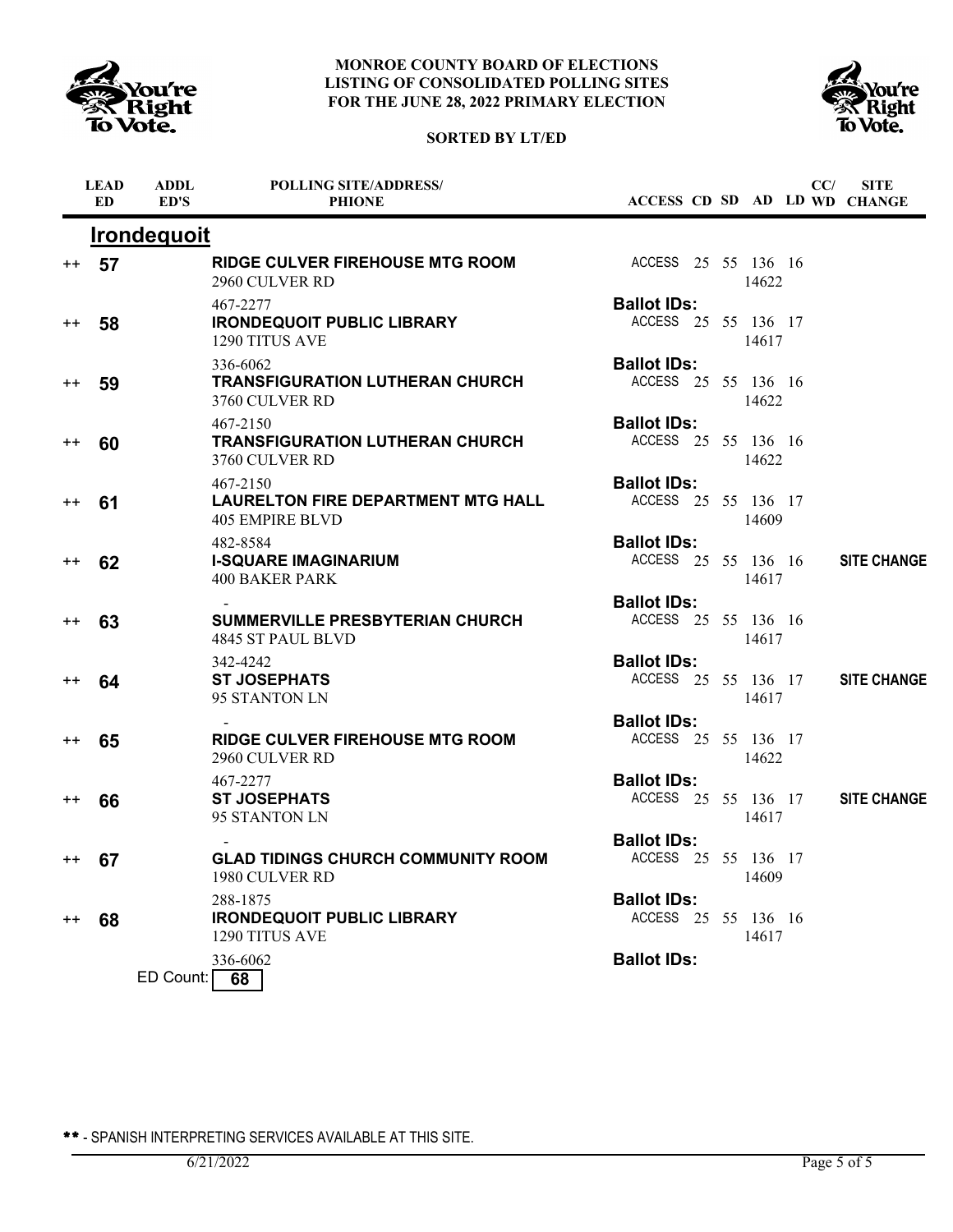





| <b>LEAD</b><br><b>ED</b> | <b>ADDL</b><br>ED'S | <b>POLLING SITE/ADDRESS/</b><br><b>PHIONE</b>                                     |                                              |  |       | CC/ | <b>SITE</b><br>ACCESS CD SD AD LD WD CHANGE |
|--------------------------|---------------------|-----------------------------------------------------------------------------------|----------------------------------------------|--|-------|-----|---------------------------------------------|
|                          | <b>Mendon</b>       |                                                                                   |                                              |  |       |     |                                             |
| 1                        |                     | <b>MENDON COMMUNITY CENTER MTG ROOM</b><br>167 NORTH MAIN ST                      | ACCESS 25 54 135 05                          |  | 14472 |     |                                             |
| $\mathbf 2$              |                     | 582-0079<br><b>MENDON COMMUNITY CENTER MTG ROOM</b><br>167 NORTH MAIN ST          | <b>Ballot IDs:</b><br>ACCESS 25 54 135 05 HF |  | 14472 |     |                                             |
| 3                        |                     | 582-0079<br><b>MENDON FIRE HALL</b><br>101 MENDON JONIA RD                        | <b>Ballot IDs:</b><br>ACCESS 25 54 135 05    |  | 14506 |     |                                             |
| 4                        |                     | 624-1738<br><b>MENDON COMMUNITY CENTER MTG ROOM</b><br>167 NORTH MAIN ST          | <b>Ballot IDs:</b><br>ACCESS 25 54 135 05 HF |  | 14472 |     |                                             |
| 5                        |                     | 582-0079<br><b>MSGR SCHNACKY COMM CTR MAIN FLOOR</b><br><b>30 MENDON IONIA RD</b> | <b>Ballot IDs:</b><br>ACCESS 25 54 135 05    |  | 14506 |     |                                             |
| 6                        |                     | 624-9923<br><b>MSGR SCHNACKY COMM CTR MAIN FLOOR</b><br><b>30 MENDON IONIA RD</b> | <b>Ballot IDs:</b><br>ACCESS 25 54 135 05    |  | 14506 |     |                                             |
| $\overline{7}$           |                     | 624-9923<br><b>MENDON FIRE HALL</b><br>101 MENDON JONIA RD                        | <b>Ballot IDs:</b><br>ACCESS 25 54 135 05    |  | 14506 |     |                                             |
| 8                        |                     | 624-1738<br><b>MENDON COMMUNITY CENTER MTG ROOM</b><br>167 NORTH MAIN ST          | <b>Ballot IDs:</b><br>ACCESS 25 54 135 05 HF |  | 14472 |     |                                             |
| 9                        |                     | 582-0079<br><b>MENDON FIRE HALL</b><br>101 MENDON JONIA RD                        | <b>Ballot IDs:</b><br>ACCESS 25 54 135 05    |  | 14506 |     |                                             |
|                          | ED Count:           | 624-1738<br>$\overline{9}$                                                        | <b>Ballot IDs:</b>                           |  |       |     |                                             |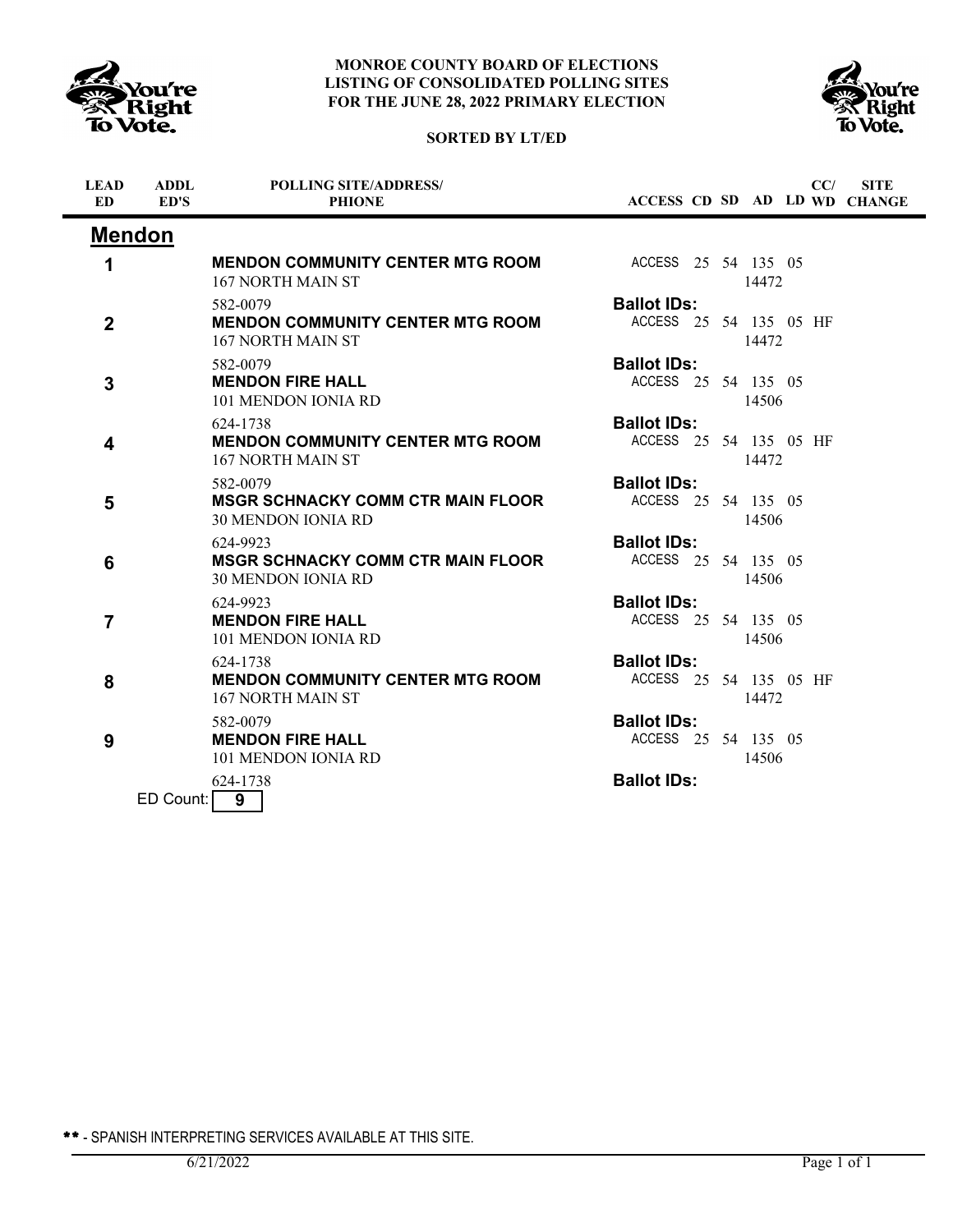

# **SORTED BY LT/ED**



|                 | <b>LEAD</b><br>ED. | <b>ADDL</b><br>ED'S | <b>POLLING SITE/ADDRESS/</b><br><b>PHIONE</b>                                      |                                              |  |       | CC/ | <b>SITE</b><br>ACCESS CD SD AD LD WD CHANGE |
|-----------------|--------------------|---------------------|------------------------------------------------------------------------------------|----------------------------------------------|--|-------|-----|---------------------------------------------|
|                 | <b>Ogden</b>       |                     |                                                                                    |                                              |  |       |     |                                             |
|                 | 1                  |                     | <b>OGDEN TOWN HALL</b><br><b>269 OGDEN CENTER RD</b>                               | ACCESS 25 62 134 20 SP                       |  | 14559 |     |                                             |
|                 | $\overline{2}$     |                     | 617-6111<br><b>TRINITY LUTHERAN CHURCH</b><br>191 NICHOLS ST                       | <b>Ballot IDs:</b><br>ACCESS 25 62 134 20 SP |  | 14559 |     |                                             |
| $^{\mathrm{+}}$ | 3                  |                     | 352-3143<br><b>ASSEMBLY OF GOD CHURCH</b><br>3940 CANAL RD                         | <b>Ballot IDs:</b><br>ACCESS 25 62 134 20    |  | 14559 |     |                                             |
|                 | 4                  |                     | 352-5900<br><b>SPENCERPORT FIRE DISTRICT FIREHOUSE NO 3</b><br>2588 SOUTH UNION ST | <b>Ballot IDs:</b><br>ACCESS 25 62 134 04    |  | 14559 |     | <b>SITE CHANGE</b>                          |
| $++$            | 5                  |                     | <b>ASSEMBLY OF GOD CHURCH</b><br>3940 CANAL RD                                     | <b>Ballot IDs:</b><br>ACCESS 25 62 134 20    |  | 14559 |     |                                             |
| $^{++}$         | 6                  |                     | 352-5900<br>UNITED METHODIST CHURCH OF N CHILI<br>2200 WESTSIDE DR                 | <b>Ballot IDs:</b><br>ACCESS 25 62 134 04    |  | 14624 |     |                                             |
|                 | $\overline{7}$     |                     | 594-9111<br><b>OGDEN BAPTIST CHURCH</b><br>721 WASHINGTON ST                       | <b>Ballot IDs:</b><br>ACCESS 25 62 134 20    |  | 14559 |     |                                             |
|                 | 8                  |                     | 352-1077<br><b>OGDEN TOWN HALL</b><br><b>269 OGDEN CENTER RD</b>                   | <b>Ballot IDs:</b><br>ACCESS 25 62 134 20    |  | 14559 |     |                                             |
| $^{++}$         | 9                  |                     | 617-6111<br><b>SPENCERPORT FIREMENS EXEMPT</b><br>75 SOUTH UNION ST                | <b>Ballot IDs:</b>                           |  | 14559 |     | ACCESS 25 62 134 20 SP SITE CHANGE          |
| $^{++}$         | 10                 |                     | UNITED METHODIST CHURCH OF N CHILI<br>2200 WESTSIDE DR                             | <b>Ballot IDs:</b><br>ACCESS 25 62 134 04    |  | 14624 |     |                                             |
|                 | 11                 |                     | 594-9111<br><b>GRACE CHURCH OF THE NAZARENE</b><br>2924 UNION ST                   | <b>Ballot IDs:</b><br>ACCESS 25 62 134 20    |  | 14624 |     |                                             |
| $^{++}$         | $12 \,$            |                     | 594-4555<br><b>SPENCERPORT FIREMENS EXEMPT</b><br>75 SOUTH UNION ST                | <b>Ballot IDs:</b><br>ACCESS 25 62 134 20    |  | 14559 |     | <b>SITE CHANGE</b>                          |
|                 | 13                 |                     | <b>TRINITY LUTHERAN CHURCH</b><br>191 NICHOLS ST                                   | <b>Ballot IDs:</b><br>ACCESS 25 62 134 20 SP |  | 14559 |     |                                             |
|                 | 14                 |                     | 352-3143<br><b>GRACE CHURCH OF THE NAZARENE</b><br>2924 UNION ST                   | <b>Ballot IDs:</b><br>ACCESS 25 62 134 04    |  | 14624 |     |                                             |
|                 |                    |                     | 594-4555                                                                           | <b>Ballot IDs:</b>                           |  |       |     |                                             |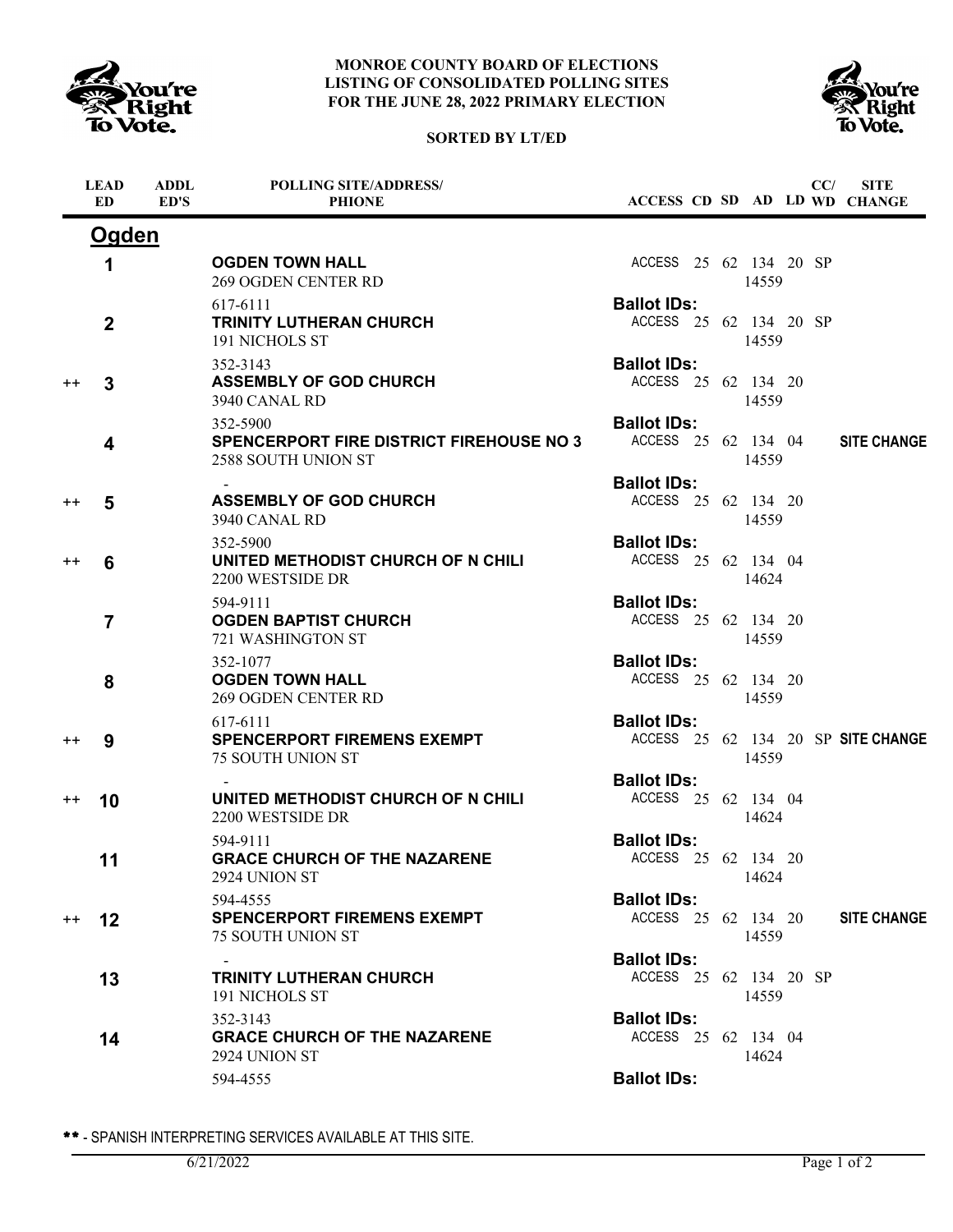



# **SORTED BY LT/ED**

| <b>LEAD</b><br>ED | <b>ADDL</b><br>ED'S | <b>POLLING SITE/ADDRESS/</b><br><b>PHIONE</b>                                      | ACCESS CD SD AD LD WD                     |  |       | CC/ | <b>SITE</b><br><b>CHANGE</b> |
|-------------------|---------------------|------------------------------------------------------------------------------------|-------------------------------------------|--|-------|-----|------------------------------|
| Ogden             |                     |                                                                                    |                                           |  |       |     |                              |
| 15                |                     | <b>OGDEN TOWN HALL</b><br><b>269 OGDEN CENTER RD</b>                               | ACCESS 25 62 134 20                       |  | 14559 |     |                              |
| 16                |                     | 617-6111<br><b>OGDEN BAPTIST CHURCH</b><br>721 WASHINGTON ST                       | <b>Ballot IDs:</b><br>ACCESS 25 62 134 20 |  | 14559 |     |                              |
| 17                |                     | 352-1077<br><b>OGDEN TOWN HALL</b><br><b>269 OGDEN CENTER RD</b>                   | <b>Ballot IDs:</b><br>ACCESS 25 62 134 04 |  | 14559 |     |                              |
| 18                |                     | 617-6111<br><b>SPENCERPORT FIRE DISTRICT FIREHOUSE NO 3</b><br>2588 SOUTH UNION ST | <b>Ballot IDs:</b><br>ACCESS 25 62 134 04 |  | 14559 |     | <b>SITE CHANGE</b>           |
| 19                |                     | <b>OGDEN TOWN HALL</b><br><b>269 OGDEN CENTER RD</b>                               | <b>Ballot IDs:</b><br>ACCESS 25 62 134 20 |  | 14559 |     |                              |
| 20                |                     | 617-6111<br><b>OGDEN BAPTIST CHURCH</b><br>721 WASHINGTON ST                       | <b>Ballot IDs:</b><br>ACCESS 25 62 134 20 |  | 14559 |     |                              |
|                   | $FD$ Count:         | 20 <sub>1</sub>                                                                    | <b>Ballot IDs:</b>                        |  |       |     |                              |

J Count: **20**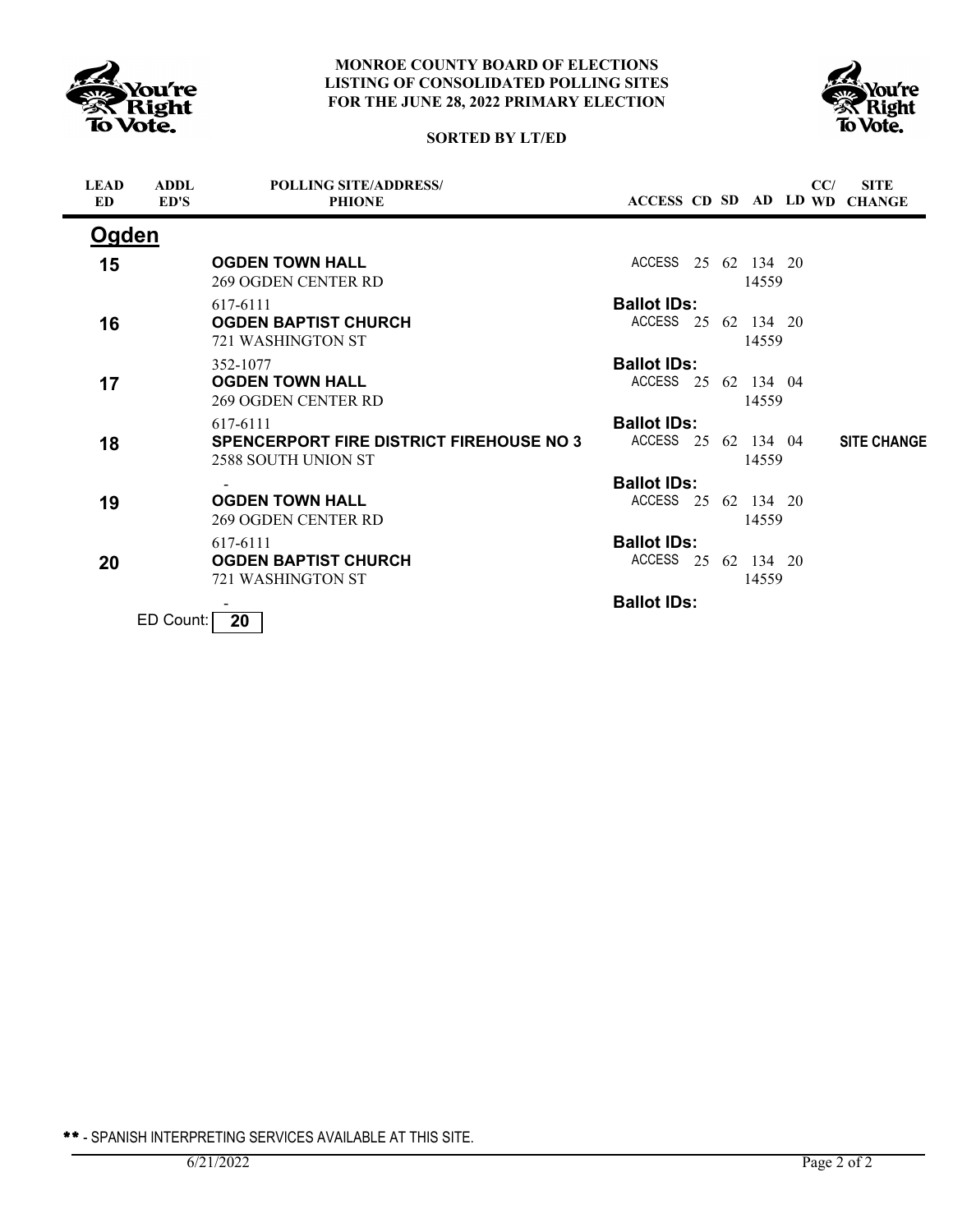

**ADDL**

**LEAD**

### **MONROE COUNTY BOARD OF ELECTIONS LISTING OF CONSOLIDATED POLLING SITES FOR THE JUNE 28, 2022 PRIMARY ELECTION**



**POLLING SITE/ADDRESS/**



**SITE**

**CC/**

| ED               | ED'S | <b>PHIONE</b>                                                    | ACCESS CD SD AD LD WD CHANGE                 |       |  |  |
|------------------|------|------------------------------------------------------------------|----------------------------------------------|-------|--|--|
| Parma            |      |                                                                  |                                              |       |  |  |
| 1                |      | SPENCERPORT BIBLE CHURCH LOUNGE<br>1948 UNION ST                 | ACCESS 25 62 134 19                          | 14559 |  |  |
| $\boldsymbol{2}$ |      | 943-8152<br><b>HILTON BAPTIST CHURCH</b><br>50 LAKE AVE          | <b>Ballot IDs:</b><br>ACCESS 25 62 134 01 HI | 14468 |  |  |
| 3                |      | 392-7990<br><b>HILTON BAPTIST CHURCH</b><br>50 LAKE AVE          | <b>Ballot IDs:</b><br>ACCESS 25 62 134 01 HI | 14468 |  |  |
| 4                |      | 392-7990<br><b>PARMA TOWN HALL</b><br>1300 HILTON PARMA RD       | <b>Ballot IDs:</b><br>ACCESS 25 62 134 01    | 14468 |  |  |
| 5                |      | 392-9461<br><b>PARMA TOWN HALL</b><br>1300 HILTON PARMA RD       | <b>Ballot IDs:</b><br>ACCESS 25 62 134 01    | 14468 |  |  |
| 6                |      | 392-9461<br><b>PARMA TOWN HALL</b><br>1300 HILTON PARMA RD       | <b>Ballot IDs:</b><br>ACCESS 25 62 134 01    | 14468 |  |  |
| $\overline{7}$   |      | 392-9461<br><b>PARMA TOWN HALL</b><br>1300 HILTON PARMA RD       | <b>Ballot IDs:</b><br>ACCESS 25 62 134 01    | 14468 |  |  |
| 8                |      | 392-9461<br><b>HILTON BAPTIST CHURCH</b><br>50 LAKE AVE          | <b>Ballot IDs:</b><br>ACCESS 25 62 134 01 HI | 14468 |  |  |
| 9                |      | 392-7990<br><b>HILTON FIRE DEPT EXEMPT CLUB</b><br>137 SOUTH AVE | <b>Ballot IDs:</b><br>ACCESS 25 62 134 01    | 14468 |  |  |
| 10               |      | 392-5400<br><b>HILTON FIRE DEPT EXEMPT CLUB</b><br>137 SOUTH AVE | <b>Ballot IDs:</b><br>ACCESS 25 62 134 01    | 14468 |  |  |
| 11               |      | 392-5400<br>SPENCERPORT BIBLE CHURCH LOUNGE<br>1948 UNION ST     | <b>Ballot IDs:</b><br>ACCESS 25 62 134 01    | 14559 |  |  |
| 12               |      | 943-8152<br><b>HILTON BAPTIST CHURCH</b><br>50 LAKE AVE          | <b>Ballot IDs:</b><br>ACCESS 25 62 134 01 HI | 14468 |  |  |
| 13               |      | 392-7990<br><b>HILTON FIRE DEPT EXEMPT CLUB</b><br>137 SOUTH AVE | <b>Ballot IDs:</b><br>ACCESS 25 62 134 01    | 14468 |  |  |
| 14               |      | 392-5400<br>HILTON FIRE DEPT EXEMPT CLUB<br>137 SOUTH AVE        | <b>Ballot IDs:</b><br>ACCESS 25 62 134 01 HI | 14468 |  |  |
|                  |      | 392-5400                                                         | <b>Ballot IDs:</b>                           |       |  |  |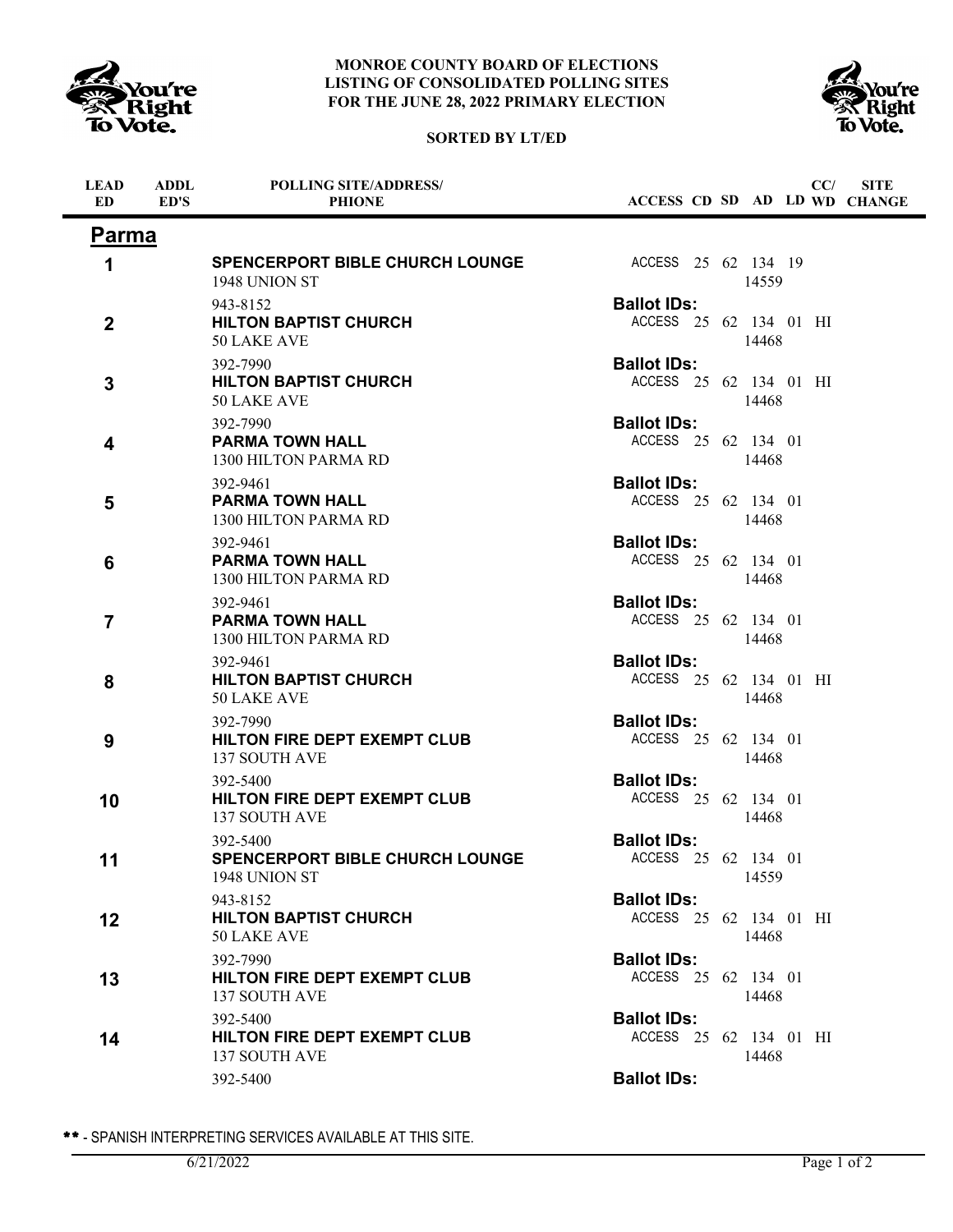



# **SORTED BY LT/ED**

| <b>LEAD</b><br>ED | <b>ADDL</b><br>ED'S | <b>POLLING SITE/ADDRESS/</b><br><b>PHIONE</b>        | ACCESS CD SD AD LD WD CHANGE |  |       | CC/ | <b>SITE</b> |
|-------------------|---------------------|------------------------------------------------------|------------------------------|--|-------|-----|-------------|
| Parma             |                     |                                                      |                              |  |       |     |             |
| 15                |                     | <b>HILTON FIRE DEPT EXEMPT CLUB</b><br>137 SOUTH AVE | ACCESS 25 62 134 01          |  | 14468 |     |             |
|                   | ED Count:           | 392-5400<br>15                                       | <b>Ballot IDs:</b>           |  |       |     |             |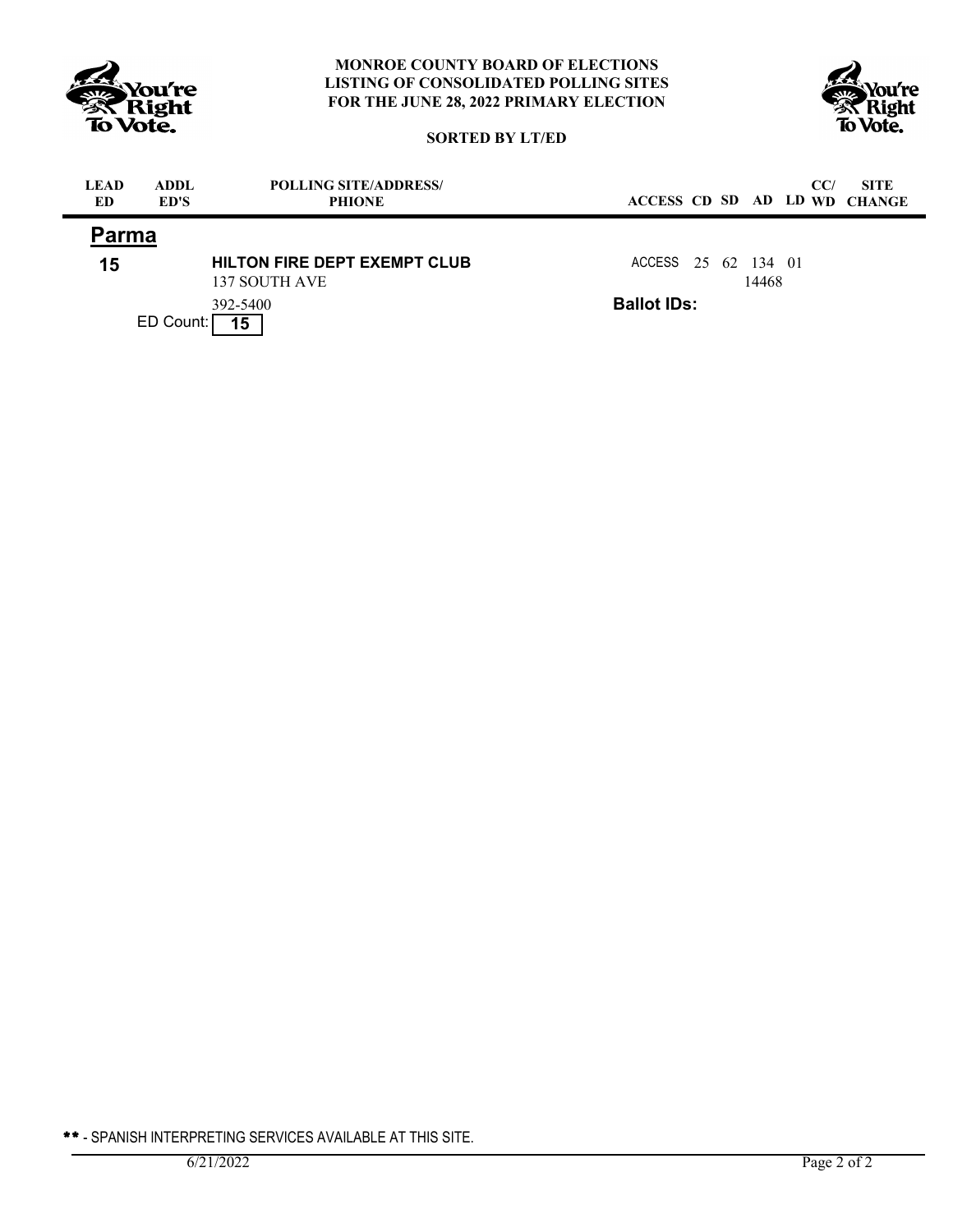

# **SORTED BY LT/ED**



|                 | <b>LEAD</b><br><b>ED</b> | <b>ADDL</b><br>ED'S | <b>POLLING SITE/ADDRESS/</b><br><b>PHIONE</b>                                             | ACCESS CD SD AD LD WD CHANGE              |  |       | CC/ | <b>SITE</b> |
|-----------------|--------------------------|---------------------|-------------------------------------------------------------------------------------------|-------------------------------------------|--|-------|-----|-------------|
|                 | <b>Penfield</b>          |                     |                                                                                           |                                           |  |       |     |             |
| $^{++}$         | 1                        |                     | <b>AMERICAN LEGION BRAMAN POST 1229</b><br>1707 PENFIELD RD                               | ACCESS 25 55 135 09                       |  | 14526 |     |             |
| $++$            | $\overline{2}$           |                     | 383-1020<br><b>AMERICAN LEGION BRAMAN POST 1229</b><br>1707 PENFIELD RD                   | <b>Ballot IDs:</b><br>ACCESS 25 55 135 09 |  | 14526 |     |             |
| $^{\mathrm{+}}$ | 3                        |                     | 381-0282<br><b>SOUTHEAST BIBLE BAPTIST CHURCH GYM</b><br>1850 FAIRPORT NINE MILE POINT RD | <b>Ballot IDs:</b><br>ACCESS 25 55 135 09 |  | 14526 |     |             |
|                 | 4                        |                     | 377-1360<br>NORTHEAST JOINT FIRE ROSELAND STA MTG RM<br>1391 SALT RD                      | <b>Ballot IDs:</b><br>ACCESS 25 55 135 09 |  | 14580 |     |             |
|                 | 5                        |                     | 872-9526<br><b>BROWNCROFT COMMUNITY CHURCH</b><br><b>2530 BROWNCROFT BLVD</b>             | <b>Ballot IDs:</b><br>ACCESS 25 55 135 15 |  | 14625 |     |             |
| $^{++}$         | 6                        |                     | 586-0930<br><b>HOLY SPIRIT CHURCH WEST ENT</b><br>1355 HATCH RD                           | <b>Ballot IDs:</b><br>ACCESS 25 55 135 09 |  | 14580 |     |             |
|                 | $\overline{7}$           |                     | 671-5520<br>PENFIELD COMMUNITY CENTER COMM ROOM<br>1985 BAIRD RD                          | <b>Ballot IDs:</b><br>ACCESS 25 55 135 09 |  | 14526 |     |             |
| $^{++}$         | 8                        |                     | 340-8655<br><b>AMERICAN LEGION BRAMAN POST 1229</b><br>1707 PENFIELD RD                   | <b>Ballot IDs:</b><br>ACCESS 25 55 135 15 |  | 14526 |     |             |
|                 | 9                        |                     | 383-1020<br><b>BROWNCROFT COMMUNITY CHURCH</b><br>2530 BROWNCROFT BLVD                    | <b>Ballot IDs:</b><br>ACCESS 25 55 135 15 |  | 14625 |     |             |
| $^{++}$         | 10                       |                     | 586-0930<br><b>HARRIS-WHALEN PARK LOWER SHELTER</b><br><b>HARRIS-WHALEN PARK RD</b>       | <b>Ballot IDs:</b><br>ACCESS 25 55 135 09 |  | 14526 |     |             |
| $^{++}$         | 11                       |                     | 586-2413<br><b>HARRIS-WHALEN PARK LOWER SHELTER</b><br>HARRIS-WHALEN PARK RD              | <b>Ballot IDs:</b><br>ACCESS 25 55 135 09 |  | 14526 |     |             |
| $^{++}$         | 12                       |                     | 586-2413<br>ROCHESTER CHRISTIAN REFORMED CHURCH<br>2750 ATLANTIC AVE                      | <b>Ballot IDs:</b><br>ACCESS 25 55 135 09 |  | 14526 |     |             |
| $^{++}$         | 13                       |                     | 381-7861<br>HOLY SPIRIT CHURCH WEST ENT<br>1355 HATCH RD                                  | <b>Ballot IDs:</b><br>ACCESS 25 55 135 15 |  | 14580 |     |             |
|                 | 14                       |                     | 670-7300<br>NORTHEAST JOINT FIRE ROSELAND STA MTG RM<br>1391 SALT RD                      | <b>Ballot IDs:</b><br>ACCESS 25 55 135 09 |  | 14580 |     |             |
|                 |                          |                     | 872-9526                                                                                  | <b>Ballot IDs:</b>                        |  |       |     |             |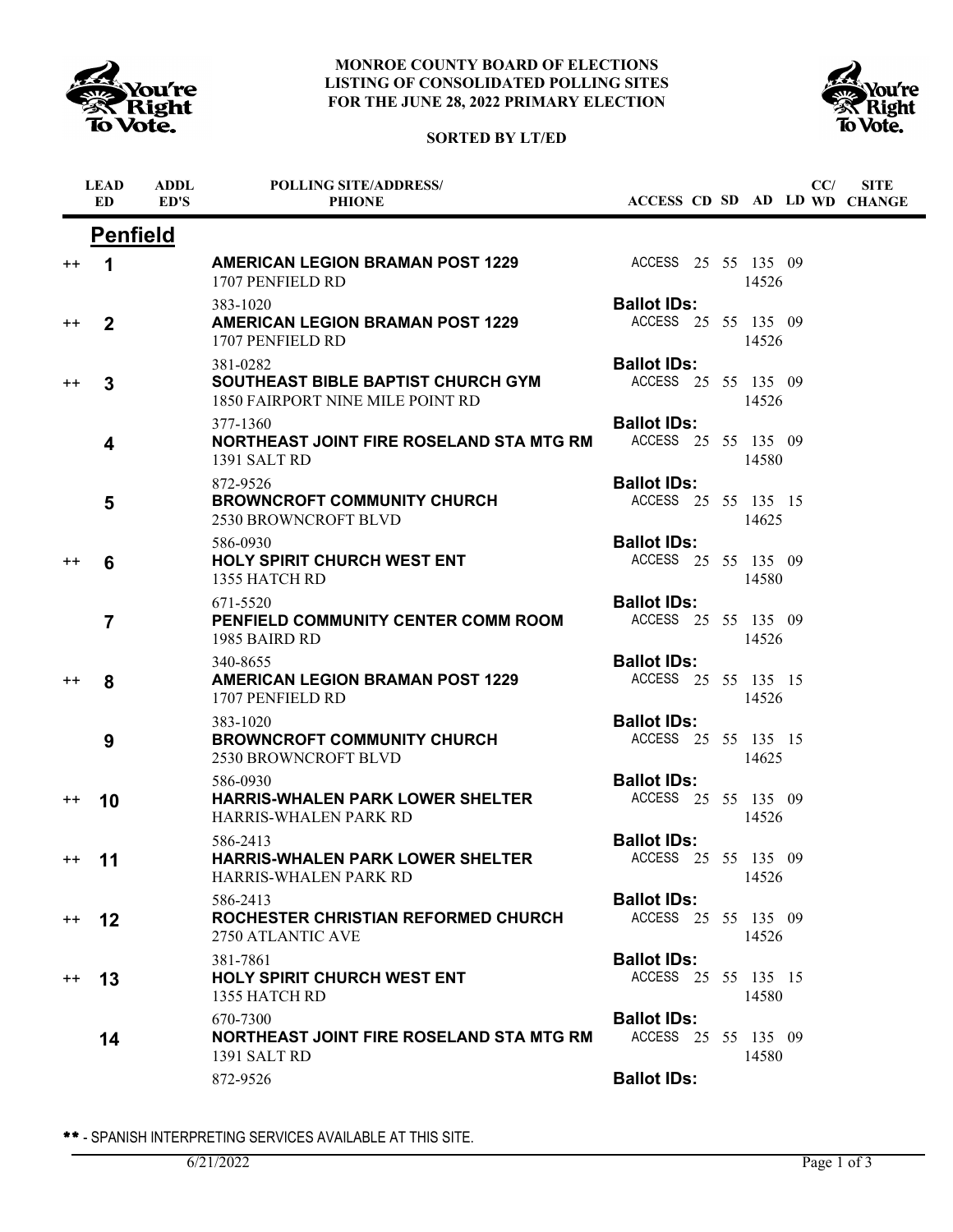





| <b>Penfield</b><br>PENFIELD COMMUNITY CENTER COMM ROOM<br>ACCESS 25 55 135 09<br>15<br>14526<br>1985 BAIRD RD<br><b>Ballot IDs:</b><br>340-8655<br>ACCESS 25 55 135 09<br>PENFIELD COMMUNITY CENTER COMM ROOM<br>16<br>1985 BAIRD RD<br>14526<br><b>Ballot IDs:</b><br><b>BROWNCROFT COMMUNITY CHURCH</b><br>ACCESS 25 55 135 15<br>17<br>2530 BROWNCROFT BLVD<br>14625<br><b>Ballot IDs:</b><br>586-0930<br>ACCESS 25 55 135 09<br><b>PENFIELD TOWN HALL</b><br>18<br>3100 ATLANTIC AVE<br>14526<br><b>Ballot IDs:</b><br>377-8600<br>ACCESS 25 55 135 09<br><b>DOLOMITE LODGE AT VETERANS MEM PARK</b><br>19<br>3100 ATLANTIC AVE<br>14526<br><b>Ballot IDs:</b><br>340-8629<br>ACCESS 25 55 135 09<br>NEW COVENANT CHURCH ACTIVITY ROOM<br>20<br>1350 FIVE MILE LINE RD<br>14526<br><b>Ballot IDs:</b><br>216-1350<br>ACCESS 25 55 135 09<br>PENFIELD COMMUNITY CENTER COMM ROOM<br>21<br>1985 BAIRD RD<br>14526<br><b>Ballot IDs:</b><br>340-8655<br>ACCESS 25 55 135 15<br><b>BROWNCROFT COMMUNITY CHURCH</b><br>22<br><b>2530 BROWNCROFT BLVD</b><br>14625<br><b>Ballot IDs:</b><br>586-0930<br>PENFIELD TOWN HALL<br>ACCESS 25 55 135 09<br>23<br>3100 ATLANTIC AVE<br>14526<br><b>Ballot IDs:</b><br>377-8600<br>ACCESS 25 55 135 09<br>ROCHESTER CHRISTIAN REFORMED CHURCH<br>24<br>$^{\mathrm{+}}$<br>2750 ATLANTIC AVE<br>14526<br><b>Ballot IDs:</b><br>381-7861<br>ROCHESTER CHRISTIAN REFORMED CHURCH<br>ACCESS 25 55 135 09<br>25<br>$^{++}$ |  |
|-------------------------------------------------------------------------------------------------------------------------------------------------------------------------------------------------------------------------------------------------------------------------------------------------------------------------------------------------------------------------------------------------------------------------------------------------------------------------------------------------------------------------------------------------------------------------------------------------------------------------------------------------------------------------------------------------------------------------------------------------------------------------------------------------------------------------------------------------------------------------------------------------------------------------------------------------------------------------------------------------------------------------------------------------------------------------------------------------------------------------------------------------------------------------------------------------------------------------------------------------------------------------------------------------------------------------------------------------------------------------------------------------------------------------------------------------------------|--|
|                                                                                                                                                                                                                                                                                                                                                                                                                                                                                                                                                                                                                                                                                                                                                                                                                                                                                                                                                                                                                                                                                                                                                                                                                                                                                                                                                                                                                                                             |  |
|                                                                                                                                                                                                                                                                                                                                                                                                                                                                                                                                                                                                                                                                                                                                                                                                                                                                                                                                                                                                                                                                                                                                                                                                                                                                                                                                                                                                                                                             |  |
|                                                                                                                                                                                                                                                                                                                                                                                                                                                                                                                                                                                                                                                                                                                                                                                                                                                                                                                                                                                                                                                                                                                                                                                                                                                                                                                                                                                                                                                             |  |
|                                                                                                                                                                                                                                                                                                                                                                                                                                                                                                                                                                                                                                                                                                                                                                                                                                                                                                                                                                                                                                                                                                                                                                                                                                                                                                                                                                                                                                                             |  |
|                                                                                                                                                                                                                                                                                                                                                                                                                                                                                                                                                                                                                                                                                                                                                                                                                                                                                                                                                                                                                                                                                                                                                                                                                                                                                                                                                                                                                                                             |  |
|                                                                                                                                                                                                                                                                                                                                                                                                                                                                                                                                                                                                                                                                                                                                                                                                                                                                                                                                                                                                                                                                                                                                                                                                                                                                                                                                                                                                                                                             |  |
|                                                                                                                                                                                                                                                                                                                                                                                                                                                                                                                                                                                                                                                                                                                                                                                                                                                                                                                                                                                                                                                                                                                                                                                                                                                                                                                                                                                                                                                             |  |
|                                                                                                                                                                                                                                                                                                                                                                                                                                                                                                                                                                                                                                                                                                                                                                                                                                                                                                                                                                                                                                                                                                                                                                                                                                                                                                                                                                                                                                                             |  |
|                                                                                                                                                                                                                                                                                                                                                                                                                                                                                                                                                                                                                                                                                                                                                                                                                                                                                                                                                                                                                                                                                                                                                                                                                                                                                                                                                                                                                                                             |  |
|                                                                                                                                                                                                                                                                                                                                                                                                                                                                                                                                                                                                                                                                                                                                                                                                                                                                                                                                                                                                                                                                                                                                                                                                                                                                                                                                                                                                                                                             |  |
|                                                                                                                                                                                                                                                                                                                                                                                                                                                                                                                                                                                                                                                                                                                                                                                                                                                                                                                                                                                                                                                                                                                                                                                                                                                                                                                                                                                                                                                             |  |
| 14526<br>2750 ATLANTIC AVE                                                                                                                                                                                                                                                                                                                                                                                                                                                                                                                                                                                                                                                                                                                                                                                                                                                                                                                                                                                                                                                                                                                                                                                                                                                                                                                                                                                                                                  |  |
| <b>Ballot IDs:</b><br>381-7861<br>ACCESS 25 55 135 15<br><b>HOLY SPIRIT CHURCH WEST ENT</b><br>26<br>$^{++}$<br>14580<br>1355 HATCH RD                                                                                                                                                                                                                                                                                                                                                                                                                                                                                                                                                                                                                                                                                                                                                                                                                                                                                                                                                                                                                                                                                                                                                                                                                                                                                                                      |  |
| <b>Ballot IDs:</b><br>671-5520<br>ACCESS 25 55 135 09<br>PENFIELD COMMUNITY CENTER COMM ROOM<br>27<br>1985 BAIRD RD<br>14526                                                                                                                                                                                                                                                                                                                                                                                                                                                                                                                                                                                                                                                                                                                                                                                                                                                                                                                                                                                                                                                                                                                                                                                                                                                                                                                                |  |
| <b>Ballot IDs:</b><br>340-8655<br>ACCESS 25 55 135 09<br>PENFIELD COMMUNITY CENTER COMM ROOM<br>28<br>14526<br>1985 BAIRD RD                                                                                                                                                                                                                                                                                                                                                                                                                                                                                                                                                                                                                                                                                                                                                                                                                                                                                                                                                                                                                                                                                                                                                                                                                                                                                                                                |  |
| <b>Ballot IDs:</b><br>340-8655                                                                                                                                                                                                                                                                                                                                                                                                                                                                                                                                                                                                                                                                                                                                                                                                                                                                                                                                                                                                                                                                                                                                                                                                                                                                                                                                                                                                                              |  |

\*\* - SPANISH INTERPRETING SERVICES AVAILABLE AT THIS SITE.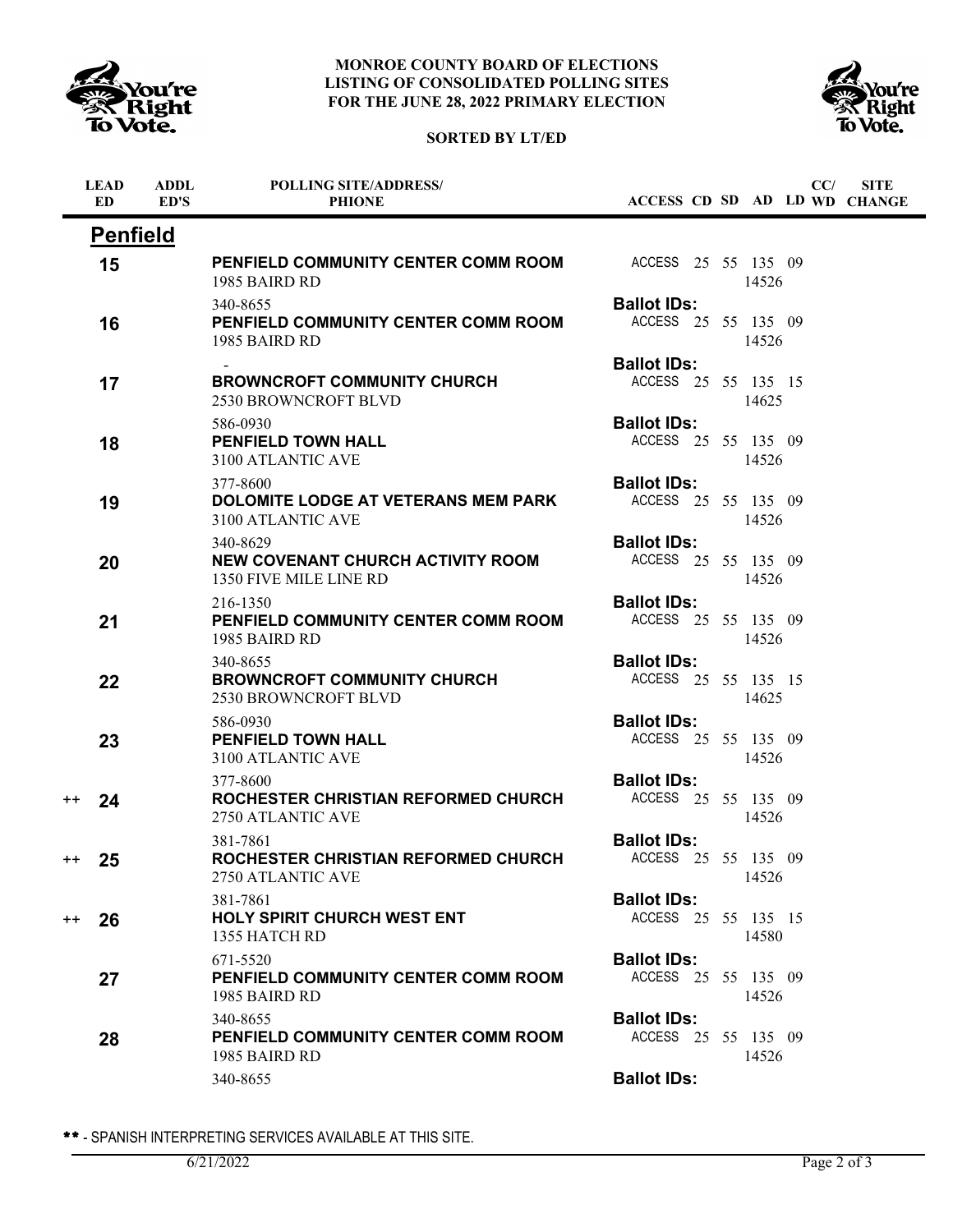

# **SORTED BY LT/ED**



|         | <b>LEAD</b><br><b>ED</b> | <b>ADDL</b><br>ED'S | <b>POLLING SITE/ADDRESS/</b><br><b>PHIONE</b>                                             | ACCESS CD SD AD LD WD CHANGE              |       | CC/ | <b>SITE</b> |
|---------|--------------------------|---------------------|-------------------------------------------------------------------------------------------|-------------------------------------------|-------|-----|-------------|
|         |                          | <b>Penfield</b>     |                                                                                           |                                           |       |     |             |
| $^{++}$ | 29                       |                     | <b>SOUTHEAST BIBLE BAPTIST CHURCH GYM</b><br>1850 FAIRPORT NINE MILE POINT RD             | ACCESS 25 55 135 09                       | 14526 |     |             |
|         | 30                       |                     | 388-0850<br><b>DOLOMITE LODGE AT VETERANS MEM PARK</b><br>3100 ATLANTIC AVE               | <b>Ballot IDs:</b><br>ACCESS 25 55 135 09 | 14526 |     |             |
| $^{++}$ | 31                       |                     | 340-8629<br><b>HARRIS-WHALEN PARK LOWER SHELTER</b><br><b>HARRIS-WHALEN PARK RD</b>       | <b>Ballot IDs:</b><br>ACCESS 25 55 135 09 | 14526 |     |             |
| $^{++}$ | 32                       |                     | <b>HARRIS-WHALEN PARK LOWER SHELTER</b><br><b>HARRIS-WHALEN PARK RD</b>                   | <b>Ballot IDs:</b><br>ACCESS 25 55 135 09 | 14526 |     |             |
| $^{++}$ | 33                       |                     | 340-8629<br>ROCHESTER CHRISTIAN REFORMED CHURCH<br>2750 ATLANTIC AVE                      | <b>Ballot IDs:</b><br>ACCESS 25 55 135 09 | 14526 |     |             |
| $^{++}$ | 34                       |                     | 381-7861<br><b>HOLY SPIRIT CHURCH WEST ENT</b><br>1355 HATCH RD                           | <b>Ballot IDs:</b><br>ACCESS 25 55 135 15 | 14580 |     |             |
| $++$    | 35                       |                     | 671-5520<br>SOUTHEAST BIBLE BAPTIST CHURCH GYM<br>1850 FAIRPORT NINE MILE POINT RD        | <b>Ballot IDs:</b><br>ACCESS 25 55 135 09 | 14526 |     |             |
|         | 36                       |                     | 388-0850<br><b>PENFIELD TOWN HALL</b><br>3100 ATLANTIC AVE                                | <b>Ballot IDs:</b><br>ACCESS 25 55 135 09 | 14526 |     |             |
|         | 37                       |                     | 377-8600<br>NEW COVENANT CHURCH ACTIVITY ROOM<br>1350 FIVE MILE LINE RD                   | <b>Ballot IDs:</b><br>ACCESS 25 55 135 15 | 14526 |     |             |
| $^{++}$ | 38                       |                     | 216-1350<br><b>HOLY SPIRIT CHURCH WEST ENT</b><br>1355 HATCH RD                           | <b>Ballot IDs:</b><br>ACCESS 25 55 135 09 | 14580 |     |             |
| $^{++}$ | 39                       |                     | 671-5520<br><b>SOUTHEAST BIBLE BAPTIST CHURCH GYM</b><br>1850 FAIRPORT NINE MILE POINT RD | <b>Ballot IDs:</b><br>ACCESS 25 55 135 09 | 14526 |     |             |
| $^{++}$ | 40                       |                     | 377-1360<br><b>HOLY SPIRIT CHURCH WEST ENT</b><br>1355 HATCH RD                           | <b>Ballot IDs:</b><br>ACCESS 25 55 135 15 | 14580 |     |             |
|         | 41                       |                     | 671-5520<br><b>NEW COVENANT CHURCH ACTIVITY ROOM</b><br>1350 FIVE MILE LINE RD            | <b>Ballot IDs:</b><br>ACCESS 25 55 135 09 | 14526 |     |             |
|         | 42                       |                     | 671-3211<br><b>NEW COVENANT CHURCH ACTIVITY ROOM</b><br>1350 FIVE MILE LINE RD            | <b>Ballot IDs:</b><br>ACCESS 25 55 135 09 | 14526 |     |             |
|         |                          | ED Count:           | 216-1350<br>42                                                                            | <b>Ballot IDs:</b>                        |       |     |             |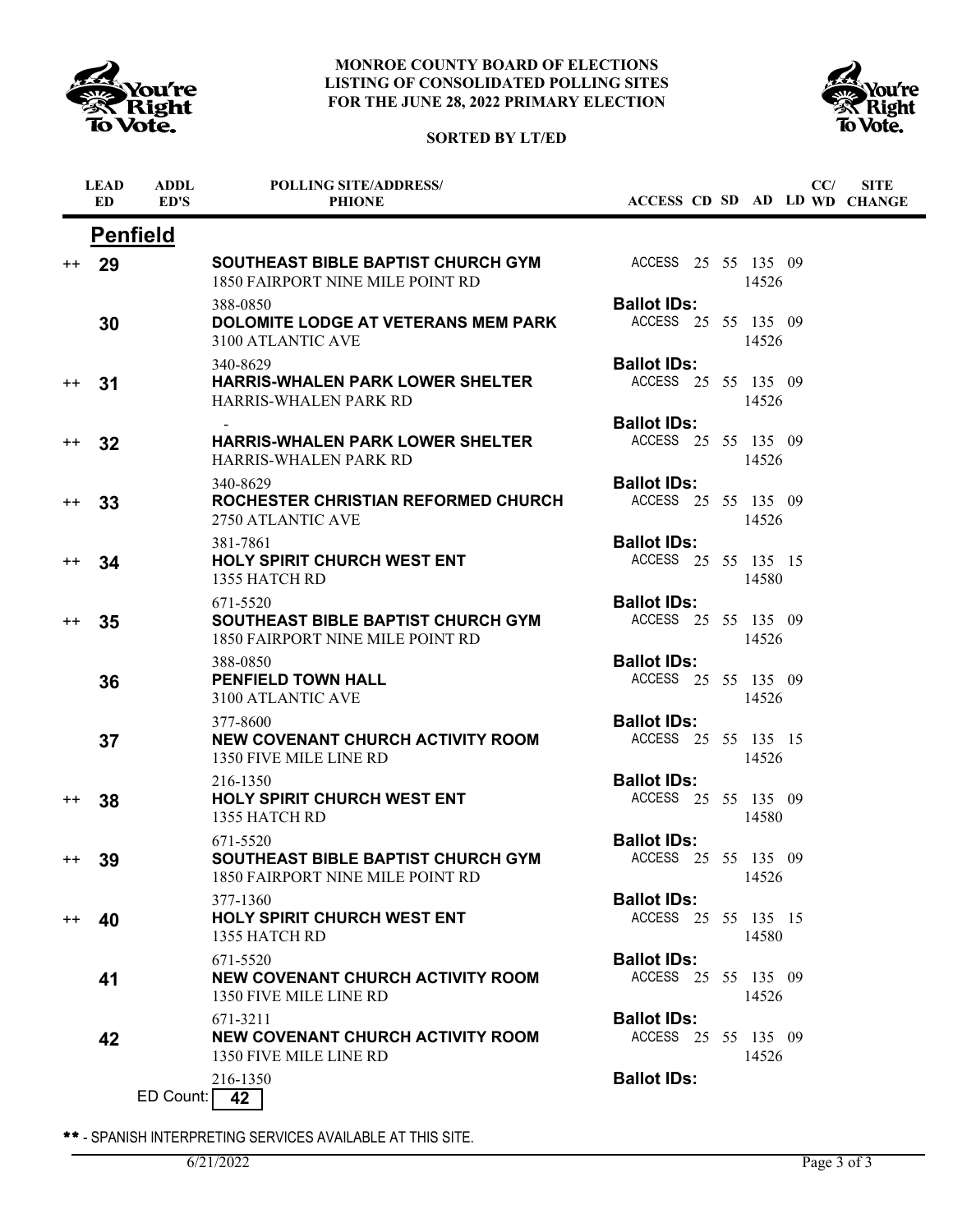





|                  | <b>LEAD</b><br><b>ED</b> | <b>ADDL</b><br>ED'S | <b>POLLING SITE/ADDRESS/</b><br><b>PHIONE</b>                                                            |                                              |  |       | CC/ | <b>SITE</b><br>ACCESS CD SD AD LD WD CHANGE |
|------------------|--------------------------|---------------------|----------------------------------------------------------------------------------------------------------|----------------------------------------------|--|-------|-----|---------------------------------------------|
|                  | <b>Perinton</b>          |                     |                                                                                                          |                                              |  |       |     |                                             |
| $^{\mathrm{+}}$  | 1                        |                     | <b>EGYPT FIRE HOUSE</b><br>7478 PITTSFORD PALMYRA RD                                                     | ACCESS 25 55 135 18                          |  | 14450 |     |                                             |
|                  | $\mathbf 2$              |                     | 223-1923<br><b>HARRIS BEACH LLP CAFETERIA</b><br>99 GARNSEY RD                                           | <b>Ballot IDs:</b><br>ACCESS 25 55 135 18    |  | 14534 |     |                                             |
|                  | 3                        |                     | 419-8907<br>PERINTON SQUARE MALL CENTER ENT<br>6720 PITTSFORD PALMYRA RD                                 | <b>Ballot IDs:</b><br>ACCESS 25 55 135 18    |  | 14450 |     |                                             |
| $^{\mathrm{++}}$ | 4                        |                     | 223-3175<br><b>CHURCH OF THE ASSUMPTION FELLOWSHIP HALL ACCESS 25 55 135 11 FP</b><br><b>20 EAST AVE</b> | <b>Ballot IDs:</b>                           |  | 14450 |     |                                             |
| $^{\mathrm{+}}$  | 5                        |                     | 388-0040<br>CHURCH OF THE ASSUMPTION FELLOWSHIP HALL<br>20 EAST AVE                                      | <b>Ballot IDs:</b><br>ACCESS 25 55 135 11 FP |  | 14450 |     |                                             |
|                  | 6                        |                     | 388-0040<br><b>STEWART FIRE STATION</b><br>1105 WHITNEY RD                                               | <b>Ballot IDs:</b><br>ACCESS 25 55 135 11 FP |  | 14450 |     |                                             |
| $^{++}$          | $\overline{7}$           |                     | 388-0044<br>CHURCH OF THE ASSUMPTION FELLOWSHIP HALL<br><b>20 EAST AVE</b>                               | <b>Ballot IDs:</b><br>ACCESS 25 55 135 11 FP |  | 14450 |     |                                             |
|                  | 8                        |                     | 388-0040<br><b>MOUNTAIN RISE UNITED CH OF CHRIST</b><br><b>2 MOUNTAIN RISE</b>                           | <b>Ballot IDs:</b><br>ACCESS 25 55 135 18    |  | 14450 |     |                                             |
|                  | 9                        |                     | 223-2433<br><b>FELLOWS RD PARK RECREATION BLDG</b><br>499 FELLOWS RD                                     | <b>Ballot IDs:</b><br>ACCESS 25 55 135 11    |  | 14450 |     |                                             |
|                  | 10                       |                     | 377-9864<br>PERINTON PARK COMMUNITY BLDG MAIN ENT<br>99 O CONNOR RD                                      | <b>Ballot IDs:</b><br>ACCESS 25 55 135 18    |  | 14450 |     |                                             |
|                  | 11                       |                     | 377-9870<br>PERINTON PARK COMMUNITY BLDG MAIN ENT<br>99 O CONNOR RD                                      | <b>Ballot IDs:</b><br>ACCESS 25 55 135 18    |  | 14450 |     |                                             |
|                  | 12                       |                     | 377-9870<br>ST JOHN OF ROCHESTER PARISH CENTER<br><b>10 WICKFORD WAY</b>                                 | <b>Ballot IDs:</b><br>ACCESS 25 55 135 18    |  | 14450 |     | <b>SITE CHANGE</b>                          |
|                  | 13                       |                     | 248-5993<br><b>BUSHNELL BASIN FIRE STATION NO 1</b><br>661 KREAG RD                                      | <b>Ballot IDs:</b><br>ACCESS 25 55 135 18    |  | 14534 |     |                                             |
| $^{++}$          | 14                       |                     | 248-5606<br><b>CHURCH OF THE ASSUMPTION FELLOWSHIP HALL</b><br>20 EAST AVE                               | <b>Ballot IDs:</b><br>ACCESS 25 55 135 11 FP |  | 14450 |     |                                             |
|                  |                          |                     | 388-0040                                                                                                 | <b>Ballot IDs:</b>                           |  |       |     |                                             |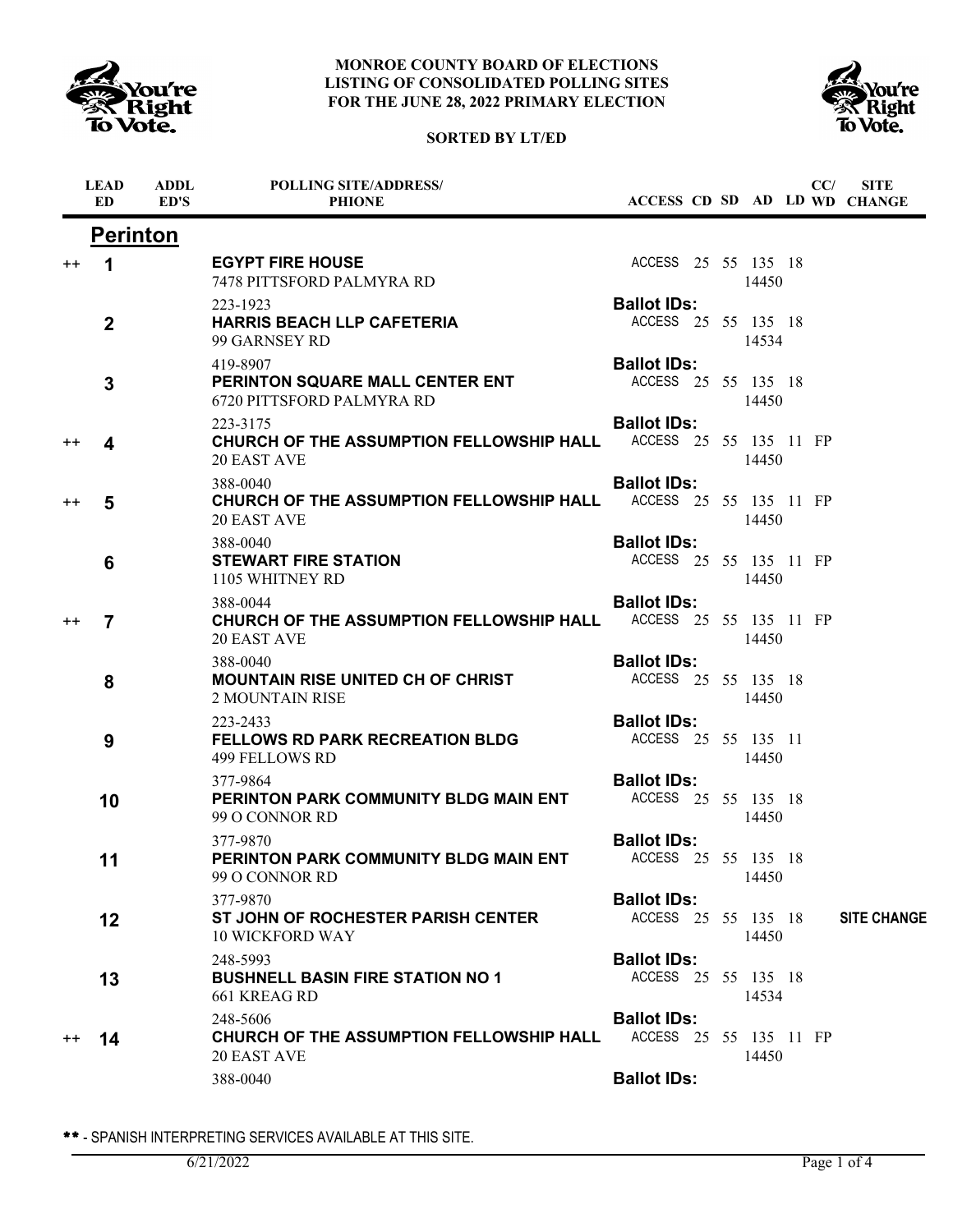





|      | <b>LEAD</b><br><b>ED</b> | <b>ADDL</b><br>ED'S | <b>POLLING SITE/ADDRESS/</b><br><b>PHIONE</b>                            |                                              |  |       | CC/ | <b>SITE</b><br>ACCESS CD SD AD LD WD CHANGE |
|------|--------------------------|---------------------|--------------------------------------------------------------------------|----------------------------------------------|--|-------|-----|---------------------------------------------|
|      | <b>Perinton</b>          |                     |                                                                          |                                              |  |       |     |                                             |
|      | 15                       |                     | PERINTON TOWN HALL COURT ROOM<br>1350 TURK HILL RD                       | ACCESS 25 55 135 18                          |  | 14450 |     |                                             |
|      | 16                       |                     | 223-0770<br>ST JOHN OF ROCHESTER PARISH CENTER<br><b>10 WICKFORD WAY</b> | <b>Ballot IDs:</b><br>ACCESS 25 55 135 18    |  | 14450 |     | <b>SITE CHANGE</b>                          |
|      | 17                       |                     | 248-5993<br><b>BUSHNELL BASIN FIRE STATION NO 1</b><br>661 KREAG RD      | <b>Ballot IDs:</b><br>ACCESS 25 55 135 18    |  | 14534 |     |                                             |
|      | 18                       |                     | 248-5606<br>ST JOHN OF ROCHESTER PARISH CENTER<br><b>10 WICKFORD WAY</b> | <b>Ballot IDs:</b><br>ACCESS 25 55 135 18    |  | 14450 |     | <b>SITE CHANGE</b>                          |
|      | 19                       |                     | 248-5993<br><b>CHURCH OF THE RESURRECTION</b><br>63 MASON RD             | <b>Ballot IDs:</b><br>ACCESS 25 55 135 11    |  | 14450 |     |                                             |
| $++$ | 20                       |                     | 223-5500<br>CHURCH OF THE ASSUMPTION FELLOWSHIP HALL<br>20 EAST AVE      | <b>Ballot IDs:</b><br>ACCESS 25 55 135 11    |  | 14450 |     |                                             |
|      | 21                       |                     | 388-0040<br>PERINTON PARK COMMUNITY BLDG MAIN ENT<br>99 O CONNOR RD      | <b>Ballot IDs:</b><br>ACCESS 25 55 135 18    |  | 14450 |     |                                             |
|      | 22                       |                     | 377-9870<br>ST JOHN OF ROCHESTER PARISH CENTER<br><b>10 WICKFORD WAY</b> | <b>Ballot IDs:</b><br>ACCESS 25 55 135 18    |  | 14450 |     | <b>SITE CHANGE</b>                          |
|      | 23                       |                     | 248-5993<br><b>CHURCH OF THE RESURRECTION</b><br>63 MASON RD             | <b>Ballot IDs:</b><br>ACCESS 25 55 135 18    |  | 14450 |     |                                             |
|      | 24                       |                     | 223-5500<br><b>STEWART FIRE STATION</b><br>1105 WHITNEY RD               | <b>Ballot IDs:</b><br>ACCESS 25 55 135 11    |  | 14450 |     |                                             |
|      | 25                       |                     | 388-0044<br><b>STEWART FIRE STATION</b><br>1105 WHITNEY RD               | <b>Ballot IDs:</b><br>ACCESS 25 55 135 11 FP |  | 14450 |     |                                             |
|      | 26                       |                     | 388-0044<br>PERINTON TOWN HALL COURT ROOM<br>1350 TURK HILL RD           | <b>Ballot IDs:</b><br>ACCESS 25 55 135 11    |  | 14450 |     |                                             |
|      | 27                       |                     | 223-0770<br><b>MOUNTAIN RISE UNITED CH OF CHRIST</b><br>2 MOUNTAIN RISE  | <b>Ballot IDs:</b><br>ACCESS 25 55 135 18    |  | 14450 |     |                                             |
|      | 28                       |                     | 223-2433<br>PERINTON SQUARE MALL CENTER ENT<br>6720 PITTSFORD PALMYRA RD | <b>Ballot IDs:</b><br>ACCESS 25 55 135 18    |  | 14450 |     |                                             |
|      |                          |                     | 223-3175                                                                 | <b>Ballot IDs:</b>                           |  |       |     |                                             |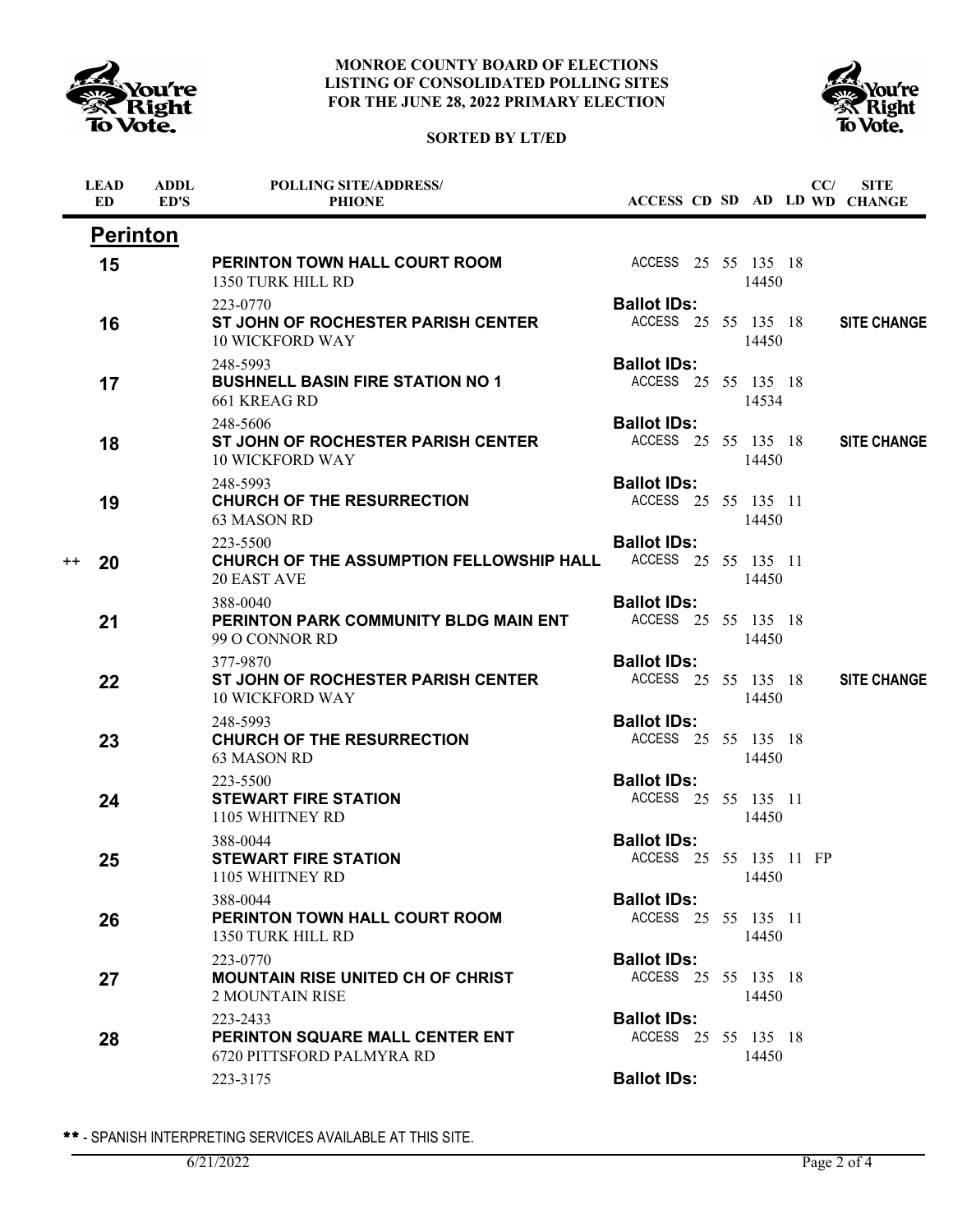





|                  | <b>LEAD</b><br>ED | <b>ADDL</b><br>ED'S | <b>POLLING SITE/ADDRESS/</b><br><b>PHIONE</b>                                  |                                              |  |       | CC/ | <b>SITE</b><br>ACCESS CD SD AD LD WD CHANGE |
|------------------|-------------------|---------------------|--------------------------------------------------------------------------------|----------------------------------------------|--|-------|-----|---------------------------------------------|
|                  | <b>Perinton</b>   |                     |                                                                                |                                              |  |       |     |                                             |
|                  | 29                |                     | ST JOHN OF ROCHESTER PARISH CENTER<br><b>10 WICKFORD WAY</b>                   | ACCESS 25 55 135 18                          |  | 14450 |     | <b>SITE CHANGE</b>                          |
| $^{++}$          | 30                |                     | 248-5993<br><b>PERINTON COMMUNITY CHURCH</b><br>636 HIGH ST EXT                | <b>Ballot IDs:</b><br>ACCESS 25 55 135 11    |  | 14450 |     |                                             |
|                  | 31                |                     | 223-7494<br>PERINTON TOWN HALL COURT ROOM<br>1350 TURK HILL RD                 | <b>Ballot IDs:</b><br>ACCESS 25 55 135 11    |  | 14450 |     |                                             |
|                  | 32                |                     | 223-0770<br>PERINTON SQUARE MALL CENTER ENT<br>6720 PITTSFORD PALMYRA RD       | <b>Ballot IDs:</b><br>ACCESS 25 55 135 18    |  | 14450 |     |                                             |
|                  | 33                |                     | 223-3175<br><b>MOUNTAIN RISE UNITED CH OF CHRIST</b><br><b>2 MOUNTAIN RISE</b> | <b>Ballot IDs:</b><br>ACCESS 25 55 135 18    |  | 14450 |     |                                             |
|                  | 34                |                     | 223-2433<br><b>STEWART FIRE STATION</b><br>1105 WHITNEY RD                     | <b>Ballot IDs:</b><br>ACCESS 25 55 135 11    |  | 14450 |     |                                             |
|                  | 35                |                     | 388-0040<br>PERINTON SQUARE MALL CENTER ENT<br>6720 PITTSFORD PALMYRA RD       | <b>Ballot IDs:</b><br>ACCESS 25 55 135 18    |  | 14450 |     |                                             |
| $^{\mathrm{+}}$  | 36                |                     | 223-3175<br>PERINTON COMMUNITY CHURCH<br>636 HIGH ST EXT                       | <b>Ballot IDs:</b><br>ACCESS 25 55 135 11    |  | 14450 |     |                                             |
| $^{\mathrm{+}}$  | 37                |                     | 223-7494<br><b>PERINTON COMMUNITY CHURCH</b><br>636 HIGH ST EXT                | <b>Ballot IDs:</b><br>ACCESS 25 55 135 11    |  | 14450 |     |                                             |
| $^{\mathrm{+}}$  | 38                |                     | 223-7494<br>CHURCH OF THE ASSUMPTION FELLOWSHIP HALL<br><b>20 EAST AVE</b>     | <b>Ballot IDs:</b><br>ACCESS 25 55 135 11 FP |  | 14450 |     |                                             |
| $^{\mathrm{++}}$ | 39                |                     | 388-0040<br><b>EGYPT FIRE HOUSE</b><br>7478 PITTSFORD PALMYRA RD               | <b>Ballot IDs:</b><br>ACCESS 25 55 135 11    |  | 14450 |     |                                             |
|                  | 40                |                     | 223-1923<br>PERINTON TOWN HALL COURT ROOM<br>1350 TURK HILL RD                 | <b>Ballot IDs:</b><br>ACCESS 25 55 135 11    |  | 14450 |     |                                             |
|                  | 41                |                     | 223-0770<br>ST JOHN OF ROCHESTER PARISH CENTER<br><b>10 WICKFORD WAY</b>       | <b>Ballot IDs:</b><br>ACCESS 25 55 135 18    |  | 14450 |     | <b>SITE CHANGE</b>                          |
| $^{++}$          | 42                |                     | 248-5993<br>PERINTON COMMUNITY CHURCH<br>636 HIGH ST EXT                       | <b>Ballot IDs:</b><br>ACCESS 25 55 135 11    |  | 14450 |     |                                             |
|                  |                   |                     | 223-7494                                                                       | <b>Ballot IDs:</b>                           |  |       |     |                                             |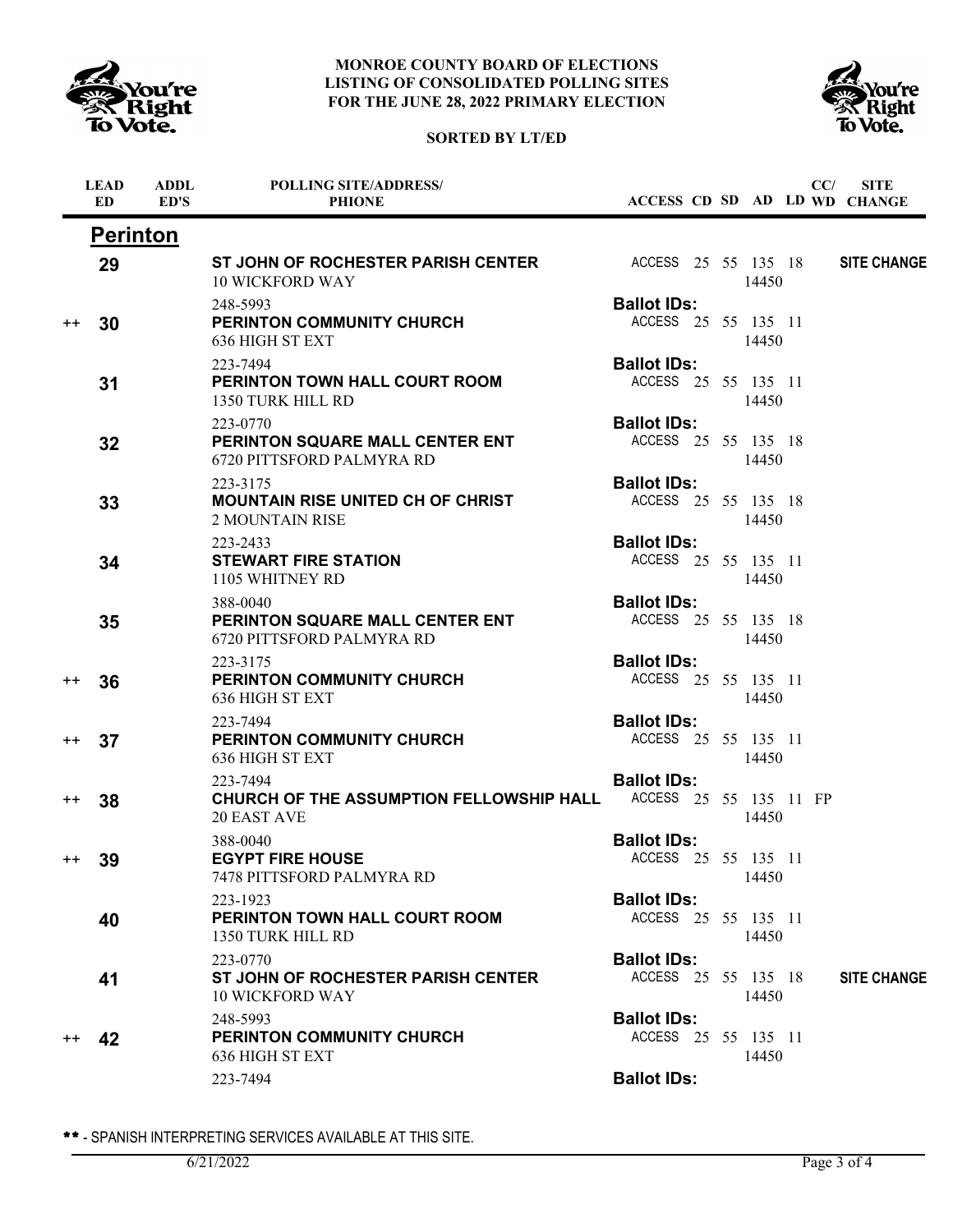

**ADDL**

**LEAD**

j,

### **MONROE COUNTY BOARD OF ELECTIONS LISTING OF CONSOLIDATED POLLING SITES FOR THE JUNE 28, 2022 PRIMARY ELECTION**



**POLLING SITE/ADDRESS/**



**SITE**

**CC/**

|                  | ED. | ED'S            | <b>PHIONE</b>                                                                   |                                           |  |       | ACCESS CD SD AD LD WD CHANGE |
|------------------|-----|-----------------|---------------------------------------------------------------------------------|-------------------------------------------|--|-------|------------------------------|
|                  |     | <b>Perinton</b> |                                                                                 |                                           |  |       |                              |
|                  | 43  |                 | <b>FELLOWS RD PARK RECREATION BLDG</b><br>499 FELLOWS RD                        | ACCESS 25 55 135 11                       |  | 14450 |                              |
|                  | 44  |                 | 377-9864<br><b>BUSHNELL BASIN FIRE STATION NO 1</b><br>661 KREAG RD             | <b>Ballot IDs:</b><br>ACCESS 25 55 135 18 |  | 14534 |                              |
| $^{\mathrm{++}}$ | 45  |                 | 248-5606<br><b>EGYPT FIRE HOUSE</b><br>7478 PITTSFORD PALMYRA RD                | <b>Ballot IDs:</b><br>ACCESS 25 55 135 11 |  | 14450 |                              |
|                  | 46  |                 | 223-1923<br>PERINTON PARK COMMUNITY BLDG MAIN ENT<br>99 O CONNOR RD             | <b>Ballot IDs:</b><br>ACCESS 25 55 135 18 |  | 14450 |                              |
|                  | 47  |                 | 377-9870<br><b>PERINTON MEM VFW POST 8495 MTG HALL</b><br>300 MACEDON CENTER RD | <b>Ballot IDs:</b><br>ACCESS 25 55 135 11 |  | 14450 |                              |
|                  | 48  |                 | 223-9723<br><b>PERINTON TOWN HALL COURT ROOM</b><br>1350 TURK HILL RD           | <b>Ballot IDs:</b><br>ACCESS 25 55 135 11 |  | 14450 |                              |
|                  | 49  |                 | 223-0770<br><b>PERINTON SQUARE MALL CENTER ENT</b><br>6720 PITTSFORD PALMYRA RD | <b>Ballot IDs:</b><br>ACCESS 25 55 135 18 |  | 14450 |                              |
| $^{\mathrm{+}}$  | 50  |                 | 223-3175<br>CHURCH OF THE ASSUMPTION FELLOWSHIP HALL<br><b>20 EAST AVE</b>      | <b>Ballot IDs:</b><br>ACCESS 25 55 135 11 |  | 14450 |                              |
|                  | 51  |                 | 388-0040<br>PERINTON SQUARE MALL CENTER ENT<br>6720 PITTSFORD PALMYRA RD        | <b>Ballot IDs:</b><br>ACCESS 25 55 135 18 |  | 14450 |                              |
|                  | 52  |                 | 223-3175<br>PERINTON SQUARE MALL CENTER ENT<br>6720 PITTSFORD PALMYRA RD        | <b>Ballot IDs:</b><br>ACCESS 25 55 135 18 |  | 14450 |                              |
|                  | 53  |                 | 223-3175<br><b>MOUNTAIN RISE UNITED CH OF CHRIST</b><br><b>2 MOUNTAIN RISE</b>  | <b>Ballot IDs:</b><br>ACCESS 25 55 135 18 |  | 14450 |                              |
| $^{++}$          | 54  |                 | 223-2433<br>CHURCH OF THE ASSUMPTION FELLOWSHIP HALL<br>20 EAST AVE             | <b>Ballot IDs:</b><br>ACCESS 25 55 135 11 |  | 14450 |                              |
|                  | 55  |                 | 388-0040<br><b>BUSHNELL BASIN FIRE STATION NO 1</b><br>661 KREAG RD             | <b>Ballot IDs:</b><br>ACCESS 25 55 135 18 |  | 14534 |                              |
|                  | 56  |                 | 248-5606<br><b>PERINTON MEM VFW POST 8495 MTG HALL</b><br>300 MACEDON CENTER RD | <b>Ballot IDs:</b><br>ACCESS 25 55 135 11 |  | 14450 |                              |
|                  |     | ED Count:       | 223-9723<br>56                                                                  | <b>Ballot IDs:</b>                        |  |       |                              |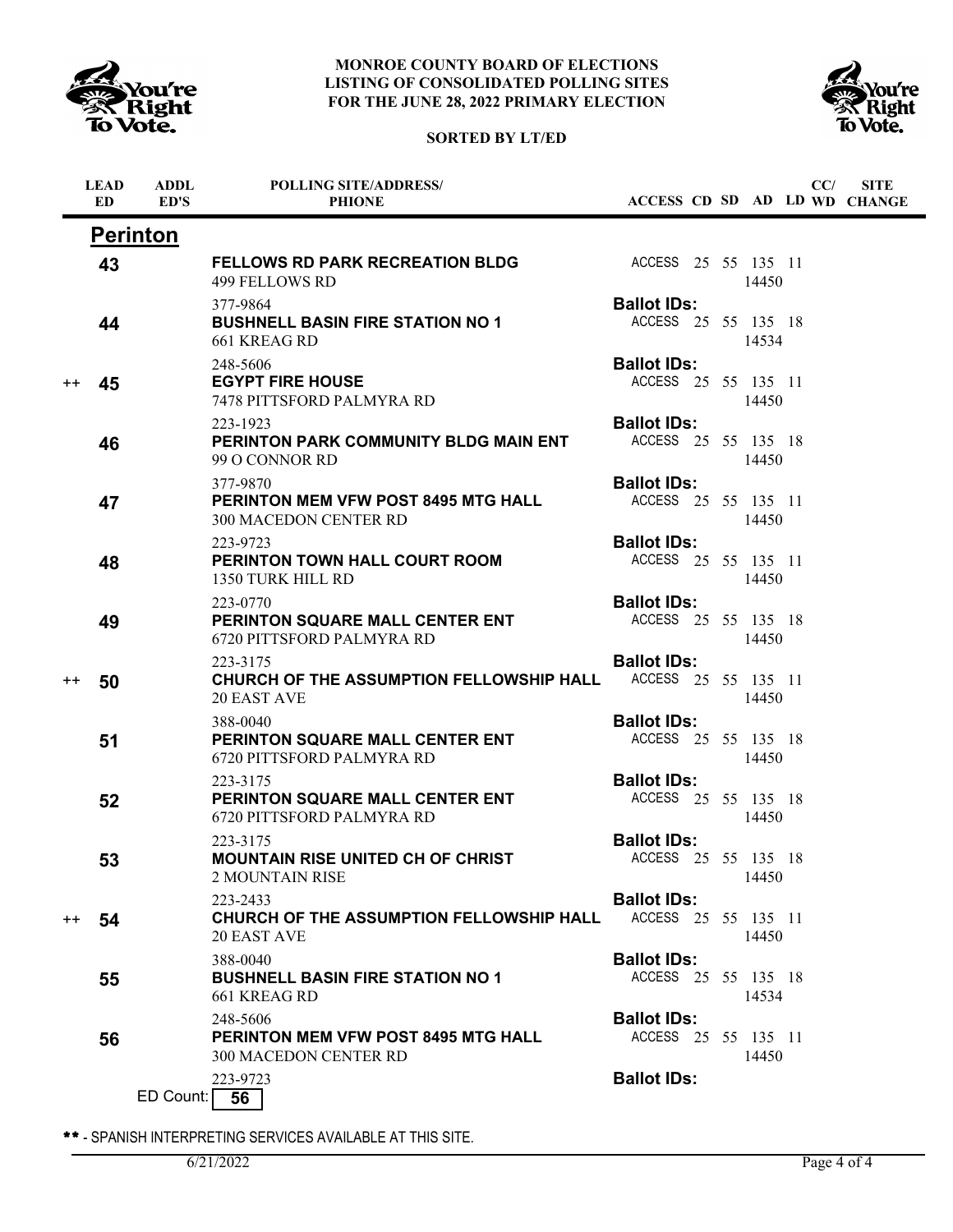





|                                   |                                                                                         |                                              |       |  | ACCESS CD SD AD LD WD CHANGE |
|-----------------------------------|-----------------------------------------------------------------------------------------|----------------------------------------------|-------|--|------------------------------|
| <b>Pittsford</b>                  |                                                                                         |                                              |       |  |                              |
| 1<br>$^{\mathrm{+}}$              | <b>PITTSFORD COMMUNITY LIBRARY BLDG MTG RM ACCESS 25 55 135 10 PI</b><br>24 STATE ST    |                                              | 14534 |  |                              |
| $\mathbf{2}$<br>$^{\mathrm{+}}$   | 248-6275<br>PITTSFORD COMMUNITY LIBRARY BLDG MTG RM<br>24 STATE ST                      | <b>Ballot IDs:</b><br>ACCESS 25 55 135 10 PI | 14534 |  |                              |
| 3                                 | 248-6275<br><b>HIGHLANDS AT PITTSFORD HAHNEMANN CLUB</b><br><b>301 STOUTENBURGH TRL</b> | <b>Ballot IDs:</b><br>ACCESS 25 55 135 10    | 14534 |  |                              |
| 4                                 | 586-7600<br><b>CHRIST CLARION PRESBYTERIAN CHURCH</b><br><b>415 THORNELL RD</b>         | <b>Ballot IDs:</b><br>ACCESS 25 55 135 10    | 14534 |  |                              |
| 5                                 | 381-5090<br><b>KINGS BEND PARK NORTH LODGE</b><br>170 WEST JEFFERSON RD                 | <b>Ballot IDs:</b><br>ACCESS 25 55 135 10    | 14534 |  |                              |
| 6<br>$^{\mathrm{+}}$              | 233-1118<br><b>PITTSFORD TOWN COURT</b><br>3750 MONROE AVE                              | <b>Ballot IDs:</b><br>ACCESS 25 55 135 10    | 14534 |  |                              |
| $\overline{7}$<br>$^{\mathrm{+}}$ | FIRE HALL NO 2 LOWER LEVEL MTG ROOM<br>465 MENDON RD                                    | <b>Ballot IDs:</b><br>ACCESS 25 55 135 05    | 14534 |  |                              |
| 8<br>$^{\mathrm{+}}$              | 585-3021<br><b>PITTSFORD TOWN COURT</b><br>3750 MONROE AVE                              | <b>Ballot IDs:</b><br>ACCESS 25 55 135 10    | 14534 |  |                              |
| 9<br>$^{\mathrm{+}}$              | <b>PITTSFORD TOWN COURT</b><br>3750 MONROE AVE                                          | <b>Ballot IDs:</b><br>ACCESS 25 55 135 10    | 14534 |  |                              |
| 10                                | <b>CHURCH OF THE TRANSFIGURATION</b><br>50 W BLOOMFIELD RD                              | <b>Ballot IDs:</b><br>ACCESS 25 55 135 13    | 14534 |  |                              |
| 11                                | 248-2427<br>ST JOHN FISHER COLLEGE ALESI BLDG RM 104<br>3700 EAST AVE                   | <b>Ballot IDs:</b><br>ACCESS 25 55 135 10    | 14618 |  |                              |
| 12                                | 385-5200<br><b>CHRIST CLARION PRESBYTERIAN CHURCH</b><br><b>415 THORNELL RD</b>         | <b>Ballot IDs:</b><br>ACCESS 25 55 135 05    | 14534 |  |                              |
| 13                                | 381-5090<br>UNITED CHURCH OF PITTSFORD SOCIAL HALL<br>123 S MAIN ST                     | <b>Ballot IDs:</b><br>ACCESS 25 55 135 10    | 14534 |  |                              |
| $^{\mathrm{+}}$<br>14             | 586-6870<br>PITTSFORD TOWN COURT<br>3750 MONROE AVE                                     | <b>Ballot IDs:</b><br>ACCESS 25 55 135 10    | 14534 |  |                              |
|                                   |                                                                                         | <b>Ballot IDs:</b>                           |       |  |                              |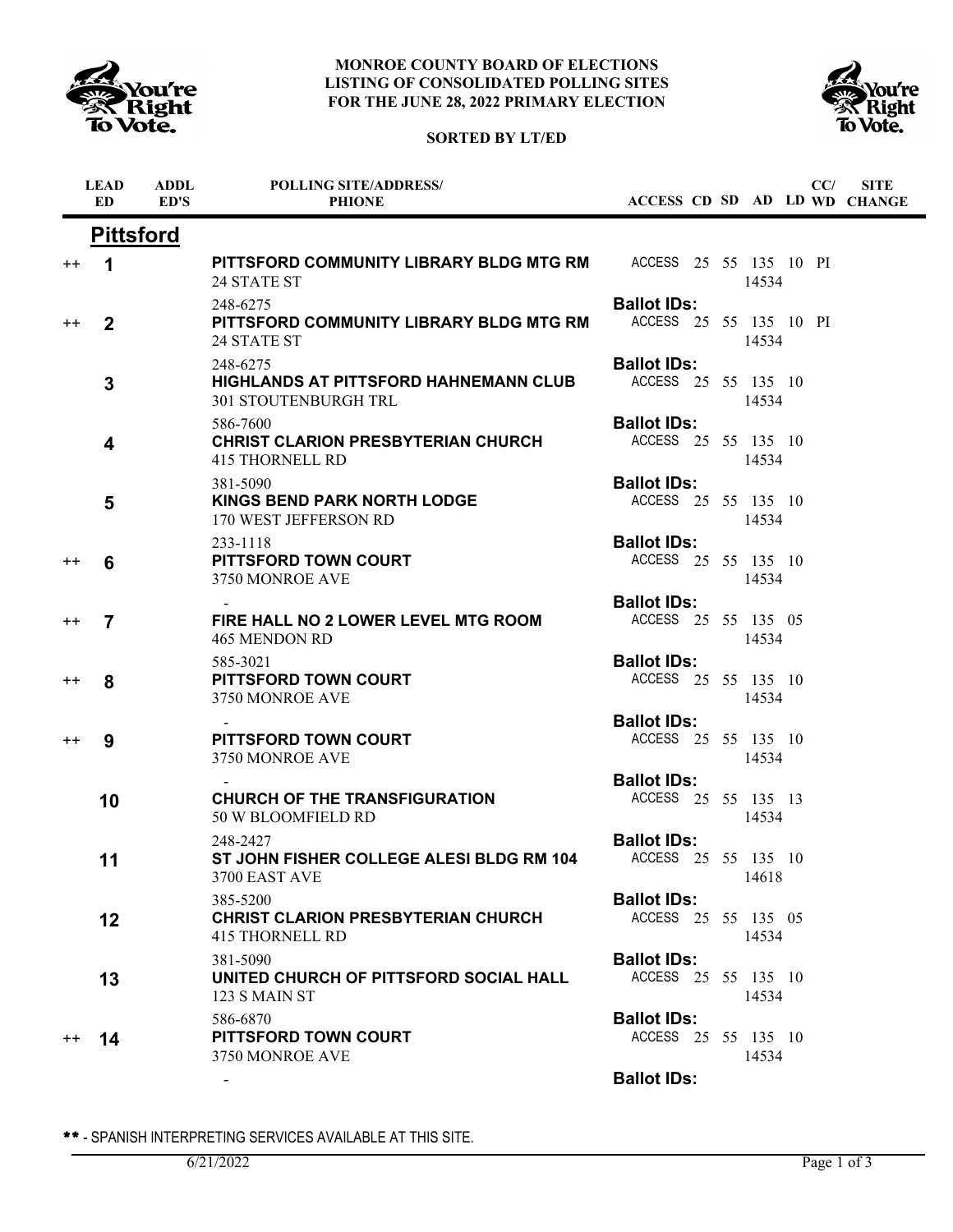

## **MONROE COUNTY BOARD OF ELECTIONS LISTING OF CONSOLIDATED POLLING SITES FOR THE JUNE 28, 2022 PRIMARY ELECTION**





|                  | <b>LEAD</b><br>ED. | <b>ADDL</b><br>ED'S | <b>POLLING SITE/ADDRESS/</b><br><b>PHIONE</b>                                    | ACCESS CD SD AD LD WD CHANGE              |       | CC/ | <b>SITE</b>        |
|------------------|--------------------|---------------------|----------------------------------------------------------------------------------|-------------------------------------------|-------|-----|--------------------|
|                  | <b>Pittsford</b>   |                     |                                                                                  |                                           |       |     |                    |
|                  | 15                 |                     | ST JOHN FISHER COLLEGE ALESI BLDG RM 104 ACCESS 25 55 135 10<br>3700 EAST AVE    |                                           | 14618 |     |                    |
| $^{\mathrm{++}}$ | 16                 |                     | 385-5200<br>FIRE HALL NO 2 LOWER LEVEL MTG ROOM<br><b>465 MENDON RD</b>          | <b>Ballot IDs:</b><br>ACCESS 25 55 135 10 | 14534 |     |                    |
| $^{\mathrm{+}}$  | 17                 |                     | 586-5112<br>FIRE HALL NO 2 LOWER LEVEL MTG ROOM<br>465 MENDON RD                 | <b>Ballot IDs:</b><br>ACCESS 25 55 135 05 | 14534 |     |                    |
| $^{++}$          | 18                 |                     | 585-3021<br><b>KINGS BEND PARK SOUTH LODGE</b><br>170 WEST JEFFERSON RD          | <b>Ballot IDs:</b><br>ACCESS 25 55 135 10 | 14534 |     |                    |
|                  | 19                 |                     | 233-1118<br>HIGHLANDS AT PITTSFORD HAHNEMANN CLUB<br><b>301 STOUTENBURGH TRL</b> | <b>Ballot IDs:</b><br>ACCESS 25 55 135 10 | 14534 |     | <b>SITE CHANGE</b> |
|                  | 20                 |                     | <b>KINGS BEND PARK NORTH LODGE</b><br>170 WEST JEFFERSON RD                      | <b>Ballot IDs:</b><br>ACCESS 25 55 135 10 | 14534 |     |                    |
|                  | 21                 |                     | 233-1118<br><b>CHRIST CLARION PRESBYTERIAN CHURCH</b><br><b>415 THORNELL RD</b>  | <b>Ballot IDs:</b><br>ACCESS 25 55 135 10 | 14534 |     |                    |
|                  | 22                 |                     | 381-5090<br><b>CHURCH OF THE TRANSFIGURATION</b><br>50 W BLOOMFIELD RD           | <b>Ballot IDs:</b><br>ACCESS 25 55 135 13 | 14534 |     |                    |
|                  | 23                 |                     | 248-2427<br>ST JOHN FISHER COLLEGE ALESI BLDG RM 104<br>3700 EAST AVE            | <b>Ballot IDs:</b><br>ACCESS 25 55 135 10 | 14618 |     |                    |
|                  | 24                 |                     | 385-5200<br><b>KINGS BEND PARK NORTH LODGE</b><br>170 WEST JEFFERSON RD          | <b>Ballot IDs:</b><br>ACCESS 25 55 135 10 | 14534 |     |                    |
| $^{\mathrm{+}}$  | 25                 |                     | 233-1118<br><b>KINGS BEND PARK SOUTH LODGE</b><br>170 WEST JEFFERSON RD          | <b>Ballot IDs:</b><br>ACCESS 25 55 135 13 | 14534 |     |                    |
| $++$             | 26                 |                     | 248-1100<br>FIRE HALL NO 2 LOWER LEVEL MTG ROOM<br><b>465 MENDON RD</b>          | <b>Ballot IDs:</b><br>ACCESS 25 55 135 05 | 14534 |     |                    |
| $^{++}$          | 27                 |                     | 585-3021<br>FIRE HALL NO 2 LOWER LEVEL MTG ROOM<br>465 MENDON RD                 | <b>Ballot IDs:</b><br>ACCESS 25 55 135 10 | 14534 |     |                    |
| $^{++}$          | 28                 |                     | 586-5112<br><b>KINGS BEND PARK SOUTH LODGE</b><br>170 WEST JEFFERSON RD          | <b>Ballot IDs:</b><br>ACCESS 25 55 135 10 | 14534 |     |                    |
|                  |                    |                     | 233-1118                                                                         | <b>Ballot IDs:</b>                        |       |     |                    |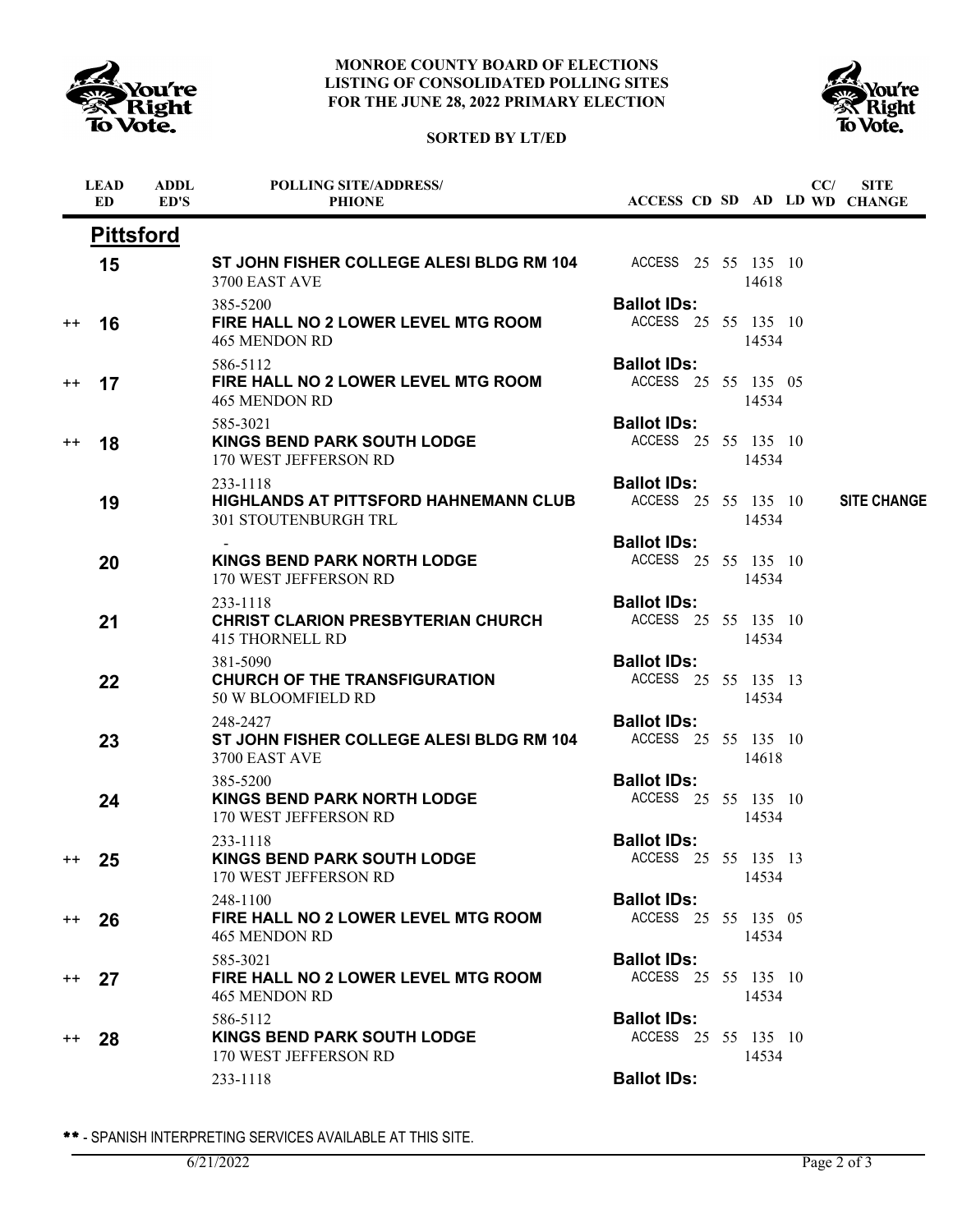



## **SORTED BY LT/ED**

| <b>LEAD</b><br><b>ED</b> | <b>ADDL</b><br>ED'S | <b>POLLING SITE/ADDRESS/</b><br><b>PHIONE</b>                                                   |                     |  |       | CC/ | <b>SITE</b><br>ACCESS CD SD AD LD WD CHANGE |
|--------------------------|---------------------|-------------------------------------------------------------------------------------------------|---------------------|--|-------|-----|---------------------------------------------|
|                          | <b>Pittsford</b>    |                                                                                                 |                     |  |       |     |                                             |
| 29                       |                     | <b>HIGHLANDS AT PITTSFORD HAHNEMANN CLUB</b> ACCESS 25 55 135 10<br><b>301 STOUTENBURGH TRL</b> |                     |  | 14534 |     | <b>SITE CHANGE</b>                          |
|                          |                     |                                                                                                 | <b>Ballot IDs:</b>  |  |       |     |                                             |
| 30                       |                     | UNITED CHURCH OF PITTSFORD SOCIAL HALL<br>123 S MAIN ST                                         | ACCESS 25 55 135 10 |  | 14534 |     |                                             |
|                          |                     | 586-6870                                                                                        | <b>Ballot IDs:</b>  |  |       |     |                                             |
| 31                       |                     | <b>CHURCH OF THE TRANSFIGURATION</b><br>50 W BLOOMFIELD RD                                      | ACCESS 25 55 135 10 |  | 14534 |     |                                             |
|                          |                     | 233-1118                                                                                        | <b>Ballot IDs:</b>  |  |       |     |                                             |
| 32                       |                     | UNITED CHURCH OF PITTSFORD SOCIAL HALL<br>123 S MAIN ST                                         | ACCESS 25 55 135 10 |  | 14534 |     |                                             |
|                          |                     | 586-6870                                                                                        | <b>Ballot IDs:</b>  |  |       |     |                                             |
| 33                       |                     | <b>CHURCH OF THE TRANSFIGURATION</b><br>50 W BLOOMFIELD RD                                      | ACCESS 25 55 135 05 |  | 14534 |     |                                             |
|                          |                     | 248-2427                                                                                        | <b>Ballot IDs:</b>  |  |       |     |                                             |
| 34                       |                     | <b>CHURCH OF THE TRANSFIGURATION</b><br>50 W BLOOMFIELD RD                                      | ACCESS 25 55 135 13 |  | 14534 |     |                                             |
|                          | ED Count:           | 248-2427<br>34                                                                                  | <b>Ballot IDs:</b>  |  |       |     |                                             |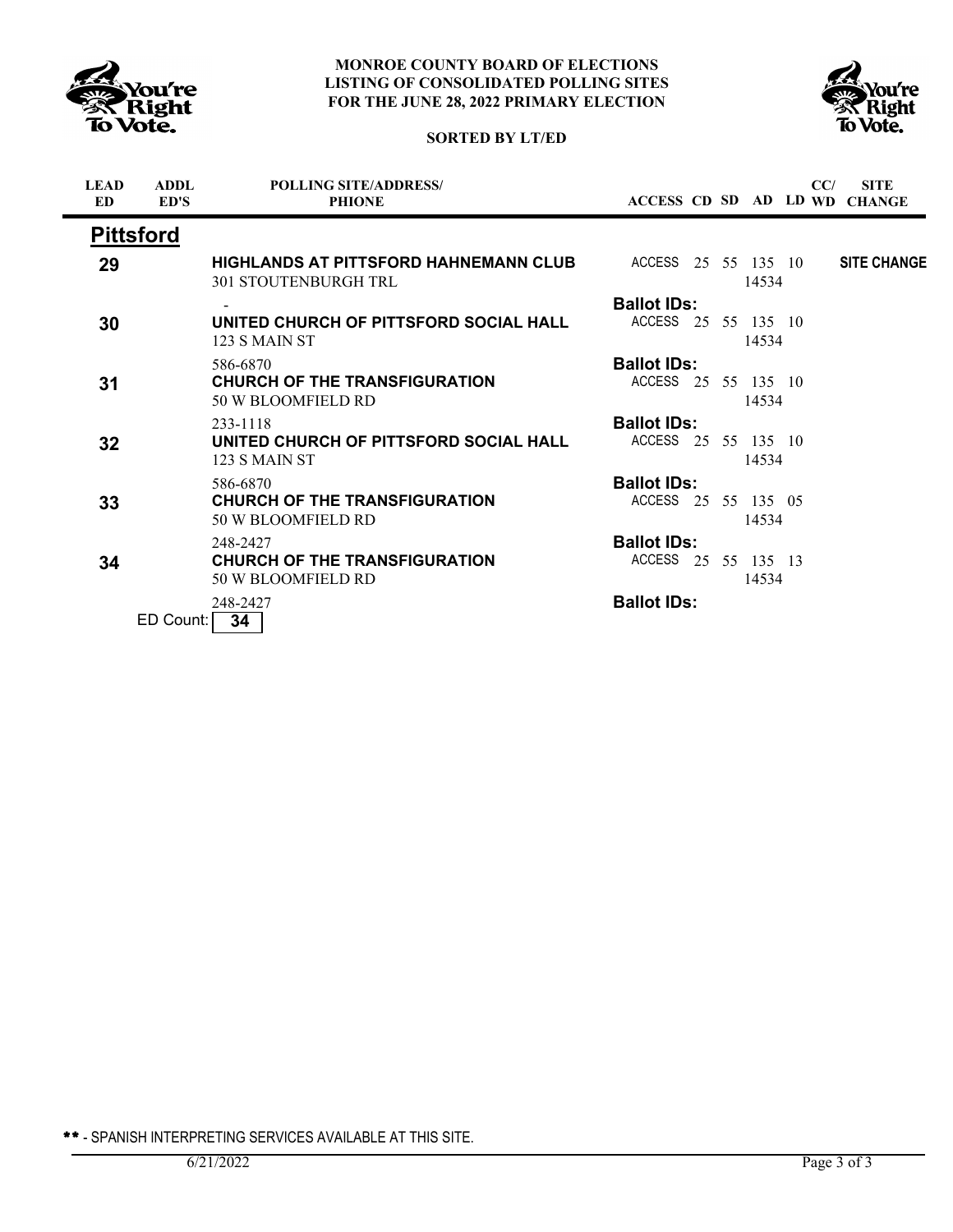





| <b>LEAD</b><br><b>ED</b> | <b>ADDL</b><br>ED'S | <b>POLLING SITE/ADDRESS/</b><br><b>PHIONE</b>                                   | <b>SITE</b><br>CC/<br>ACCESS CD SD AD LD WD CHANGE    |
|--------------------------|---------------------|---------------------------------------------------------------------------------|-------------------------------------------------------|
| Riga                     |                     |                                                                                 |                                                       |
| 1                        |                     | <b>RIGA TOWN HALL COURT ROOM</b><br>6460 BUFFALO RD                             | ACCESS 25 54 138 12 CH<br>14428                       |
| $\overline{2}$           |                     | 293-3880<br><b>RIGA TOWN HALL COURT ROOM</b><br>6460 BUFFALO RD                 | <b>Ballot IDs:</b><br>ACCESS 25 54 138 12<br>14428    |
| 3                        |                     | 293-3880<br><b>RIGA TOWN HALL COURT ROOM</b><br>6460 BUFFALO RD                 | <b>Ballot IDs:</b><br>ACCESS 25 54 138 12 CH<br>14428 |
| 4                        |                     | 293-3880<br><b>RIGA CONGREGATIONAL CHURCH HALL</b><br>7057 CHILI RIGA CENTER RD | <b>Ballot IDs:</b><br>ACCESS 25 54 138 12<br>14428    |
| 5                        |                     | 293-2070<br><b>RIGA CONGREGATIONAL CHURCH HALL</b><br>7057 CHILI RIGA CENTER RD | <b>Ballot IDs:</b><br>ACCESS 25 54 138 12<br>14428    |
| 6                        |                     | 293-2070<br><b>RIGA TOWN HALL COURT ROOM</b><br>6460 BUFFALO RD                 | <b>Ballot IDs:</b><br>ACCESS 25 54 138 12<br>14428    |
|                          | ED Count:           | 293-3880<br>6                                                                   | <b>Ballot IDs:</b>                                    |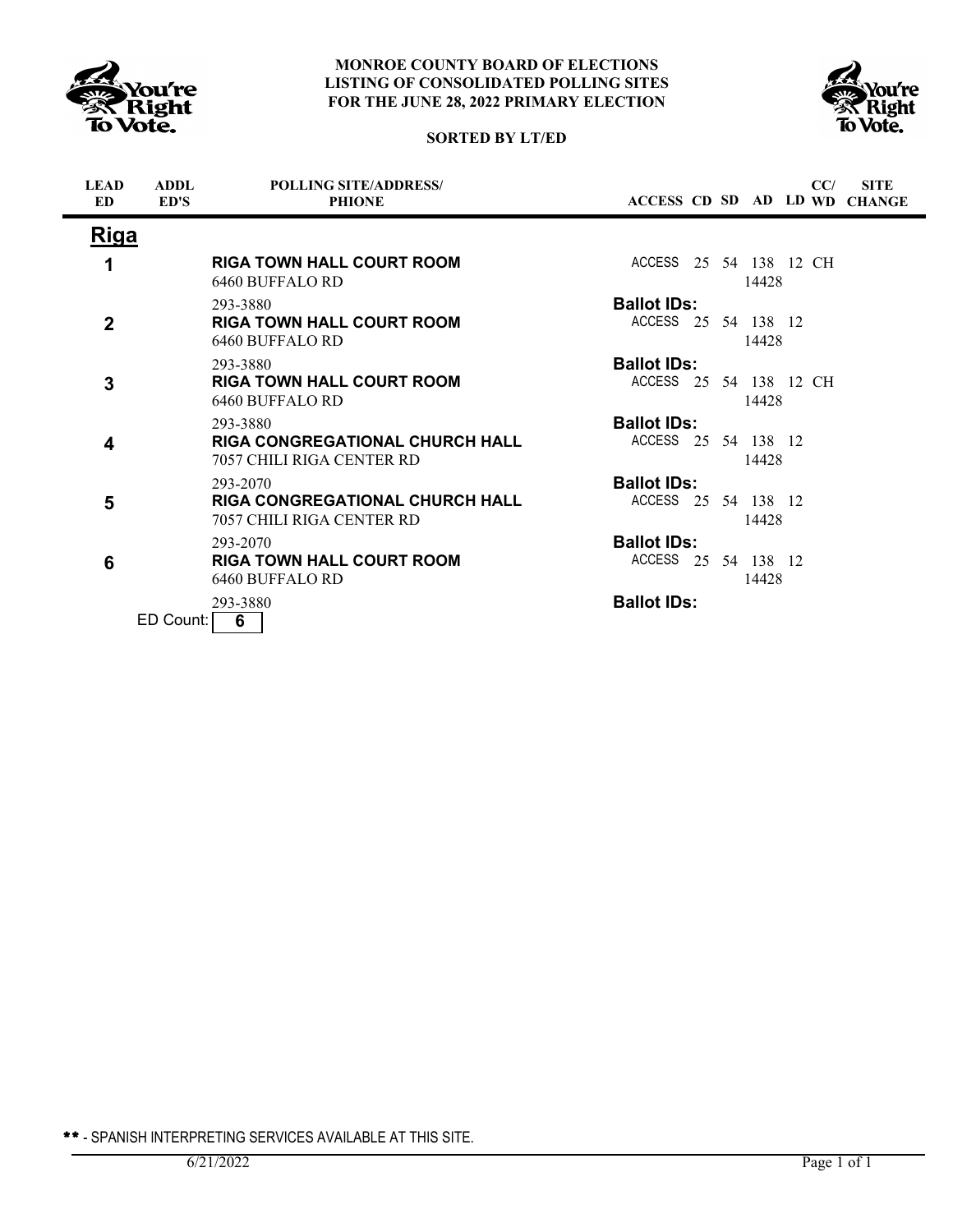





| <b>LEAD</b><br><b>ED</b> | <b>ADDL</b><br>ED'S | <b>POLLING SITE/ADDRESS/</b><br><b>PHIONE</b>                        | CC/<br><b>SITE</b><br>ACCESS CD SD AD LD WD CHANGE |  |
|--------------------------|---------------------|----------------------------------------------------------------------|----------------------------------------------------|--|
| <b>Rush</b>              |                     |                                                                      |                                                    |  |
|                          |                     | <b>RUSH UNITED METHODIST CHURCH</b><br>6200 RUSH-LIMA RD             | ACCESS 25 54 133 05<br>14543                       |  |
| $\mathbf{2}$             |                     | 533-1312<br><b>RUSH UNITED METHODIST CHURCH</b><br>6200 RUSH-LIMA RD | <b>Ballot IDs:</b><br>ACCESS 25 54 133 05<br>14543 |  |
| 3                        |                     | 533-1312<br><b>RUSH UNITED METHODIST CHURCH</b><br>6200 RUSH-LIMA RD | <b>Ballot IDs:</b><br>ACCESS 25 54 133 05<br>14543 |  |
| 4                        |                     | 533-1312<br><b>RUSH UNITED METHODIST CHURCH</b><br>6200 RUSH-LIMA RD | <b>Ballot IDs:</b><br>ACCESS 25 54 133 05<br>14543 |  |
|                          | ED Count:           | 533-1312<br>4                                                        | <b>Ballot IDs:</b>                                 |  |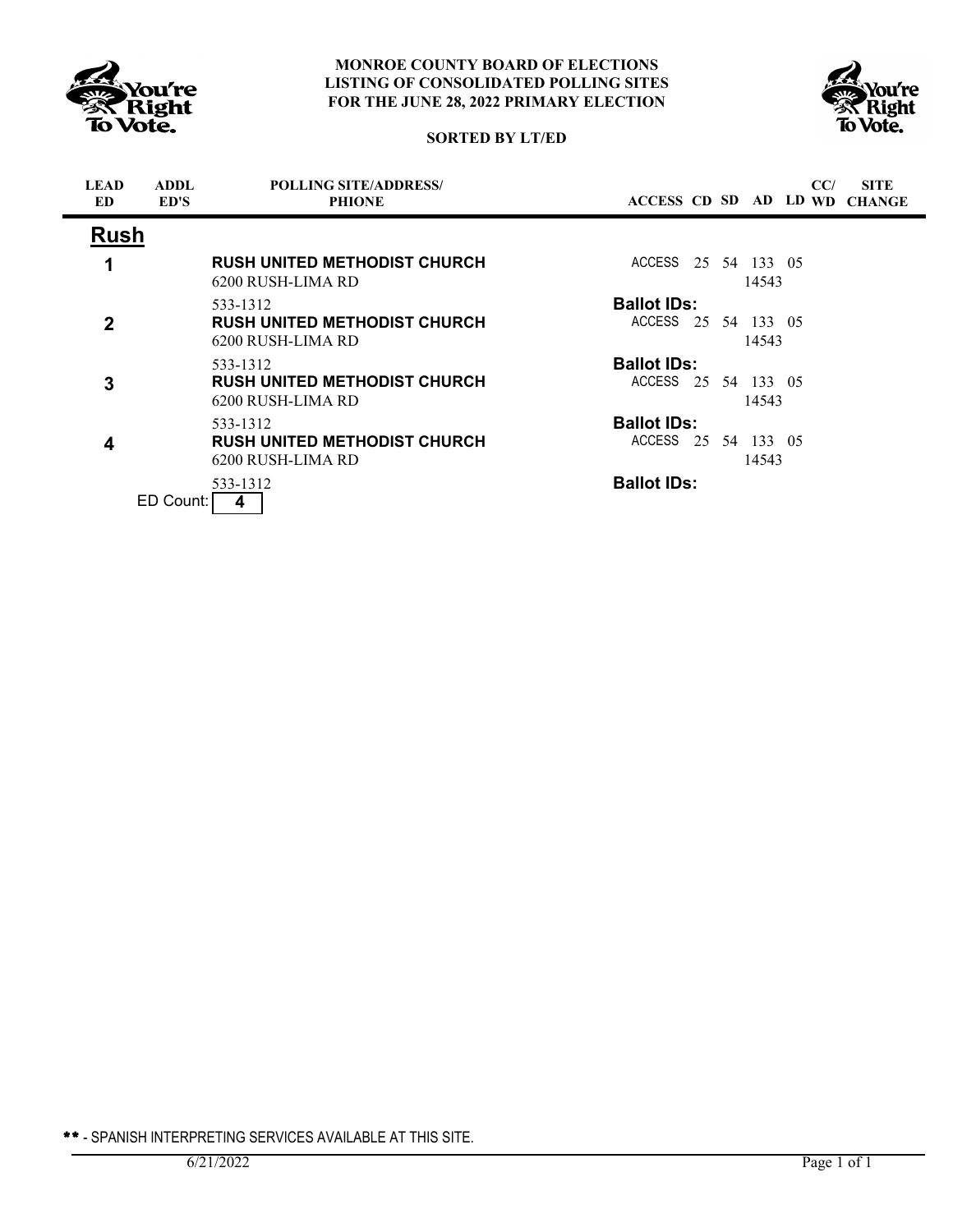

# **SORTED BY LT/ED**



|                 | <b>LEAD</b><br><b>ED</b> | <b>ADDL</b><br>ED'S | POLLING SITE/ADDRESS/<br><b>PHIONE</b>                                       | ACCESS CD SD AD LD WD CHANGE                 |       | CC/ | <b>SITE</b> |
|-----------------|--------------------------|---------------------|------------------------------------------------------------------------------|----------------------------------------------|-------|-----|-------------|
|                 |                          | <b>Sweden</b>       |                                                                              |                                              |       |     |             |
| $++$            | $\mathbf 1$              |                     | <b>SWEDEN TOWN HALL COURT ROOM</b><br>18 STATE ST                            | ACCESS 25 62 139 20 BR                       | 14420 |     |             |
| $^{\mathrm{+}}$ | $\mathbf{2}$             |                     | 637-2144<br><b>BROCKPORT CSD TECH AND TRAINING CTR</b><br>40 ALLEN ST        | <b>Ballot IDs:</b><br>ACCESS 25 62 139 02 BR | 14420 |     |             |
| $^{++}$         | 3                        |                     | 637-5303<br><b>SWEDEN TOWN HALL COURT ROOM</b><br>18 STATE ST                | <b>Ballot IDs:</b><br>ACCESS 25 62 139 20 BR | 14420 |     |             |
| $^{++}$         | 4                        |                     | 637-2144<br><b>SWEDEN TOWN HALL COURT ROOM</b><br>18 STATE ST                | <b>Ballot IDs:</b><br>ACCESS 25 62 139 20    | 14420 |     |             |
| $++$            | 5                        |                     | 637-2144<br><b>BROCKPORT CSD TECH AND TRAINING CTR</b><br><b>40 ALLEN ST</b> | <b>Ballot IDs:</b><br>ACCESS 25 62 139 02 BR | 14420 |     |             |
| $^{++}$         | 6                        |                     | 637-5303<br><b>BROCKPORT CSD TECH AND TRAINING CTR</b><br>40 ALLEN ST        | <b>Ballot IDs:</b><br>ACCESS 25 62 139 02 BR | 14420 |     |             |
| $++$            | 7                        |                     | 637-5303<br><b>LODGE AT SWEDEN TOWN PARK</b><br>4761 REDMAN RD               | <b>Ballot IDs:</b><br>ACCESS 25 62 139 02    | 14420 |     |             |
|                 | 8                        |                     | 431-0090<br><b>SWEDEN-CLARKSON COMM CENTER</b><br>4927 LAKE RD               | <b>Ballot IDs:</b><br>ACCESS 25 62 139 20    | 14420 |     |             |
| $++$            | 9                        |                     | 431-0090<br><b>LODGE AT SWEDEN TOWN PARK</b><br>4761 REDMAN RD               | <b>Ballot IDs:</b><br>ACCESS 25 62 139 02    | 14420 |     |             |
|                 | 10                       |                     | 431-0090<br><b>SWEDEN-CLARKSON COMM CENTER</b><br>4927 LAKE RD               | <b>Ballot IDs:</b><br>ACCESS 25 62 139 02    | 14420 |     |             |
| $++$            | 11                       |                     | 431-0090<br><b>SWEDEN TOWN HALL COURT ROOM</b><br>18 STATE ST                | <b>Ballot IDs:</b><br>ACCESS 25 62 139 02 BR | 14420 |     |             |
|                 | 12                       |                     | 637-2144<br><b>SWEDEN-CLARKSON COMM CENTER</b><br>4927 LAKE RD               | <b>Ballot IDs:</b><br>ACCESS 25 62 139 20    | 14420 |     |             |
|                 |                          | ED Count:           | 431-0090<br>$\overline{12}$                                                  | <b>Ballot IDs:</b>                           |       |     |             |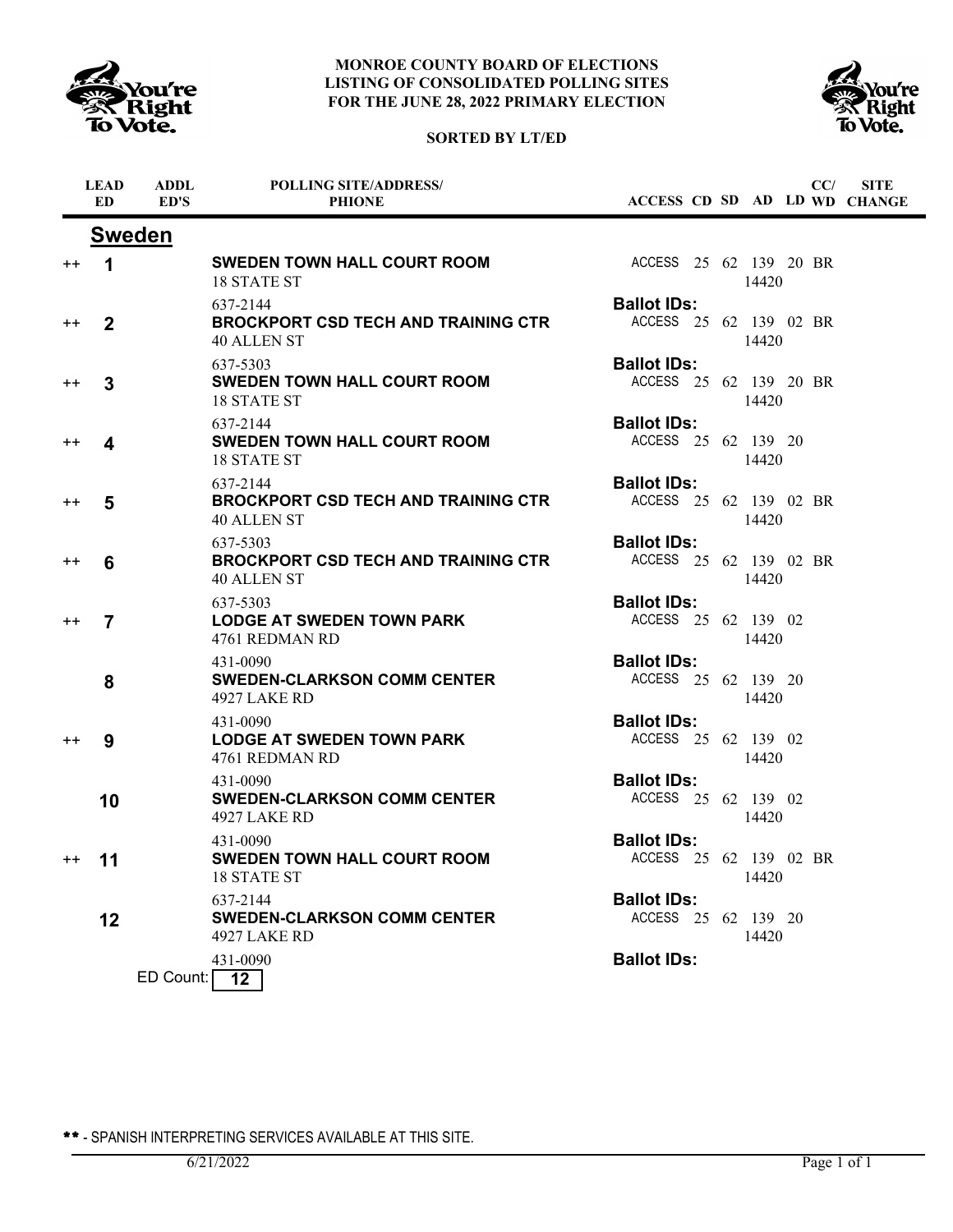





|                 | <b>LEAD</b><br><b>ED</b> | <b>ADDL</b><br>ED'S | <b>POLLING SITE/ADDRESS/</b><br><b>PHIONE</b>                              | ACCESS CD SD AD LD WD CHANGE                 |  |       | CC/ | <b>SITE</b>        |
|-----------------|--------------------------|---------------------|----------------------------------------------------------------------------|----------------------------------------------|--|-------|-----|--------------------|
|                 | <b>Webster</b>           |                     |                                                                            |                                              |  |       |     |                    |
| $^{\mathrm{+}}$ | $\blacktriangleleft$     |                     | UNITED METHODIST CHURCH OF WEBSTER<br>169 EAST MAIN ST                     | ACCESS 25 55 130 08 WE                       |  | 14580 |     |                    |
| $^{\mathrm{+}}$ | $\overline{2}$           |                     | 265-9720<br>UNITED METHODIST CHURCH OF WEBSTER<br>169 EAST MAIN ST         | <b>Ballot IDs:</b><br>ACCESS 25 55 130 08 WE |  | 14580 |     |                    |
|                 | 3                        |                     | 265-9720<br><b>WEBSTER PARKS AND RECREATION CENTER</b><br>1350 CHIYODA DR  | <b>Ballot IDs:</b><br>ACCESS 25 55 130 08    |  | 14580 |     |                    |
| $^{\mathrm{+}}$ | 4                        |                     | 872-7103<br><b>VILLAGE COMMUNITY MEETING CENTER</b><br><b>29 SOUTH AVE</b> | <b>Ballot IDs:</b><br>ACCESS 25 55 130 08 WE |  | 14580 |     |                    |
| $^{\mathrm{+}}$ | 5                        |                     | 265-3770<br><b>WEBSTER BIBLE CHURCH LOBBY</b><br>675 HOLT RD               | <b>Ballot IDs:</b><br>ACCESS 25 55 130 08    |  | 14580 |     |                    |
| $^{\mathrm{+}}$ | 6                        |                     | 671-2100<br><b>FINN PARK LIBERTY LODGE</b><br>850 MAPLE DR                 | <b>Ballot IDs:</b><br>ACCESS 25 55 130 15    |  | 14580 |     |                    |
|                 | $\overline{7}$           |                     | 872-7103<br><b>ST MARTINS LUTHERAN CHURCH</b><br>813 BAY RD                | <b>Ballot IDs:</b><br>ACCESS 25 55 130 15    |  | 14580 |     |                    |
|                 | 8                        |                     | 671-1899<br><b>WEBSTER CO PARK WHITE HOUSE LODGE</b><br>1100 LAKE ROAD     | <b>Ballot IDs:</b><br>ACCESS 25 55 130 15    |  | 14580 |     | <b>SITE CHANGE</b> |
|                 | 9                        |                     | <b>WEBSTER CO PARK WHITE HOUSE LODGE</b><br>1100 LAKE ROAD                 | <b>Ballot IDs:</b><br>ACCESS 25 55 130 15    |  | 14580 |     |                    |
|                 | 10                       |                     | <b>WEBSTER PRESBYTERIAN CHURCH</b><br>550 WEBSTER RD                       | <b>Ballot IDs:</b><br>ACCESS 25 55 130 08    |  | 14580 |     |                    |
| $^{\mathrm{+}}$ | 11                       |                     | 265-9700<br><b>FINN PARK LIBERTY LODGE</b><br>850 MAPLE DR                 | <b>Ballot IDs:</b><br>ACCESS 25 55 130 15    |  | 14580 |     |                    |
|                 | 12                       |                     | 872-7103<br><b>ST MARTINS LUTHERAN CHURCH</b><br>813 BAY RD                | <b>Ballot IDs:</b><br>ACCESS 25 55 130 15    |  | 14580 |     |                    |
| $^{++}$         | 13                       |                     | 671-1899<br><b>FINN PARK LIBERTY LODGE</b><br>850 MAPLE DR                 | <b>Ballot IDs:</b><br>ACCESS 25 55 130 15    |  | 14580 |     | <b>SITE CHANGE</b> |
| $^{++}$         | 14                       |                     | <b>VILLAGE COMMUNITY MEETING CENTER</b><br><b>29 SOUTH AVE</b>             | <b>Ballot IDs:</b><br>ACCESS 25 55 130 08 WE |  | 14580 |     |                    |
|                 |                          |                     | 265-3770                                                                   | <b>Ballot IDs:</b>                           |  |       |     |                    |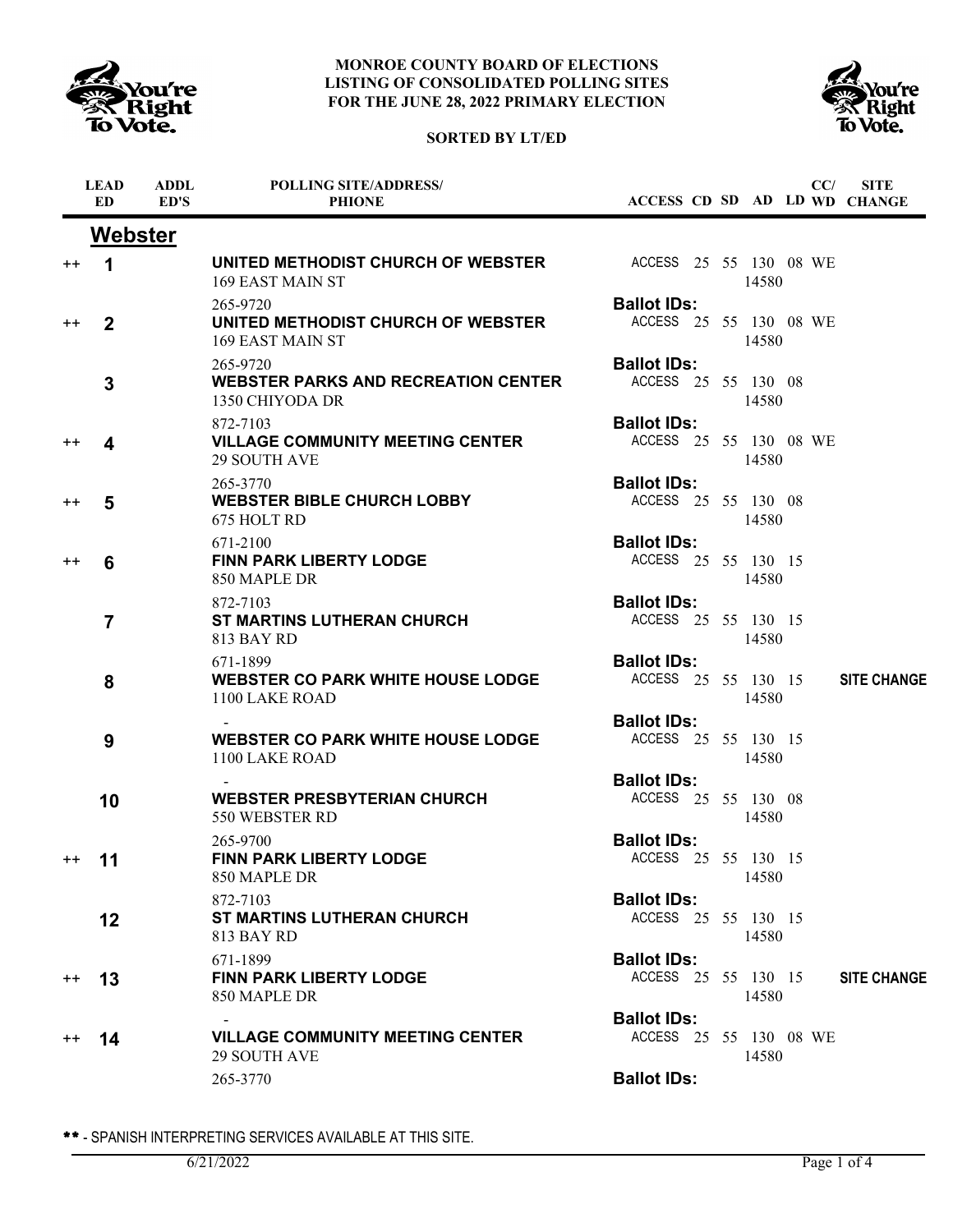





|         | <b>LEAD</b><br><b>ED</b> | <b>ADDL</b><br>ED'S | <b>POLLING SITE/ADDRESS/</b><br><b>PHIONE</b>                           | ACCESS CD SD AD LD WD CHANGE              |  |       | CC/ | <b>SITE</b>        |
|---------|--------------------------|---------------------|-------------------------------------------------------------------------|-------------------------------------------|--|-------|-----|--------------------|
|         | <b>Webster</b>           |                     |                                                                         |                                           |  |       |     |                    |
|         | $++$ 15                  |                     | <b>FINN PARK LIBERTY LODGE</b><br>850 MAPLE DR                          | ACCESS 25 55 130 15                       |  | 14580 |     |                    |
| $^{++}$ | 16                       |                     | 872-7103<br><b>WEBSTER PUBLIC LIBRARY</b><br>980 RIDGE RD               | <b>Ballot IDs:</b><br>ACCESS 25 55 130 15 |  | 14580 |     |                    |
| $^{++}$ | 17                       |                     | 872-3251<br><b>CALVARY CHAPEL OF WEBSTER NORTH ENT</b><br>770 BASKET RD | <b>Ballot IDs:</b><br>ACCESS 25 55 130 08 |  | 14580 |     |                    |
| $^{++}$ | 18                       |                     | 265-6080<br><b>FINN PARK LIBERTY LODGE</b><br>850 MAPLE DR              | <b>Ballot IDs:</b><br>ACCESS 25 55 130 15 |  | 14580 |     | <b>SITE CHANGE</b> |
|         | 19                       |                     | <b>WEBSTER CO PARK WHITE HOUSE LODGE</b><br>1100 LAKE ROAD              | <b>Ballot IDs:</b><br>ACCESS 25 55 130 15 |  | 14580 |     | <b>SITE CHANGE</b> |
| $++$    | 20                       |                     | <b>CALVARY CHAPEL OF WEBSTER NORTH ENT</b><br>770 BASKET RD             | <b>Ballot IDs:</b><br>ACCESS 25 55 130 08 |  | 14580 |     |                    |
| $^{++}$ | 21                       |                     | 265-6080<br><b>WEBSTER BIBLE CHURCH LOBBY</b><br>675 HOLT RD            | <b>Ballot IDs:</b><br>ACCESS 25 55 130 08 |  | 14580 |     |                    |
|         | 22                       |                     | 671-2100<br><b>ST MARTINS LUTHERAN CHURCH</b><br>813 BAY RD             | <b>Ballot IDs:</b><br>ACCESS 25 55 130 15 |  | 14580 |     |                    |
| $^{++}$ | 23                       |                     | 671-1899<br><b>WEBSTER BIBLE CHURCH LOBBY</b><br>675 HOLT RD            | <b>Ballot IDs:</b><br>ACCESS 25 55 130 08 |  | 14580 |     |                    |
| $^{++}$ | 24                       |                     | 872-5150<br><b>WEBSTER CHRISTIAN REFORMED CHURCH</b><br>1344 STATE RD   | <b>Ballot IDs:</b><br>ACCESS 25 55 130 08 |  | 14580 |     |                    |
| $^{++}$ | 25                       |                     | 872-2352<br><b>WEBSTER JUSTICE COURT BUILDING</b><br>1002 RIDGE RD      | <b>Ballot IDs:</b><br>ACCESS 25 55 130 08 |  | 14580 |     |                    |
| $^{++}$ | 26                       |                     | 872-7020<br><b>WEBSTER PUBLIC LIBRARY</b><br>980 RIDGE RD               | <b>Ballot IDs:</b><br>ACCESS 25 55 130 15 |  | 14580 |     |                    |
| $^{++}$ | 27                       |                     | 872-3251<br>UKRAINIAN CULTURAL CENTER OF ROCHESTER<br>1040 JACKSON RD   | <b>Ballot IDs:</b><br>ACCESS 25 55 130 08 |  | 14580 |     | <b>SITE CHANGE</b> |
|         | 28                       |                     | 872-0240<br><b>WEBSTER PRESBYTERIAN CHURCH</b><br>550 WEBSTER RD        | <b>Ballot IDs:</b><br>ACCESS 25 55 130 08 |  | 14580 |     |                    |
|         |                          |                     | 265-9700                                                                | <b>Ballot IDs:</b>                        |  |       |     |                    |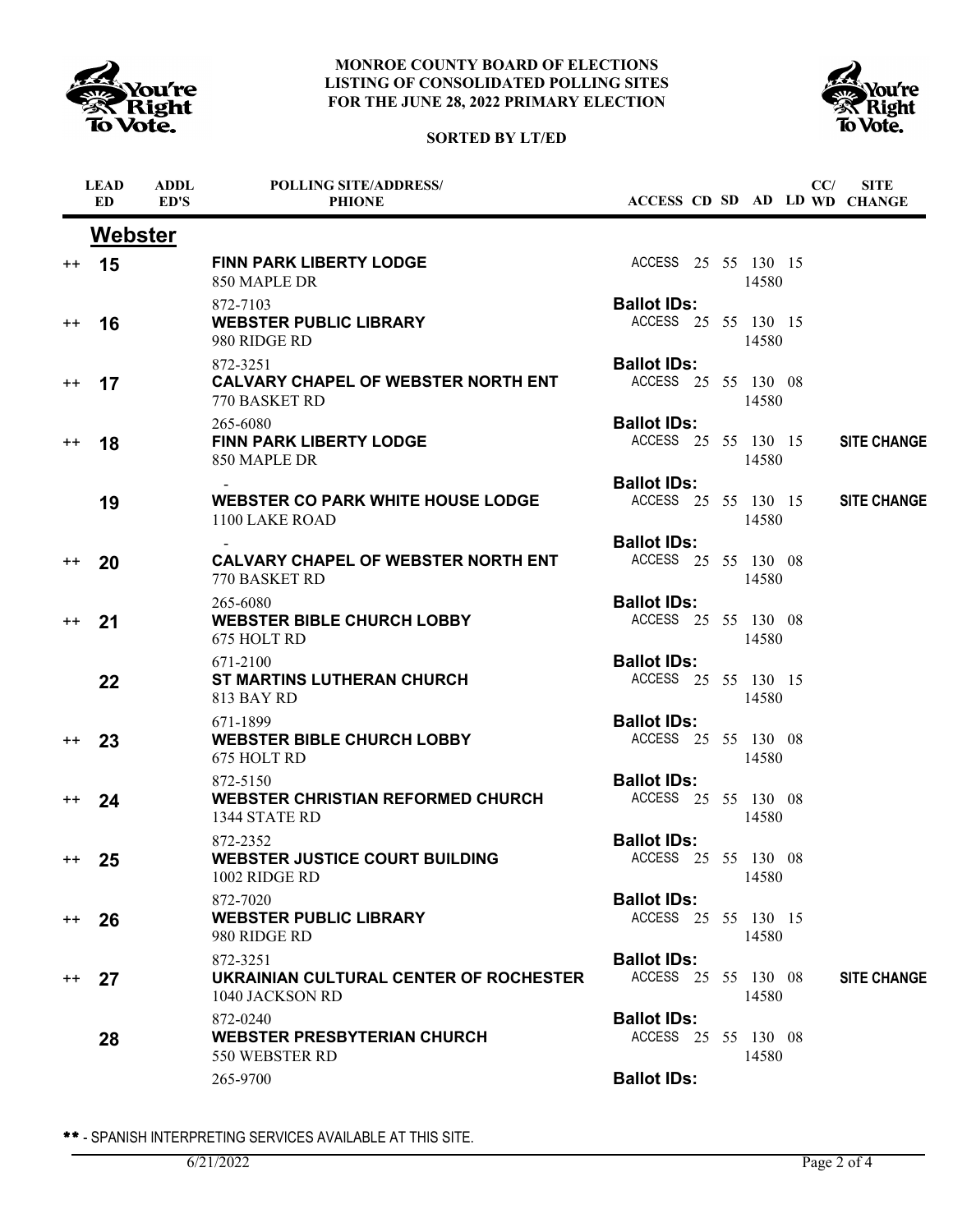





|                 | <b>LEAD</b><br>ED | <b>ADDL</b><br>ED'S | <b>POLLING SITE/ADDRESS/</b><br><b>PHIONE</b>                             |                                              |  |       | CC/ | <b>SITE</b><br>ACCESS CD SD AD LD WD CHANGE |
|-----------------|-------------------|---------------------|---------------------------------------------------------------------------|----------------------------------------------|--|-------|-----|---------------------------------------------|
|                 | <b>Webster</b>    |                     |                                                                           |                                              |  |       |     |                                             |
|                 | 29                |                     | <b>WEBSTER CO PARK WHITE HOUSE LODGE</b><br>1100 LAKE ROAD                | ACCESS 25 55 130 15                          |  | 14580 |     |                                             |
| $^{++}$         | 30                |                     | 671-2100<br><b>PHILLIPS VILLAGE</b><br>100 KRIEGER RD                     | <b>Ballot IDs:</b><br>ACCESS 25 55 130 08 WE |  | 14580 |     |                                             |
| $^{\mathrm{+}}$ | 31                |                     | 265-1180<br>WEBSTER JUSTICE COURT BUILDING<br>1002 RIDGE RD               | <b>Ballot IDs:</b><br>ACCESS 25 55 130 08    |  | 14580 |     |                                             |
| $^{++}$         | 32                |                     | 697-6700<br><b>WEBSTER BIBLE CHURCH LOBBY</b><br>675 HOLT RD              | <b>Ballot IDs:</b><br>ACCESS 25 55 130 08    |  | 14580 |     |                                             |
|                 | 33                |                     | 872-5150<br><b>WEBSTER PRESBYTERIAN CHURCH</b><br>550 WEBSTER RD          | <b>Ballot IDs:</b><br>ACCESS 25 55 130 08    |  | 14580 |     |                                             |
|                 | 34                |                     | 265-9700<br><b>WEBSTER PRESBYTERIAN CHURCH</b><br>550 WEBSTER RD          | <b>Ballot IDs:</b><br>ACCESS 25 55 130 08    |  | 14580 |     |                                             |
| $^{\mathrm{+}}$ | 35                |                     | 265-9700<br><b>WEBSTER PUBLIC LIBRARY</b><br>980 RIDGE RD                 | <b>Ballot IDs:</b><br>ACCESS 25 55 130 08    |  | 14580 |     |                                             |
|                 | 36                |                     | 697-6700<br><b>WEBSTER PARKS AND RECREATION CENTER</b><br>1350 CHIYODA DR | <b>Ballot IDs:</b><br>ACCESS 25 55 130 08    |  | 14580 |     |                                             |
|                 | 37                |                     | 872-7103<br><b>ST MARTINS LUTHERAN CHURCH</b><br>813 BAY RD               | <b>Ballot IDs:</b><br>ACCESS 25 55 130 15    |  | 14580 |     |                                             |
| $^{\mathrm{+}}$ | 38                |                     | 671-1899<br><b>WEBSTER JUSTICE COURT BUILDING</b><br>1002 RIDGE RD        | <b>Ballot IDs:</b><br>ACCESS 25 55 130 08    |  | 14580 |     |                                             |
|                 | 39                |                     | 872-7020<br><b>ST MARTINS LUTHERAN CHURCH</b><br>813 BAY RD               | <b>Ballot IDs:</b><br>ACCESS 25 55 130 15    |  | 14580 |     |                                             |
| $^{++}$         | 40                |                     | 671-1899<br>UKRAINIAN CULTURAL CENTER OF ROCHESTER<br>1040 JACKSON RD     | <b>Ballot IDs:</b><br>ACCESS 25 55 130 08    |  | 14580 |     | <b>SITE CHANGE</b>                          |
|                 | 41                |                     | 872-0240<br><b>WEBSTER CO PARK WHITE HOUSE LODGE</b><br>1100 LAKE ROAD    | <b>Ballot IDs:</b><br>ACCESS 25 55 130 15    |  | 14580 |     |                                             |
| $^{\mathrm{+}}$ | 42                |                     | <b>CALVARY CHAPEL OF WEBSTER NORTH ENT</b><br>770 BASKET RD               | <b>Ballot IDs:</b><br>ACCESS 25 55 130 08    |  | 14580 |     |                                             |
|                 |                   |                     | 265-6080                                                                  | <b>Ballot IDs:</b>                           |  |       |     |                                             |

\*\* - SPANISH INTERPRETING SERVICES AVAILABLE AT THIS SITE.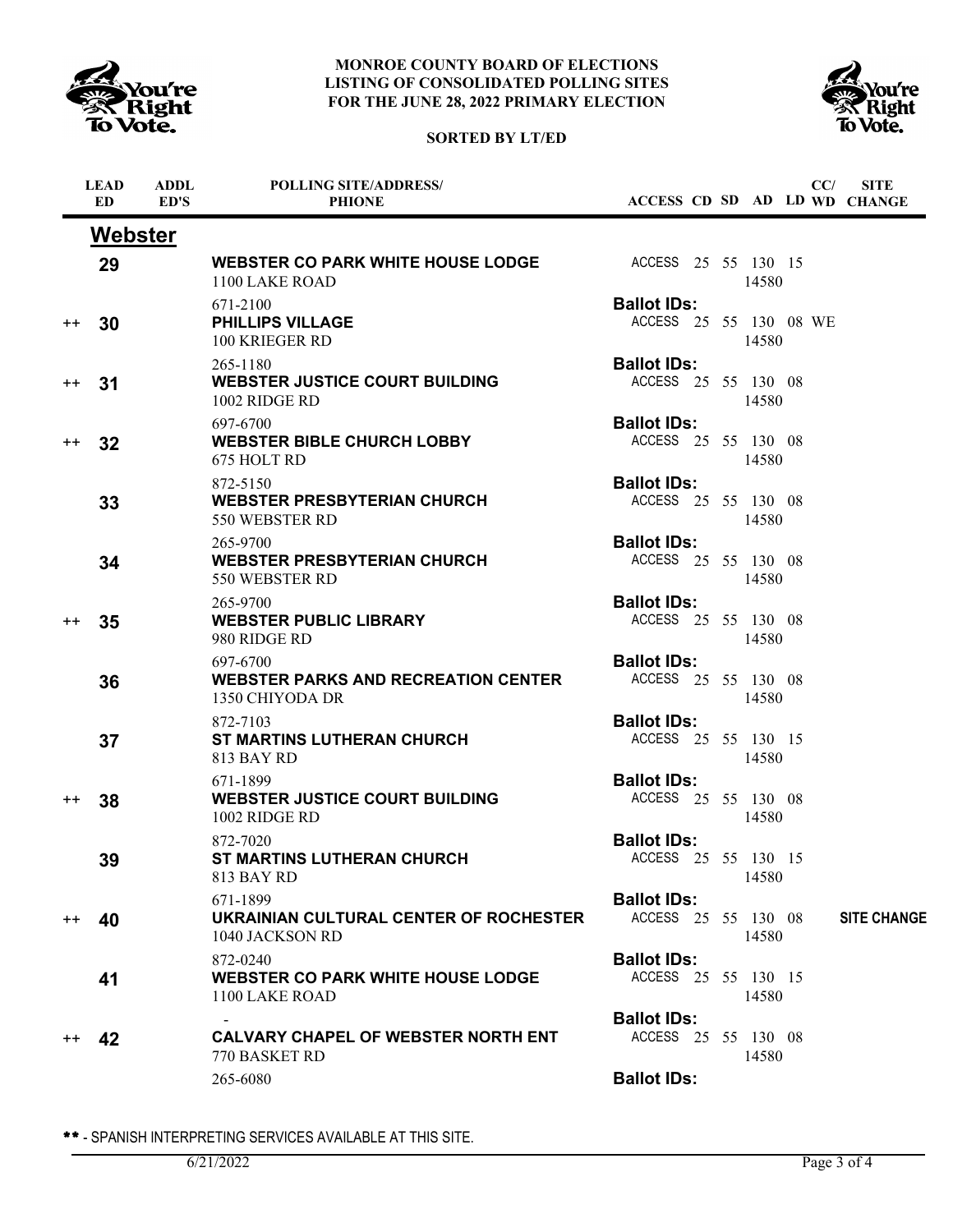



# **SORTED BY LT/ED**

|      | <b>LEAD</b><br>ED | ADDL.<br>ED'S | <b>POLLING SITE/ADDRESS/</b><br><b>PHIONE</b>  | CC/<br><b>SITE</b><br>ACCESS CD SD AD LD WD CHANGE |  |
|------|-------------------|---------------|------------------------------------------------|----------------------------------------------------|--|
|      |                   | Webster       |                                                |                                                    |  |
| $++$ | 43                |               | <b>FINN PARK LIBERTY LODGE</b><br>850 MAPLE DR | ACCESS 25 55 130 15<br>14580                       |  |
|      |                   | ED Count:     | 872-7103<br>43                                 | <b>Ballot IDs:</b>                                 |  |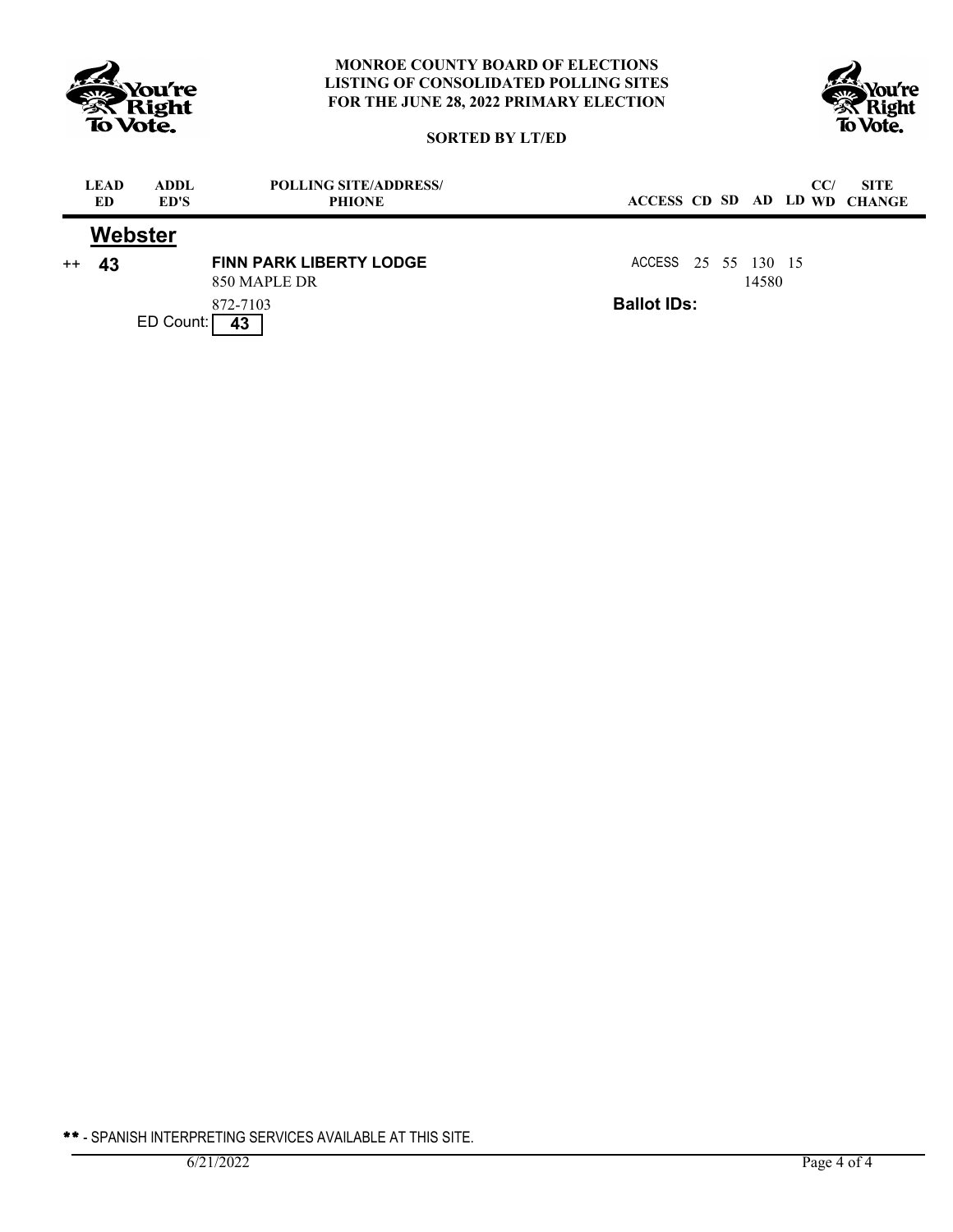



## **SORTED BY LT/ED**

|         | <b>LEAD</b><br><b>ED</b> | <b>ADDL</b><br>ED'S | <b>POLLING SITE/ADDRESS/</b><br><b>PHIONE</b>                          | ACCESS CD SD AD LD WD  |    |      |                    | CC/ | <b>SITE</b><br><b>CHANGE</b> |
|---------|--------------------------|---------------------|------------------------------------------------------------------------|------------------------|----|------|--------------------|-----|------------------------------|
|         |                          | Wheatland           |                                                                        |                        |    |      |                    |     |                              |
| $++$    |                          |                     | <b>WHEATLAND MUNICIPAL BLDG SENIOR CTR</b><br>22 MAIN ST               | ACCESS 25 54 133 12 SC |    |      | 14546              |     |                              |
|         |                          |                     | 889-1553                                                               | <b>Ballot IDs:</b>     |    |      |                    |     |                              |
|         | $\mathbf 2$              |                     | <b>MUMFORD COMMUNITY BLDG MEETING ROOM</b><br>1013 MAIN ST             | ACCESS 25 54 133 12    |    |      | 14511              |     |                              |
|         |                          |                     |                                                                        | <b>Ballot IDs:</b>     |    |      |                    |     |                              |
| $^{++}$ | 3                        |                     | <b>WHEATLAND MUNICIPAL BLDG SENIOR CTR</b><br>22 MAIN ST               | ACCESS 25 54 133 12 SC |    |      | 14546              |     |                              |
|         |                          |                     | 889-1553                                                               | <b>Ballot IDs:</b>     |    |      |                    |     |                              |
| $++$    | 4                        |                     | <b>SCOTTSVILLE FIRE STATION PAVILION</b><br>387 SCOTTSVILLE-MUMFORD RD | ACCESS                 | 25 | - 54 | 133 12<br>14546    |     |                              |
|         |                          |                     | 889-1900                                                               | <b>Ballot IDs:</b>     |    |      |                    |     |                              |
| $++$    | 5                        |                     | <b>SCOTTSVILLE FIRE STATION PAVILION</b><br>387 SCOTTSVILLE-MUMFORD RD | ACCESS                 | 25 |      | 54 133 12<br>14546 |     |                              |
|         |                          | ED Count:           | 889-1900<br>5                                                          | <b>Ballot IDs:</b>     |    |      |                    |     |                              |